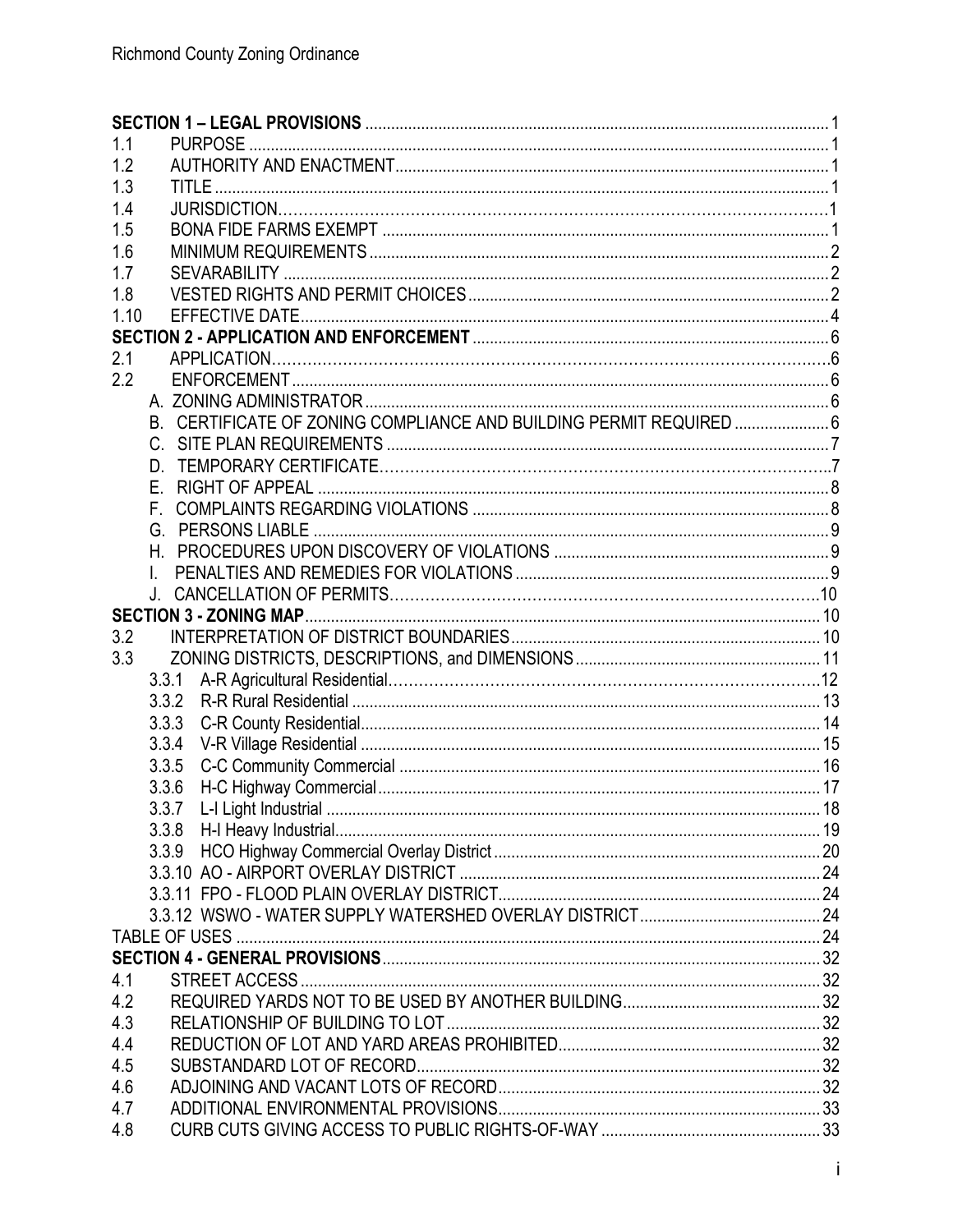| 4.9  |                                                                                                       |  |
|------|-------------------------------------------------------------------------------------------------------|--|
| 4.10 |                                                                                                       |  |
| 4.11 |                                                                                                       |  |
| 4.12 |                                                                                                       |  |
| 4.13 |                                                                                                       |  |
|      |                                                                                                       |  |
|      |                                                                                                       |  |
| 4.14 |                                                                                                       |  |
| 4.15 |                                                                                                       |  |
| 4.16 |                                                                                                       |  |
| 4.17 |                                                                                                       |  |
|      |                                                                                                       |  |
| 5.1  |                                                                                                       |  |
| 5.2  |                                                                                                       |  |
| 5.3  |                                                                                                       |  |
| 5.4  |                                                                                                       |  |
| 5.5  | NORMAL MAINTENANCE AND REPAIR OF BUILDING CONTAIN A NONCONFORMING USE .37                             |  |
| 5.6  |                                                                                                       |  |
|      |                                                                                                       |  |
| 6.1  |                                                                                                       |  |
| 6.2  |                                                                                                       |  |
| 6.3  |                                                                                                       |  |
| 6.4  |                                                                                                       |  |
| 6.5  |                                                                                                       |  |
| 6.5A |                                                                                                       |  |
| 6.6  | FAILURE TO COMPLY WITH PLAN/NOTIFICATION OF ADJACENT PROPERTY OWNERS41                                |  |
| 6.7  |                                                                                                       |  |
| 6.8  |                                                                                                       |  |
| 6.9  |                                                                                                       |  |
| 6.10 |                                                                                                       |  |
|      |                                                                                                       |  |
|      | 2. Automobile and Other Storage, Parking, Junk, Salvage, or Wrecking Yards including                  |  |
|      |                                                                                                       |  |
|      | 3.                                                                                                    |  |
|      | 4.                                                                                                    |  |
|      | 5.                                                                                                    |  |
|      | 6.                                                                                                    |  |
|      | 7.                                                                                                    |  |
|      | 8.                                                                                                    |  |
|      | Public and Semi Public Uses, Facilities & Buildings including schools, colleges, hospitals,<br>9.     |  |
|      |                                                                                                       |  |
|      |                                                                                                       |  |
|      | 11. Recreation, Outdoor (including, but not limited to, ball fields, swimming pools, horseback riding |  |
|      |                                                                                                       |  |
|      | 12. Wireless Communications Towers [see Chapter 32 of the Richmond County Code of                     |  |
|      |                                                                                                       |  |
|      |                                                                                                       |  |
|      |                                                                                                       |  |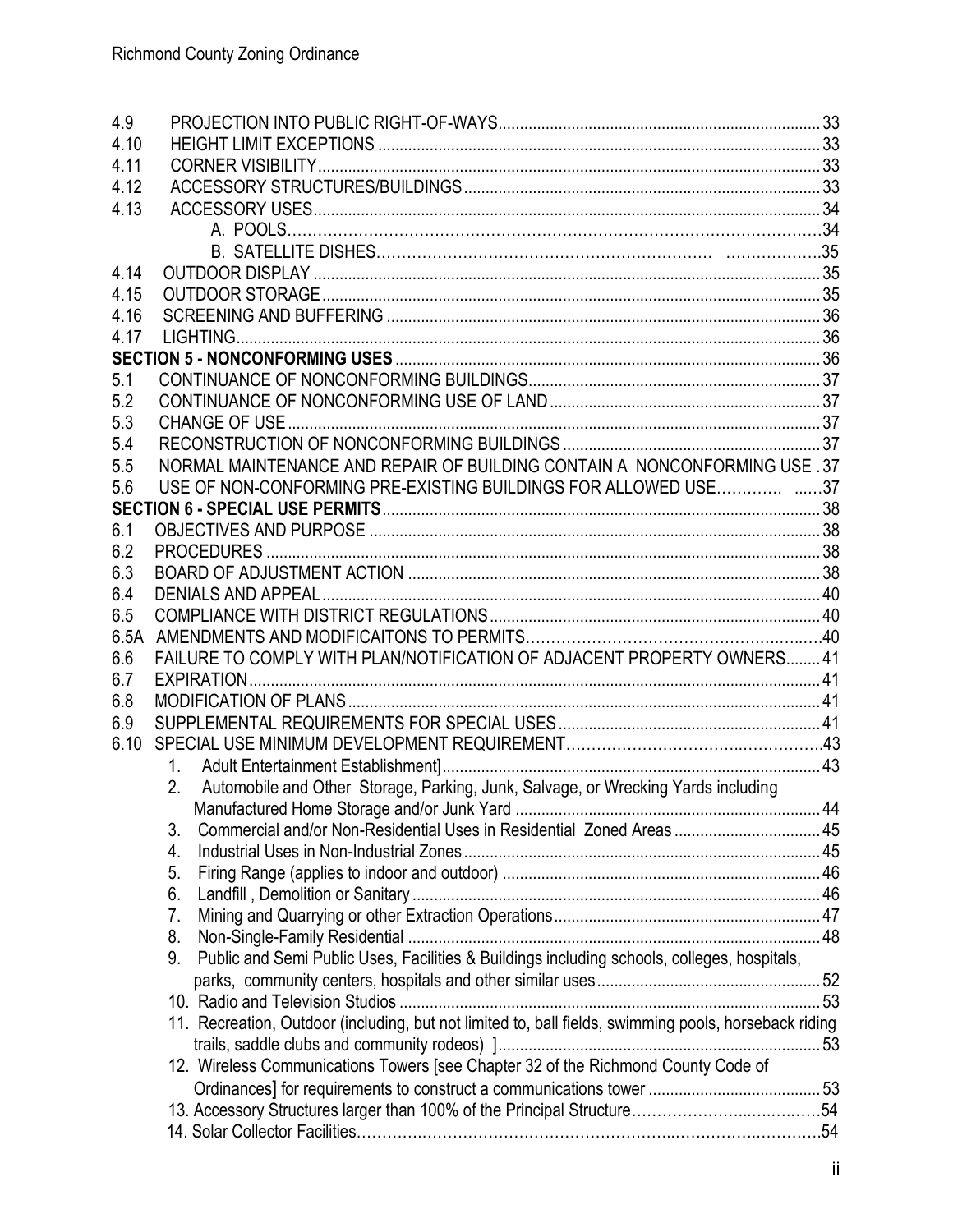| 7.1  |  |
|------|--|
| 7.2  |  |
| 7.3  |  |
| 7.4  |  |
| 7.5  |  |
| 7.6  |  |
| 7.7  |  |
|      |  |
|      |  |
| 7.8  |  |
| 7.9  |  |
| 7.10 |  |
| 7.11 |  |
| 7.12 |  |
|      |  |
|      |  |
|      |  |
| 10.1 |  |
| 10.2 |  |
| 10.3 |  |
| 10.4 |  |
| 10.5 |  |
|      |  |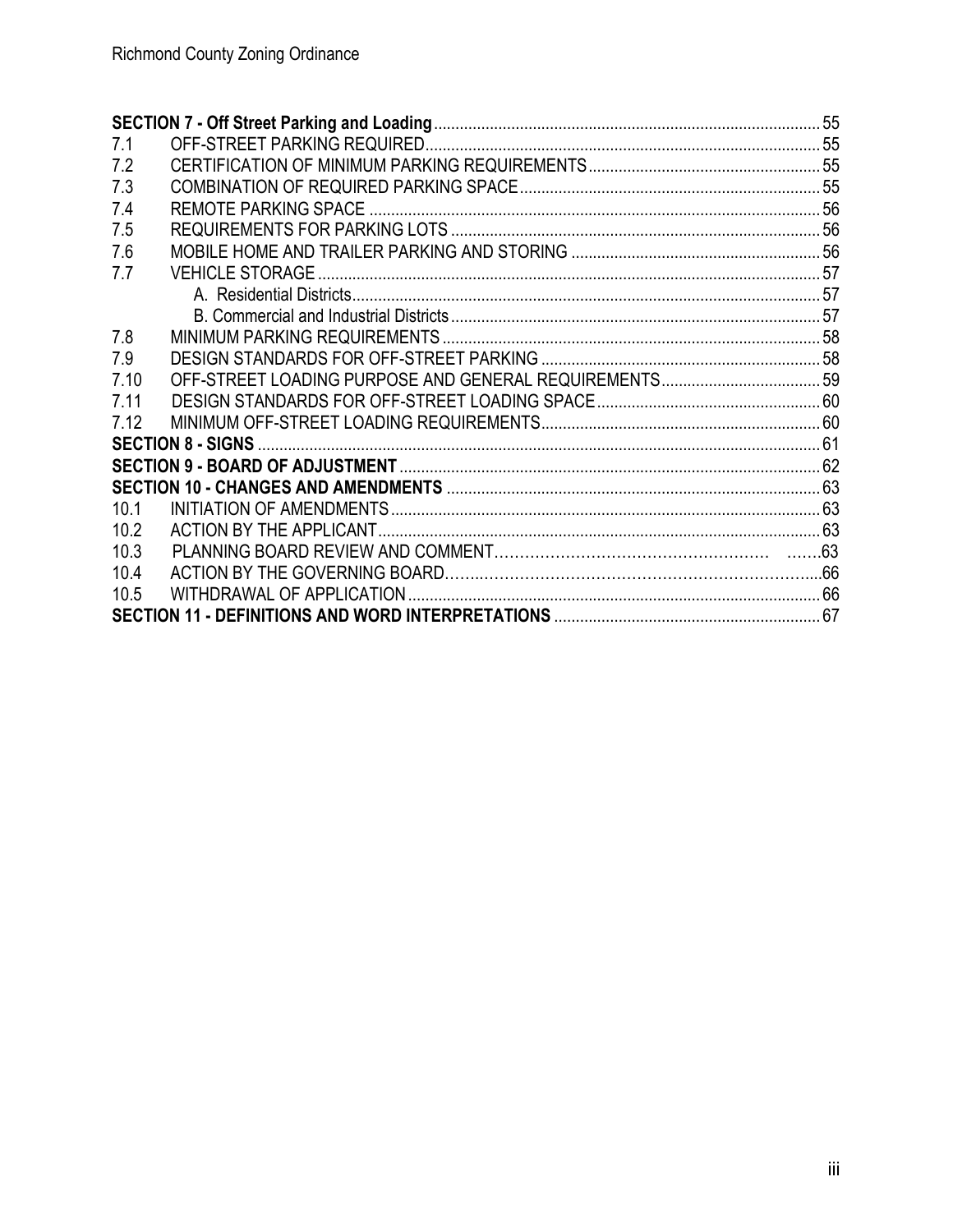# <span id="page-3-0"></span>**SECTION 1 – LEGAL PROVISIONS**

# <span id="page-3-1"></span>**1.1 PURPOSE**

In order to lessen congestion in the streets; to secure safety from fire, panic, and other dangers; to promote health and the general welfare; to provide adequate light and air; to prevent the overcrowding of land; to avoid undue concentration of population; to facilitate the adequate provisions of transportation, sewerage, schools, parks, and other public requirements; to conserve the value of buildings; to protect the public water supply, and encourage the most appropriate use of land throughout the planning and zoning jurisdiction in accordance with the following goals set forth by the Strategic Land Use Plan of Richmond County, North Carolina as adopted in July 2000,

- $\triangleright$  To preserve, protect, and sustain the rural agricultural nature of the county;
- $\triangleright$  The protection, preservation, and conservation of the county's environmental and heritage resources;
- ➢ Interlink land planning decisions with current and future transportation improvements; and
- $\triangleright$  Create and maintain an atmosphere that promotes sound economic development principals within land use planning practices.

There is hereby adopted and established an official Zoning Ordinance of Richmond County, North Carolina.

#### <span id="page-3-2"></span>**1.2 AUTHORITY AND ENACTMENT**

This Zoning Ordinance is hereby adopted and enacted pursuant to the authority vested in Richmond County by Chapter 160D Zoning of the General Statutes of North Carolina. The Richmond County Land Use Plan serves as the basic policy guide for the regulations included in this Ordinance. The policies and actions of the Strategic Land Use Plan may be amended from time to time to meet the changing requirements of the County in accordance with state law.

# <span id="page-3-3"></span>**1.3 TITLE**

This Ordinance shall be known as the "Zoning Ordinance, Richmond County, North Carolina."

#### **1.4 JURISDICTION**

The provisions of this Ordinance shall apply within the areas designated as zoning districts on the official zoning map(s) by the governing board of Richmond County. The official zoning map(s) will be on file in the office of the Planning Department.

#### <span id="page-3-4"></span>**1.5 BONA FIDE FARMS EXEMPT**

The provisions of this Ordinance shall not apply to bona fide farms (defined in Sec. 11 of this ordinance). This Ordinance does not impose nor exercise any controls over croplands, timberlands, pasturelands, orchards, or idle or other farmlands. Nor does it exercise control over any farmhouse, barn, poultry house, or other farm buildings, including tenant or other houses for persons working on said farms, as long as such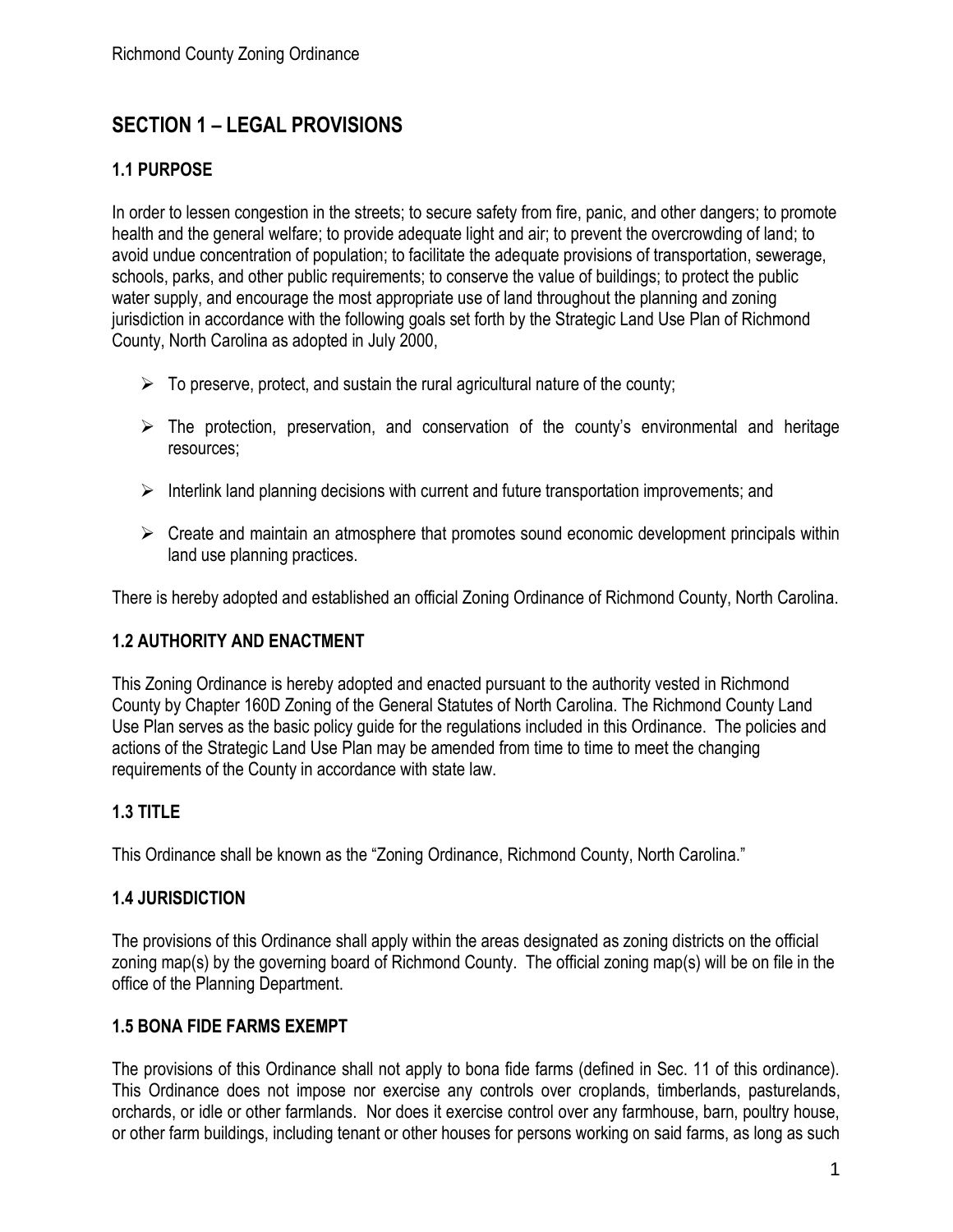houses shall be in the same ownership as the farm and located on the farm. Residences for non-farm use or occupancy and other non-farm uses shall be subject to the provisions of this Ordinance. For purposes of determining whether a property is being used for bona fide farm purposes, any of the following is sufficient evidence that the property is being used for bona fide farm purposes G.S 160D-903(a):

(1) A farm sales tax exemption certificate issued by the Department of Revenue.

(2) A copy of the property tax listing showing that the property is eligible for participation in the present-use value program pursuant to G.S. 105-277.3.

(3) A copy of the farm owner's or operator's Schedule F from the owner's or operator's most recent federal income tax return.

(4) A forest management plan.

## <span id="page-4-0"></span>**1.6 MINIMUM REQUIREMENTS**

In interpreting and applying the provisions of this Ordinance, they shall be held to be the minimum requirements for the promotion of the public safety, health, convenience, prosperity, and general welfare. It is not intended by this Ordinance to interfere with, abrogate, or annul any easements, covenants, or other agreements between parties. However, where this Ordinance imposes a greater restriction upon the use of buildings or premises or upon the height of buildings or requires larger open space than is imposed or required by other ordinance, rules, regulations, or by easements, covenants, or agreements, the provisions of this Ordinance shall govern.

# **1.7 SEVARABILITY**

If any Article, Section, sentence, clause, or phrase of this Ordinance is for any reason held to be invalid by the courts, such decision shall not affect the validity of the remaining portion of this Ordinance. The Board of County Commissioners hereby declares that it has passed this Ordinance and each Article, Section, clause, and phrase thereof, irrespective of the fact that any one (1) or more Articles, Sections, sentences, or phrases be declared invalid by the courts.

# <span id="page-4-1"></span>**1.8 VESTED RIGHTS AND PERMIT CHOICES**

A vested right shall be deemed established with respect to any property upon the valid approval, or special approval, of a site-specific vesting plan or a phased development plan, following ordinance and evidentiary hearing by the Board of Adjustment. Such vested right shall confer upon the landowner the right to undertake and complete the development and use of said property under the terms and conditions of the site-specific vesting plan or the phased development plan including any amendments thereto. The Board may approve a site-specific vesting plan or a phased development plan upon such terms and conditions as may reasonably be necessary to protect the public health, safety, and welfare. Such special approval shall result in a vested right, although failure to abide by such terms and conditions will result in a forfeiture of vested rights. The Board of Adjustment shall not require a landowner to waive his vested rights as a condition of developmental approval. A site-specific vesting plan or a phased development plan shall be deemed approved upon the effective date of the Board's action.

# **Duration and Termination of Vested Right**

- (1) A vested right for a site-specific vesting plan remains vested for a period of two years. This vesting shall not be extended by any amendments or modifications to a sitespecific vesting plan unless expressly provided by the local government.
- (2) Notwithstanding the provisions of subdivision (1) of this subsection, a local government may provide for rights to be vested for a period exceeding two years but not exceeding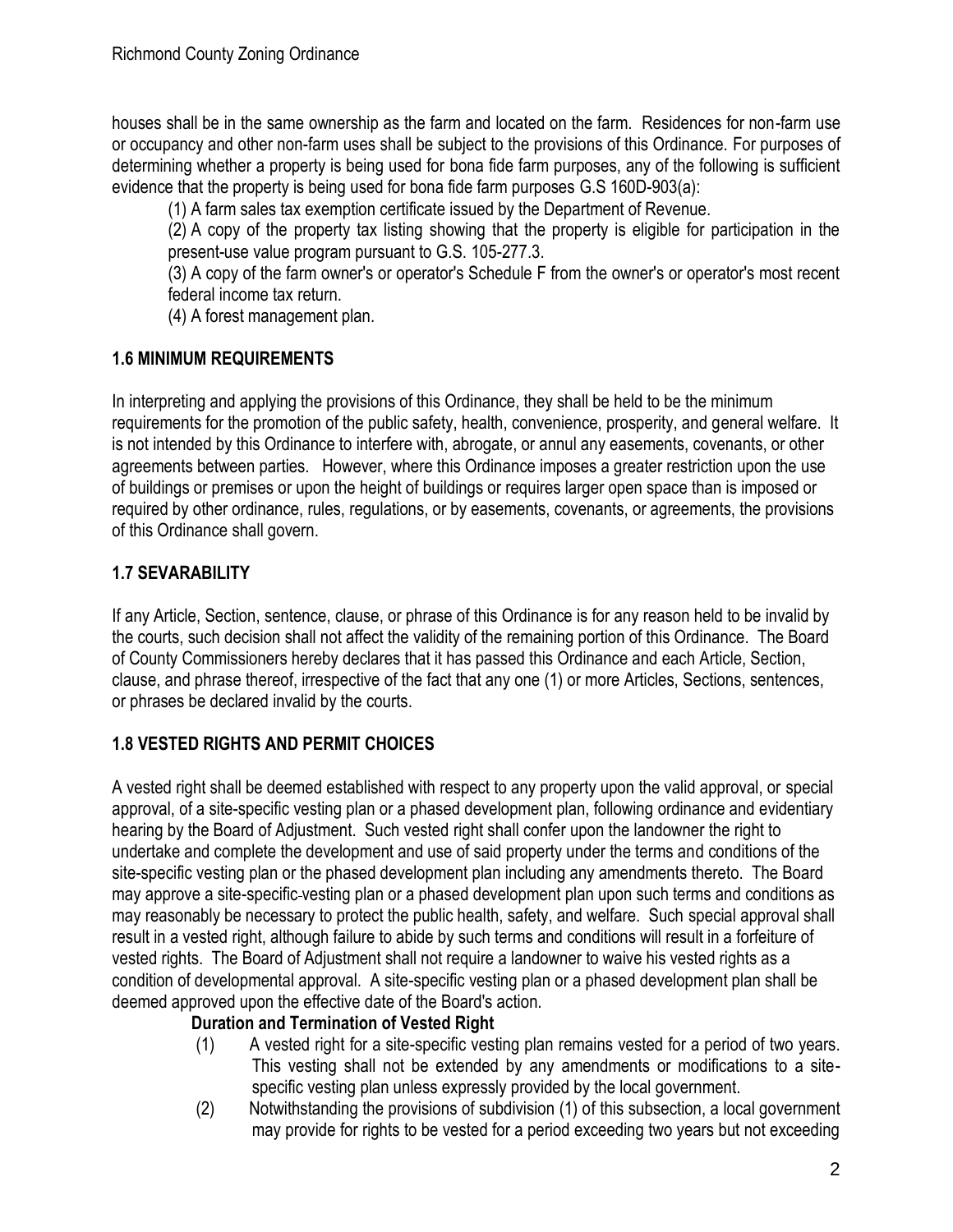five years where warranted in light of all relevant circumstances, including, but not limited to, the size and phasing of development, the level of investment, the need for the development, economic cycles, and market conditions or other considerations. These determinations are in the sound discretion of the local government and shall be made following the process specified for the particular form of a site-specific vesting plan involved in accordance with subsection (a) of this section.

- (3) Upon issuance of a building permit, the provisions of G.S. 160D-1111 and G.S. 160D-1115 apply, except that a permit does not expire and shall not be revoked because of the running of time while a vested right under this section is outstanding.
- (4) A right vested as provided in this section terminates at the end of the applicable vesting period with respect to buildings and uses for which no valid building permit applications have been filed.

# **Subsequent Changes Prohibited; Exceptions.**

- 1. A vested right, once established, precludes any zoning action by a local government which would change, alter, impair, prevent, diminish, or otherwise delay the development or use of the property as set forth in an approved site-specific vesting plan or an approved phased development plan except under one or more of the following conditions:
	- (a.) With written consent of the affected landowner.

(b.) Upon findings, by ordinance after notice and evidentiary hearing, that natural or man-made hazards on or in the immediate vicinity of the property, if uncorrected, would pose a serious threat to the public health, safety, and welfare if the project were to proceed as contemplated in the site-specific vesting plan or the phased development plan.

(c.) To the extent that the affected landowner receives compensation for all costs, expenses, and losses incurred by the landowner, including, but not limited to, all fees paid in consideration of financing, and all architectural, planning, marketing, legal, and other consulting fees incurred after approval by the local government, together with interest as provided under G.S. 160D-106. Compensation shall not include any diminution in the value of the property which is caused by the action.

(d.) Upon findings, by ordinance and evidentiary hearing, that the landowner or his representative intentionally supplied inaccurate information or made material misrepresentations, which made a difference in the approval by the town of the site-specific vesting plan or the phased development plan; or

(e.) Upon the enactment or promulgation of a State or Federal law or regulation which precludes development as contemplated in the site-specific vesting plan or the phased development plan, in which case the local government may modify the affected provisions, upon a finding that the change in State or federal law has a fundamental effect on the plan, by ordinance after notice and an evidentiary hearing.

2. The establishment of a vested right under this section does not preclude the application of overlay zoning or other development regulations which impose additional requirements but do not affect the allowable type or intensity of use, or ordinances or regulations which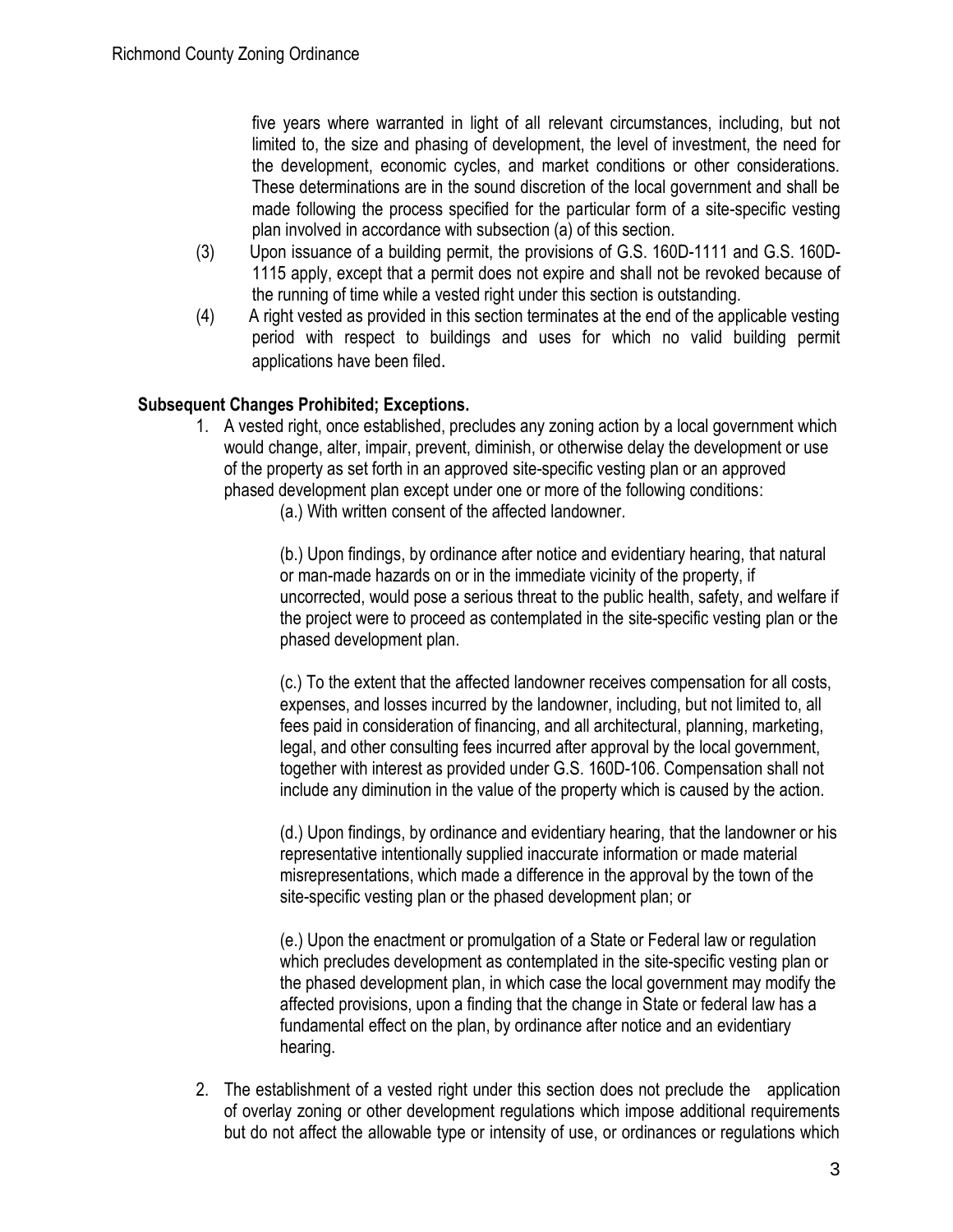are general in nature and are applicable to all property subject to development regulation by a local government, including, but not limited to, building, fire, plumbing, electrical, and mechanical codes. Otherwise, applicable new regulations become effective with respect to property which is subject to a site-specific vesting plan upon the expiration or termination of the vesting rights period provided for in this section.

3. Notwithstanding any provision of this section, the establishment of a vested right does not preclude, change, or impair the authority of a local government to adopt and enforce development regulations governing nonconforming situations or uses.

# **Miscellaneous Provisions.**

- (1) A vested right obtained under this section is not a personal right but attaches to and runs with the applicable property. After approval of a site-specific vesting plan, all successors to the original landowner are entitled to exercise these rights.
- (2) Nothing in this section precludes judicial determination, based on common law principles or other statutory provisions, that a vested right exists in a particular case or that a compensable taking has occurred. Except as expressly provided in this section, nothing in this section shall be construed to alter the existing common law.
- (3) In the event a local government fails to adopt a development regulation setting forth what constitutes a site-specific vesting plan triggering a vested right, a landowner may establish a vested right with respect to property upon the approval of a zoning permit, or otherwise may seek appropriate relief from the Superior Court Division of the General Court of Justice. (2020-25, ss. 5(b), 50(b).)

**Permit Choices**: If a land development regulation is amended between the time a development permit application was submitted and a development permit decision is made or if a land development regulation is amended after a development permit decision has been challenged and found to be wrongfully denied or illegal. G.S 143-755 applies.

# <span id="page-6-0"></span>**1.10 EFFECTIVE DATE**

This Ordinance and its provisions governing the use of land, buildings, and other matters as hereinafter set forth are hereby established and declared to be in full force and effect from the passage date and the determined effective date.

Approved and adopted by the Board of Commissioners this 7th\_ day of \_JULY and shall become effective on and from JULY 14, 2003.

\_\_\_\_\_\_\_\_\_\_\_\_\_\_\_\_\_\_\_\_\_\_\_\_\_\_\_\_\_\_\_\_\_\_\_\_ Chairman, Board of Commissioners

\_\_\_\_\_\_\_\_\_\_\_\_\_\_\_\_\_\_\_\_\_\_\_\_\_\_\_\_\_\_\_\_\_\_\_\_

ATTEST:

Clerk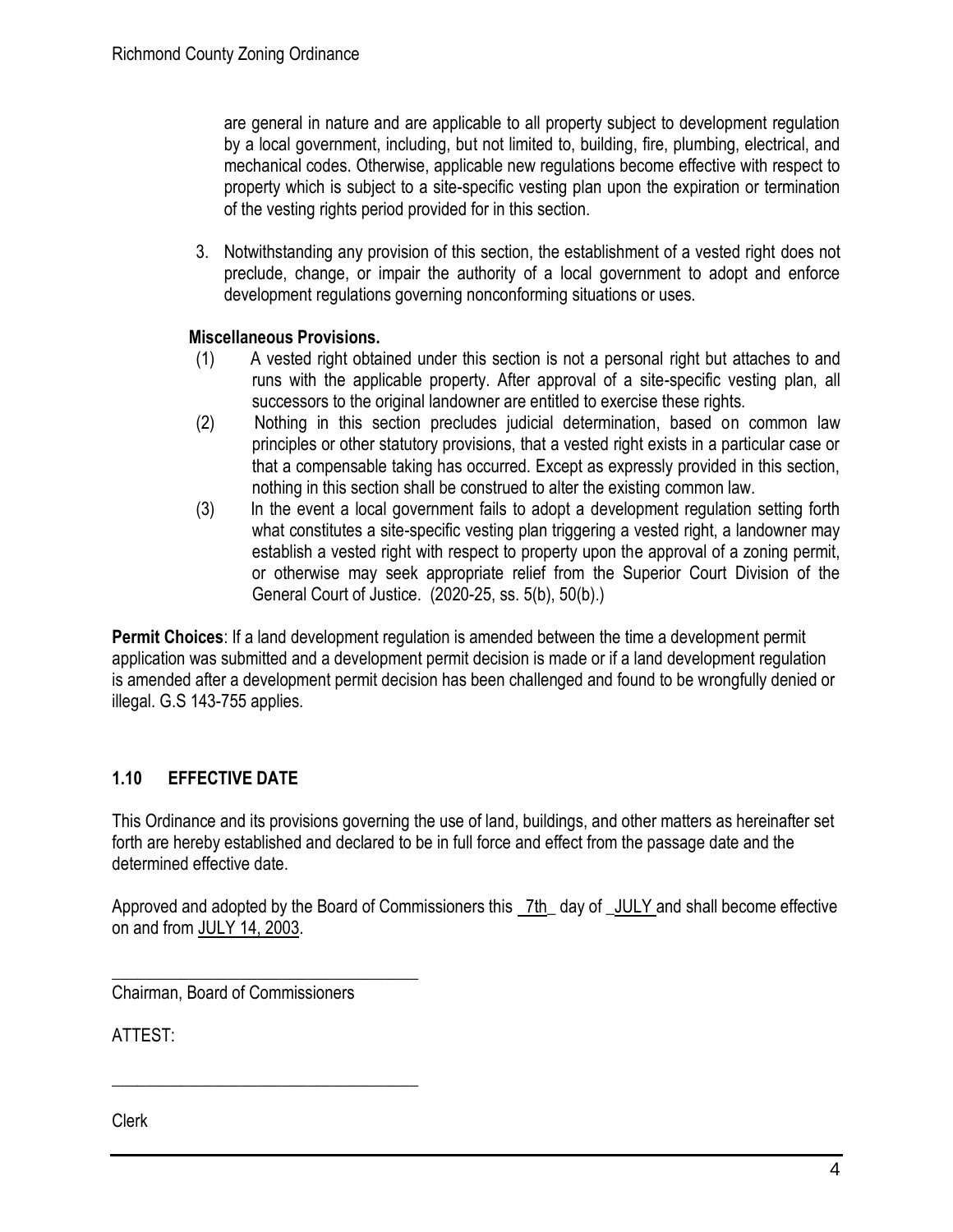Approved and re-adopted by the Board of Commissioners this  $4<sup>th</sup>$  day of May and shall become effective on and from May 4, 2021.

Chairman, Board of Commissioners

\_\_\_\_\_\_\_\_\_\_\_\_\_\_\_\_\_\_\_\_\_\_\_\_\_\_\_\_\_\_\_\_\_\_\_\_\_\_\_

ATTEST:

\_\_\_\_\_\_\_\_\_\_\_\_\_\_\_\_\_\_\_\_\_\_\_\_\_\_\_\_\_\_\_\_\_\_\_\_\_\_\_ **Clerk**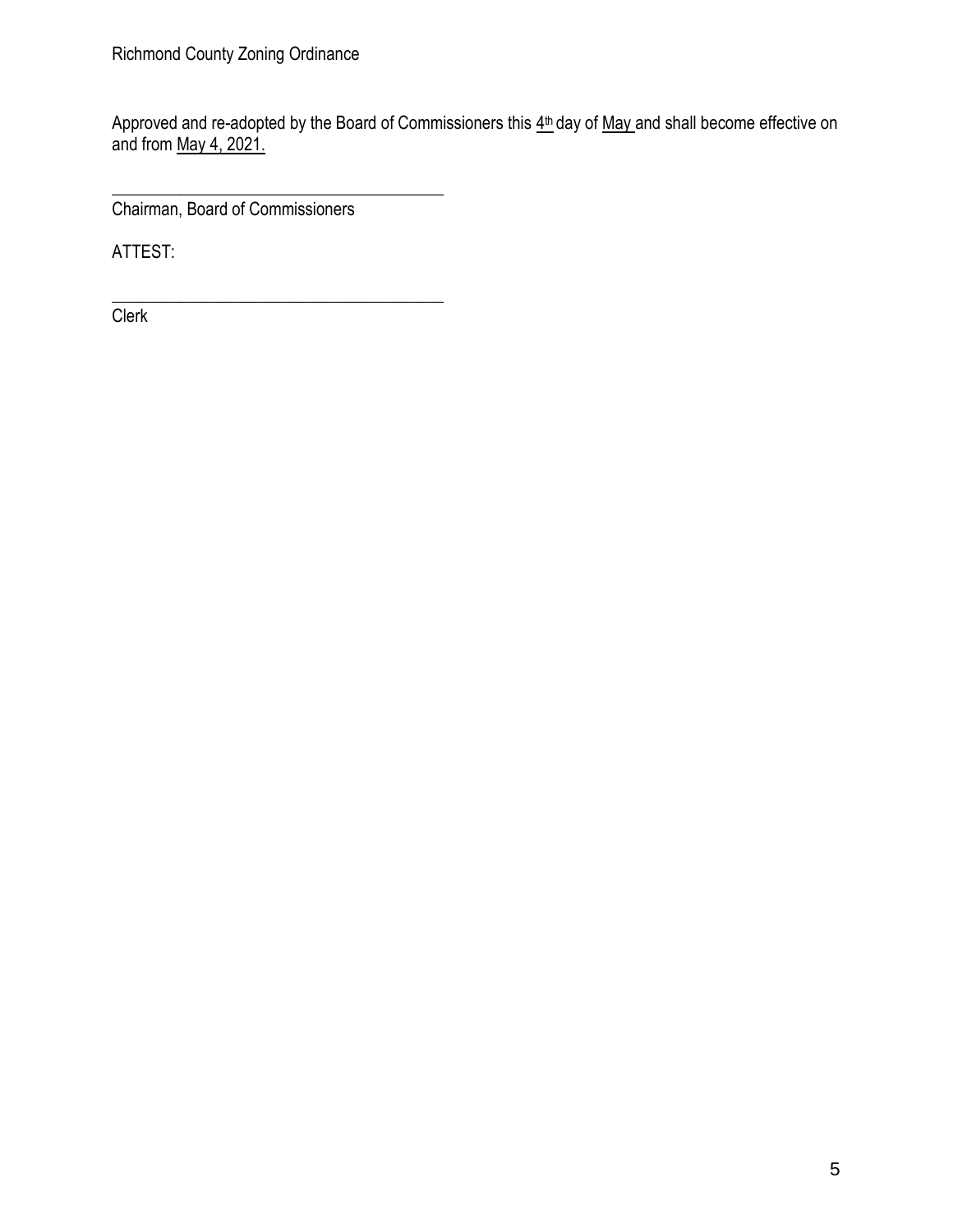# <span id="page-8-0"></span>**SECTION 2 - APPLICATION AND ENFORCEMENT**

# **2.1 APPLICATION**

No building or land shall hereafter be used, and no building or part thereof shall be erected, moved, or altered except in conformity with the regulations herein specified for the district in which it is located, except as hereinafter provided in this Ordinance.

# **2.2 ENFORCEMENT**

## <span id="page-8-1"></span>A. ZONING ADMINISTRATOR

The governing board shall appoint a Zoning Administrator to enforce the provisions of this Ordinance. The Zoning Administrator shall keep records of all variances and amendments to this ordinance. As directed and provided for by the governing board and/or County Manager, Deputy Zoning Administrators may be employed and appointed to assist the Zoning Administrator in the duties as prescribed herein.

If the Zoning Administrator finds that any of the provisions of this Ordinance are being violated, he shall notify in writing the person responsible for such violations, indicating the nature of such violation, and ordering the action necessary to correct it. He shall order discontinuance of illegal use of land, buildings, or structures or of additions, alterations or structural changes thereto; discontinuance of any illegal work being done; or shall take any other action authorized by this Ordinance or the governing board to ensure compliance with or to prevent violations of its provisions.

# <span id="page-8-2"></span>B. CERTIFICATE OF ZONING COMPLIANCE AND BUILDING PERMIT REQUIRED

No land shall be used or occupied and no building hereafter erected, structurally altered, moved, or its use changed until a Certificate of Zoning Compliance (zoning permit) shall be issued by the Zoning Administrator, except in conformity with the provisions of this Ordinance or except after written order from the Board of Adjustment.

1) A Zoning permit is issued by the Zoning Administrator for permitted uses.

2) A Special Use Permit is issued by the Board of Adjustment.

# *The Building Inspector cannot issue a Building Permit unless zoning compliance is certified.*

A record of all certificates shall be kept on file in the office of the Zoning Administrator and copies shall be furnished upon request to any person having a proprietary or tenancy interest in the building or land involved.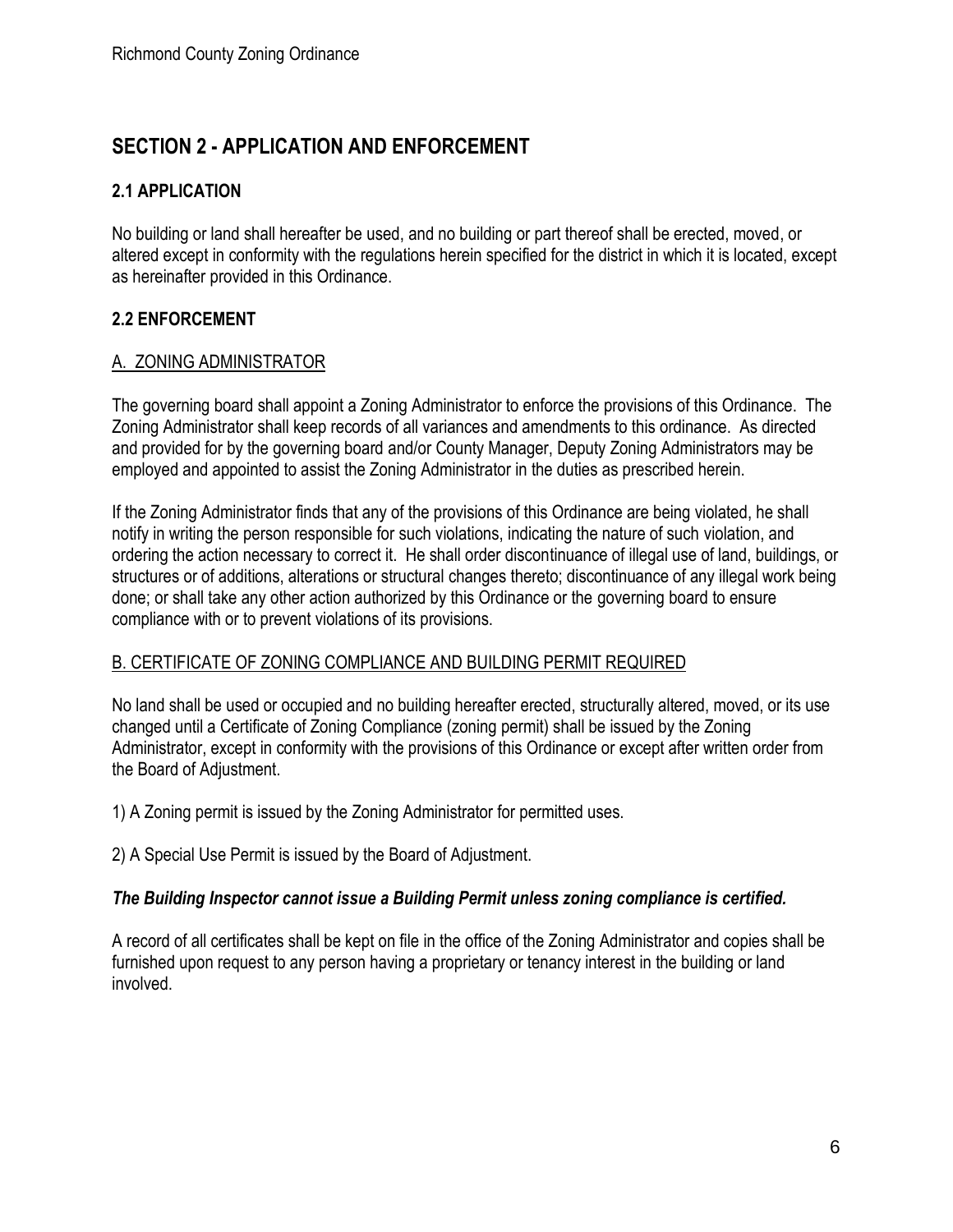# <span id="page-9-0"></span>C. SITE PLAN REQUIREMENTS

All applications for a Zoning Compliance Permit shall include a site plan. The Site Plan shall be drawn to scale. A site plan template map may be obtained from the Richmond County Mapping Department or the online GIS. The Site Plan shall contain the following:

- 1) The shape and dimensions of the lot on which the proposed building is to be erected;
- 2) The location of said lot with respect to adjacent rights-of-way;
- 3) The shape, dimensions, and location of all buildings, existing and proposed, and required setbacks;
- 4) The nature of the proposed use of the building or land, including the extent and location of the use;
- 5) The location and dimensions of off-street parking and loading space and means of ingress and egress;
- 6) The square feet and percentage of lot as built upon area if the lot is located in a Watershed;
- 7) The location of all required buffers;
- 8) If an acre or more of land is to be disturbed in the site preparation activity, then a developer statement that a Sedimentation and Erosion Control Plan has been submitted to the Land Quality Section, Department of Environment and Natural Resources for review and approval.
- 9) Any other information, which the Zoning Administrator may deem necessary for consideration in enforcing all provisions of this Ordinance.
- 10) Prior to approval of the Site Plan, the Zoning Administrator may consult with other qualified personnel for assistance to determine if the application meets the requirements of this Ordinance.

No permanent power will be authorized, and no Certificate of Occupancy will be issued until all the above items are provided and the Zoning Administrator deems the Site Plan complete.

# D. TEMPORARY CERTIFICATE

The Zoning Administrator may issue a temporary Certificate of Zoning Compliance for rallies, carnivals, religious revivals, and similar temporary uses. Such certificates shall be issued for a fixed period of time, but not to exceed fifteen (15) days, shall be subject to such limitations as the Zoning Administrator may impose to protect the character of the district affected, and may be considered for reapplication. A fee set by the governing board shall be charged for the processing of such application. The adopted fee schedule shall be posted in the Planning Department and the office of the Zoning Administrator and his/her designee.

A. Standards. Special events cannot be held longer than 15 consecutive days once every six months on the same lot. The owner of the property shall authorize in writing for the event to be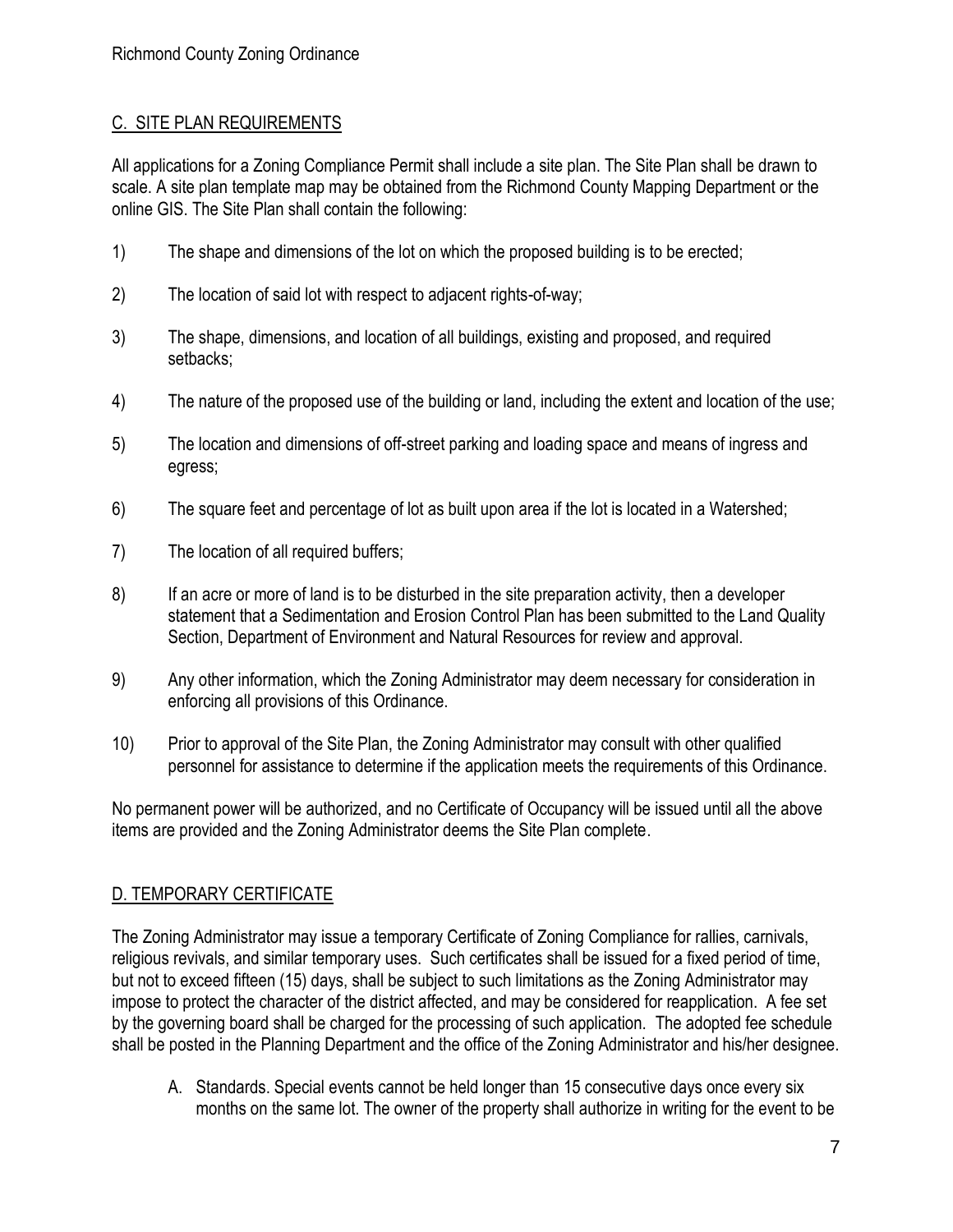held on the property. The temporary parking lot can be located on the same site as the activity or as a satellite parking lot. The use of public street rights-of-way for parking shall be prohibited. Activities creating loud noises (horns, speakers, music) shall not be located within 1,000 feet of residences not located on the site without written permission from the property owner(s). Structures associated with the use shall be permitted provided they are removed at the end of the event. Permanent signs are prohibited.

- B. Cause for Denial
	- 1. The application contains intentionally false or materially misleading information.
	- 2. There is a finding that the special event would create an unreasonable risk of significant damage to public or private property, beyond normal wear and tear, injury to persons, and other adverse effects upon the public health, safety, or welfare.
	- 3. The special even is of such a nature, size, or duration that the particular location requested cannot reasonably accommodate the event.
- C. Additional Conditions. In approving the special event, the Administrator is authorized to impose such conditions to minimize any potential adverse impacts including but not limited to the following:
	- 1. Provision of temporary parking facilities, including vehicular access and egress.
	- 2. Control of nuisance factors such as the prevention of direct illumination of abutting properties, noise, vibration, smoke, and dust.
	- 3. Location and size of temporary buildings, structures, and facilities.
	- 4. Provision of sanitary, medical facilities, and solid waste collection and disposal.
	- 5. Provision of security and safety measures.
	- 6. Modification or elimination of certain proposed activities including limitation of the duration of the special event to a shorter period of time.
- D. Supplemental. Zoning approval is contingent on required approvals from the Richmond County Department of Environmental Health, Department of Public Safety, NCDOT Driveway Permit Approval, and other applicable state, local, and federal laws.

# <span id="page-10-0"></span>E. RIGHT OF APPEAL

If the Certificate of Zoning Compliance is denied, the applicant may appeal the action of the Zoning Administrator to the Board of Adjustment; and that from the decision of the Board of Adjustment, recourse shall be the Richmond County Superior Court as provided by law. It is further the intention of this Ordinance that the duties of the governing board in connection with the Ordinance shall not include the hearing and passing upon disputed questions that may arise in connection with the enforcement thereof, but that the procedure for determining such questions shall be as herein set out in the Ordinance, and that the duties of governing board in connection with this Ordinance shall be only the duty of considering and passing upon any proposed amendment, or repeal of the Ordinance as provided by law.

# <span id="page-10-1"></span>F. COMPLAINTS REGARDING VIOLATIONS

Whenever the Administrator receives a written, signed complaint alleging a violation of this Ordinance, he shall investigate the complaint, take whatever action is warranted, and inform the complainant in writing what action has been or will be taken. Notwithstanding the foregoing, the Administrator may investigate a violation that he has suspects or has knowledge of existing.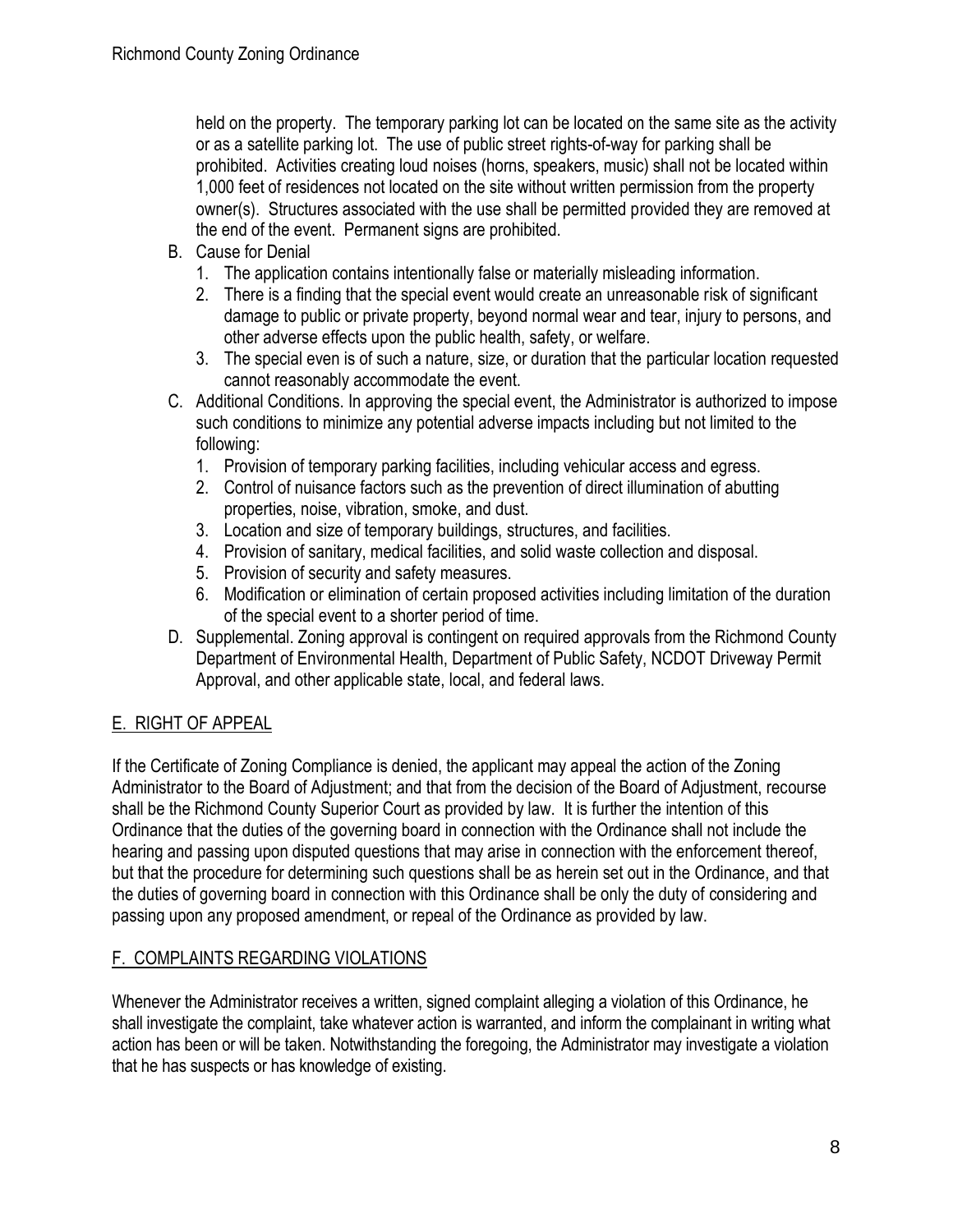# <span id="page-11-0"></span>G. PERSONS LIABLE

The owner, tenant, or occupant of any building or land or part thereof and any architect, builder, contractor, agent, or other person who participates in, assists, directs, creates, or maintains any situation that is contrary to the requirements of this Ordinance may be held responsible for the violation and suffer the penalties and be subject to the remedies herein provided.

# <span id="page-11-1"></span>H. PROCEDURES UPON DISCOVERY OF VIOLATIONS

- (1) If the Administrator finds that any provisions of this Ordinance is being violated, he shall send a written notice to the person responsible for such violation, indicating the nature of the violation and ordering the action necessary to correct it. Additional written notices may be sent at the Administrator's discretion.
- (2) The final written notice (and the initial written notice may be the final notice) shall state what action the Administrator intends to take if the violation is not corrected and shall advise that the Administrator's decision or order may be appealed to the Board of Adjustment.
- (3) Notwithstanding the foregoing, in cases when delay would seriously threaten the effective enforcement of this Ordinance or pose a danger to the public health, safety, or welfare, the Administrator may seek enforcement without prior written notice by invoking any of the penalties or remedies authorized by this Article.

# <span id="page-11-2"></span>I.PENALTIES AND REMEDIES FOR VIOLATIONS

- (1) Violations of the provisions of this Ordinance or failure to comply with any of its requirements, including violations of any conditions and safeguards established in connection with grants of variances or special use permits, shall constitute a misdemeanor, punishable the maximum fine and/or the maximum imprisonment as authorized by N.C. General Statute 14-4 or any amendments thereto.
- (2) Any act constituting a violation of the provisions of this Ordinance or a failure to comply with any of its requirements, including violations of any conditions and safeguards established in connection with the grants of variances or special use permits, shall also subject the offender to a civil penalty of \$100.00 per day. If the offender fails to pay this penalty within 10 days after being cited for a violation, the County, in a civil action in the nature of debt, may recover the penalty. A civil penalty may not be appealed to the Board of Adjustment if the offender was sent a final notice of violation in accordance with Subsection H (above) and did not take an appeal to the Board of Adjustment within the prescribed time.
- (3) This Ordinance may also be enforced by an appropriate equitable action.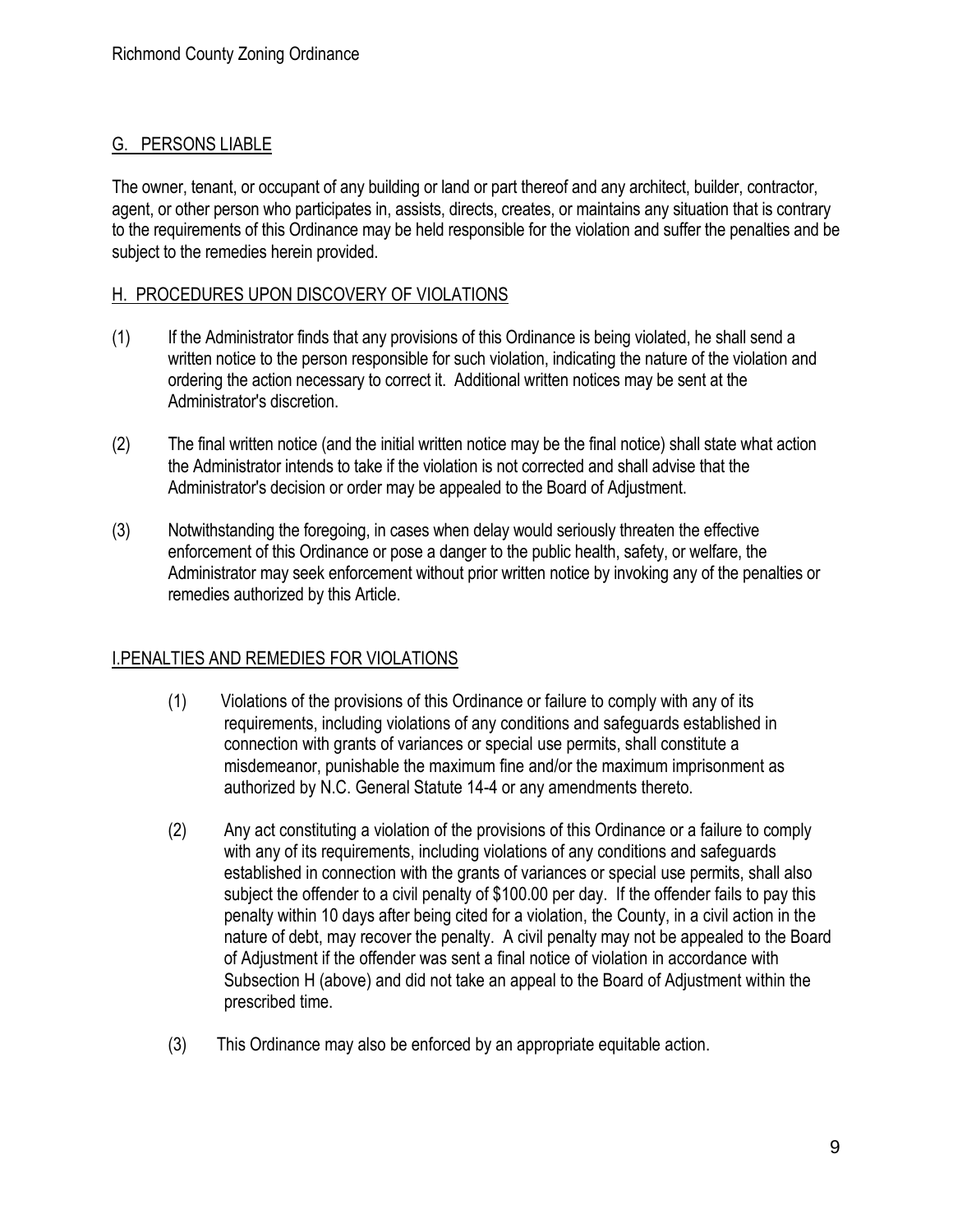# J. CANCELLATION OF PERMITS

The Zoning Administrator through the Richmond County Inspections department shall cancel a building or occupancy permit when the method of construction or use violates any provisions contained in these regulations.

# <span id="page-12-0"></span>**SECTION 3 - ZONING MAP**

For the purposes of this Ordinance, Richmond County is hereby divided into zoning districts whose locations and boundaries are shown on the Official Zoning Map for Richmond County, which is hereby adopted by reference and declared to be a part of this Ordinance.

This Zoning Map and all the notations, references, and all amendments thereto, and other information shown thereon are hereby made a part of this Ordinance the same as if such information set forth on the map were all fully described and set out herein. The Zoning Map properly attested is on file in the County Planning Department and is available for inspection by the public.

The Zoning Administrator shall be responsible for the maintenance and revision of the Official Zoning Map. Upon notification by the governing board that a zoning change has been made, the Zoning Administrator shall make the necessary changes on the Official Zoning Map.

#### <span id="page-12-1"></span>**3.2 INTERPRETATION OF DISTRICT BOUNDARIES**

Where uncertainty exists with respect to the boundaries of zoning districts as shown on the Official Zoning Map, the following rules shall apply:

- A. Unless otherwise specifically indicated, where district boundaries are shown on the Zoning Map as approximately parallel or following the center lines of streets, highways, utility easements, or stream beds, or such lines extended, then such lines shall be construed to be such district boundaries.
- B. Where district boundaries are so indicated that they approximately follow lot lines, such lot lines shall be construed to be said boundaries.
- C. If a parcel of land lies within the planning and development regulation jurisdiction of more than one local government, for the purposes of this Chapter, the local governments may, by mutual agreement pursuant to Article 20 of Chapter 160A of the General Statutes and with the written consent of the landowner, assign exclusive planning and development regulation jurisdiction under this Chapter for the entire parcel to any one of those local governments. Such a mutual agreement shall only be applicable to development regulations and shall not affect taxation or other nonregulatory matters. The mutual agreement shall be evidenced by a resolution formally adopted by each governing board and recorded with the register of deeds in the county where the property is located within 14 days of the adoption of the last required resolution. (2019-111, s. 2.4; 2020-3, s. 4.33(a); 2020-25, s. 51(a), (b), (d).)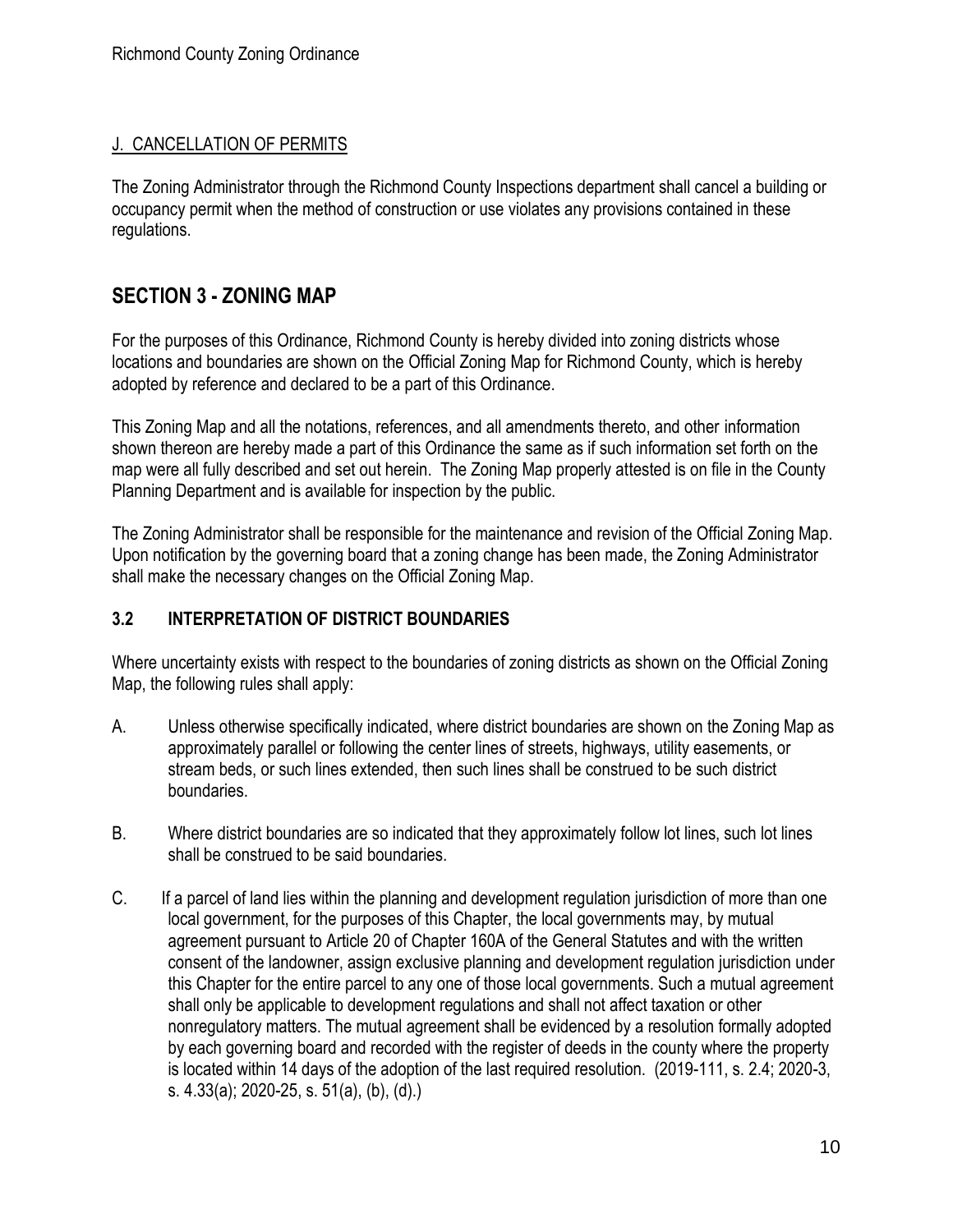- D. Where any public street is hereafter officially vacated or abandoned, the regulations applicable to parcels of abutting property shall apply to that portion of such street or alley thereto by virtue of such vacation or abandonment.
- E. The Board of Adjustment shall be empowered to interpret the intent of the Zoning Map as to the location of district boundaries in case any further uncertainty exists.

## <span id="page-13-0"></span>**3.3 ZONING DISTRICTS, DESCRIPTIONS, AND DIMENSIONS**

In order that the purpose of this Ordinance may be accomplished, the planning and zoning limits of Richmond County, as set forth on the accompanying zoning map, is hereby divided into the following districts:

#### **Residential**

A-R Agricultural Residential R-R Rural Residential C-R County Residential V-R Village Residential

#### **Non-Residential**

<span id="page-13-1"></span>C-C Community Commercial H-C Highway Commercial L-I Light Industrial H-I Heavy Industrial

## **Overlays**

HCO Highway Commercial Overlay District A-H Airport Hazard W-S Watershed District F-P Flood Plain Management District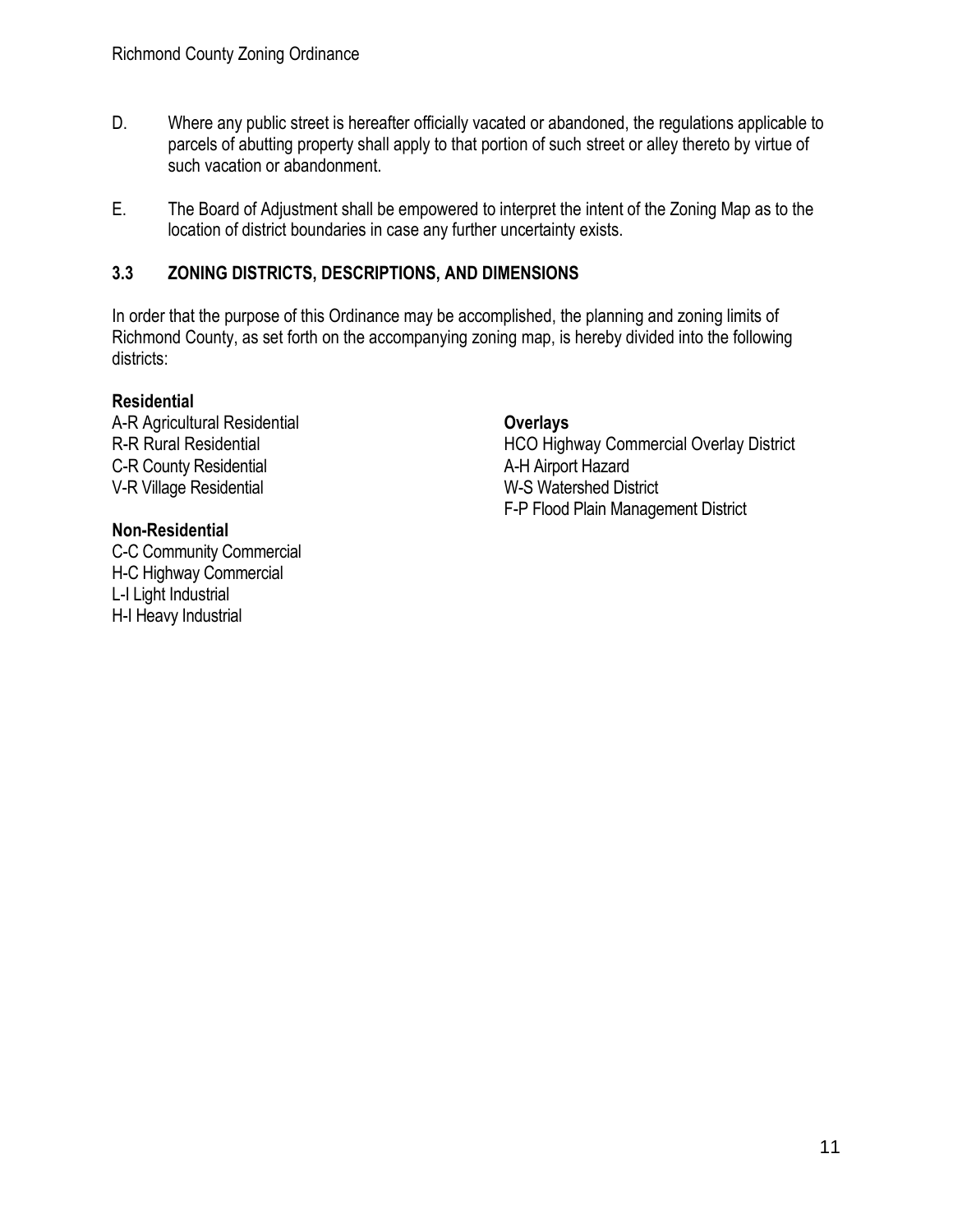#### 3.3.1 A-R Agricultural Residential

## A. Description:

This district is established for primarily rural, agricultural, and sparsely spaced residential development. Although not exclusive, this district is characterized as not having access to public utilities such as water or sewer. This district is further characterized as being removed from the main transportation arterial roads of Richmond County. Standards formulated for this district are designed to: preserve the rural character of Richmond County by prohibiting uses incompatible with rural and low-density residential development. Certain non-residential uses are allowed, either as a matter of right or on a special use basis. Individual manufactured homes, as defined in this ordinance, are permitted in this district, because they are traditionally and customarily associated with rural development. There are no minimum lot size requirements but building setbacks are regulated.

| <b>Requirements</b>                    | A-R |
|----------------------------------------|-----|
| Minimum Lot Area in Square<br>Feet     | N/A |
| Minimum Lot Width in Feet              | N/A |
| Minimum Setback Lines in Feet<br>Front | 45' |
| Side                                   | 15' |
| Side abutting Street                   | 45' |
| Rear                                   | 15' |
| <b>Maximum Building Height</b>         | 35' |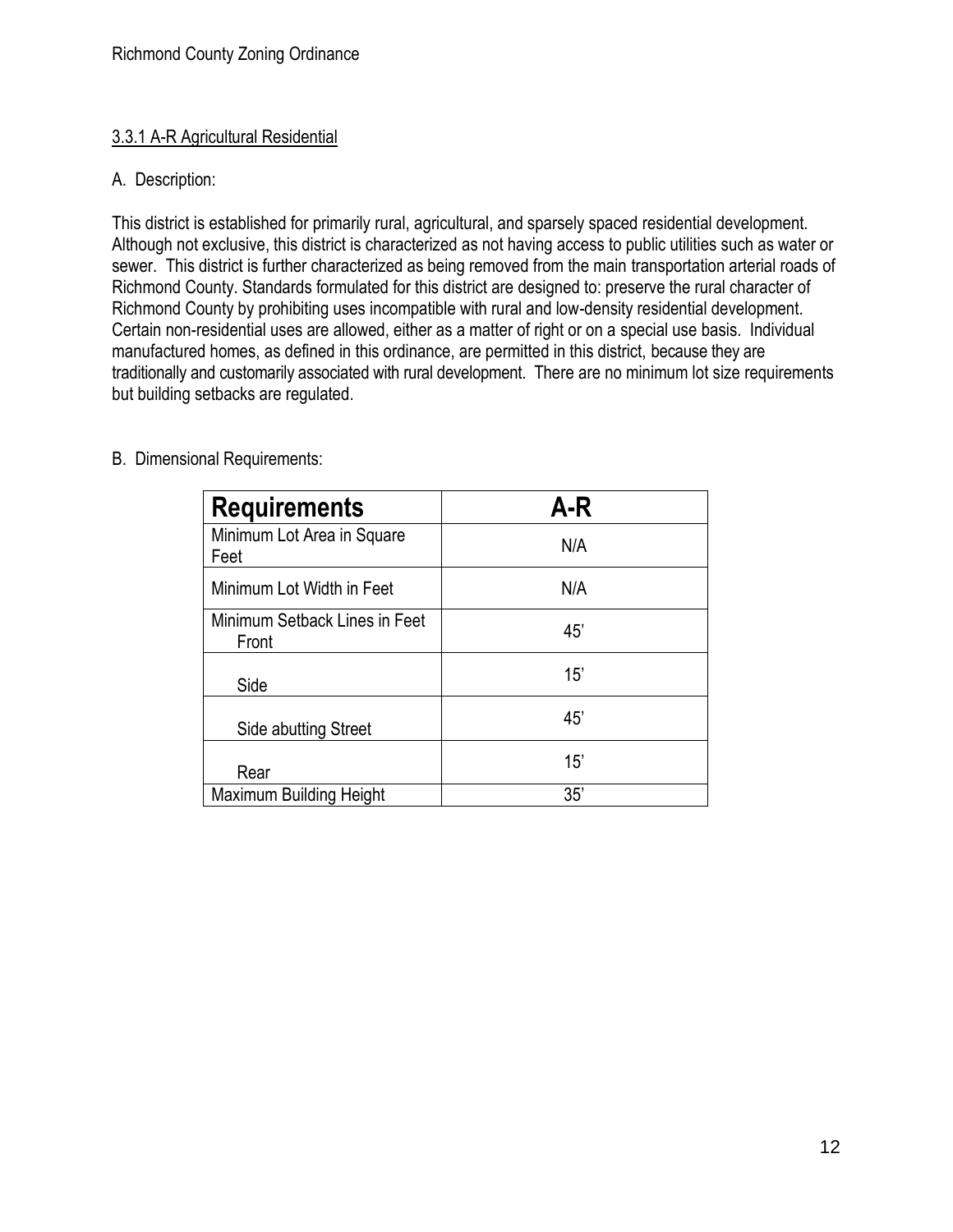## <span id="page-15-0"></span>3.3.2 R-R Rural Residential

# A. Description:

This district is established primarily for the protection of the County's residential growth areas from incompatible land uses. This district characterized as being within the public water (and/or sewer) service area or proposed service area. This district is also located close to major arterial transportation corridors or proposed corridors. The primary use in this area is residential, but some farming activity can be observed. Certain non-residential uses are allowed, either as a matter of right or on a special use basis. Individual manufactured homes, as defined in this ordinance, are permitted in this district because area they are traditionally and customarily associated with rural development.

| <b>Requirements</b>                    | $R-R$  |
|----------------------------------------|--------|
| Minimum Lot Area in Square<br>Feet     | 20,000 |
| Minimum Lot Width in Feet              | 50'    |
| Minimum Setback Lines in Feet<br>Front | 45'    |
| Side                                   | 15'    |
| Side abutting Street                   | 45'    |
| Rear                                   | 15'    |
| <b>Maximum Building Height</b>         | 35'    |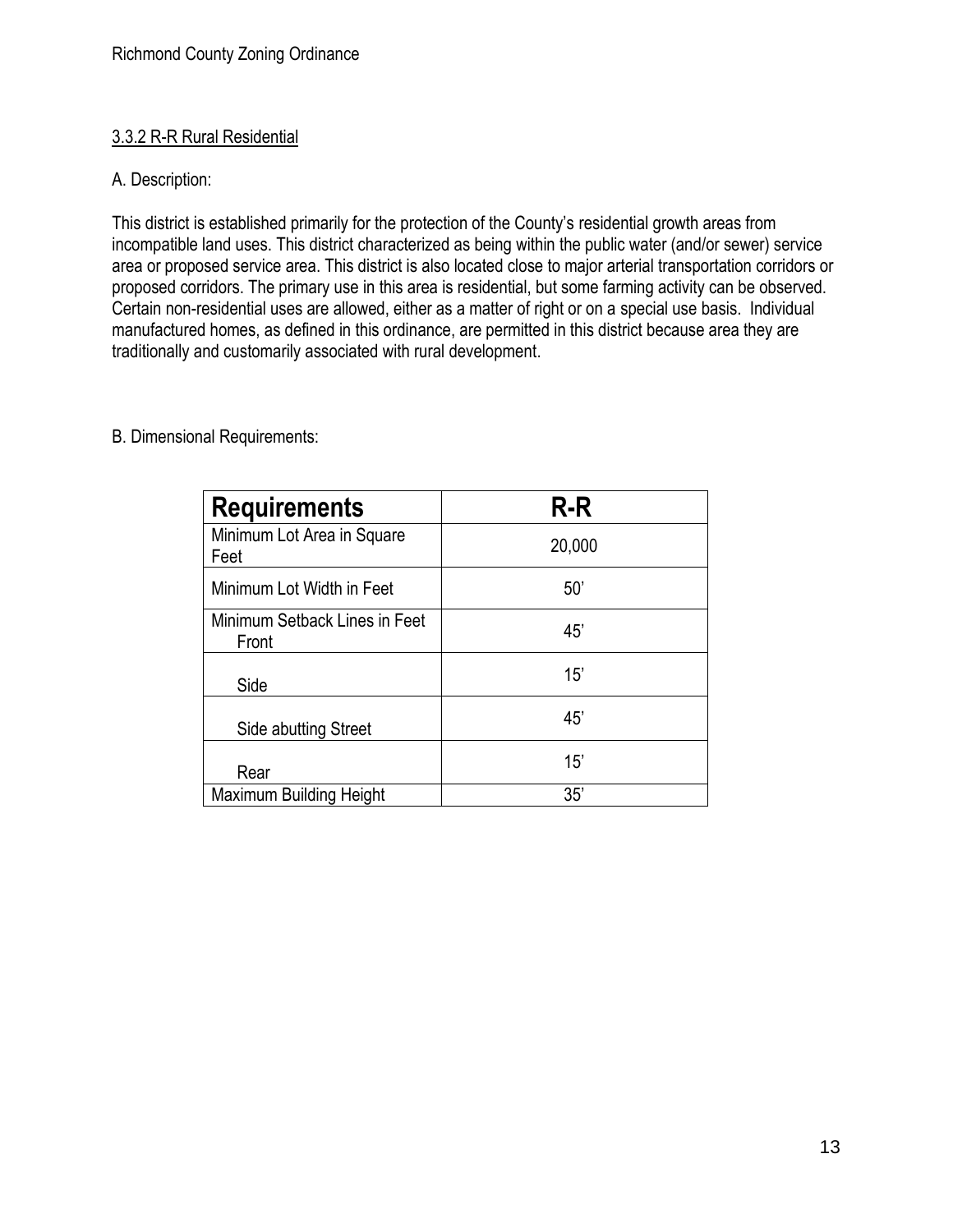#### <span id="page-16-0"></span>3.3.3 C-R County Residential

#### A. Description:

This district is established for low density, single-family residential development within the County's growth areas. This district characterized as being within the public water (and/or sewer) service area or proposed service area. Standards formulated for this district are designed to: protect existing low-density residential areas and encourage orderly development of future low-density residential areas; and to prohibit uses incompatible with low-density development. Certain non-residential uses of a temporary, public, or semi-public nature are permitted as a matter of right or on a special use basis. Commercial activity is restricted to home occupations. Manufactured homes, as defined in this ordinance, are prohibited in this district.

| <b>Requirements</b>                    | $C-R$  |
|----------------------------------------|--------|
| Minimum Lot Area in Square<br>Feet     | 20,000 |
| Minimum Lot Width in Feet              | 50'    |
| Minimum Setback Lines in Feet<br>Front | 45'    |
| Side                                   | 15'    |
| Side abutting Street                   | 45'    |
| Rear                                   | 15'    |
| <b>Maximum Building Height</b>         | 35'    |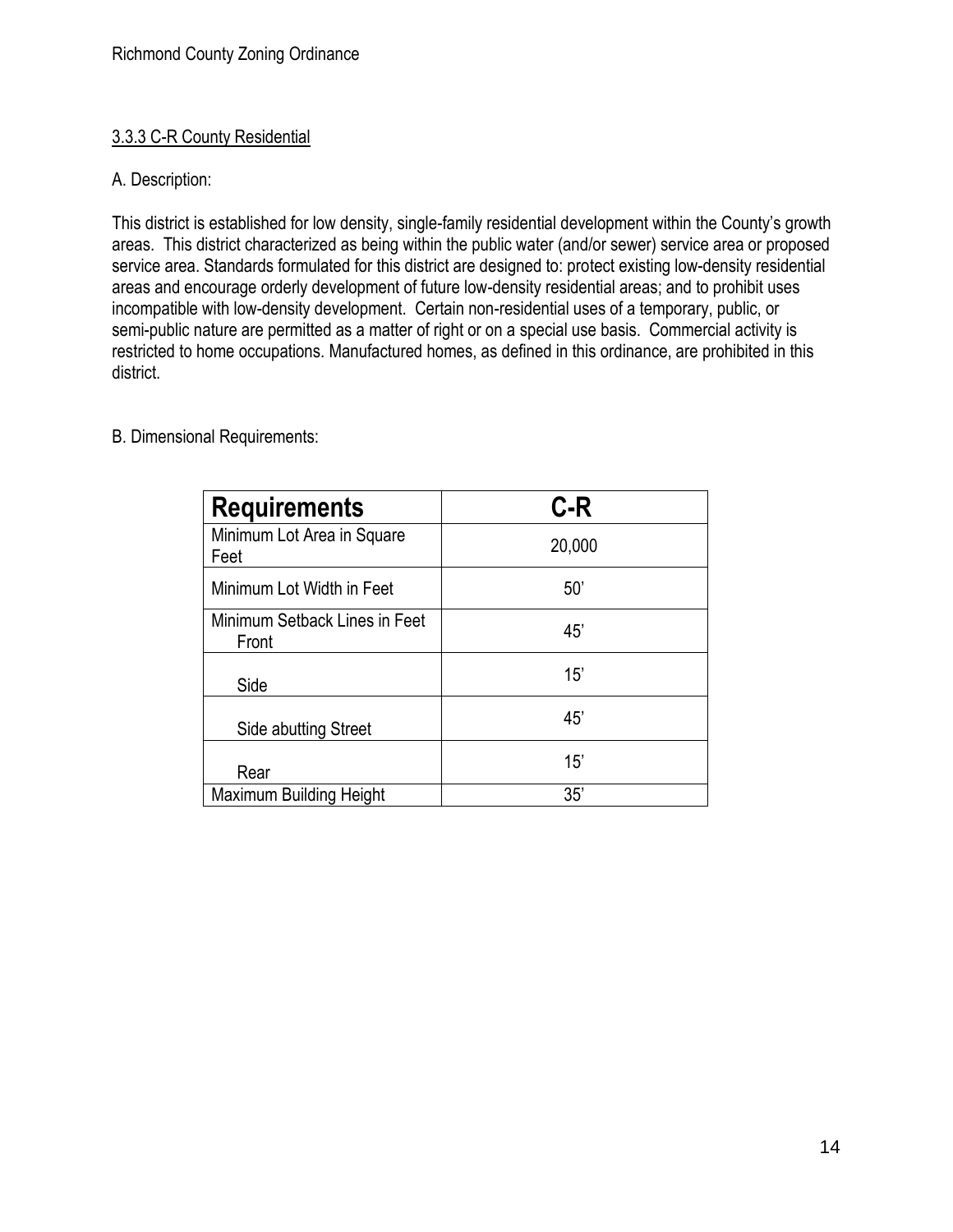#### <span id="page-17-0"></span>3.3.4 V-R Village Residential

#### A. Description:

This district is established to conserve certain areas within Richmond County where historical development patterns have created "village" type neighborhoods. Such villages are characterized by mixed land uses with an employment center, commercial goods, and professional/personal services within walking distance of moderate density residential dwellings. These villages are similar to the planned unit development (PUD) concept and differ primarily because they were developed prior to technological innovations such as the automobile. Land is subdivided into small lots, rights-of-ways are narrow, and there are few buffer areas between differing land uses. It is the intent of this section to conserve these areas, but not to expand their boundaries; modern development patterns do not fit the historic village concepts. Mobile homes and other forms of manufactured housing, as forms of permanent or temporary single-family dwellings, are permitted in this district.

| <b>Requirements</b>                    | V-R   |
|----------------------------------------|-------|
| Minimum Lot Area in Square<br>Feet     | 7,000 |
| Minimum Lot Width in Feet              | 50'   |
| Maximum Lot Coverage                   | 40%   |
| Minimum Setback Lines in Feet<br>Front | 25'   |
| Side                                   | 10'   |
| Side abutting Street                   | 25'   |
| Rear                                   | 20'   |
| <b>Maximum Building Height</b>         | 35'   |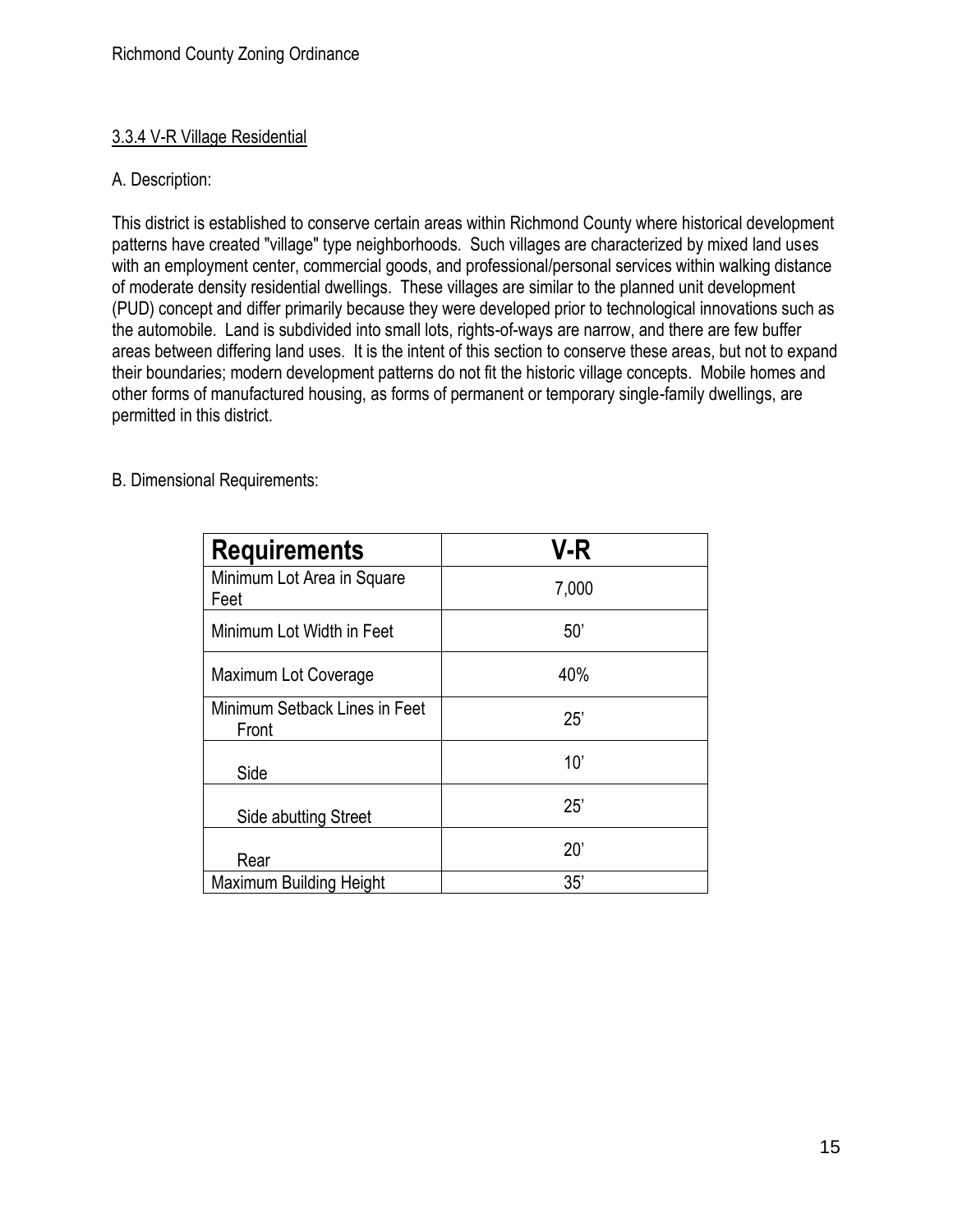#### <span id="page-18-0"></span>3.3.5 C-C V Community Commercial

#### A. Description:

This district is established for retail and personal service business establishments, which do not need supporting; businesses and/or high traffic locations and which serve a limited trade area usually within the traditional rural community setting. These uses may be located on free-standing parcels, part of a small center, or a concentration of several similarly-located parcels. Standards formulated for this district are: uses to be conducted in an enclosed building except where functions (such as gasoline filling tanks) warrant this impractical; uses not to be noxious or offensive by reason of the emission of odor, dust, smoke, gas or other pollutants, vibration, noise or other similar causes: uses not to pose a hazard to the surrounding residential areas; and uses not to be of such intensity as to generate volumes of vehicular traffic substantially detrimental to the welfare of the surrounding community. Restrictions on night hours of operation to prevent unreasonable disruptions--noise and light--to the surrounding properties may be implemented.

| <b>Requirements</b>                    | $c-c$  |
|----------------------------------------|--------|
| Minimum Lot Area in Square<br>Feet     | 10,000 |
| Minimum Lot Width in Feet              | 50'    |
| Maximum Lot Coverage                   | 40%    |
| Minimum Setback Lines in Feet<br>Front | 45'    |
| Side                                   | 15'    |
| Side abutting Street                   | 45'    |
| Rear                                   | 20'    |
| <b>Maximum Building Height</b>         | 35'    |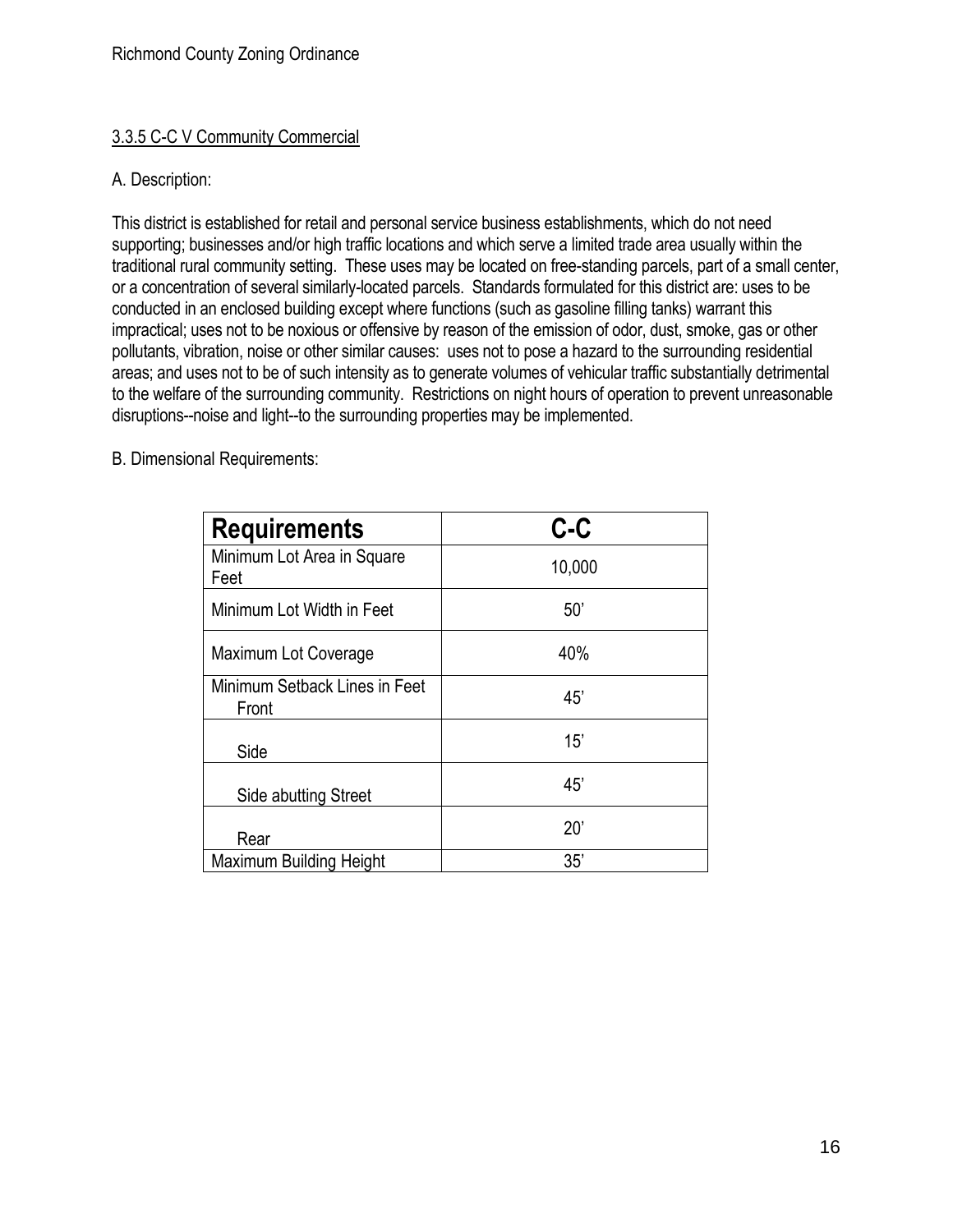## <span id="page-19-0"></span>3.3.6 H-C Highway Commercial

## A. Description:

This district is established primarily for business catering to the auto traveling public requiring large lots, easy access, ample parking and loading space, and little pedestrian movement. Retail trade and services for the convenience of nearby residential areas is also a function of this district. Generally, this district is located along established or proposed highway corridors – mainly at intersections and interchanges.

| <b>Requirements</b>                    | H-C    |
|----------------------------------------|--------|
| Minimum Lot Area in Square<br>Feet     | 20,000 |
| Minimum Lot Width in Feet              | 100'   |
| Maximum Lot Coverage                   | 30%    |
| Minimum Setback Lines in Feet<br>Front | 45'    |
| Side                                   | 15'    |
| Side abutting Street                   | 45'    |
| Rear                                   | 20'    |
| <b>Maximum Building Height</b>         | 35'    |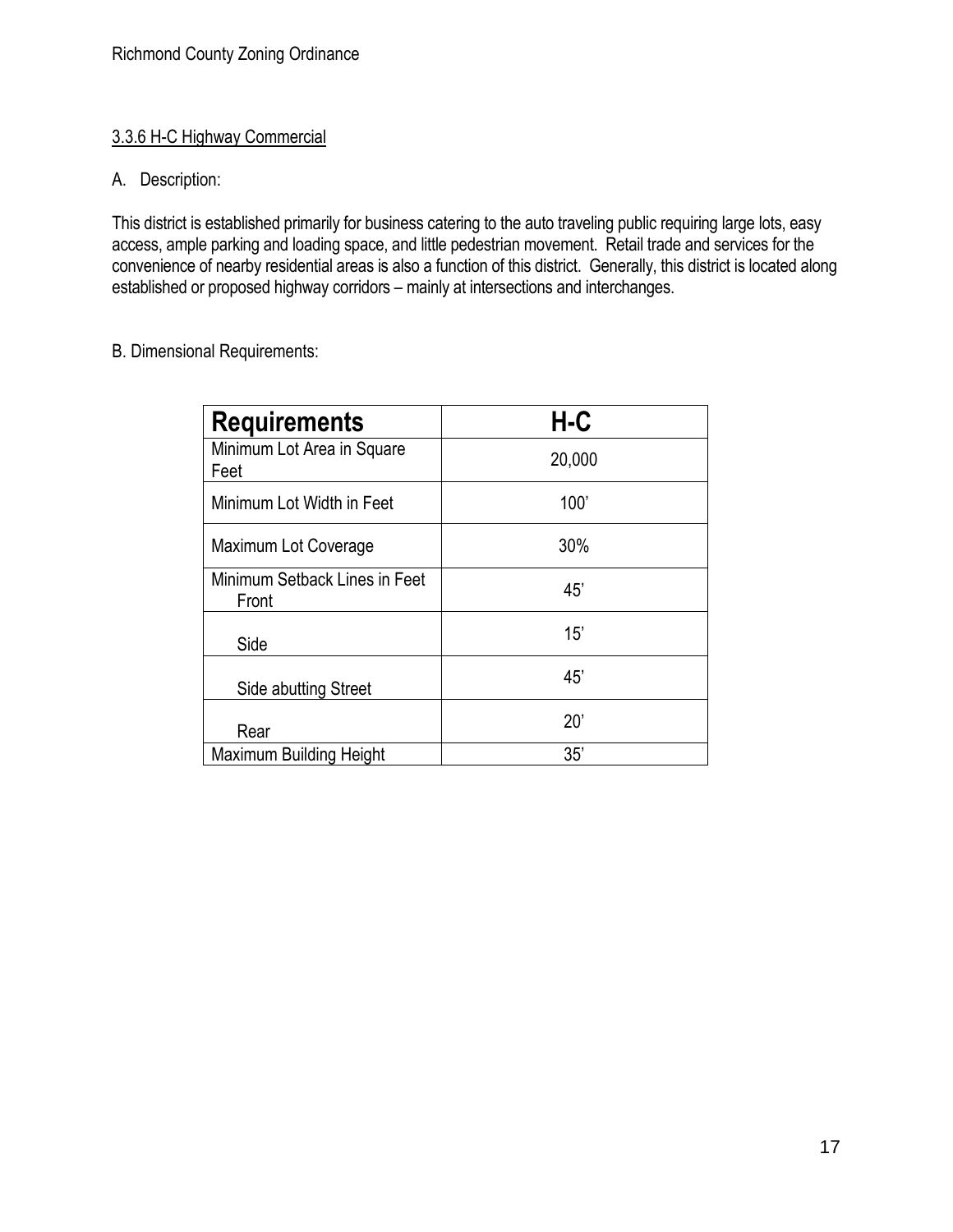# <span id="page-20-0"></span>3.3.7 L-I Light Industrial

# A. Description:

This district is established as an area in which the principal use of land is for wholesale activities, industrial research, warehousing, and light manufacturing operations, as well as some institutional land uses. The standards established for the district are designed to promote sound, permanent, light industrial development and to protect abutting or surrounding residential areas from any undesirable aspect of such uses. The district is to be located in an area that has good access to transportation facilities, that affords reasonably level sites, and that permits expansion of existing industrial areas wherever possible and appropriate to the character of land development in particular areas. Whenever possible, the district shall be separated from residential areas by natural or structural boundaries such as drainage channels, sharp breaks into topography, strips of vegetation, traffic arteries and similar features. Residential, retail commercial, and service land uses are either prohibited or discouraged in the district because they may be incompatible with the primary permitted uses.

| <b>Requirements</b>                    | L-I    |
|----------------------------------------|--------|
| Minimum Lot Area in Square<br>Feet     | 20,000 |
| Minimum Lot Width in Feet              | 100'   |
| Maximum Lot Coverage                   | 30%    |
| Minimum Setback Lines in Feet<br>Front | 45'    |
| Side                                   | 15'    |
| Side abutting Street                   | 45'    |
| Rear                                   | 20'    |
| Maximum Building Height                | 35'    |

B. Dimensional Requirements:

# C. Additional Requirements

For property located in the Richmond County Industrial Park, the Protective Covenants as adopted by the Richmond County Board of Commission and subsequently amended shall be the controlling authority in the case of conflicting requirements.

(See Ord of 10-22-2004)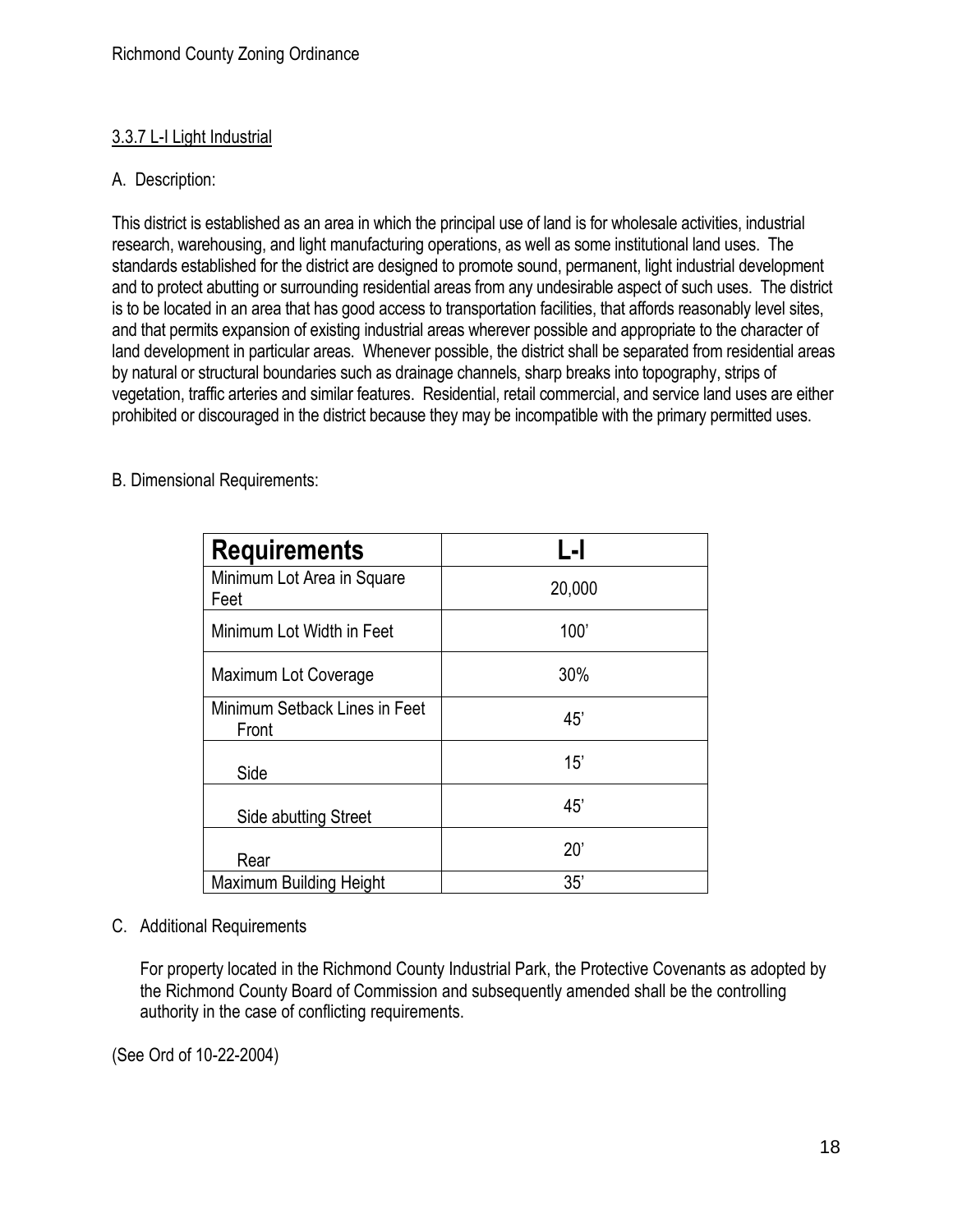## <span id="page-21-0"></span>3.3.8 H-I Heavy Industrial

## A. Description:

This district is established as an area where the principal use of land is for heavy industries, which, by their nature, may create some levels of nuisance. The standards established for the district are designed to protect the community from such nuisance as far as is practical, which promoting the area-wide economic growth. Where possible, this district will be well separated from residential areas and places where people are likely to congregate. Heavy industrial areas on the zoning maps are to be located so that they have good access to transportation and natural resources, with reasonable areas for expansion. Wholesaling, light industries, and major transportation facilities are also permitted within this district. Residential, retail commercial, service, and institutional land uses are either prohibited or discouraged in the district because they may be incompatible with the primary permitted uses.

#### B. Dimensional Requirements:

| <b>Requirements</b>                    | H-I    |
|----------------------------------------|--------|
| Minimum Lot Area in Square<br>Feet     | 20,000 |
| Minimum Lot Width in Feet              | 100'   |
| Maximum Lot Coverage                   | 30%    |
| Minimum Setback Lines in Feet<br>Front | 45'    |
| Side                                   | 15'    |
| Side abutting Street                   | 45'    |
| Rear                                   | 20'    |
| <b>Maximum Building Height</b>         | 35'    |

# D. Additional Requirements

For property located in the Richmond County Industrial Park, the Protective Covenants as adopted by the Richmond County Board of Commission and subsequently amended shall be the controlling authority in the case of conflicting requirements.

(See Ord of 10-22-2004)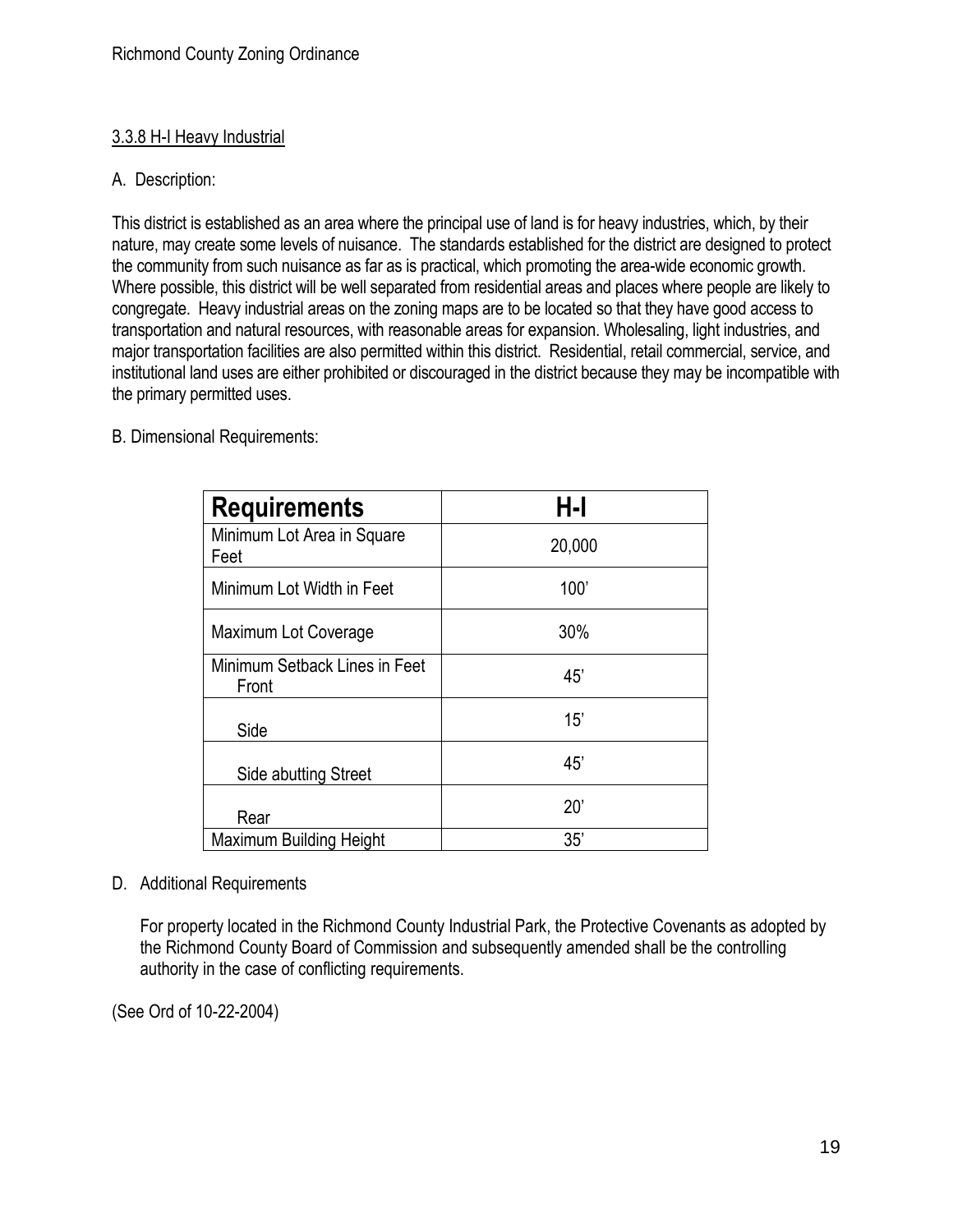#### <span id="page-22-0"></span>3.3.9 HCO Highway Commercial Overlay District

## A. Description:

This overlay district is created to help coordinate developing lands along major highways while protecting the residential and agricultural environment that is prevalent in the County. This overlay district is situated along and above all the US and NC Highways within the jurisdiction of this ordinance for a distance of 1,000 feet each side of the right of way. Uses within this district are allowed only as a special use. In addition to the standards and conditions outlined under such special use as found in Section 6 of this Ordinance, the following shall apply:

B. Dimensional Requirements:

| <b>Requirements</b>                                 | <b>HCO</b>           |
|-----------------------------------------------------|----------------------|
| Minimum Lot Area in Square<br>Feet                  | 20,000               |
| Minimum Lot Width in Feet                           | 100'                 |
| Maximum Lot Coverage<br><b>Except in Watersheds</b> | 30%                  |
| Minimum Setback Lines in Feet<br>Front              | 45'                  |
| Side                                                | 15'<br>(See C Below) |
| Side abutting Street                                | 45'<br>(See C Below) |
| Rear                                                | 20'<br>(See C Below) |
| Maximum Building Height                             | 35'                  |

C. Other Setback and Buffer Dimensions

Parking Setback – 25 feet

Landscape Buffer – 25 feet

Internal yards (side and rear yards)

- (1) From abutting residential uses 50 feet
- (2) From abutting non-residential uses 25 feet
- D. General standards and requirements for Development within the HCO overlay district.
	- (a) The proposed use, building design and layout shall meet the provisions of this division and other regulations and ordinances of the county.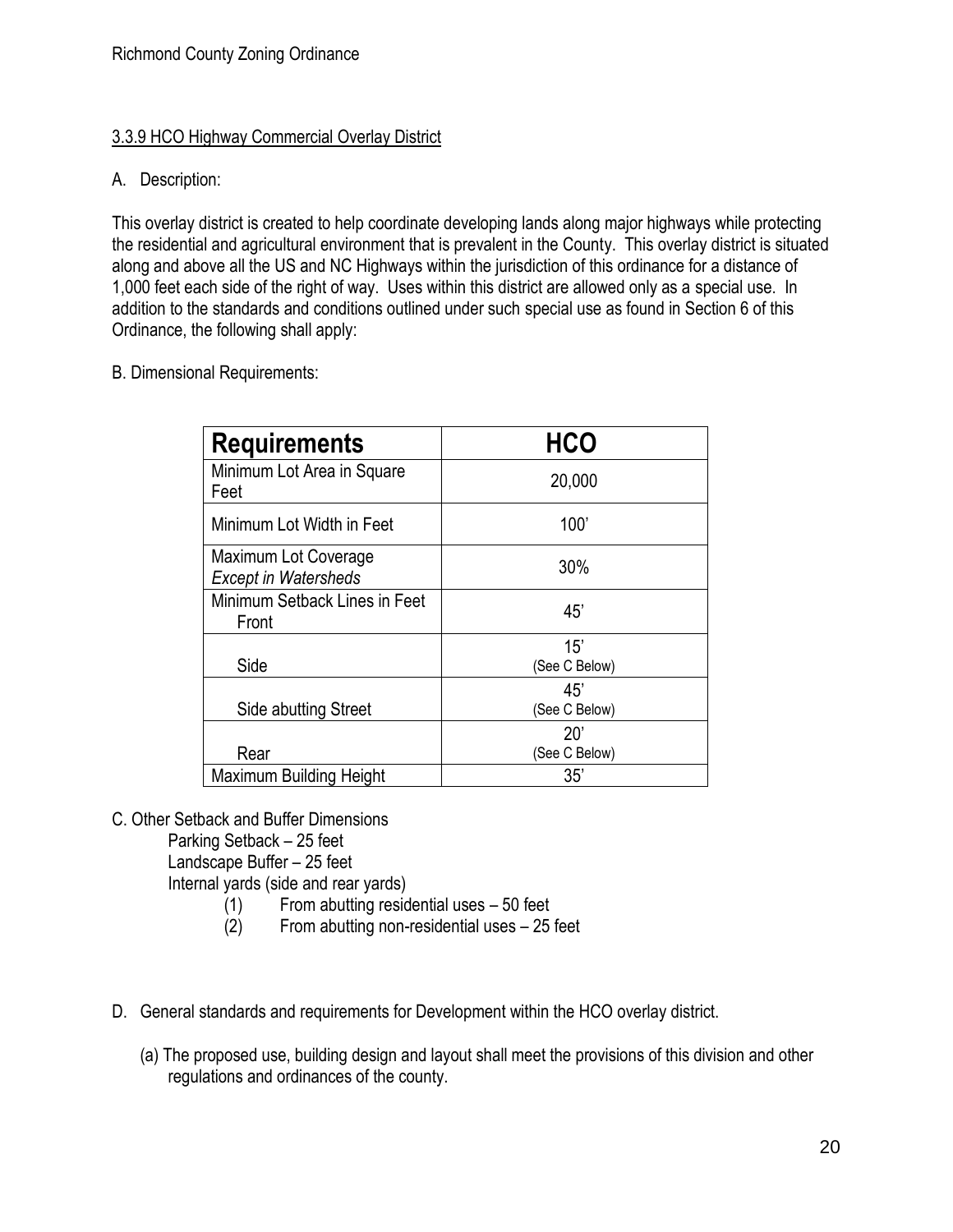- (b) The proposed use, building design and layout shall adhere to the principles of good design and, as such, contribute to the economic, aesthetic, harmonious and orderly growth of the county.
- (c) The proposed use and design layout will be of such a location and in such size and character that it will be in harmony with the appropriate and orderly development of the surrounding area.
- (d) The proposed use and layout will be of such a nature that it will make vehicular or pedestrian traffic no more hazardous than is normal for the area involved. Factors for the board of adjustments to consider in this determination are the turning movements in relation to traffic flow, adequacy of sight distances, location and access of off-street parking, street width, emergency vehicle access, and provisions for pedestrian traffic. To satisfy these requirements the applicant may be required to improve existing connecting roads at no expense to the county.
- (e) The proposed use, building design, and layout shall be so located and shall be of such a size, intensity and layout so that possible nuisances emanating therefrom are eliminated.
- (f) The proposed location and height of buildings or structures, location, nature and height of walls and fences, parking, loading and landscaping shall be such that it will not interfere or discourage the appropriate development in the use of land adjacent to the proposed site or unreasonably affect its value, since these factors should be a positive influence on surrounding properties. The board of adjustments may require as part of the conditions of the permit appropriate screening in order to protect and shield adjacent property.
- (g) Signs shall be in accordance with the regulations of this division and Department of Transportation standards. In addition, they shall be so designed and located as not to present a hazard, glare or unattractive appearance to either adjacent property or to motorists. When applicant's property serves multiple uses the board of adjustments may require that signs for such uses be combined so as to preserve the natural and attractive appearance of the site.
- (h) The land indicated on the plan shall be of such character that it can be used for building purposes without danger to health.
- (i) The Site Plan shall provide adequate safeguards against undesirable and preventable elements of pollution, such as noise, smoke, soot, particulates, or any other discharge into the environment, which might prove harmful to persons, structures, or adjacent properties.
- (k) The landscape shall be preserved in its natural state insofar as practicable by minimizing tree and soil removal, and any grade changes shall be in keeping with the general appearance of neighboring developed areas.
- (l) Proposed development shall be related harmoniously to the terrain and to the use, scale, and proportions of existing and proposed buildings in the vicinity that have functional or visual relationship to the proposed buildings.
- (m) The proposed buildings shall be related harmoniously to each other with adequate light, air, circulation, privacy and separation between buildings.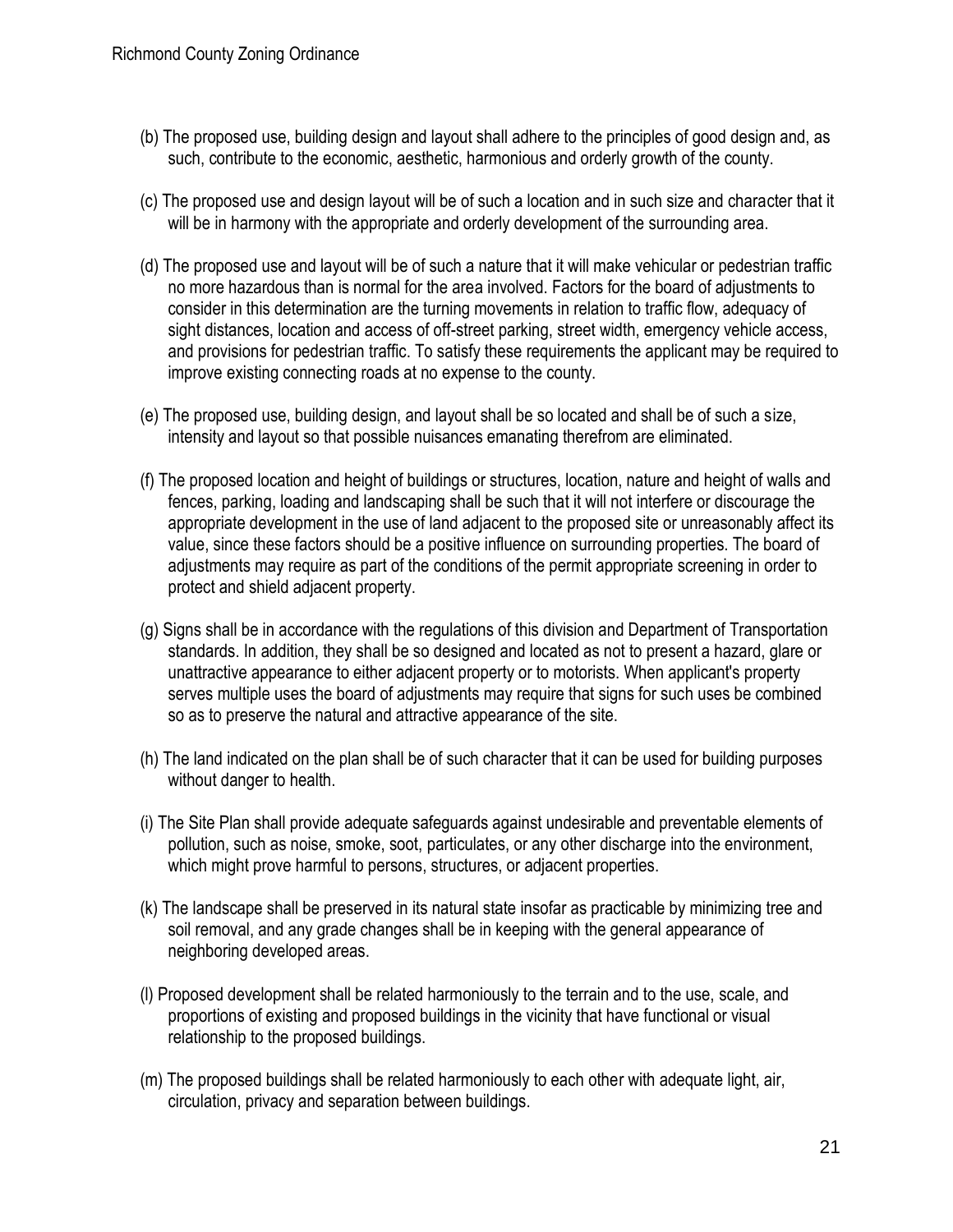- (n) All open spaces shall be so designed as to add to the visual appearance of the vicinity by maximizing its visibility for persons passing the site or overlooking it from nearby properties.
- (o) Special attention shall be given to pedestrian and vehicular circulation, especially in relation to the location and number of access points to the abutting public street and any existing traffic controls. Specific consideration shall be given to the arrangement of entrance/exit ramps, driveways, walkways, parking and loading areas, the width of interior drives, general circulation within the lot and the separation of vehicular and pedestrian traffic so that such facilities are safe and convenient and insofar as practicable, do not detract from the use and enjoyment of the proposed development and the neighboring properties.
- (p) Special attention shall be given to proper site surface drainage so that removal of surface waters will not adversely affect neighboring properties or the public storm drainage system. Stormwater shall be removed from all roofs, canopies and paved areas, and carried away in an underground drainage system. Surface water in all paved areas shall be collected at intervals so that it will not obstruct will not create puddles or ponding on the paved areas.
- (q) Exposed storage areas, exposed machinery installations, service areas, truck loading areas, utility buildings and structures shall be subject to applicable yard setbacks, screen plantings or other screening methods as shall reasonably be required to prevent their being incongruous with the existing or contemplated environment and the surrounding properties.

(3) Screening shall be provided, erected, and maintained to shield business and light industrial uses of land from any adjoining residential property. Such screening shall consist of a solid fence, wall, or evergreen planting which shall not be less than six feet in height or as specified by the board of adjustments.

#### E. Vehicular Area Standards

#### Access Driveways

- (1) Maximum Driveway Width 30 feet
- (2) Uses of common driveway with adjoining lot shared driveways are permitted provided agreements for shared use are included with the required site plan.

#### Recommended Parking Requirements

(1) Minimum – 3 spaces /1000 square feet of building coverage

#### Parking Area Location

- (1) Front Yard Location Area for vehicular parking shall not occupy more than 40% of the front yard area.
- (2) Side Yard/Rear Yard Location Vehicular parking is recommended in side and/or rear yards and in proximity to adjacent lot(s) when common driveways are used.

#### Off-street loading spaces (berths) shall be provided as follows.

(1) Buildings with professional, governmental, or business offices and/or retail sales and personal service establishments—one space for every 25,000 square feet of floor area or fraction thereof.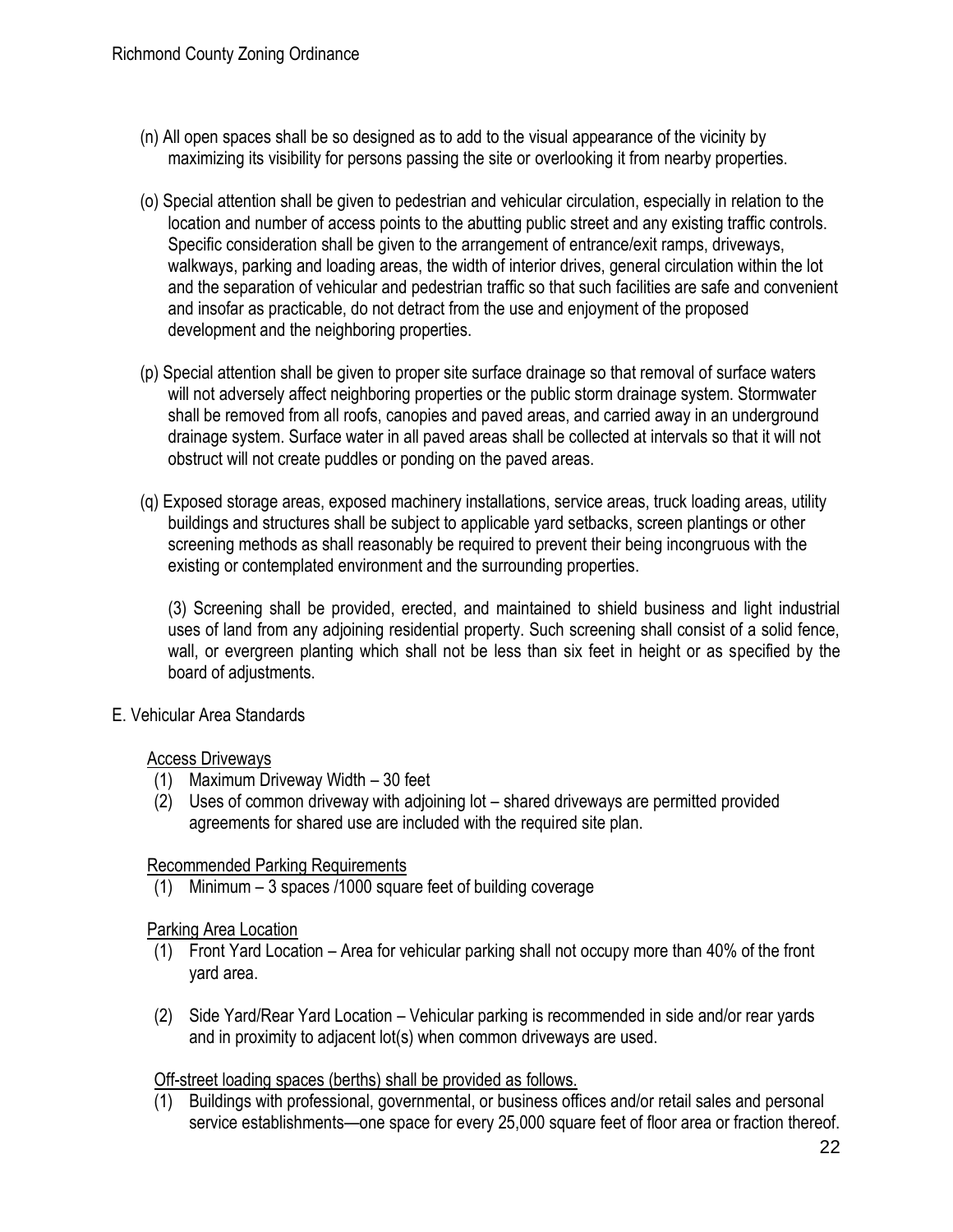(2) Manufacturing, industrial, wholesale and storage uses—one berth for the first 10,000 square feet of floor area and one additional space for each additional 20,000 square feet of floor area or fraction thereof.

In addition, the following general standards shall apply to off-street loading spaces:

(1) All loading docks or doors shall be located so the utilization of the loading areas will not interfere or impede traffic patterns or moving vehicles on public streets.

(See Ord. of 10-4-2004)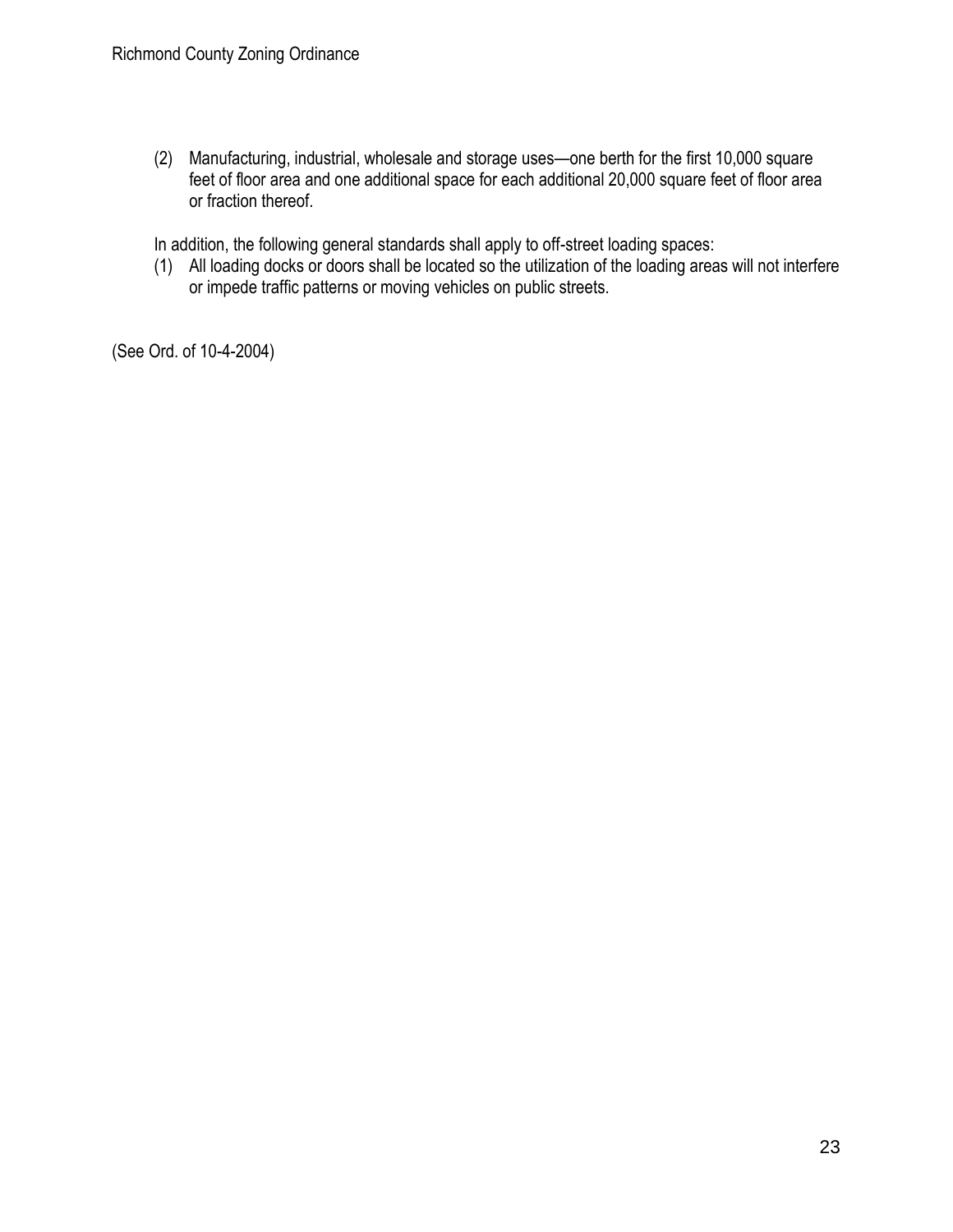#### <span id="page-26-0"></span>3.3.10 AO - AIRPORT OVERLAY DISTRICT

The Richmond County Airport Hazard Zoning Regulation as adopted April 17, 1999, as amended September 9, 2002, and codified in the Richmond County Code of Ordinance is hereby incorporated herein as an overlay-zoning district. Such zone or Zones shall be illustrated on the Official Zoning Map.

#### <span id="page-26-1"></span>3.3.11 FPO - FLOOD PLAIN OVERLAY DISTRICT

The Richmond County Flood Damage Prevention Ordinance as adopted August 7, 1989, as amended, and as codified in the Richmond County Code of Ordinance as Chapter 20, Article IV, is hereby incorporated herein as an overlay-zoning district. Such zones shall be illustrated on the Official Zoning Map

#### <span id="page-26-2"></span>3.3.12 WSWO - WATER SUPPLY WATERSHED OVERLAY DISTRICT

The Richmond County Water Supply Watershed as adopted May 1, 2001, as amended, and as codified in the Richmond County Code of Ordinance as Chapter 14, Article IV, is hereby incorporated herein as an overlay-zoning district. Such zones shall be illustrated on the Official Zoning Map

## <span id="page-26-3"></span>**TABLE OF USES**

With the various districts as indicated on the Official Zoning Map of Richmond County, North Carolina, no land, building, or structure shall be used, and no building or structure shall be erected or altered, except in conformance with the provisions of this Ordinance. Any use not specifically permitted is prohibited. Where more than one use occupies a building or premises, the zoning requirements for each use shall be adhered to as set forth in this Ordinance.

- $\triangleright$  A "P" indicates uses permitted by right.
- ➢ A "S" indicates uses permitted as a special use upon approval by the Board of Adjustment. Standard conditions are set forth in Section 6 of this Ordinance. The (#) indicates the Special Use number in the Special Use List as found in Section 6.10. Additional conditions may be placed on specific uses by the Board of Adjustment to ensure the intent of this Ordinance is met.

Should any interpretation conflict arise between special use allowed under this table an appeal may be filed with the Board of Adjustment and Appeals as provide and in accordance with Section 9 of this Ordinance.

Districts in which particular uses are prohibited are indicated by a blank space.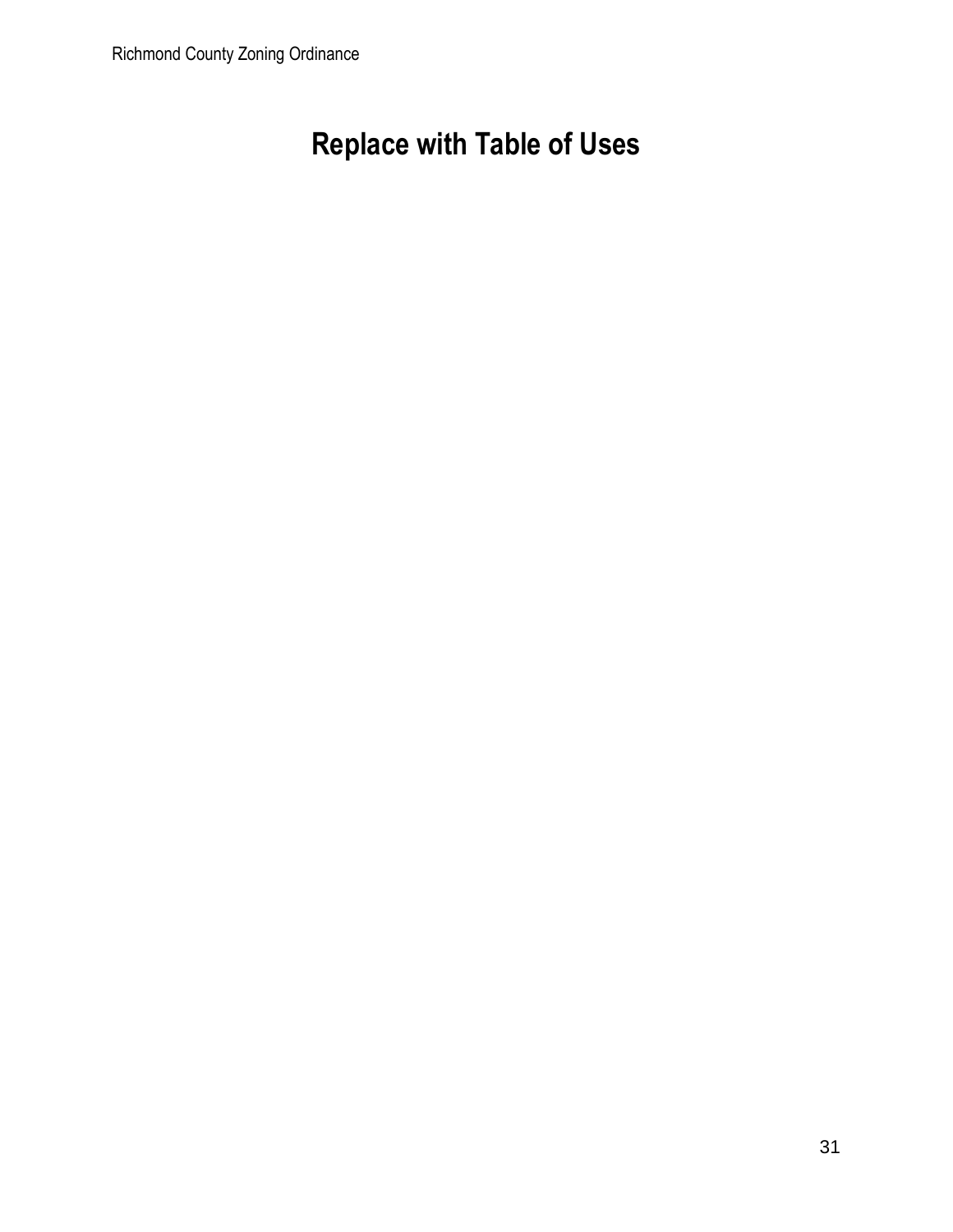# <span id="page-34-0"></span>**SECTION 4 - GENERAL PROVISIONS**

## <span id="page-34-1"></span>**4.1STREET ACCESS**

No building shall be erected on a lot which does not abut a street or have access to a street, provided that in a business district or in a planned project in a residential district, a building may be erected adjoining a parking area or other dedicated open space which has access to a street used in common with other lots.

#### <span id="page-34-2"></span>**4.2 REQUIRED YARDS NOT TO BE USED BY ANOTHER BUILDING**

The minimum yards or other open spaces required by this Ordinance for each and every building shall not be encroached upon or considered as meeting the yard and open space requirements of any other building.

#### <span id="page-34-3"></span>**4.3 RELATIONSHIP OF BUILDING TO LOT**

Every building hereafter erected, moved or structurally altered shall be located on a lot and in no case shall there be more than one (1) principal building and its customary accessory buildings on the lot, except in the case of a specially designed complex of institutional, residential, commercial, or industrial buildings in an appropriate zoning district.

## <span id="page-34-4"></span>**4.4 REDUCTION OF LOT AND YARD AREAS PROHIBITED**

No yard or lot existing at the time of passage of this Ordinance shall be reduced in size or area below the minimum requirements set forth herein, except for street widening. Yards or lots created after the effective date of this Ordinance shall meet at least the minimum requirements established by this Ordinance.

#### <span id="page-34-5"></span>**4.5 SUBSTANDARD LOT OF RECORD**

Where the owner of a lot at the time of the adoption of this Ordinance or his successor in title thereto does not own sufficient land to enable him to conform to the dimensional requirements of this Ordinance, such lot may be used as a building site in the district in which it is located; provided, that the lot width and lot area are not more than twenty (20) percent below the minimum specified in this Ordinance. In any case where the lot area and lot width are more than twenty (20) percent below the minimum specified in this Ordinance or other dimensional requirements cannot be met, the Board of Adjustment may approve, as a special exception, such dimensions as shall conform as closely as possible to the required dimensions.

#### <span id="page-34-6"></span>**4.6 ADJOINING AND VACANT LOTS OF RECORD**

If two (2) or more adjoining and vacant lots of record are in a single ownership at any time after the adoption of this Ordinance and such lots individually have less frontage or area than the minimum requirements of the district in which such a single lot or several lots are located, the lands involved shall be considered to be an undivided parcel for the purposes of this Ordinance, and no portion of said parcel shall be used which does not meet lot width and area requirements established by this Ordinance, nor shall any division of the parcel be made which leaves remaining any lot with width or area below the requirements stated in this Ordinance.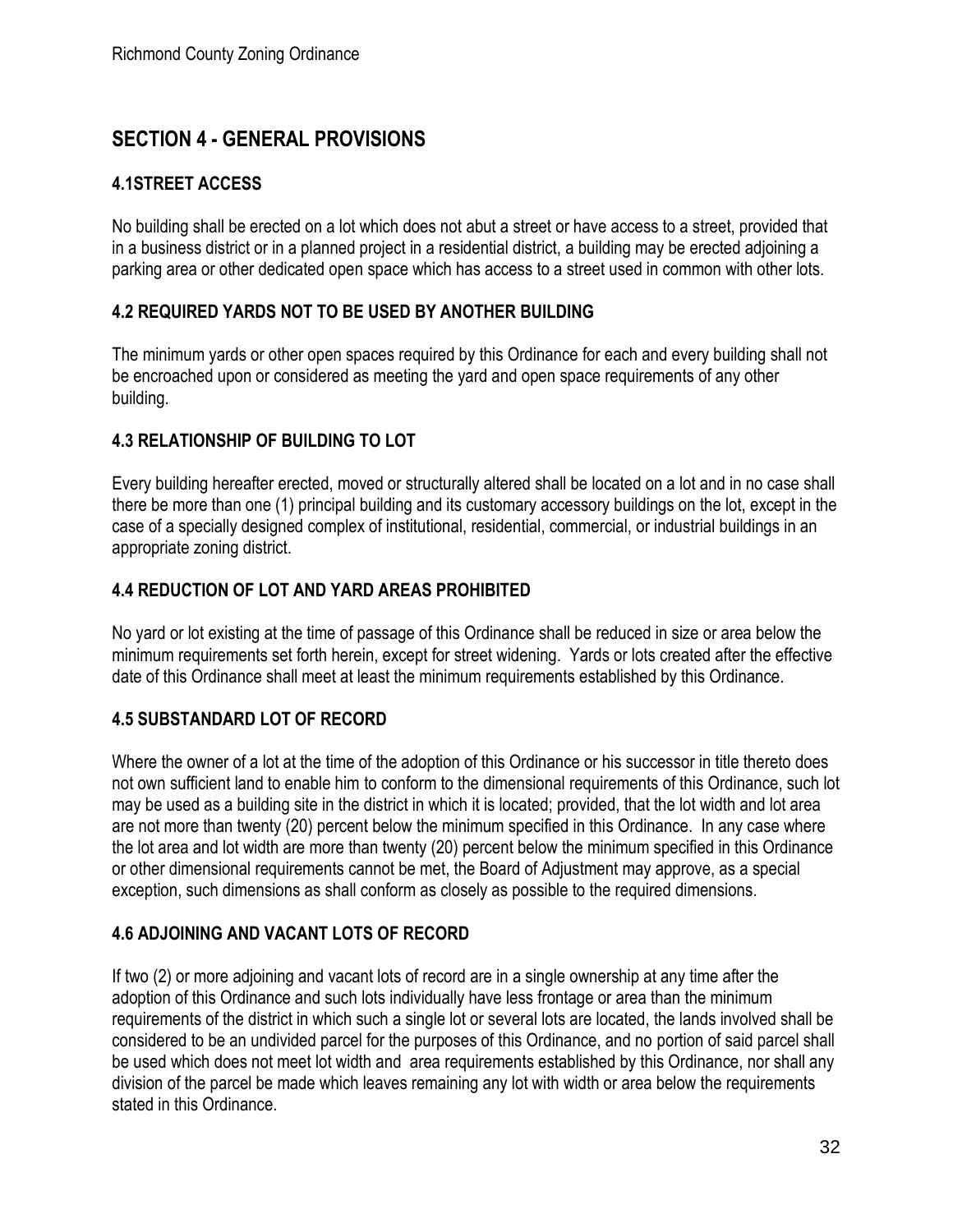## <span id="page-35-0"></span>**4.7 ADDITIONAL ENVIRONMENTAL PROVISIONS**

In addition to the requirements of this Ordinance, all effluents and emissions into the air or surface or groundwater from new development permitted by this Ordinance including any land-disturbing activity must be in conformity with all applicable Federal, State, and County Health and Environmental Quality regulations. Land development must also comply with all other applicable regulations, which also include flood plain, and watershed regulations. All applicable Health Department regulations shall apply.

#### <span id="page-35-1"></span>**4.8 CURB CUTS GIVING ACCESS TO PUBLIC RIGHTS-OF-WAY**

Construction of curb cuts for purposes of ingress or egress to property abutting a public right-of-way shall be approved by the North Carolina Department of Transportation where said curbs affect access to State Highways. Provision for all access work done on highway right-of-way is subject to approval by the Department of Transportation.

#### <span id="page-35-2"></span>**4.9 PROJECTION INTO PUBLIC RIGHT-OF-WAYS**

No private sign, structure, or other items shall project beyond an imaginary line drawn ten (10) feet from and parallel to the outer edge of the public right-of-way. Any projection into a public right-of-way, new or existing, shall be removed.

#### <span id="page-35-3"></span>**4.10 HEIGHT LIMIT EXCEPTIONS**

The height limitations contained in the schedule of district regulations do not apply to spire, belfries, cupolas, antennas, water tanks, ventilators, chimneys, open air shell buildings mechanical equipment penthouses, or other appurtenances usually required to be placed above the roof level and not intended for human occupancy.

(See Ord. of 12-5-2005)

#### <span id="page-35-4"></span>**4.11 CORNER VISIBILITY**

There shall be no planting, structure, fence, or other obstruction to visibility on any corner lot between two (2) feet or ten (10) feet above the level of the center line of the street in a triangular area bounded by the street right-of-way line on such corner lots and a base line joining points along right-of-way lines twenty-five (25) feet from the intersection right -of-way corner.

#### <span id="page-35-5"></span>**4.12 ACCESSORY STRUCTURES/BUILDINGS**

A. Only one accessory structure/building shall be permitted on lots less than twenty thousand (20,000) sq. ft. Larger lots are allowed an extra accessory building/structure for each additional twenty thousand (20,000) sq. ft. provided that such accessory buildings/structures are a minimum of thirty (30) feet apart from any other secondary building/structures.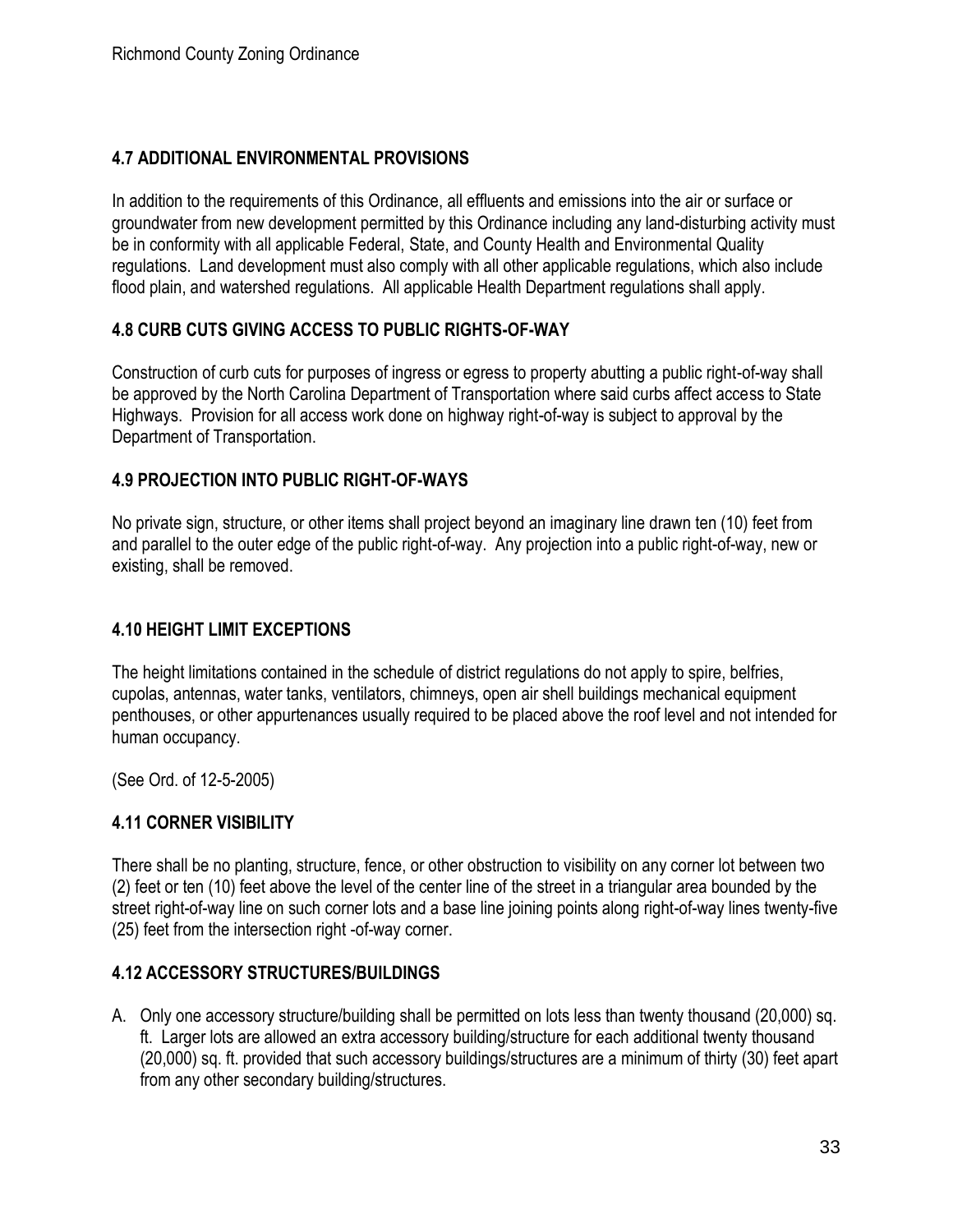The total footprint of all accessory structures shall not exceed 100% of the total area of the principal structure. At no time shall the total area of accessory use exceed 25% of the rear yard.

> \*Minimum side setback: 10ft \*Minimum rear setback: 10ft \*Minimum setback from principal structure: 10ft \*Maximum building height shall not exceed 20ft from mean roof height.

Accessory buildings not exceeding 50 sq. ft. and used exclusively to house well and pump equipment may be permitted in front, side, or rear yards, provided such accessory buildings are at least five (5) feet from any property lines and do not encroach into any required easements or other site angles.

An accessory building may be located on another contiguous or non-contiguous lot from the principal use with which it is associated, only to the extent that the principal use itself would also be permitted on such lot.

B. The footprint of all accessory structures may exceed 100% of the total area of the principal structure if approved by the Richmond County Planning and Zoning Board of Adjustment as a special use. Please see Section 6 of this Ordinance.

(see ORD RZT-2008-3)

## **4.13 ACCESSORY USES**

## A. POOLS

All pools, whether above-ground or in-ground, shall be built only in rear and/or side yard(s).

The definition of a pool shall include all structures, and walks or patio areas of cement, stone, or wood *at* or *above grade*, built for, and used in conjunction with the pool.

Pools, as defined above, shall be setback a minimum of 10 ft. from all side and rear property lines, right-ofway, or easement, whichever is closest to the swimming pool location.

Walks or patio areas of cement or stone *at grade* have no setback requirements from rear and side lot lines.

Pool shall be enclosed by a security fence in compliance with the NC State Building Code.

Pools located in rear and/or side yards on corner lots shall be located in the rear and/or side yard opposite the abutting street (diagram 2).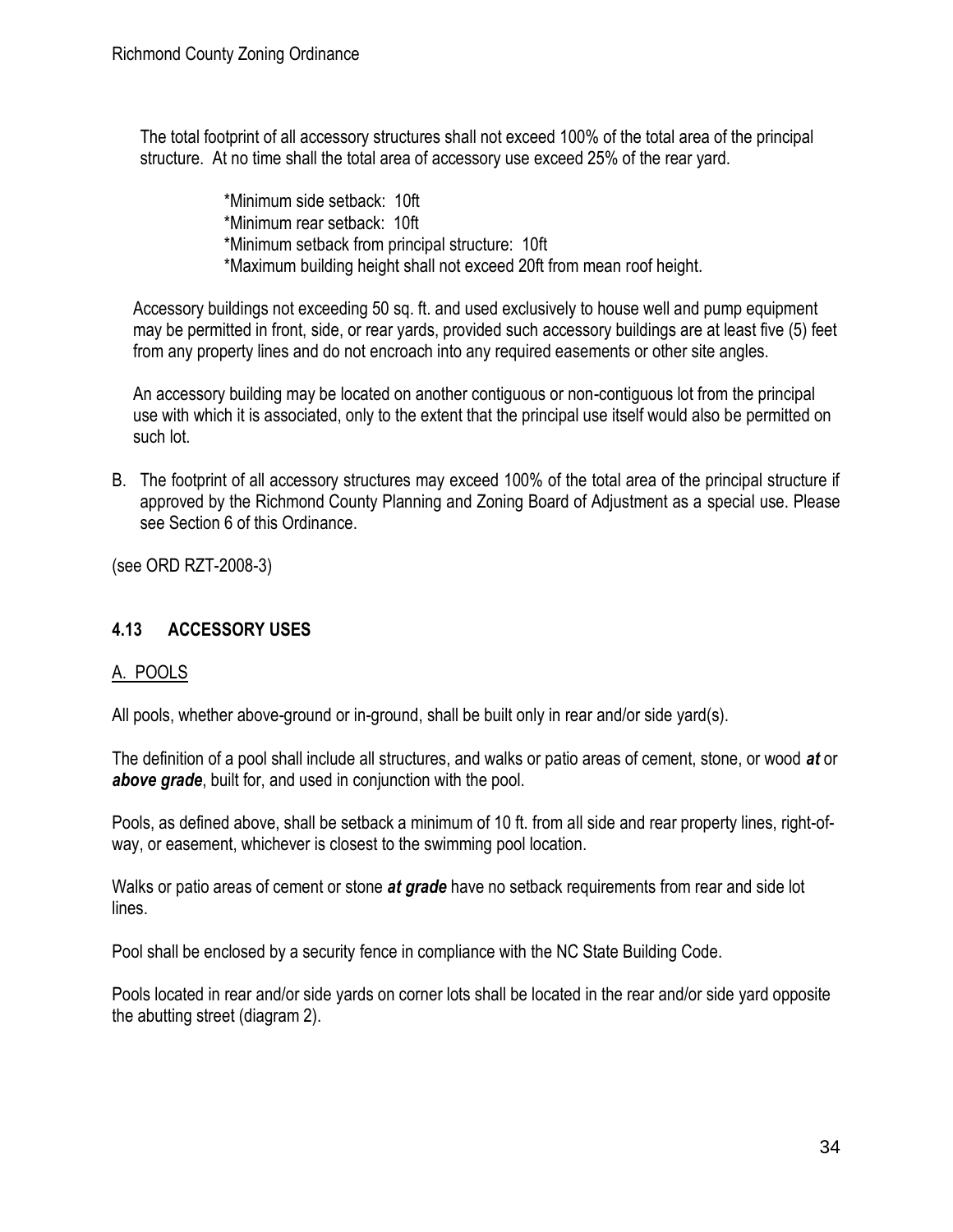

(Ord RZT 2019-1;11-5-19)

## B. SATELLITE DISHES

Satellite dishes less than 20 inches in diameter may be located anywhere on a lot. All other satellite dishes shall adhere to the following standards:

- 1. Satellite dishes shall be no larger than eight (8) feet in diameter.
- 2. The maximum height shall be fifteen (15) feet unless the applicant can prove:
	- a) a less intrusive location is not possible and,
	- b) a higher location will improve reception.
- 3. The dish must be installed and grounded properly.
- 4. Satellite dishes may not be located in front or side yards and shall meet all setbacks applicable to accessory structures.
- 5. Satellite dishes shall be screened from view with dense landscaping materials, fences, or other solid materials, to the extent that it does not impair reception.
- 6. Satellite dishes with a reflective surface shall be painted a subdued or natural color.
- 7. Satellite dishes shall not be located on a roof.

## **4.14 OUTDOOR DISPLAY**

Outdoor display of merchandise, which is normally required in conducting the commercial or industrial operation, is permitted in the appropriate zoning districts.

All non-conforming outdoor display existing on the effective date of this Ordinance, which does not conform to the requirements of this article, shall be removed and/or brought into compliance within twelve (12) months from the effective date of this Ordinance.

## **4.15 OUTDOOR STORAGE**

Outdoor storage of goods, equipment, and material, such as junk vehicles, junk appliances and other such items, trash, and other debris shall be regulated by this Ordinance.

In the interest of safety to children and adjacent property owners, any approved outdoor storage shall maintain a buffer that conceals the storage from public view. The buffer shall be compact evergreen hedge or other type of evergreen foliage screening which shall reach the height of at least eight (8) feet within three years or shall be a combined fence and shrubbery screen. The buffer shall be maintained at a minimum of eight (8) feet in height and at least fifteen (15) feet in width thereafter. Earth-berms, other topographical features and existing wooded areas may be accepted in lieu of the above requirements, if they conceal the use from public view. Fences shall be at least 6', but no greater than 12', must be opaque, and made of materials that are normally accepted in the fencing industry. Nothing in this section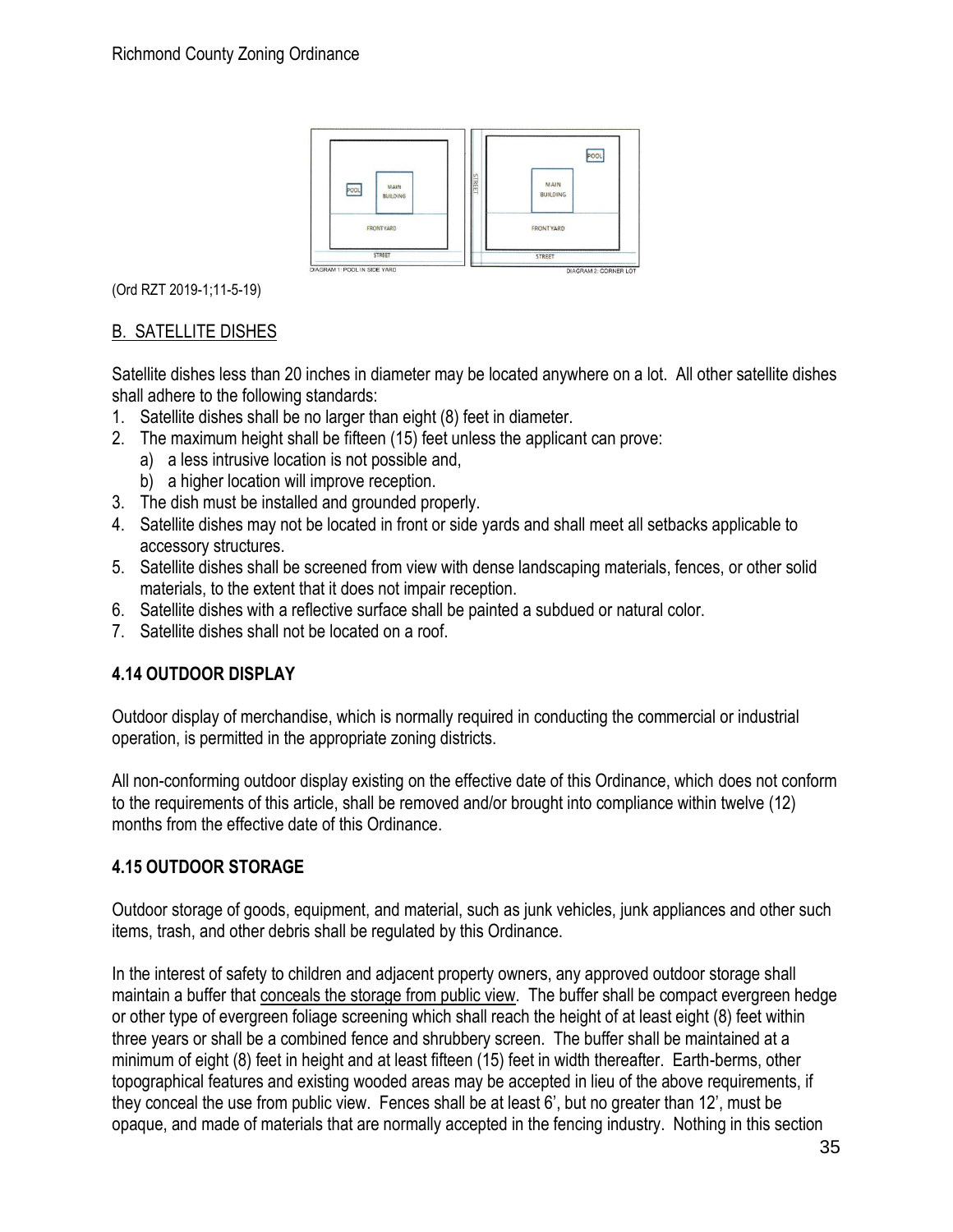will preclude the County from enforcement against junk and abandoned vehicles as prescribed in Section 14, Article II of the Richmond County Code.

All non-conforming outdoor storage existing on the effective date of this Ordinance, which does not conform to the requirements of this article, shall be removed and/or brought into compliance within twelve (12) months from the effective date of this Ordinance.

## **4.16 SCREENING AND BUFFERING**

- A. A minimum of thirty-five (35) foot vegetative buffer is required for development activities along all perennial waters indicated on the most recent versions of U.S.G.S. 1:24,000 (7.5 minute) scale topographic maps or as determined by local government studies. Desirable artificial stream bank or shoreline stabilization is permitted.
- B. No new development is allowed in the buffer except for water dependent structures and public projects such as road crossings and greenways where no practical alternative exists. These activities should minimize built-upon surface area, direct runoff away from the surface waters and maximize the utilization of storm water Best Management Practices.
- C. New or expanding uses and other uses that are subject to this provision must provide a vegetative buffer along the property boundary that separates the proposed or expanding nonresidential use and the existing residential use as a means to lessen the impact of nonresidential use on the residential use.

The buffer shall be compact evergreen hedge or other type of evergreen foliage screening at least 15 feet wide, which shall reach the height of at least eight (8) feet within three years, or shall be a combined fence and shrubbery screen, with the shrubbery facing the residential use. It shall be maintained at a minimum of eight (8) feet in height thereafter.

 The fence shall be at least 6', but no greater than 8', must be opaque, and made of materials that are normally accepted in the fencing industry.

 Earth-berms, other topographical features and existing wooded areas may be accepted in lieu of the above requirements, if they conceal the use from public view.

## **4.17 LIGHTING**

All lighting must be directed away from adjacent property and roadways. Lighting shall be directed onto the individual owner's site only.

# **SECTION 5 - NONCONFORMING USES**

After the effective date of this Ordinance, pre-existing lots, or structures, or uses of lots or structures, which are prohibited under the regulations for the district in which located, shall be considered as nonconforming. Nonconforming lots, structures or uses may be continued, provided they conform to the provisions of this section.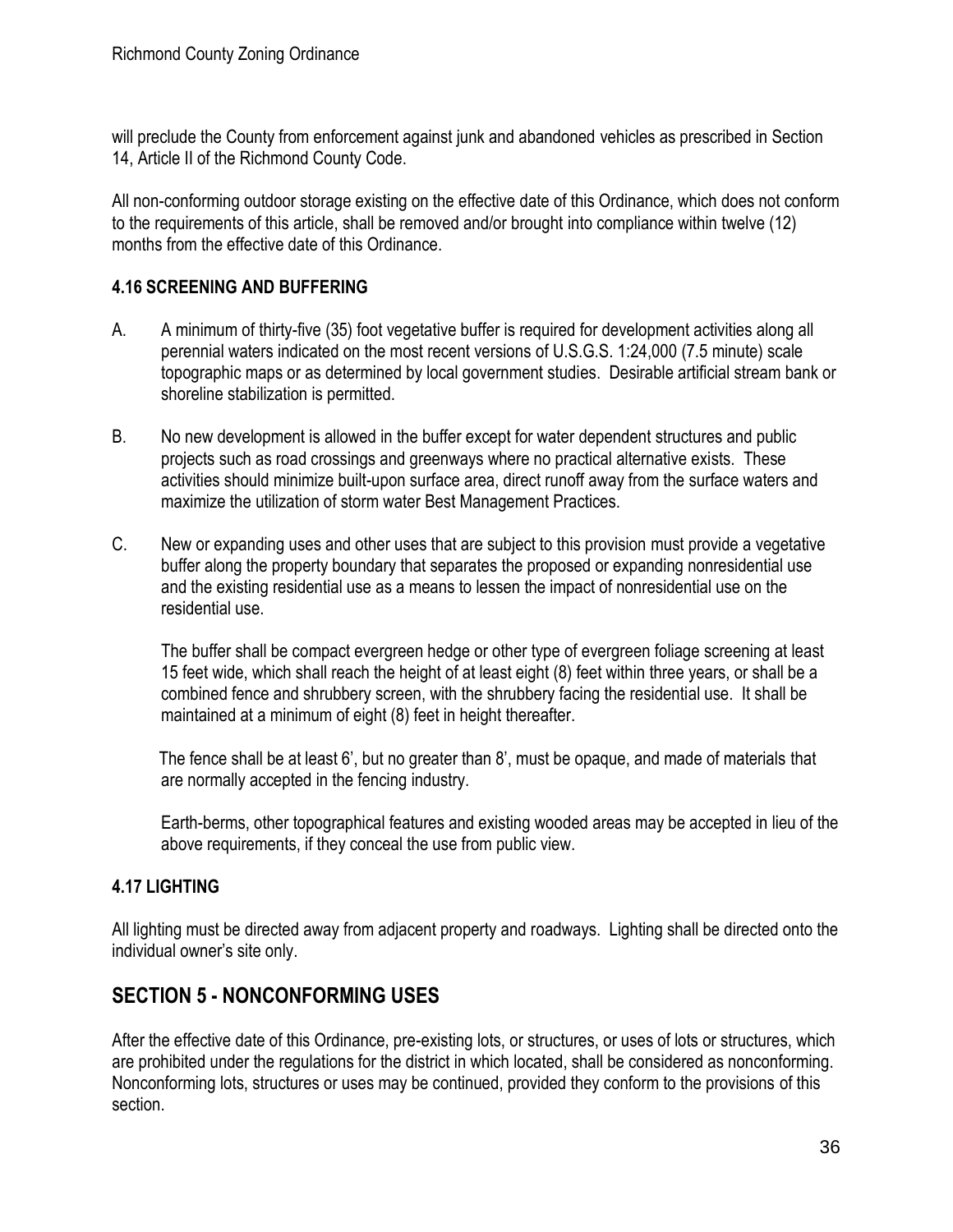## **5.1 CONTINUANCE OF NONCONFORMING BUILDINGS**

The lawful use of a building existing at the time of the passage of this Ordinance shall not be affected by this Ordinance, and such use may be extended throughout the building provided no structural alterations except those required by law, ordinance or ordered by the Zoning Administrator to secure the safety of the building are made therein, but no such use shall be extended to occupy land outside such building. If such nonconforming building is removed or the nonconforming use of such building is discontinued for a continuous period of more than one hundred and eighty (180) days, every future use of such premises shall be in conformity with the provisions of this Ordinance.

## **5.2 CONTINUANCE OF NONCONFORMING USE OF LAND**

The lawful use of "land" existing at the time of the passage of this Ordinance, although such use does not conform to the provisions of this Ordinance, shall not be affected by this Ordinance provided, however, that no such nonconforming use shall be extended to occupy a greater area of land than occupied by such use at the time of the passage of this Ordinance. If such nonconforming use is discontinued for a continuous period of more than one hundred and eighty (180) days, every future use of said land shall be in conformity with the provision of this Ordinance. Uses deemed unlawful by this Ordinance, or any other public law shall not be covered by this provision.

## **5.3 CHANGE OF USE**

A nonconforming use shall only be changed to a use listed as permitted, permitted with conditions use for the district in which such a nonconforming use is located. Uses not designated as permitted or special use shall be prohibited by this Ordinance in the areas delineated by the Official Zoning Map of the County.

## **5.4 RECONSTRUCTION OF NONCONFORMING BUILDINGS**

Nothing in this Ordinance shall be construed to prevent the restoration of a building destroyed to the extent of not more than sixty (60) percent of its assessed value at the time of destruction by fire, explosion, or other casualty, if such construction is begun within one hundred and eighty (180) days of the date of such damage. Owner occupied residences, which are nonconforming uses may be rebuilt regardless of the extent of the destruction.

## **5.5 NORMAL MAINTENANCE AND REPAIR OF A BUILDING CONTAINING A NONCONFORMING USE**

Normal maintenance and repair in a building occupied by a nonconforming use is permitted provided it does not increase the bulk of the structure nor extend the nonconforming use.

## **5.6 USE OF NON-CONFORMING PRE-EXISTING BUILDINGS FOR ALLOWED USES.**

Any non-conforming building that existed at the time of the adoption of the Richmond County Zoning Ordinance, may be upgraded and/or converted for residential use under the following conditions:

A. The property must be within the Agricultural Residential (A-R), Rural Residential (R-R), or County Residential (C-R) Zoning Districts.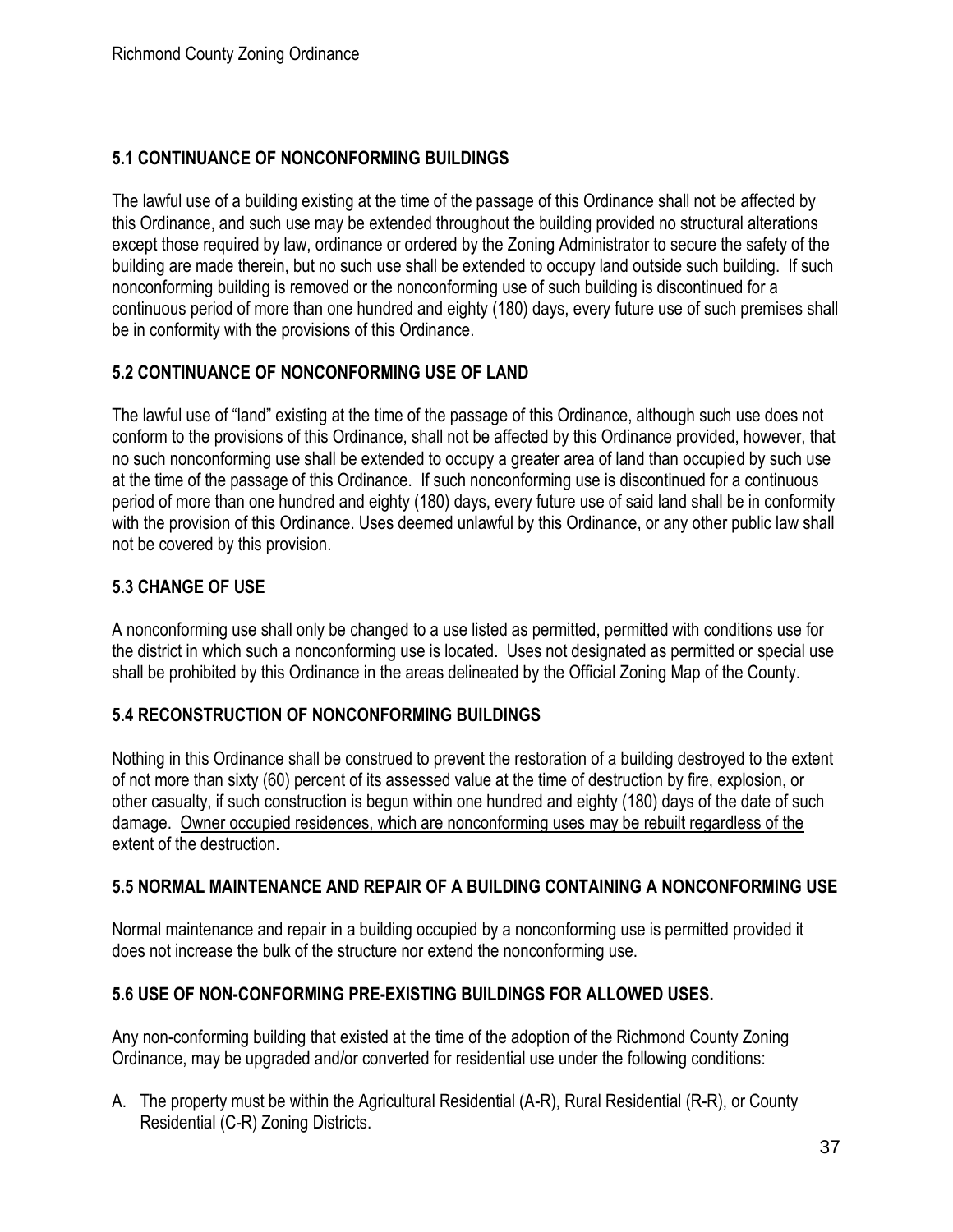- B. The extent of any and all non-conformities shall be less than 25% of the minimums required by the zoning district in which the property is located.
- C. The number of residential units within the pre-existing building shall not exceed the density ratio of the zoning district in which the property is located by more than 25%.
- D. All proper County and State permits and building standards shall apply.
- E. All other County Codes and regulations shall apply and remain in effect.
- F. The Planning and Zoning Board of Adjustment shall approve the application of this provision under the same process as a Special Use Permit.

# **SECTION 6 - SPECIAL USE PERMITS**

## **6.1OBJECTIVES AND PURPOSE**

It is recognized that there are some land uses, which are basically in keeping with the intent, and purpose of the various districts created by this Ordinance, yet these uses may have a significant impact on those districts. These impacts are best determined following careful review of the specific proposal. In order to add flexibility to this Ordinance, certain uses are allowed by means of controls exercised through the Special Use Permit process. The purpose of this section shall be to assure the orderly, safe, attractive, and proper design, use and layout of sites within the scope of the granted authority consistent with the public health, safety, comfort, and welfare of the County.

(See Ord. of 10-4-2004)

## **6.2 PROCEDURES**

Use Permits shall be heard and decided by the Richmond County Board of in accordance with principles, conditions, safeguards, and procedures specified in the regulations. G.S. 160D-705(c) for all special uses enumerated in the Table of Uses. Special uses may only be established by Board of Adjustment approval.

The owner or owners of all the property included in the petition for a Special Use Permit shall submit required application information to the County Planning Department by the 15<sup>th</sup> of the month prior to the Board of Adjustment meeting at which it is to be heard. Such application shall include all of the requirements pertaining to it in this Ordinance.

Applications shall include a Site Plan, Outline of Special Use Proposal, and be accompanied by a fee set according to the Planning Department Fee Schedule. Please read and review the submittal requirements found in Section 6.9.

## **6.3 BOARD OF ADJUSTMENT ACTION G.S. 160D-406**

The Planning Director shall present only completed applications for Special Use Permits to the Board of Adjustment for evidentiary hearing at the next regular Board meeting at least 15 days after submittal of application. A notice of the evidentiary hearing shall be mailed to all persons owning property within 300 feet of the subject property. In addition, notice of evidentiary hearings conducted pursuant to this Chapter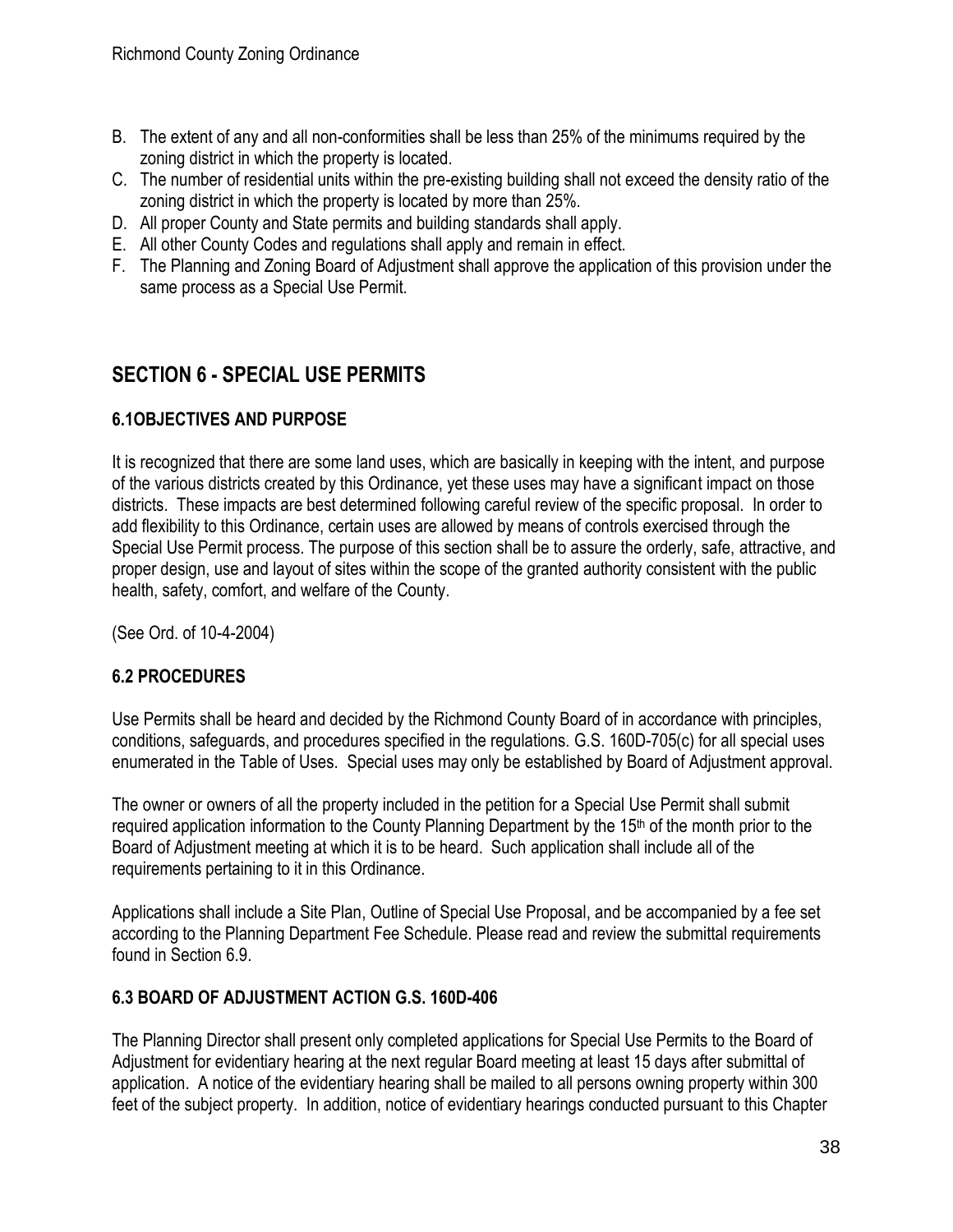shall be mailed to the person or entity whose appeal, application, or request is the subject of the hearing; to the owner of the property that is the subject of the hearing if the owner did not initiate the hearing; to the owners of all parcels of land abutting the parcel of land that is the subject of the hearing; and to any other persons entitled to receive notice as provided by the local development regulation. In the absence of evidence to the contrary, the local government may rely on the county tax listing to determine owners of property entitled to mailed notice. The notice must be deposited in the mail at least 10 days, but not more than 25 days, prior to the date of the hearing. Within that same time period, the local government shall also prominently post a notice of the hearing on the site that is the subject of the hearing or on an adjacent street or highway right-of-way. The board may continue an evidentiary hearing that has been convened without further advertisement. If an evidentiary hearing is set for a given date and a quorum of the board is not then present, the hearing shall be continued until the next regular board meeting without further advertisement. The person mailing such notice shall certify that such notices have been mailed. The administrator or staff to the board shall transmit to the board all applications, reports, and written materials relevant to the matter being considered. The administrative materials may be distributed to the members of the board prior to the hearing if at the same time they are distributed to the board a copy is also provided to the appellant or applicant and to the landowner if that person is not the appellant or applicant. The administrative materials shall become a part of the hearing record. The administrative materials may be provided in written or electronic form. Objections to inclusion or exclusion of administrative materials may be made before or during the hearing. Rulings on unresolved objections shall be made by the board at the hearing. Presentation of Evidence. - The applicant, the local government, and any person who would have standing to appeal the decision under G.S. 160D-1402(c) shall have the right to participate as a party at the evidentiary hearing. Other witnesses may present competent, material, and substantial evidence that is not repetitive as allowed by the board.

The Board of Adjustment shall consider the application and comments at the evidentiary hearing and may grant or deny the Special Use Permit. If the Special Use Permit is granted, the Board of Adjustment shall use as a guide, the specific conditions outlined in this Article for each use proposed. In addition, the Board of Adjustment shall find:

- A. That the use will not materially endanger the public health or safety if located according to the plan submitted and approved;
- B. That the use meets all required conditions and specifications;
- C. That the use will not substantially injure the value of adjoining or abutting property, or that the use is a public necessity; and
- D. That the location and character of the use, if developed according to the plan as submitted and approved, will be in harmony with the area in which it is to be located and in general conformity with the Richmond County Land Use Plan.

In granting the Special Use Permit the Board of Adjustment may designate only those conditions, in addition to those stated herein, which, in its opinion, assure that the use in its proposed location will be harmonious with the area and with the spirit of this Ordinance and clearly in keeping with the public welfare. All such additional conditions shall be entered in the minutes of the meeting at which the Special Use Permit is granted, on the Special Use Permit itself, and on the approved plans submitted therewith. All specific conditions shall run with the land and shall be binding on the original applicants for the Special Use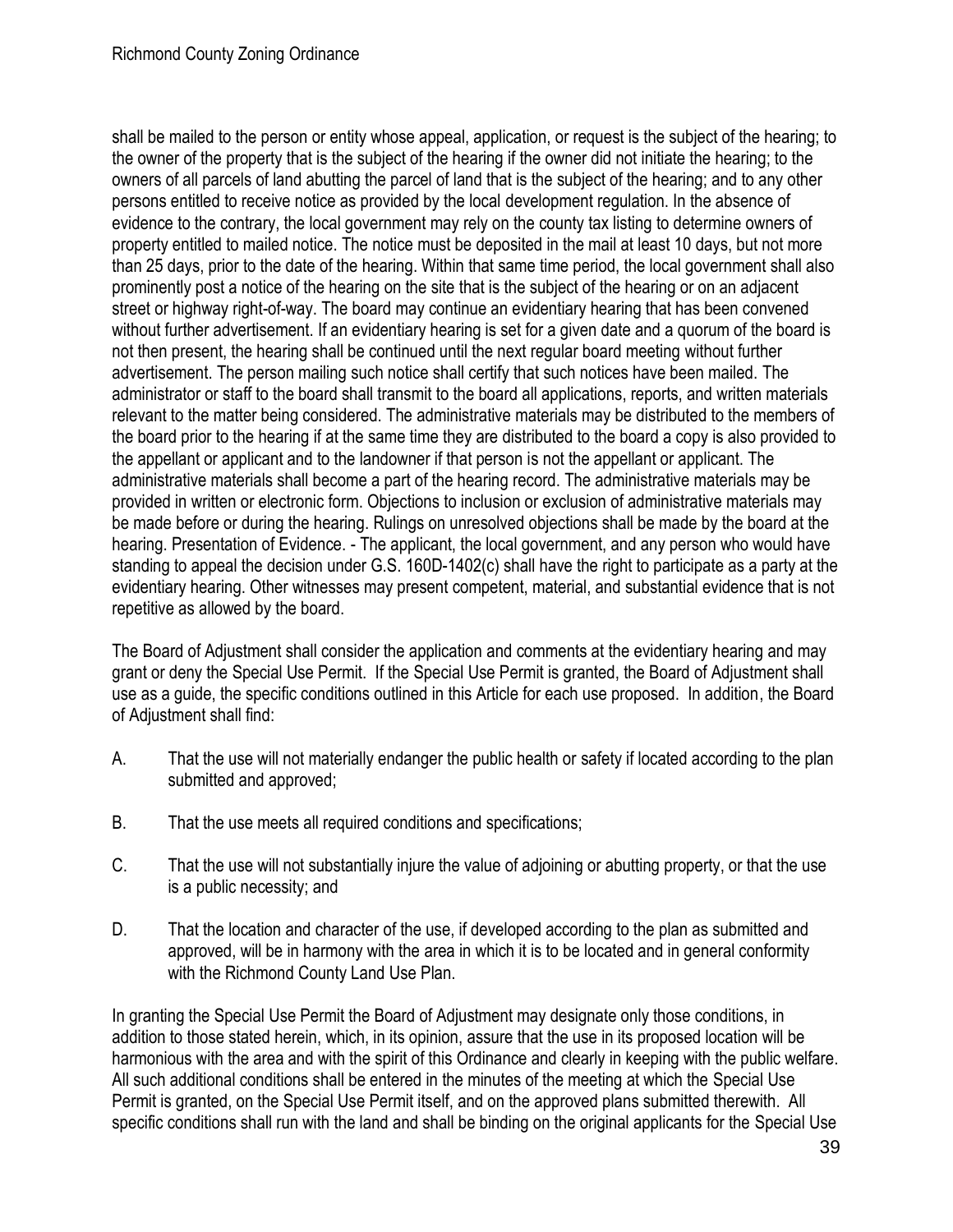Permit, their heirs, successors, and assigns. The Special Use Permit shall be signed and dated by the applicant and recorded in the Richmond County Register of Deeds.

In addition, the Board of Adjustment may impose reasonable conditions (i.e., hours of operation) in addition to those given in this Section and elsewhere in this Ordinance. In order to do this, the Board must determine that additional conditions are necessary to protect the welfare and safety of the public and of property, or to meet the tests given elsewhere in this Section.

(See Ord. of 10-4-2004)

## **6.4 DENIALS AND APPEAL**

If the Board denies the Special Use Permit, it shall enter the reason for its action in the minutes of the meeting at which the action is taken.

No appeal may be taken from the action of the Board of Adjustment in granting or denying a Special Use Permit except through the Richmond County Superior Court. Appeals shall be filed within the times specified by G.S. 160D-1405(d).

## **6.5 COMPLIANCE WITH DISTRICT REGULATIONS**

In addition to the conditions specifically imposed in this paragraph and such further conditions as the Board of Adjustment may deem reasonable and appropriate, Special Uses shall comply with all other regulations for the zoning district in which they are located unless the provisions for the Special Use provide to the contrary.

## **6.5a AMENDMENTS AND MODIFICATIONS TO PERMITS**

The regulations may provide that defined minor modifications to special use permits that do not involve a change in uses permitted or the density of overall development permitted may be reviewed and approved administratively. Any other modification or revocation of a special use permit shall follow the same process for approval as is applicable to the approval of a special use permit. If multiple parcels of land are subject to a special use permit, the owners of individual parcels may apply for permit modification so long as the modification would not result in other properties failing to meet the terms of the special use permit or regulations. Any modifications approved apply only to those properties whose owners apply for the modification. G.S. 160D-705.

1. Insignificant and minor deviations from the permit (including approved plans) issued by the Board of Adjustment or the Administrator shall be permissible, and the Administrator may authorize such insignificant deviations. A deviation is insignificant and minor if it has no discernible impact on neighboring properties, the general public, or those intended to occupy or use the proposed development. Minor field alterations or minor revisions to approved special uses may be approved by the Administrator if the special use still meets the intent of the standards established with the original approval. Minor alterations or revisions shall be limited to changes that do not involve change in the Richmond County, North Carolina Zoning Ordinance uses permitted, increases to the intensity or density of the use, or substantial changes in the character of the use. If the Administrator determines that the change is not minor, the applicant shall be required to apply for a revised special use permit. If a revised special use permit is requested, the Board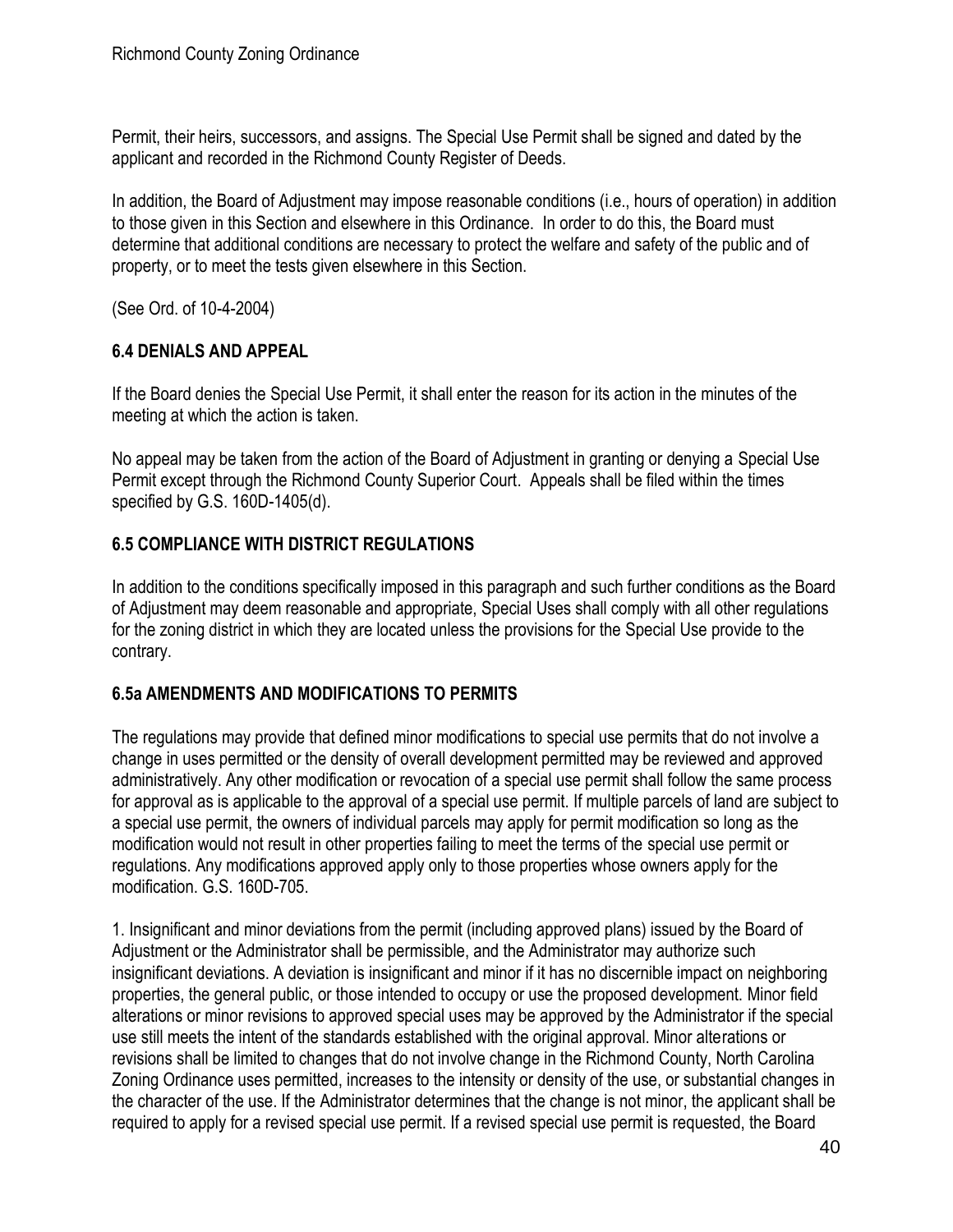shall have the authority to impose new or additional conditions, provided however the applicant shall retain the right to reject such new or additional conditions by withdrawing the request for a revised special use permit and may proceed in accordance with the previously issued permit.

2. All other requests for changes in approved plans will be processed as new applications. If such requests are required to be acted upon by the Board of Adjustment, new conditions may be imposed in accordance with Section 2.2 (c), but the applicant retains the right to reject such additional conditions by withdrawing his request for an amendment and may then proceed in accordance with the previously issued permit.

3.The Administrator shall determine whether amendments to and modifications of permits fall within the categories set forth above in subsections (1) and (2) above.

4. A developer requesting approval of changes shall submit a written request for such approval to the Administrator, and that request shall identify the changes. Approval of all changes must be given in writing.

## **6.6 FAILURE TO COMPLY WITH PLANS/NOTIFICATION OF ADJACENT PROPERTY OWNERS**

In the event of failure to comply with the plans approved by the Board of Adjustment, or with any other conditions imposed upon the Special Use Permit, the permit shall thereupon immediately become void and of no effect. No building permits for further construction or certificates of occupancy under this Special Use Permit shall be issued, and all completed structures shall be regarded as nonconforming uses subject to the provisions of this Ordinance. In such cases, owners of adjoining property shall be notified that the Special Use Permit is no longer in effect.

## **6.7 EXPIRATION**

In any case where a Special Use Permit has not been exercised within the time limit set by the Board of Adjustment, or within one year if no specific time limit has been set, then without further action, the permit shall be null and void. "Exercised" as set forth in this section shall mean that binding contracts for the construction of the main building have been let; or in absence of contracts that the main building is under construction to a substantial degree; or that pre-requisite conditions involving substantial investment are contracted for, in substantial development; or completed (sewerage, drainage, etc.). When construction is not a part of the use, "exercised" shall mean that the use is in operation in compliance with the conditions set forth in the permit. Nothing in this subsection limits any vested rights secured under G.S. 160D-108 or G.S. 160D-108.

## **6.8 MODIFICATION OF PLANS**

Where plans are required to be submitted and approved as part of the application for a Special Use Permit, the Board of Adjustments may authorize modifications of the original plans.

## **6.9 SUPPLEMENTAL REQUIREMENTS FOR SPECIAL USES**

A. Site Plan Requirements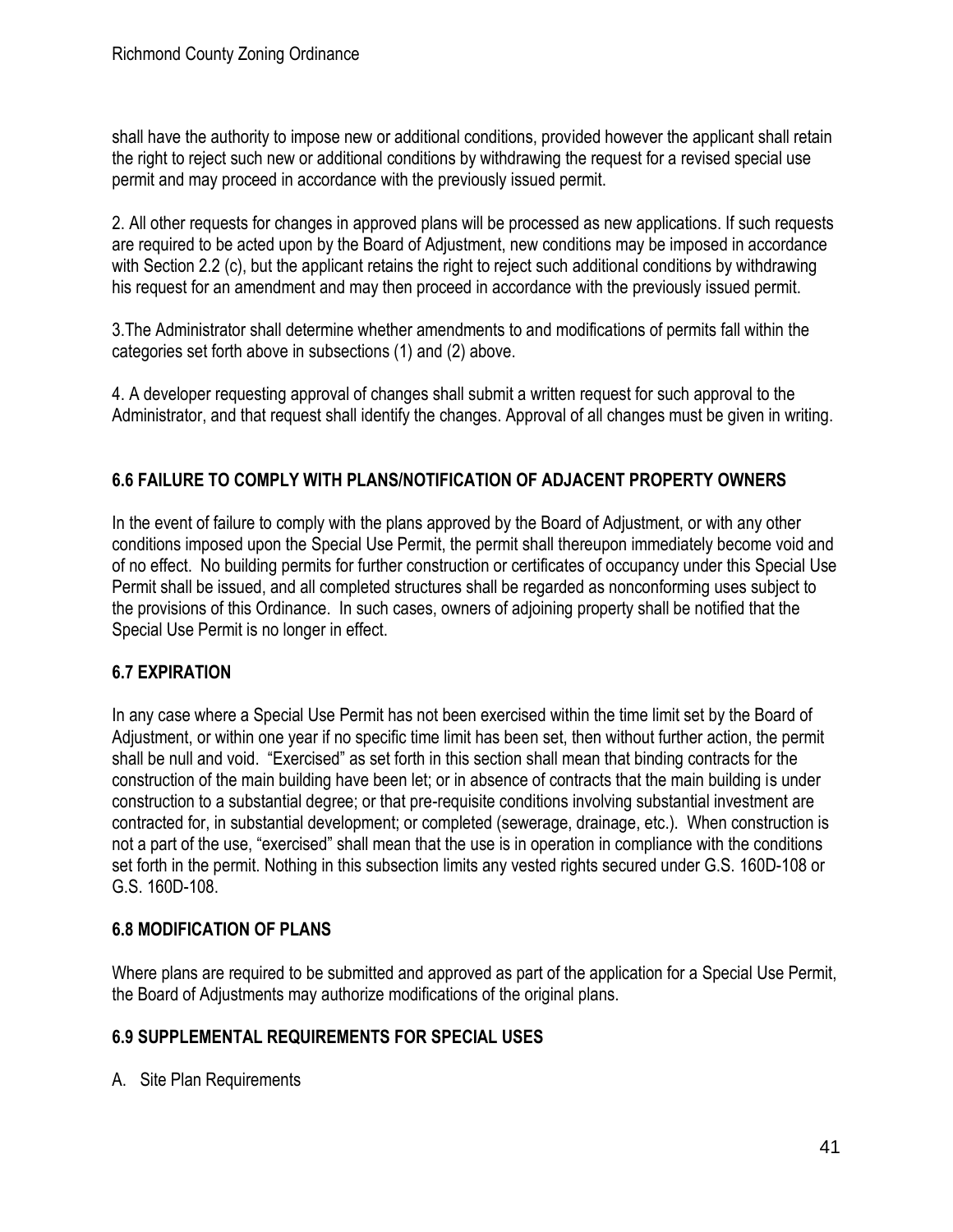In addition to the requirements found in Section 2.2C of this ordinance, Site plans submitted with applications for Special Use Permits shall include the following items *(A site plan template map may be obtained from the Richmond County Mapping Department or the online GIS. Much if not all of the adjoining landowner information can be obtained from the Richmond County Mapping Office.)*

(1) Existing data and information.

- a. The site plan shall be drawn to a scale in the denomination of 1" =100'. The size of paper should be of at least 8.5 x 11 inches and no greater than 11 x 18 inches.
- b. The shape, size, height, and location of existing structures located on the site and within 200 feet of the site.
- c. Natural features including watercourses and water bodies, various types of vegetation and topographical features. Manmade features, such as, but not limited to, existing roads and structures. Such map shall indicate which of such features are to be retained and which are to be removed or altered. The 100-year flood elevation line shall be included where applicable together with existing wetlands.
- d. Use of abutting properties shall be identified.
- e. The size and location of all existing public and private utilities and all existing landscaping. This shall include the location and size of existing utilities that are located off-site, with which connection is planned or located within 100 feet of the site.
- (2) Proposed development.
	- a. The shape, size, height and location of the proposed structures, including expansion of existing buildings, with typical front and side elevations and floor plans.
	- b. Proposed streets, driveways, parking area, sidewalks, with indications of direction of travel for one-way streets and drives. The width of all streets, driveways and sidewalks and the total number of parking spaces shall be indicated on the site plan. In addition, loading areas and facilities associated with the structures on the site shall be shown.
	- c. The location, type and size of all proposed landscaping and screening, including fences and walls.
	- d. Exterior lighting plan and proposed signs or instructional devices to be located on the site.
	- e. A vehicular circulation plan of the interior of the lot including ingress and egress locations to existing public streets.
	- f. The location of all building setbacks required.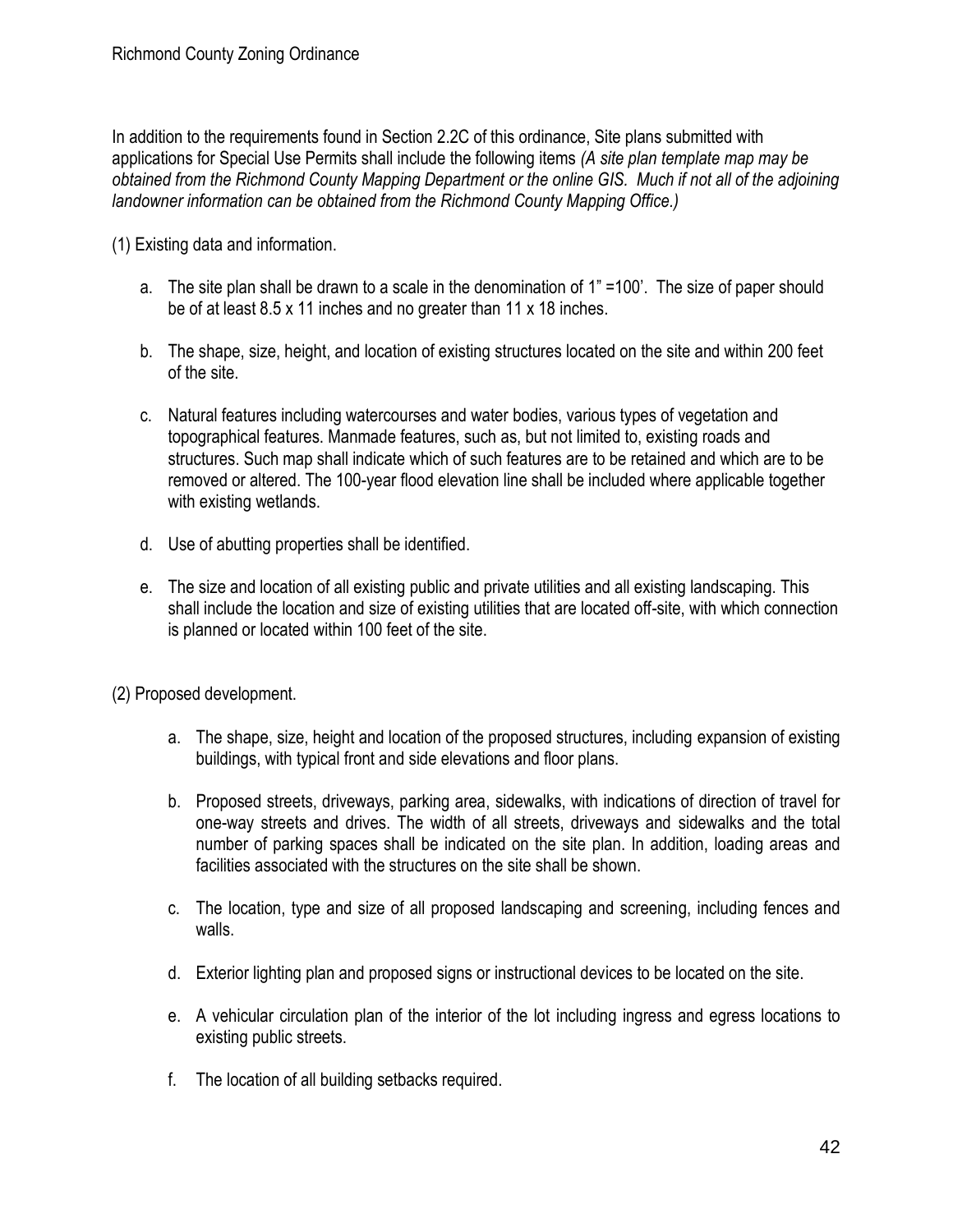Also, site plans submitted for the purpose of obtaining a special use permit may be required to indicate the location and dimensions of outdoor activity areas including outdoor storage, location and type of outdoor lighting, and areas of environmental concern such as flood plains, surface water, and drainage ways as deemed necessary by Planning Staff and/or the Board of Adjustments. Prior to approval of the site plan, the Planning Staff may consult with other qualified personnel for assistance to determine if the application meets the requirements of this Ordinance. Individual Special Uses may require more information, as given in this Section or elsewhere in this Ordinance. In addition, the Board of Adjustment may require other information, as it deems necessary in order to determine if the proposal meets all requirements and will not endanger persons or property, including but not limited to construction schedule and any deed restrictions and/or restrictive covenants associated with the property. All cost associated with providing such information shall be borne by the applicant and/or developer.

## B. Outline of Special Use Proposal

In addition to the Application Form and site plan, an applicant for a Special Use permit must submit in writing a narrative of the application. This narrative should include a summary of the proposed use, time of operation, schedule of development, number of anticipated employees (if applicable), and potential plans for expansion. This narrative must be signed by the applicant and will be treated as truthful evidence in the presentation of the application before the Board of Adjustment.

## B. Rejection of Application Submittal

Planning Staff will reject any and all application for a Special Use Permit that in its determination does not meet the requirements of either Section A or Section B above.

(See Ord. 10-4-2004) (Ord. 11-7-2013)

## **6.10 SPECIAL USE MINIMUM DEVELOPMENT REQUIREMENTS**

In addition to the conditions listed above for special uses, some uses, which, because of their very nature, are recognized as having serious objectionable operational characteristics, particularly when several of them are concentrated under certain circumstances, thereby having a deleterious effect upon adjacent areas. Special regulation of these uses is necessary to ensure that these adverse effects will not contribute to the blighting or downgrading of the surrounding neighborhood. These special regulations are itemized in this section. The primary control or regulation is for the purpose of preventing a concentration of these uses in any one area (i.e., not more than one (1) such use within one thousand (1,000) feet of each other which would create such adverse effects). The requirements for each use that follows are additional requirements to the requirements listed in Section 6.3 and Sections 3 and 4.

## **1. Adult Entertainment Establishment**

## Dimensional Requirements

• No adult entertainment establishments may be located within one thousand (1,000) feet of another adult entertainment establishment. No adult entertainment establishment may be located within one thousand (1,000) feet of any residential use or an existing church, school, or other such facility. Measurements shall be taken from the exterior walls of the building(s) containing such regulated use and the adjacent building uses.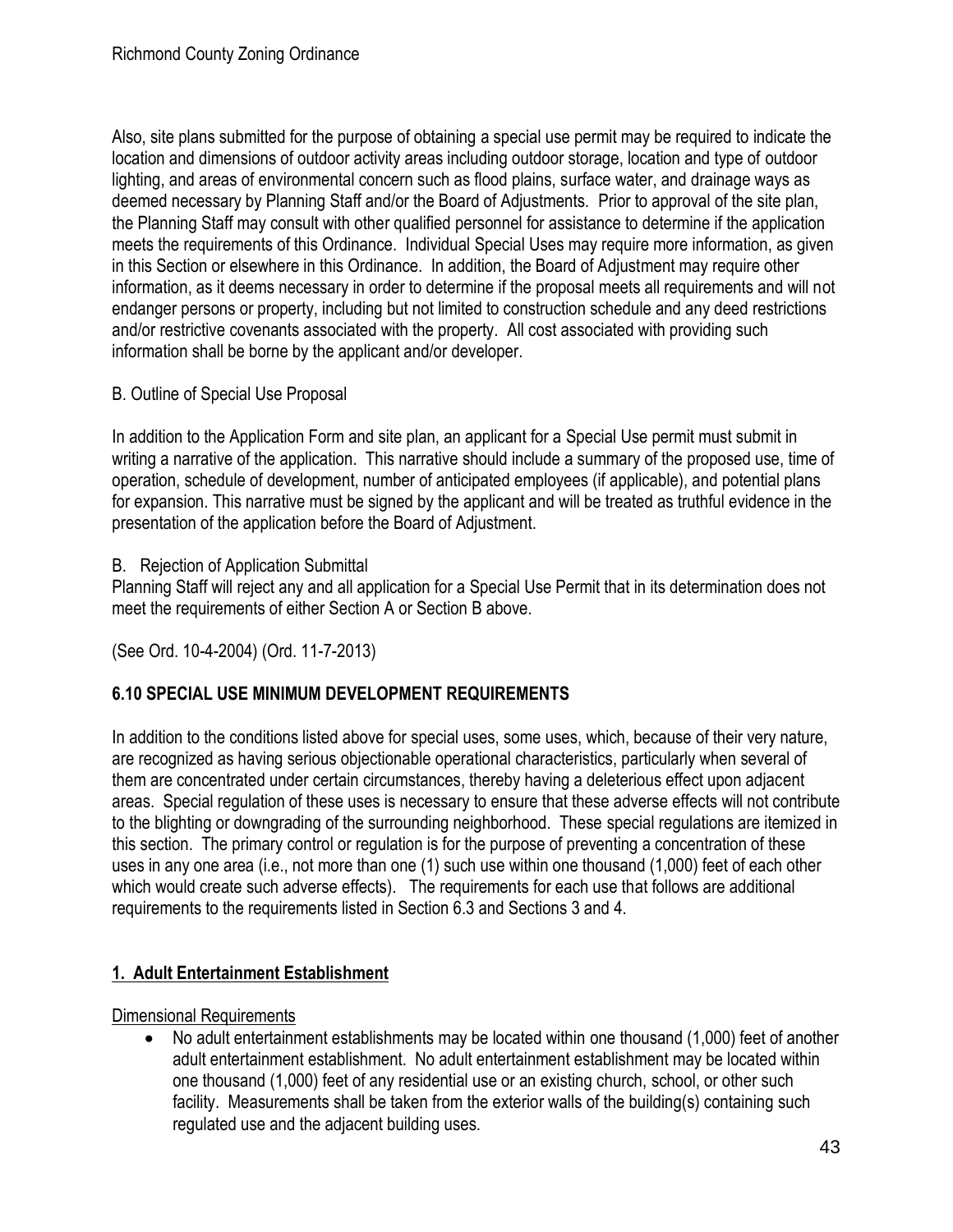## Screening and Buffering:

• See sections 4.16.

## **2. Automobile and Other Storage, Parking, Junk, Salvage, or Wrecking Yards including Manufactured Home Storage and/or Junk Yard**

Dimensional Requirements

- Minimum setback from any street right-of-way to any outdoor storage area shall be at least one hundred (100) feet.
- Minimum setback from any other property line shall be at least fifty (50) feet.
- No junk, salvage, or wrecking yard shall be located less than five hundred (500) feet from any property used or zoned for residential purposes.

## Screening and Buffering:

- See sections 4.16.
- Any gates allowing for access must meet the same height requirement and must be kept closed and locked after dark and at any time when not open for business.

Mini Storage Facilities (use # 10.230) are subject to the following conditions upon approval by the Board of Adjustments.

- A. Buffer Yards where the use is adjacent to a residential zoning district, a buffer yard shall be provided on the property line adjacent to the residential zoning district in accordance with Section 4.16 of this Ordinance.
- B. Fencing or Walls Fencing or walls shall be required around the open perimeter of the project area. The fence or wall shall be a minimum of six feet in height. Where the lot is adjacent to a residential zoning district, the fences or wall shall be constructed of materials approved by the Board of Adjustment.
- C. Setback Any side of the building providing doorways to the storage areas shall be set back from the property line not less than 25 feet in addition to the setback requirement of the district in which the project is located. Multiple buildings shall be separated by 10 feet.
- D. Parking Requirements Off street parking shall be required as follows:
	- i. One space for each 10 storage cubicles.
	- ii. Two spaces for facility staff, if provided.
	- iii. Two spaces for general public at any on-site office, if provided.
- E. Driveway and Travel way Widths On-site driveway widths shall be required as follows:
	- i. All one-way driveways shall be no less than 15 feet in width with a 1-0 parking lane between the driveway and the storage unit openings.
	- ii. All two-way driveways shall be no less than 24 feet in width with a 1-0 parking lane between the driveway and the storage unit openings.
	- iii. Signing and/or painting shall designate traffic directions and parking.
	- iv. The parking lane may be eliminated when the driveway does not serve storage cubicle openings.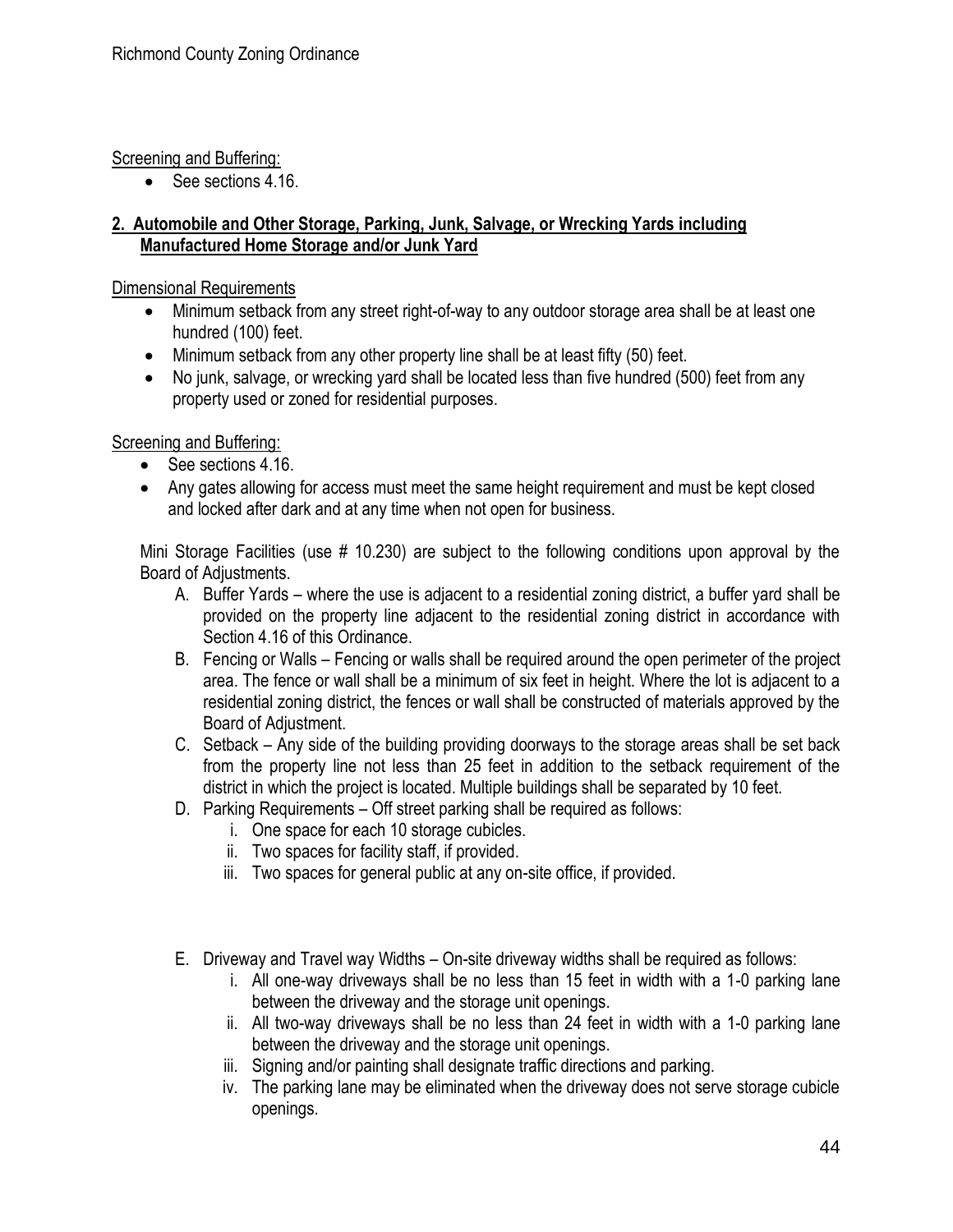- F. Prohibited Uses Retail or Wholesale sales, manufacturing, fabrication of processed goods, storage of hazardous materials, the maintenance, washing, or repair of vehicles and/or equipment, garage sales, or conducting any commercial or industrial activity of any kind shall be prohibited in mini-storage facilities. Notice of such prohibition shall be given to the customers by a conspicuous sign posted at the entrance of the property and by provisions in the lease agreement. Sales by facility operators to satisfy rent or other debts are allowed.
- G. Other Storage Any outdoor storage area for vehicles, trailers, campers, boats or the like shall be separated from any structures and located to one side of or to the rear of the development. In no case shall these spaces be constructed to meet the parking requirements of this subsection.
- H. Lighting All lights shall be shielded to direct light onto the property and away from adjacent streets and property in accordance with Section 4.17 of this Ordinance.

## (See RZT-2007-1)

## **3. Commercial and/or Non-Residential Uses in Residential Zoned Areas**

#### Dimensional Requirements

• The district dimensional requirements shall apply.

## Screening and Buffering

- Outdoor storage must meet the requirements of Section 4.15.
- Screening and buffering must be provided in accordance with Section 4.16.

## Lighting

• Lighting must be directed away from adjacent property and roadways. Lighting shall be directed onto the applicant's site only.

## Access

• Adequate space must be provided on the site that allows vehicles to exit onto the street without backing into the road, highway, or street (Also see section 7).

## Additional Requirements

Use # 8.300 (Bars, Nightclubs and ABC Private Clubs) shall provide a buffer of 500 Feet from any existing religious or educational Structure, or 500 feet from any residential structure.

## (See Ord. of 9-7-2004)

## **4. Industrial Uses in Non-Industrial Zones**

## Dimensional Requirements

• The district dimensional requirements shall apply.

#### Screening and Buffering

• Outdoor storage must meet the requirements of Section 4.15.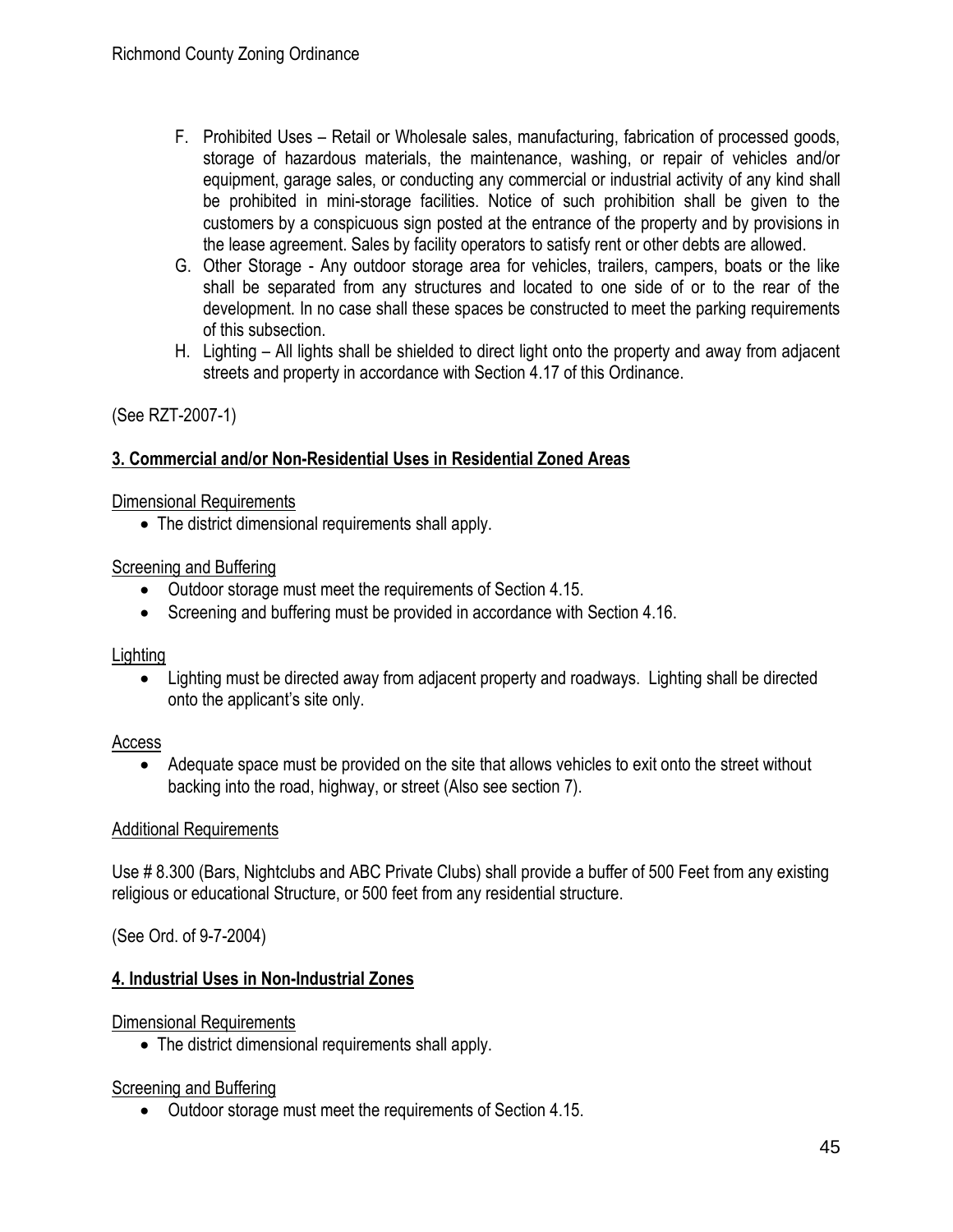• Screening and buffering must be provided in accordance with Section 4.16.

#### For uses allowed in Residential Zoning Districts

- Hours of Operation from sunup to sunset (daylight hours only).
- Area of operation shall be no larger than 5 acres. The boundaries of such operation shall be clearly defined, marked and recorded using the County 's GPS system or be mapped and certified by a land surveyor.
- Boundaries of area must be no less than 100 feet from any property line.
- No exterior lighting of operation area shall be allowed except for security area lighting.
- Primarily wholesale operation, but limited retail may be allowed at discretion of Board of Adjustment.

## **5. Firing Range (applies to indoor and outdoor)**

- Dimensional Requirements
- Minimum setback from any street right-of-way to any outdoor shooting area shall be at least two hundred (200) feet.
- Minimum setback from any other property line shall be at least one hundred (100) feet.
- Any outdoor firing shall be located five hundred (500) feet from any property used or zoned for residential purposes.
- An indoor firing range that has walls that will muffle gun fire may adhere to the normal C district requirements.

Screening and Buffering:

- See sections 4.16.
- Any gates allowing for access must meet the same height requirement and must be kept closed and locked after dark and at any time when not open for business.

## **6. Landfill, Demolition or Sanitary**

Distance Requirements

- The landfill or any structure must be a minimum of 1,000 feet from any residential structure on surrounding properties. An owner-occupied residence on the property of the track is allowed.
- All buildings, including accessory garages or storage buildings, shall be set back a minimum of 100 feet from all property lines and street rights-of-way.

## Screening and Fencing: See section 4.16.

- Any gates allowing for access must meet the same height requirement and must be kept closed and locked after dark and at any time when not open for business.
- Screening is required which completely screens from view the stored items. Such screening shall be a durable wall or fence at least six (6) feet high *in addition* to a minimum fifteen (15) foot wide vegetated strip around the entire perimeter of any outdoor storage area. This vegetated strip shall consist of a naturally wooded area or planted with a mixture of evergreen and deciduous trees and shrubs to simulate a naturally wooded area within three (3) years.
- Any gates allowing for access must meet the same height requirement and must be kept closed and locked after dark and at any time when not open for business.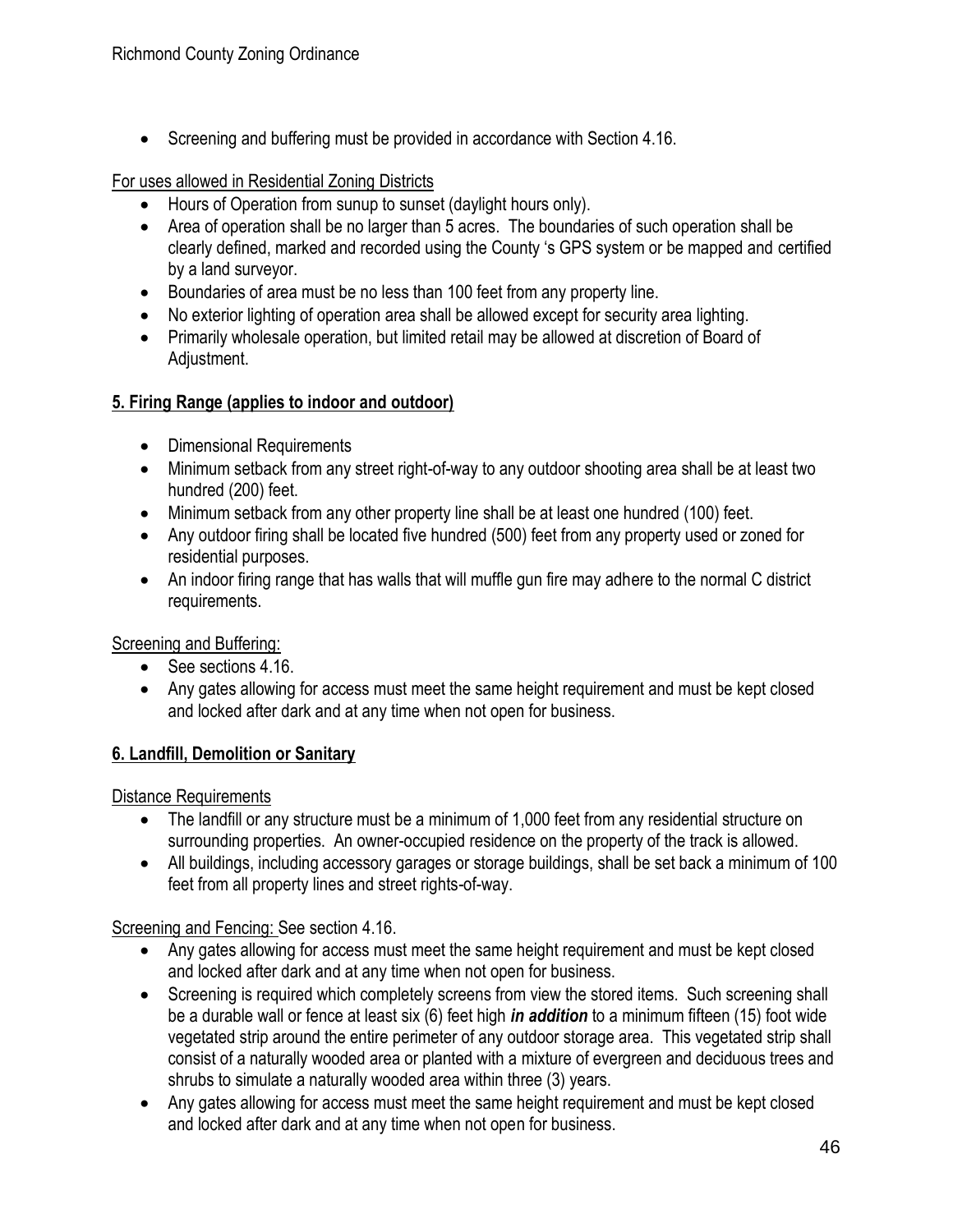## **7. Mining and Quarrying or other Extraction Operations**

#### Additional Site Plan Requirements

- The names and addresses of property owner(s) or developers(s) and the designer or Registered Surveyor or Professional Engineer, if the plans are drawn other than by the property owner, operator, or developer.
- Date, scale, and approximate North arrow.
- Boundaries of the tract, parcel, plot, or lot shown with bearing and distances.
- Buffers, ingress, and egress, surrounding land usage and any other specific information pertinent to the parcel, plot or lot.
- A vicinity map showing the location of the parcel, plot or lot.
- The names for each adjoining property owner, shown on the parcel, plot or lot they own.
- Land contours with vertical intervals of not less than ten (10) feet. U.S.G.S. 7.5 Minute Topographical Quadrangle Maps are acceptable.
- When an expansion is being requested, the size and location of any existing area that is being operated as a mine or mining operation.
- A letter or other certification of approval must be submitted from the North Carolina Department of Transportation, as to the safety and design of the access or entrance on to a State maintained street or road from the mine.

In place of the above, the applicant may submit a completed application as required by the State of North Carolina for a Mining Permit.

## Access:

Access to a mine or mining operation must be from a road or street that is a State maintained road or a private road with a right-of-way width of not less than thirty (30) feet and a cleared or drivable area of not less than twenty (20) feet. Any ingress or egress that does not abut one of the above roads, entrance etc. must also have a right-of-way width of not less than thirty (30) feet and a cleared and drivable area that is adequately maintained at all times for vehicular travel and that is at least twenty (20) feet in width.

## Screening and Buffering

An area of land, which shall not be less than one hundred fifty (150) feet in width, (unless the Board of Adjustment approves a lesser width) shall be provided along all boundaries of the affected land. This buffer area must be left at all times in a natural vegetative state or planted with trees, shrubs or plants that create a visual screen. Trees and plants must be native to the area and trees shall not be less than six (6) feet in height within six (6) years. If an earthen berm or berms are to be used within the buffer for visual screening they shall be planted with vegetation and shall not be less than six (6) feet in height at the crown and with slopes sufficient to minimize erosion.

## Additional Considerations

Following approval by the Richmond County Board of Adjustment, the Zoning Administrator is authorized to issue a Special Use Permit. No site disturbing activities are allowed until all required permits have been issued by the State of North Carolina, including but not limited to a Mining Permit, an Air Quality Permit and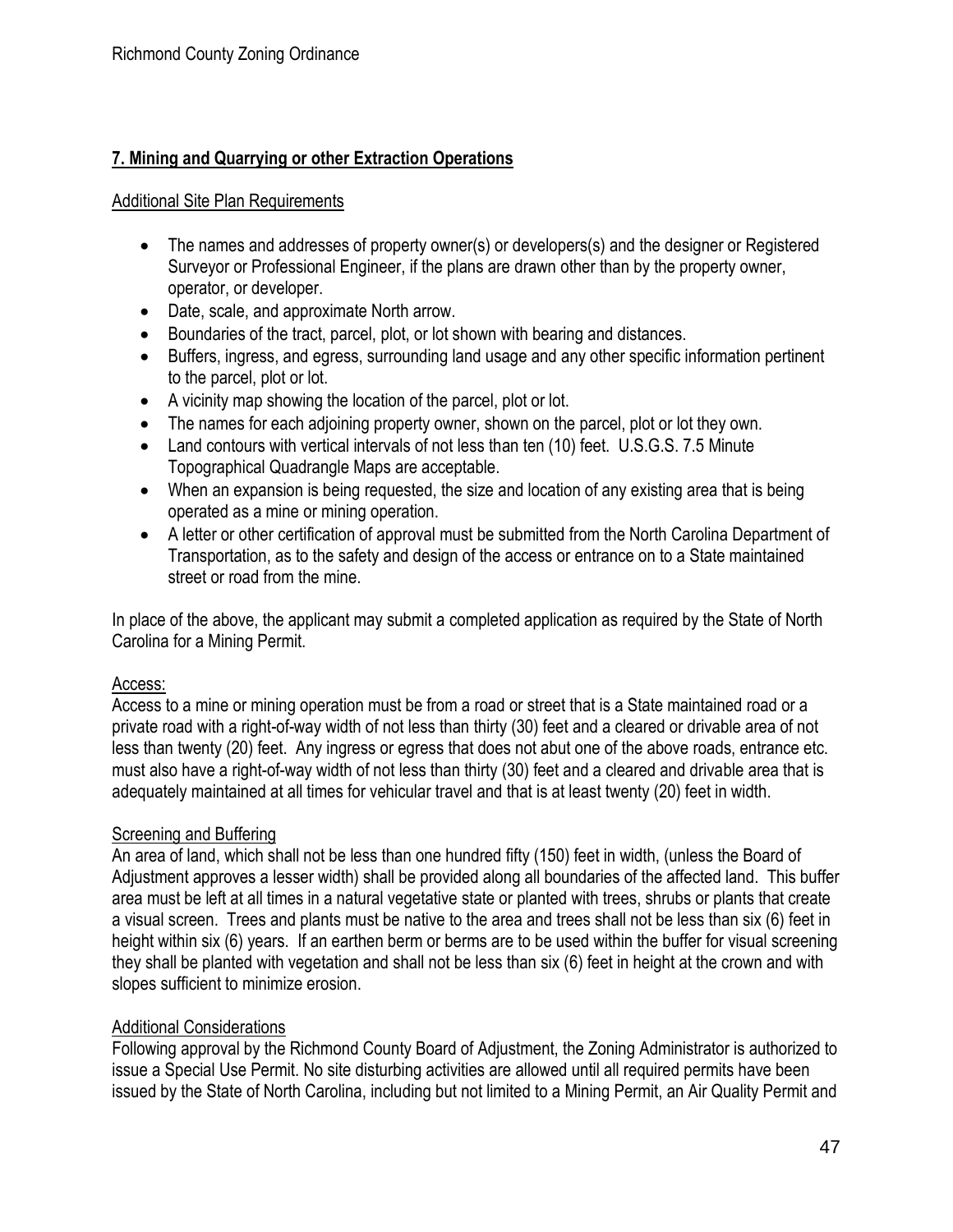a Water Quality Permit. Copies of State permits shall be submitted to the Zoning Administrator to be filed with special use permit.

If the proper permit has not been or is not obtained from all appropriate Departments of the State of North Carolina and/or compliance with all terms of approval by the Richmond County Board of Adjustment have not been completed within one year (365 days) from the date of approval of the application by the Richmond County Board of Adjustment, the approval of the application and Special Use Permit shall be null, and void and a new application must be submitted.

#### Small-scale sand mining (Use # 14.210)

In addition to the other regulations found within this section small scale land-based sand mining as defined herein, shall not be established, or permitted on a tract of property less than 5 acres in size or greater than 20 acres. Furthermore, the extent of such mine, including buildings, structures, and other support equipment, shall not exceed 50% of the total land area of the property on which it is located. The follow additional requirements shall also be met:

- The hours of operation shall be limited to the hours or 7:00 am to 5:00 pm, Monday through Saturday.
- The term of a Special Use Permit for a small-scale sand mine shall not exceed 3 years.
- Dust control measures including a combination of watering the access road, completely covering the cargo area of the hauling vehicles with trap or other fabric, or other such measure as deemed necessary by the Board of Adjustments to prevent a nuisance to adjacent properties.
- Performance Bond Submit proof of Bond as required by the State of North Carolina.
- Blasting is prohibited.
- Depth of sand mine shall not exceed 15-foot average unless Board of Adjustments approves a greater depth.

(See Ord. 5-3-2004)

## **8. Non-Single-Family Residential**

## **A. Multi-Family Residential**

#### Dimensional Requirements:

Large scale multi-family dwelling developments shall comply with the lot, yard, and height requirements of the district in which the development is located, unless otherwise provided herein or by the Board of Adjustment. The dimensional requirements shall apply to the entire development proposal rather than to only individual structures.

Landscaping and Buffers:

- Outdoor storage must meet the requirements of Section 4.15.
- Screening and buffering must be provided in accordance with Section 4.16.

## Other Requirements: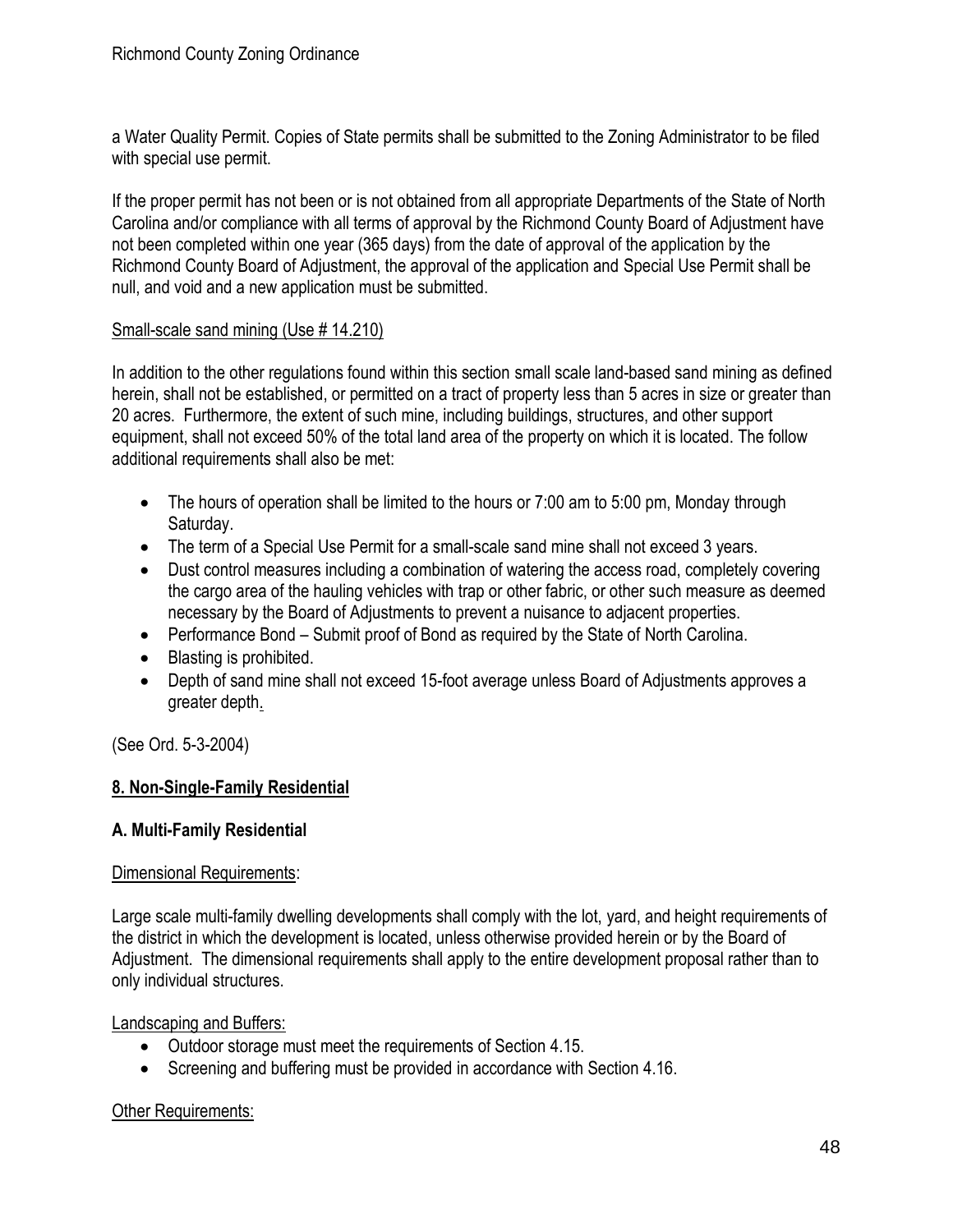Individual structures shall be separated by at least forty (40) feet end-to-end, and fifty (50) feet in all other configurations.

No multi-family structure shall be more than two hundred (200) feet in length.

There shall be provided a minimum of three hundred (300) square feet of usable open space for each multi-family unit. Such open space shall be improved active and passive recreation areas for the use of residents thereof.

Roads: Private, hard surface, drives are required. Individual structures or land uses need not front on a public street. Private drives shall allow for public safety vehicles to efficiently maneuver. The developer shall provide assurances, acceptable to the Board of Adjustment, that the owner, homeowners association, or agent thereof, will assume maintenance responsibilities for all private drives.

Utilities: Utilities, including storm sewers, sanitary sewers, refuse collection, water system. County Engineer shall review all utility plans. As-built drawings of the facilities will be required where the utilities are to be dedicated to, and accepted by, the County, City or State, or any other public entity. The developer shall provide assurances, acceptable to the Board of Adjustment, that the owner, homeowners association, or agent thereof, will assume maintenance responsibilities for all private utility systems.

## **B. Group Homes**

Dimensional Requirements

• The district dimensional requirements shall apply.

## Screening and Buffering

- Outdoor storage must meet the requirements of Section 4.15.
- Screening and buffering must be provided in accordance with Section 4.16.
- The intent is the provide for this type of facility to blend in and become a part of the residential landscape.

## **Lighting**

• Lighting must be directed away from adjacent property and roadways. Lighting shall be directed onto the applicant's site only.

#### Access

• Adequate space must be provided on the site that allows vehicles to exit onto the street without backing into the road, highway, or street (Also see section 7).

## **C. Camp or Care Centers and Campground, Public and Private (including Recreational Vehicle Park)**

Dimensional Requirements:

• In areas with developed campsites, separate and/or unisex sanitary facilities for both sexes (including showers) shall be available within four hundred (400) feet of each campsite and drinking water shall be available within one hundred (100) feet of each campsite.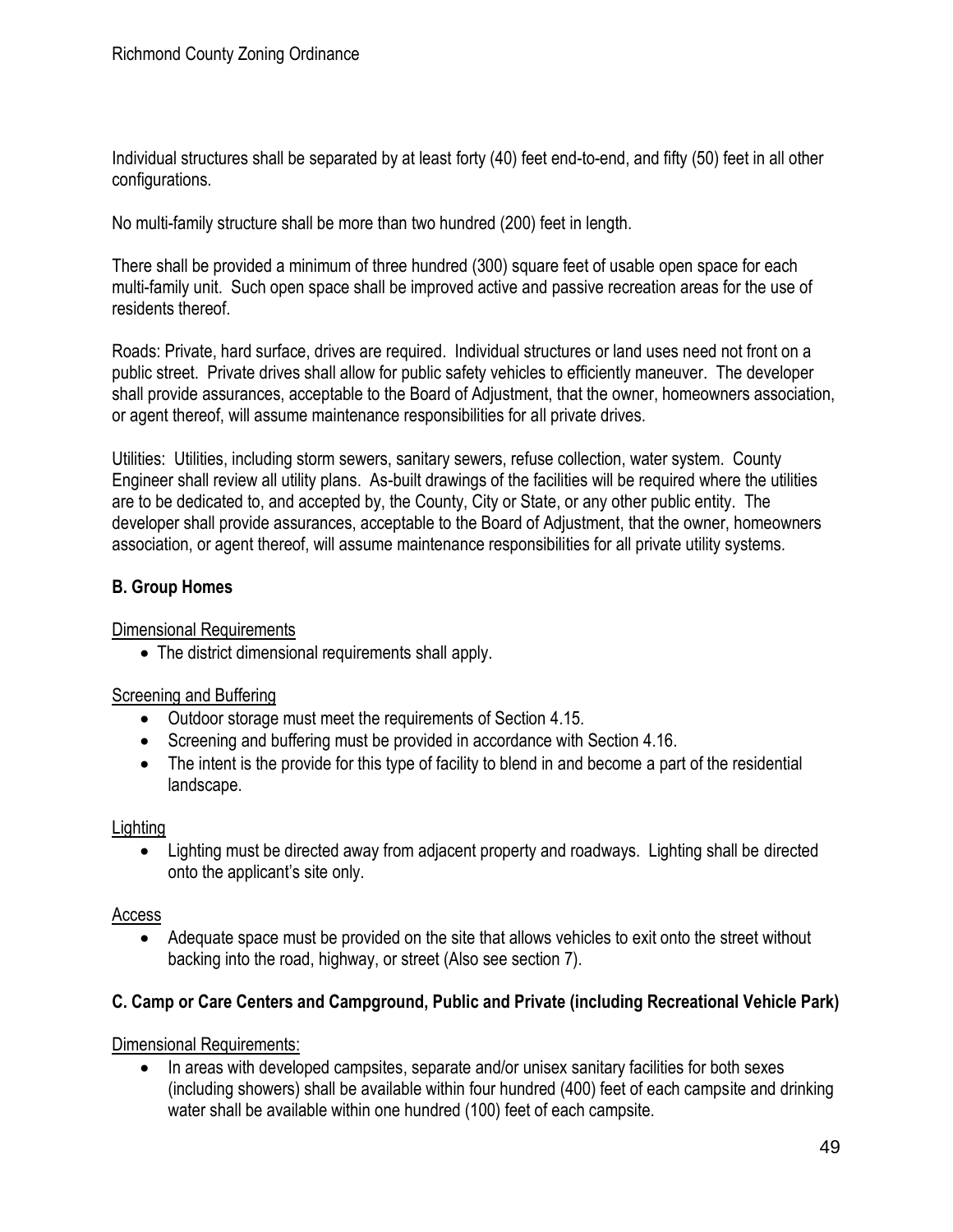- In areas with developed campsites, a camp store may be provided, for the use of campground users only, which may sell camping supplies, e.g., food, ice, personal supplies, etc.
- In primitive camping areas, drinking water and sanitary facilities shall be available within twelve hundred (1200) feet.
- In areas with developed campsites, each campsite shall have a minimum of parking for two (2) vehicles.
- Adequate lighting shall be provided for all common areas, including interior lighting in any building open at night. All sanitary facilities and dumping areas, water faucets, parking areas (other than at each campsite), recreation areas, and other service buildings and general use sites shall be lit at night, either with a light mounted on the building or as a pole light. In developed camping areas, lights will be installed along walkways to water and sanitary facilities and at roadway or driveway intersections.
- All outdoor lighting shall have a total cutoff at ninety (90) degrees.
- In regard to Recreational Vehicle Parks, please see also Chapter 20, Article VI, Division 2, Subdivision V, for additional requirements (**See amendment adopted January 9, 2004)**

## Screening and Buffering:

• See sections 4.16.

## Additional Plan Requirements:

- Topography of the site, at contour interval no greater than five (5) feet.
- Natural features such as streams, lakes or ponds, rocky outcrops, wooded areas, marshes, meadow land, or any other site in interest.
- Historic sites and cemeteries.
- Location and approximate size of all buildings and structures within five hundred (500) feet.
- Proposed layout of the campground, both primitive and developed camping areas, including individual sites, cabins, recreation areas, drinking water outlets, sanitary disposal facilities, comfort stations and other service buildings.

## Additional Operational Requirements:

- In developed camping areas, an attendant will be on-call twenty-four (24) hours a day while the campground is open for business.
- A public phone in working order shall be available.
- A fire extinguisher shall be available at each service building and at the office.
- Individual campsites and general use areas shall be kept clean and free from garbage, refuse, litter, and other conditions, which can lead to the transmission of disease, breeding of rodents and insects, and which may present a fire hazard or contribute to the spread of fire.
- All sanitary, laundry, and drinking water facilities shall be maintained in a clean, sanitary condition and kept in good repair at all times.
- A camp store may be permitted, but no alcoholic beverages may be sold on the site.

## **D. Manufactured Home Parks (see Chapter 20, Article VI, of the Richmond County Code of Ordinances for requirements to establish Manufactured Home Parks)**

**E. Motels, Hotels, and other Temporary Residential Use.**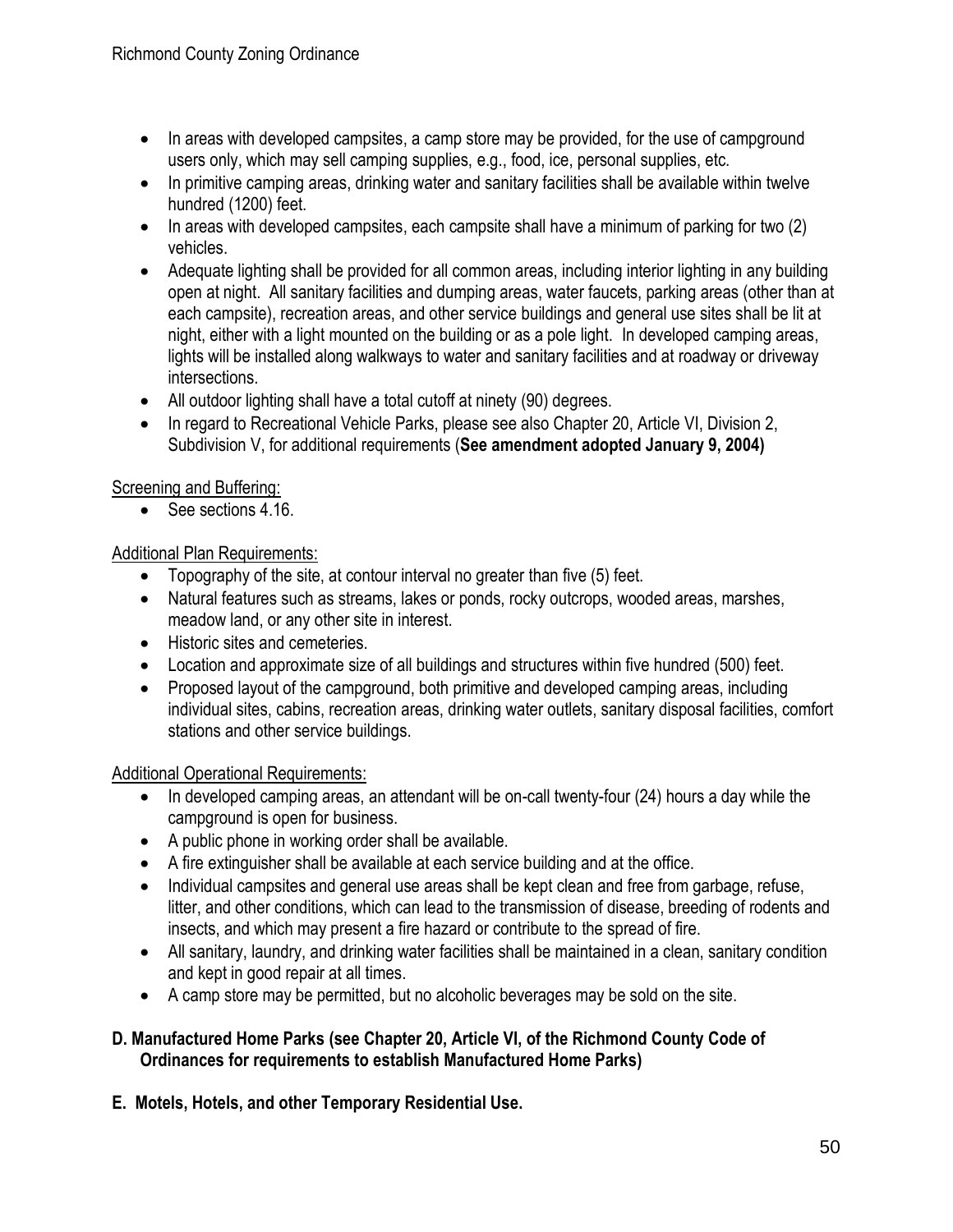## Dimensional Requirements

• The district dimensional requirements shall apply.

## Screening and Buffering

- Outdoor storage must meet the requirements of Section 4.15.
- Screening and buffering must be provided in accordance with Section 4.16.

## Lighting

• Lighting must be directed away from adjacent property and roadways. Lighting shall be directed onto the applicant's site only.

## Access

• Adequate space must be provided on the site that allows vehicles to exit onto the street without backing into the road, highway, or street (Also see section 7).

## Other Requirements

Roads: Private, hard surface, drives are required. Individual structures or land uses need not front on a public street. Private drives shall allow for public safety vehicles to efficiently maneuver. The developer shall provide assurances, acceptable to the Board of Adjustment, that the owner, homeowners association, or agent thereof, will assume maintenance responsibilities for all private drives.

Utilities: Utilities, including storm sewers, sanitary sewers, refuse collection, water system. County Engineer shall review all utility plans. As-built drawings of the facilities will be required where the utilities are to be dedicated to, and accepted by, the County, City or State, or any other public entity. The developer shall provide assurances, acceptable to the Board of Adjustment, that the owner, homeowners association, or agent thereof, will assume maintenance responsibilities for all private utility systems.

# **F. Accessory Dwelling Unit –(ADU)**

- 1. No more than one ADU shall be allowed on a lot that currently contains a single-family dwelling unit.
- 2. Only family members and/or legal guardians of the principal homeowner (applicant), or professional assisted living persons may reside in the approve ADU.
- 3. In no case shall the ADU be more than100 percent of the living area of the principal dwelling unit, nor more than 1,200 square feet, nor less than 300 square feet, nor have more than 2 bedrooms.
- 4. The principal owner of the property must reside in the primary residence and the need for the ADU must be documents by a medical doctor.
- 5. The lot on which the ADU is to be placed must be at least 1.5 times the minimum lot size required for the district, including the Watershed acreage requirement if applicable, in which the use is to be located.
- 6. All district setbacks shall be met.
- 7. A separate water meter, separate electrical connection and on-site sewerage disposal units as approved by the Richmond County Health Department, Environmental Health Section, shall be required.
- 8. The Special Use Permit, if approved by the Board of Adjustment, shall be valid for 2 years at which time the permit will need to be recertified. Such recertification may include but not be limited to a site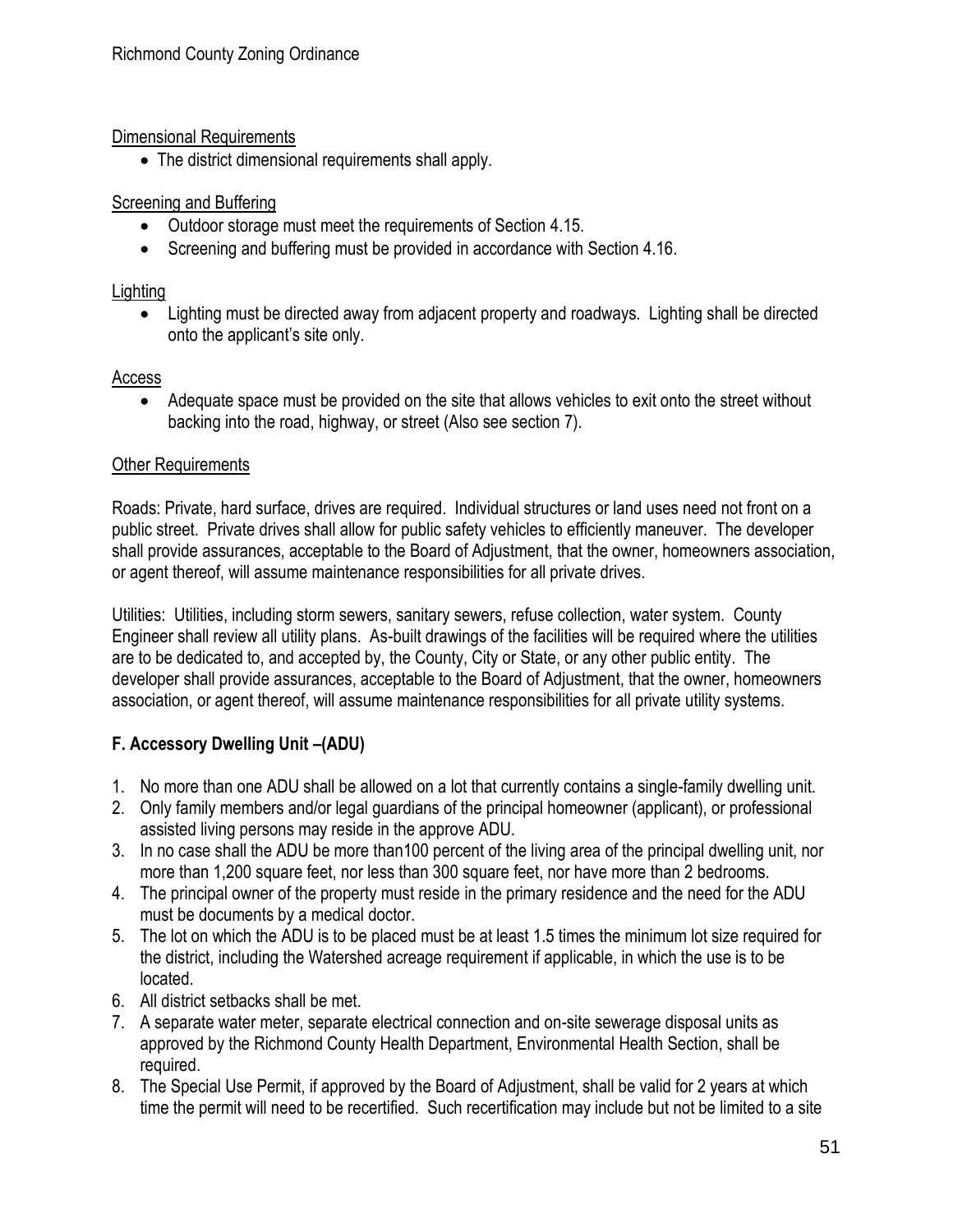visit by the Richmond County Code Enforcement Officer and re-documentation of the need for such an ADU by a health care professional. If during the re-certification period or at any time during the investigation of a complaint the Code Enforcement Officer finds that the provisions of the Special Use Permit are not being met, he/she shall inform the Board of Adjustment of such at its next regular meeting. If the Board of Adjustment finds that the terms of the Special Use Permit are no longer being maintained or the applicant (principal owner) is no longer in need of the ADU, the Board of Adjustment shall order the removal of the ADU along with all connections, including septic, water and electrical in accordance with SECTION 2 of this Ordinance.

## **G. Bed and Breakfast Inn/Home**

**Inn:**

- 1. Does not serve food or drink to the general public for pay.
- 2. Serves only the breakfast meal and that meal is served only to overnight guests of the business.
- 3. Includes the price of any meals served in the room rate.
- 4. Is the permanent residence of the owner or the manager of the business?
- 5. Must comply with NC Building Code, Environmental Health, and NC DOT requirements **Home:**
- 1. Does not serve food or drink to the general public for pay.
- 2. Serves the breakfast meal, and the meal is served only to overnight guests of the home.
- 3. The lunch meal and the dinner meal may be served only to overnight guest of their home provided an acceptable food establishment permit from the Richmond County Health Department has been issued.
- 4. Includes the price of any meals served in the room rate.
- 5. Must be permanent residence of the owner or the manager of the business.
- 6. Must comply with the NC Building Code, Environmental Health and NC DOT requirements

## **9. Public and Semi-Public Uses, Facilities & Buildings including schools, colleges, hospitals, parks, community centers and other similar uses**

## Dimensional Requirements

• The district dimensional requirements shall apply.

## Screening and Buffering

- Outdoor storage must meet the requirements of Section 4.15.
- If the development is located within 30' to 100' of the adjacent property line of an existing residential occupied property, screening and buffering must be provided in accordance with Section 4.16.

## **Lighting**

• Lighting must be directed away from adjacent property and roadways. Lighting shall be directed onto the applicant's site only.

## Access

• Adequate space must be provided on the site that allows vehicles to exit onto the street without backing into the road, highway, or street (Also see section 7).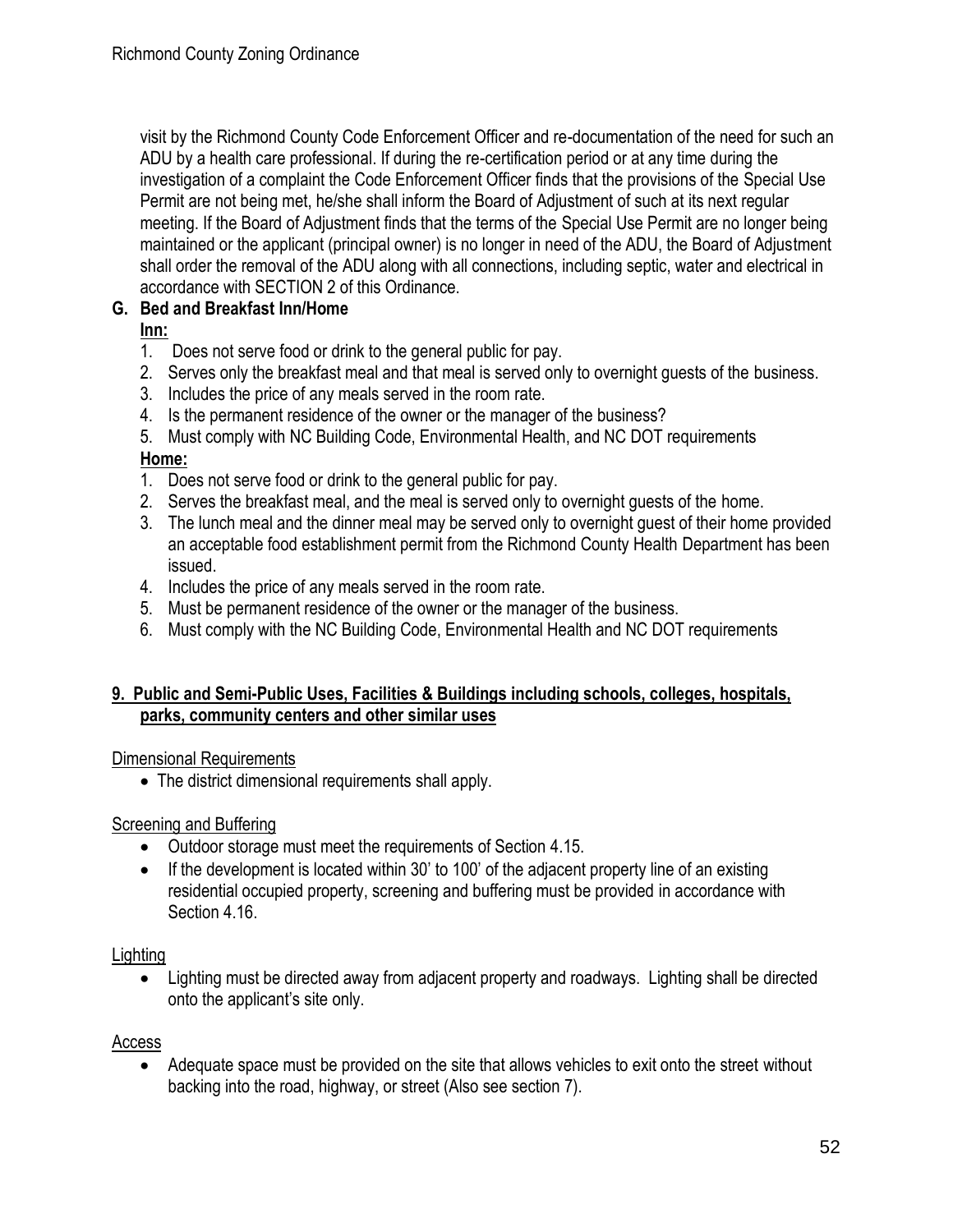## **10. Radio and Television Studios**

#### Dimensional Requirements

- The district dimensional requirements shall apply.
- Transmission towers shall be setback a minimum distance that equals half the towers height.

## Screening and Buffering

- Outdoor storage must meet the requirements of Section 4.15.
- If the development is located within 30' to 100' of the adjacent property line of an existing residential occupied property, he/she must provide a screening and buffering in accordance with Section 4.16.

## **Lighting**

• Lighting must be directed away from adjacent property and roadways. Lighting shall be directed onto the applicant's site only.

## Access

• Adequate space must be provided on the site that allows vehicles to exit onto the street without backing into the road, highway, or street (Also see section 7).

## **11. Recreation, Outdoor (including, but not limited to, ball fields, swimming pools, horseback riding trails, saddle clubs and community rodeos)**

Dimensional Requirements

• The district dimensional requirements shall apply.

## Screening and Buffering

• See sections 4.16.

## **Lighting**

• Lighting must be directed away from adjacent property and roadways. Lighting shall be directed onto the applicant's site only.

## Access

• Adequate space must be provided on the site that allows vehicles to exit onto the street without backing into the road, highway, or street.

## Hours of Operation

• Hours of operation are limited to 7:00 am - 10:00 pm with the exception of any use that may require overnight stay, such as a bed and breakfast or campground.

## **12. Wireless Communications Towers [see Chapter 32 of the Richmond County Code of Ordinances] for requirements to construct a communication tower.**

(See Ord. of 1/9/2004)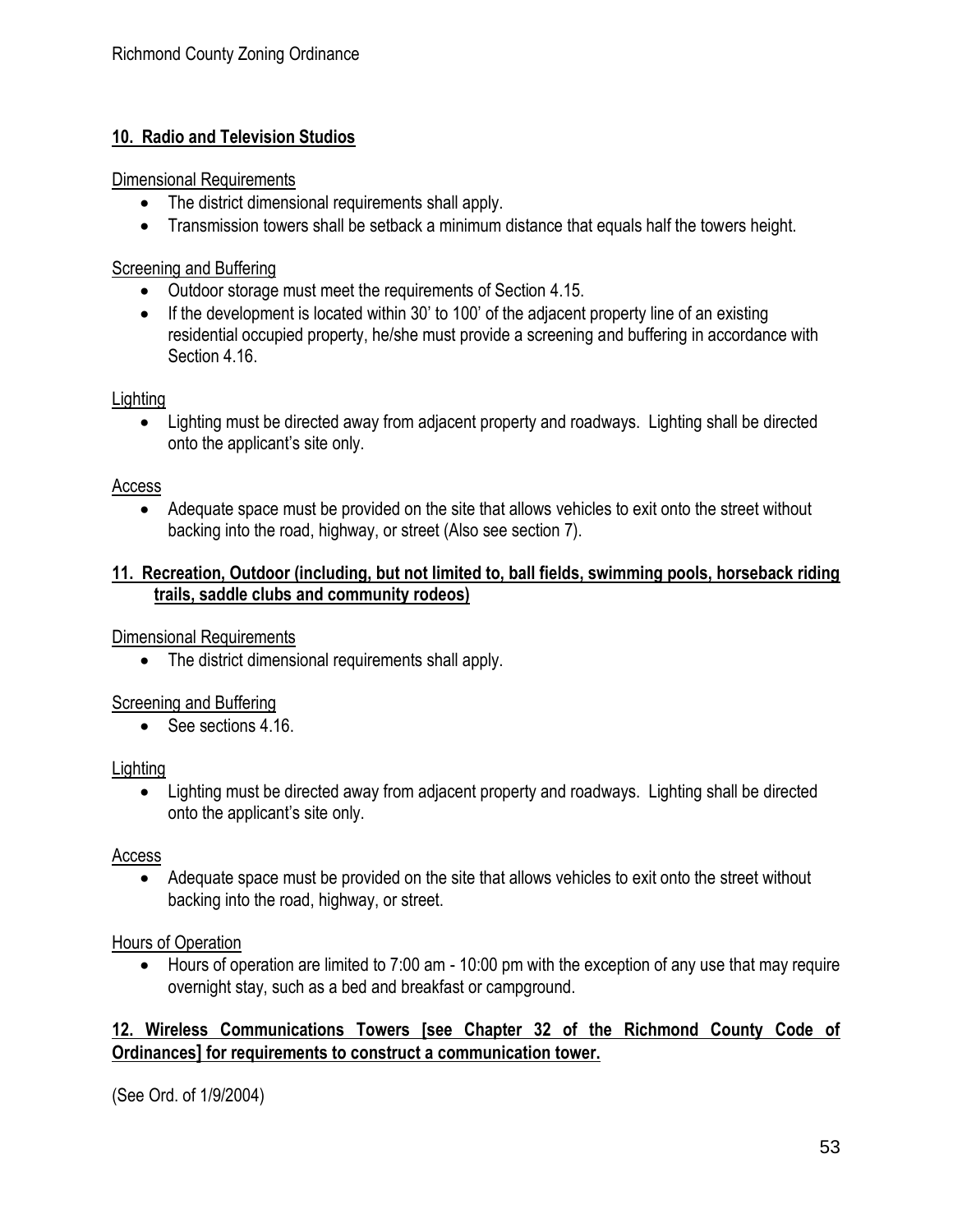## **13. Accessory Structures larger than 100% of the Principal Structure**

Dimensional Requirements

- The district dimensional requirements shall apply.
- The setbacks as listed in 4.12 shall apply to all accessory structures.

Screening and Buffering

- Outdoor storage must meet the requirements of Section 4.15.
- Screening and buffering must be provided in accordance with Section 4.16.

## **Lighting**

• Lighting must be directed away from adjacent property and roadways. Lighting shall be directed onto the applicant's site only.

## Access

• Adequate space must be provided on the site that allows vehicles to exit onto the street without backing into the road, highway, or street (Also see section 7).

(See RZT-2008-3)

## **14. Solar Collector Facilities**

- A minimum building setback of fifty (50) feet, where abutting residential property and sixty-five (65) feet from public rights-of-way is required for ground-mounted systems. This is to include fencing, panels, etc. relating to the ground mounted system. Maximum twenty-foot height of systemmeasured from highest natural grade below each solar panel.
- Minimum acreage to erect a ground mounted system is 10 acres.
- Ground-Mounted Systems must not impair sight distance for safe access to or from the property or other properties in the vicinity.
- Solar components must have a UL listing, or a listing from an alternative testing agency accepted by the local jurisdiction having authority over the project and must be designed with anti-reflective coating(s).
- Power Inverter(s) or other sound producing equipment shall be located a minimum one hundred and fifty (150) feet from any property line or public right-of-way or dwelling unit at the time of construction/installation.
- Where facility adjoins property used or zoned for residential purposes and/or public rights-of-way, a vegetative screen, either planted or naturally wooded area, shall be provided in accordance with Section 4.16 in the Richmond County Zoning Ordinance.
- In the event a solar collector facility becomes abandoned, the applicant must provide a way of ensuring the remaining solar infrastructure does not create a hazard to the public.
	- a. If the application ceases operation of the energy facility or begins, but does not complete construction of the project, the applicant shall restore the site according to a decommissioning plan approved by the planning department.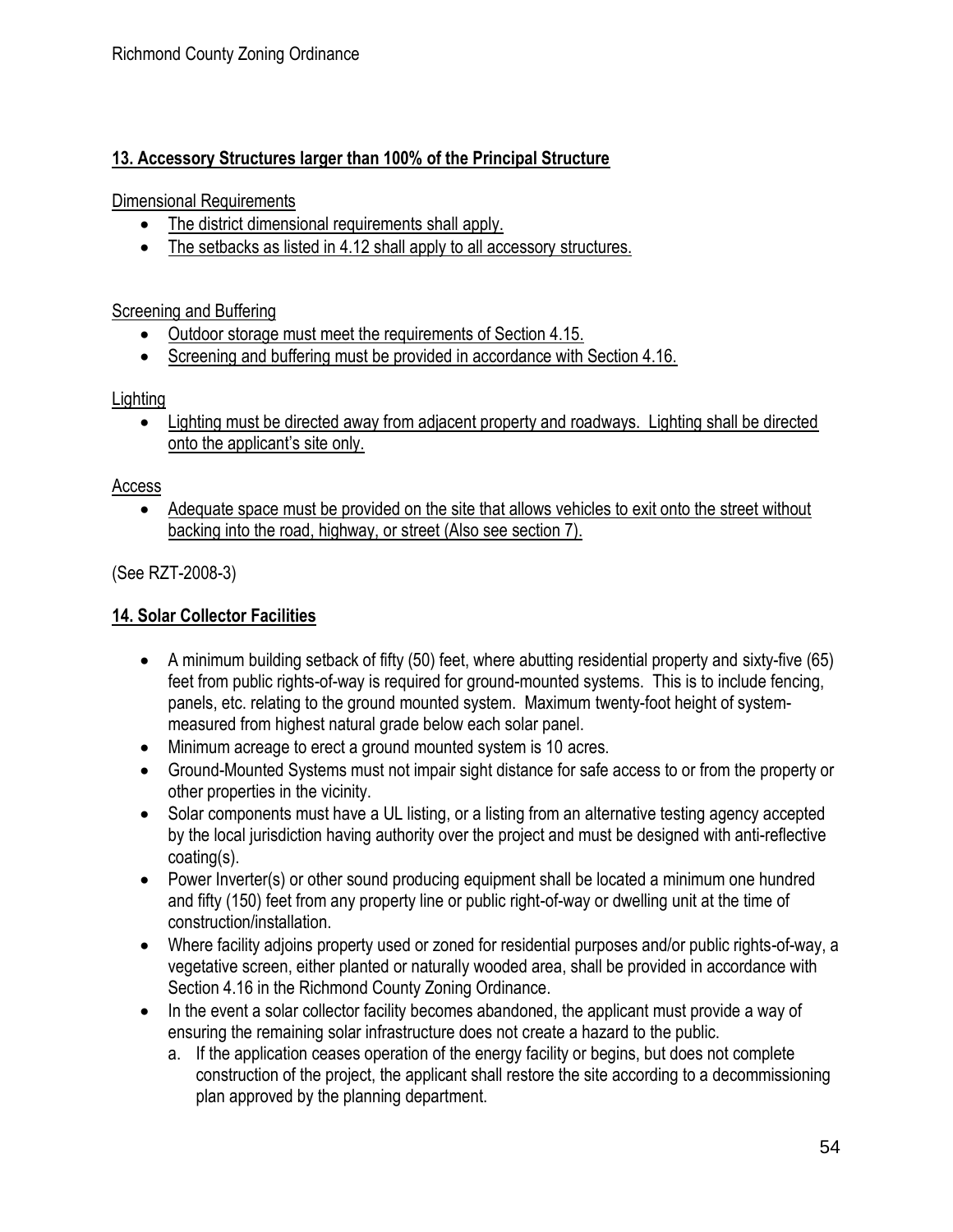- b. The Solar Collector Facility Owner is required to notify Richmond County immediately in writing upon abandonment or cessation of the solar operation. The owner shall be responsible for the decommissioning of the facility within six (6) months from the date the applicant ceases use of the facility or the facility becomes obsolete. A project is decommissioned when all structures and equipment are removed, and the site is restored to its original state.
- Solar collector facilities dedicated solely to the production of electricity for another utility power generation plant and or substation facility situated on the same parcel of land shall not be subject to the Special Use Permit requirements.
- Must have coordinated with 911 and fire chief and have in place an approved fundamental action plan based on the site plan.
- Ground Mounted Solar Collector Systems approved as a SUP in the Heavy Industrial (H-I) or the Light Industrial (L-I) zoning districts are only allowed as a secondary use to an existing and operational industrial facility situated on the same parcel of land.
- Solar facility may not impede any rail, airport, or transportation pathway; a required transportation and aviation glare impact study on the panels (rotating or stationary as applicable to the installation in accordance with the Special Use Permit application) must be included in the special use permit packet for review by the board.
- The area on private property around the solar collector facility shall be properly maintained, clear of brush, trees, and other obstacles.

# **SECTION 7 - Off Street Parking and Loading**

# **7.1 OFF-STREET PARKING REQUIRED**

At the time of the erection of any building, or at the time any principal building is enlarged or increased in capacity by adding dwelling units, guestrooms, seats, or floor area, or before conversion from one type of use or occupancy to another, permanent off-street parking space shall be provided in the amount specified by this Section. Such parking space may be provided in a parking garage or properly guarded open space.

# **7.2 CERTIFICATION OF MINIMUM PARKING REQUIREMENTS**

Each application for a Zoning Permit (except for dwellings) shall include information as to the location and dimensions of off-street parking and the means of ingress and egress to such space. This information shall be in sufficient detail to enable the Zoning Administrator to determine whether the requirements of this Article are met.

# **7.3 COMBINATION OF REQUIRED PARKING SPACE**

The required parking space for any number of separate uses may be combined in one (1) lot, but the required space assigned to the one (1) use may not be assigned to another use, with one exception. Onehalf (1/2) of the parking space required for churches whose peak attendance will be at night or on Sundays may be assigned to a use which will be closed at night and on Sundays or in shopping centers where uses may have different peak hours.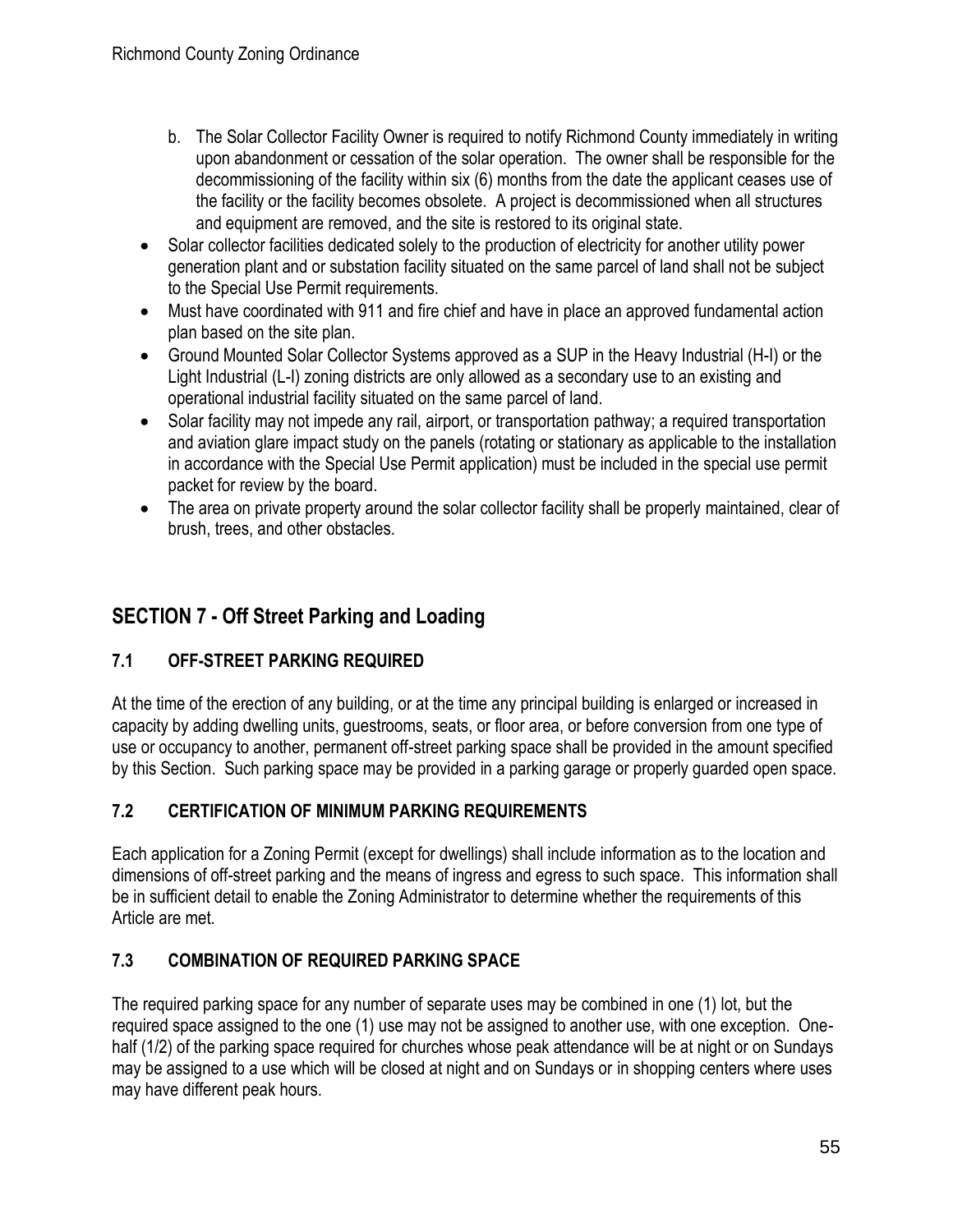## **7.4 REMOTE PARKING SPACE**

If the off-street parking space required by this Ordinance cannot be reasonably provided on the same lot on which the principal use is located, such space may be provided on any land within reasonable distance of the main entrance to such principal use, provided such land is in the same ownership as the principal use and in the same zoning district. Said land shall be used for no other purposes so long as no other adequate provisions of parking space meeting the requirements of this Ordinance have been made for the principal use. In such cases, the applicant for a permit for the principal use shall submit with his application for a Zoning Permit or a Certificate of Occupancy an instrument duly executed and acknowledged, which subjects said land to parking use in connection with the principal use for which it is made available. Such instrument shall become a permanent record and be attached to the Zoning Permit or Certificate of Occupancy application. In the event such land is ever used for other than off-street parking space for the principal use to which it is encumbered and no other off-street parking space meeting the terms of this Ordinance is provided for the principal use, the Certificate of Occupancy or Zoning Permit for such principal use shall become void.

## **7.5 REQUIREMENTS FOR PARKING LOTS**

Where parking lots for more than five (5) cars are permitted or required, the following provisions shall be complied with in addition to the requirements below:

- A. The lot may be used only for parking and not for any type of loading, sales, dead storage, repair work, dismantling or servicing, but shall not preclude convention exhibits or parking of rental vehicles.
- B. All entrances, exits, barricades at sidewalks, and drainage plans shall be approved and constructed before occupancy.
- C. A strip of land five (5) feet wide adjoining any street line, or any lot zoned for residential uses shall be preserved as open space, guarded with wheel bumpers and planted in grass and/or shrubs or trees.
- D. Any parking lot of more than five (5) cars which is adjacent, along the side or rear property lines, to property used or zoned for residential uses, shall be provided with screening as described in Section 4.16.
- D. Only one (1) entrance and one (1) exit sign no larger than two (2) square feet prescribing parking regulations may be erected at each entrance or exit.
- E. It shall be the duty of the property owner to keep the parking area free of damaging potholes, obstructions, and maintain the overall appearance and functionality of the parking area in good repair.

## **7.6 MOBILE HOME AND TRAILER PARKING AND STORING**

It shall be unlawful to park or otherwise store for any purpose whatsoever any mobile home or trailer within any zoning district except as follows:

A. At a safe, lawful, and non-obstructive location on a street, alley highway, or other public place, providing that the trailer or mobile home shall not be parked overnight.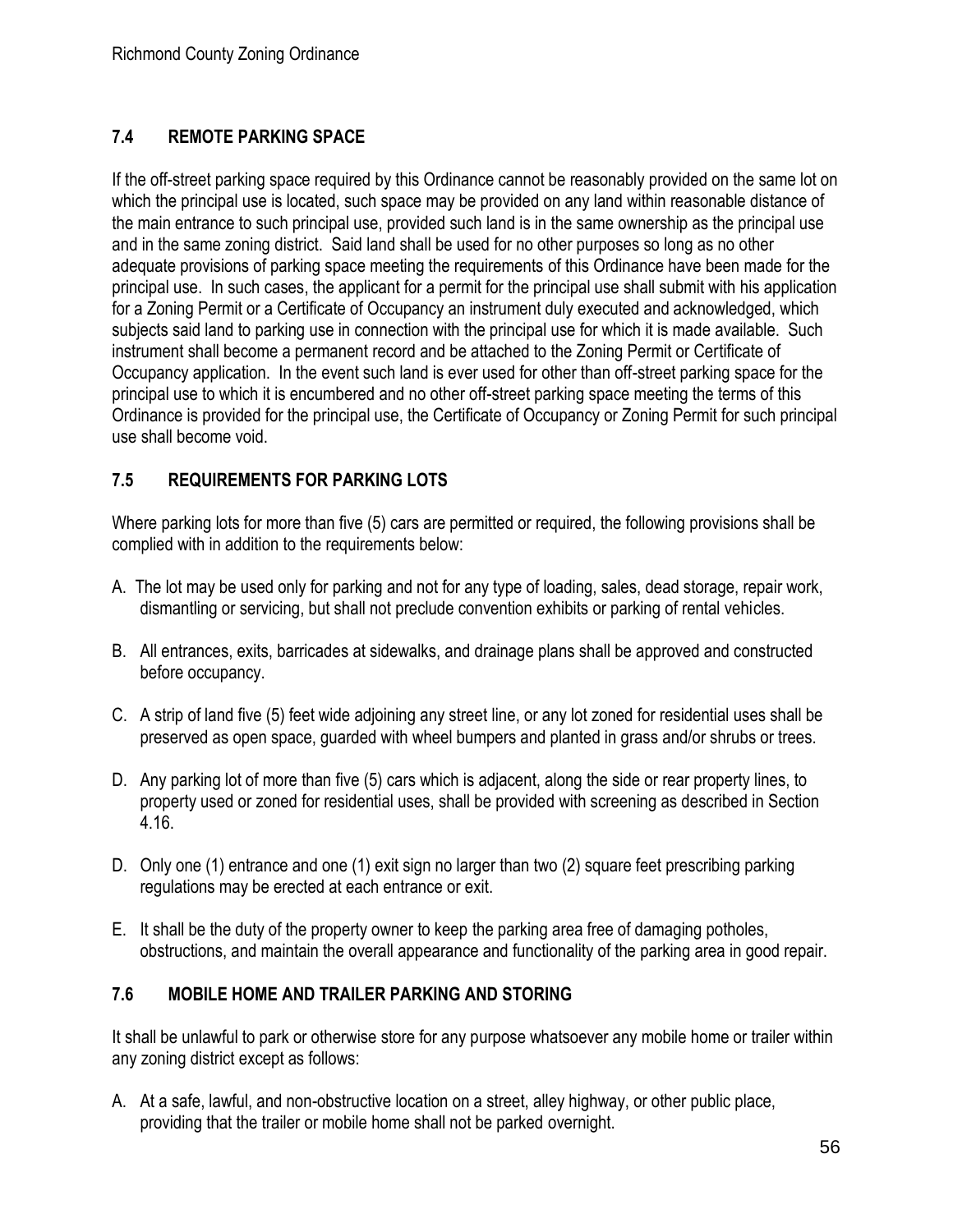- B. Within a mobile home park, provided, however, the mobile home shall either have a North Carolina or HUD Label of Compliance permanently attached thereto; and,
- C. On any other lot or plot provided that trailers, as defined in Section 11, shall be stored in a garage or carport or in the rear or side yard.
- D. Junk or Dilapidated Mobile Home/Manufactured Home Storage or repair yards must obtain a special use permit.

## **7.7 VEHICLE STORAGE**

## A. Residential Districts

Only vehicles intended for personal use shall be parked or stored on any property zoned Residential. No storage of commercial inventory whatsoever shall be permitted and no inoperative and/or unlicensed vehicles shall be permitted to be parked or stored longer than (14) fourteen days, unless said inoperative and/or unlicensed vehicle is listed for tax purposes with the Richmond County Tax Assessors office. Commercial trucks or vans customarily driven home by employees or owners shall not be affected by the regulations of this Section.

Storage of Junk, inoperable or unlicensed vehicles must comply with the following:

- 1. One junk, inoperable, or unlicensed vehicle will be allowed on any owner-occupied lot if located in the side or rear yard.
- 2. Any owner-occupied lot may store up to three junk, inoperable, or unlicensed vehicles if they are completely concealed from public view by:
	- a. a tarp(s) and placed in the rear yard of the subject property,
	- b. a canvas car cover and placed in the rear yard of the subject property, or
	- c. located in the rear yard surrounded by vegetative growth and screened from public view.
- 3. A property owner with more than three (four or more) junk, inoperable, or unlicensed vehicles must obtain property zoning designation and a special use permit for a junkyard to continue to store the vehicles on their property.

## B. Commercial and Industrial Districts

Customer and employee parking is permitted along with the parking and storing of governmental or commercial vehicles, in any public and conservation, commercial, or industrial district. Inoperative vehicles shall only be permitted to be parked or stored while undergoing repairs at a commercial garage or automobile service station or if stored in an approved junk or wrecking yard. (\*Four or more junk, inoperable, or unlicensed vehicles constitute a junk yard)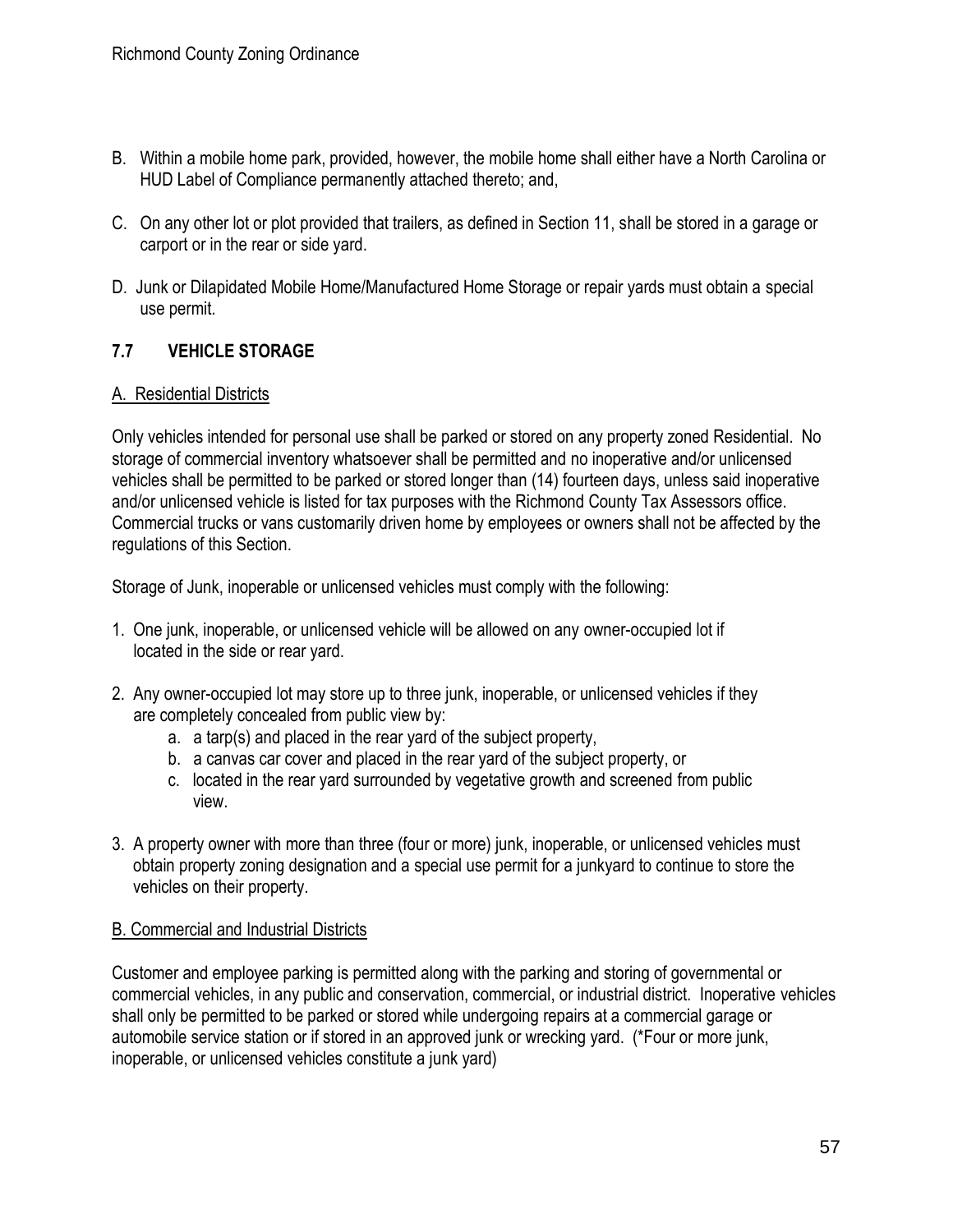## **7.8 MINIMUM PARKING REQUIREMENTS**

The number of off-street spaces required by this Article shall be provided on the same lot with the principal use except as provided in Part 4 of this Section and the required number of off-street parking spaces specified for each use shall be considered as the absolute minimum. In addition, a developer shall evaluate his own needs to determine if they are greater than the minimum specified by this Ordinance. For purposes of this Ordinance, an off-street parking space shall be no less than one hundred sixty (160) square feet in area, plus adequate ingress and egress provided for each off-street parking space.

- Single Family Residential Uses shall provide parking area for at least 2 vehicles off the public right of way.
- Multifamily Uses shall provide parking spaces for at least 2 vehicles per unit off the public right of way in designated park lots.
- Commercial Uses shall provide 1 parking space for each 200 sq feet of gross floor area off the public right-of-way.
- Industrial Uses shall provide 1 parking space for each 500 sq feet of gross floor area off the public right-of-way.

The Zoning Administrator is allowed to adjust these parking ratios when it is deemed necessary and place such reason on the face of the permit and/or site plan.

## **7.9 DESIGN STANDARDS FOR OFF-STREET PARKING**

All off-street areas required by this Article shall conform with the following Design Standards:

A. All parking spaces shall have minimum dimensions of nine (9) feet in width and eighteen (18) feet in length. All access or backup aisles shall conform to the following minimum dimensions:

| <b>Parking Angle</b> | Aisle Dimension |
|----------------------|-----------------|
| 90 degrees           | 24 feet         |
| 60 degrees           | 18 feet         |
| 45 degrees           | 14 feet         |
| 30 degrees           | 12 feet         |
| 0 degrees            | 12 feet         |

- B. The use of streets, sidewalks, alleys or other public rights-of-way for parking or maneuvering to and from off-street parking spaces is prohibited, except where such maneuvering is necessary in the use of driveways for access to and from single-family and two-family dwellings. All off-street parking areas shall be so arranged that ingress and egress is by forward motion of the vehicle.
- C. Parking area edges shall be protected by suitable curbing, wheel guards, or other means to prevent vehicular encroachment on a public right-of-way or on adjacent property, and to protect the public right-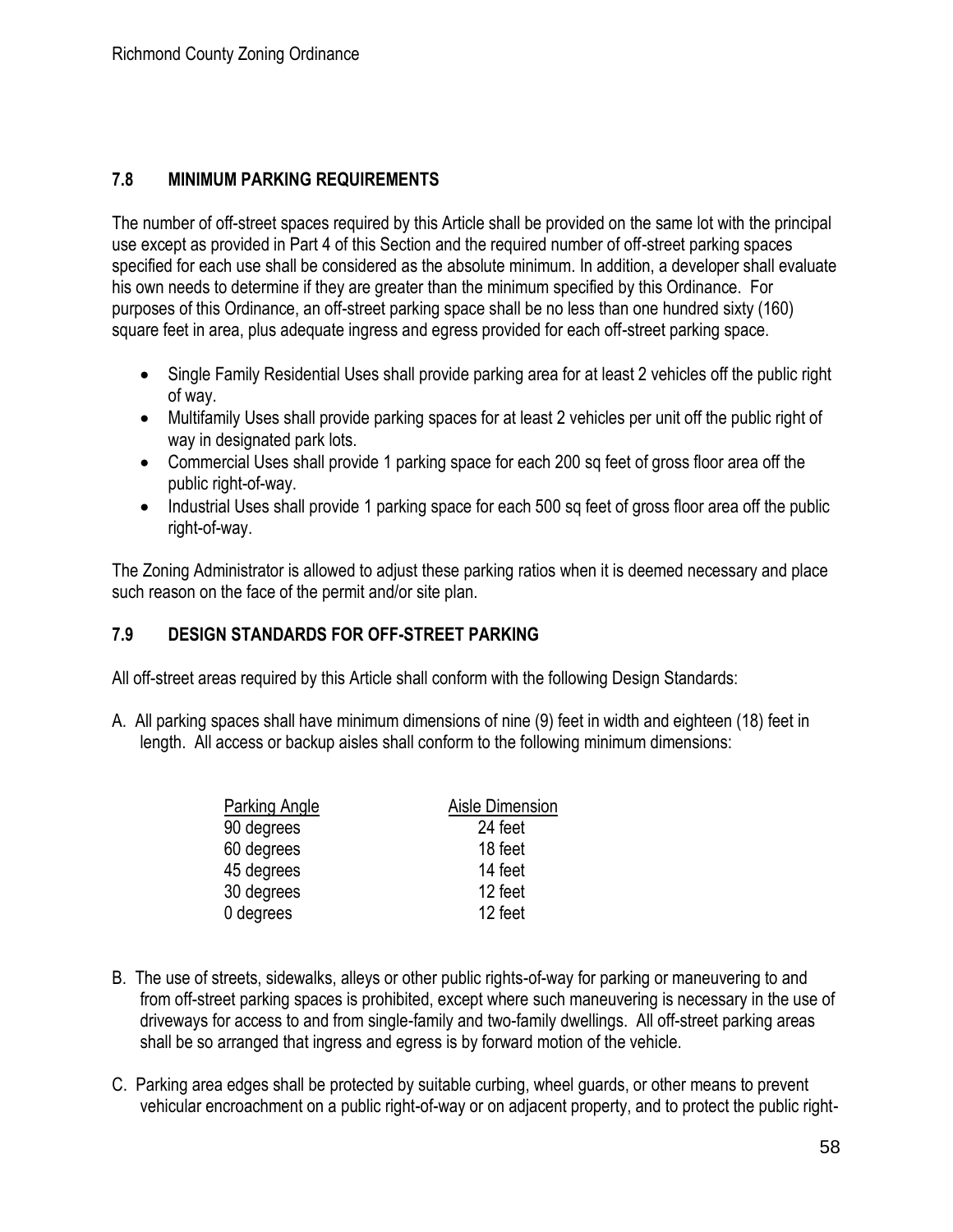of-way and adjoining properties from the damaging effects from surface drainage from parking lots. It shall be the duty of the property owner to keep the parking are free of damaging potholes, obstructions, and maintain the overall appearance and functionality of the parking are in good repair.

- D. Where parking or loading areas are provided adjacent to the public street, ingress and egress thereto shall be made only through driveways not exceeding twenty-five (25) feet in width at the curb line of said street, except where the Zoning Administrator finds that a greater width is necessary to accommodate the vehicles customarily using the driveway.
- E. Where two (2) or more driveways are located on the same lot, other than a mobile home park, the minimum distance between such drives shall be thirty (30) feet or one third (1/3) of the lot frontage, whichever is greater; however, this provision shall not apply to any commercial or industrial planned development. Driveway locations in such developments shall be approved by the North Carolina Department of Transportation.
- F. Businesses adjacent to, or integrated in, a shopping center or cluster of commercial facilities shall use the common access with other business establishments in the center.
- G. No driveway shall be located closer than twenty-five (25) feet to any street intersection.
- H. Any lighting of parking areas shall be shielded so as to cast no light upon adjacent properties and streets.
- I. All applicable ADA (American Disabilities Act) standards shall apply.

## **7.10 OFF-STREET LOADING PURPOSE AND GENERAL REQUIREMENTS**

Off-street loading requirements are established in order to ensure the proper and uniform development of loading areas throughout the County, to relieve traffic congestion in the streets and to minimize any detrimental effects of off-street loading areas on adjacent properties.

Each application for a Zoning Permit or Certificate of Occupancy shall include plans and other information of sufficient detail to enable the Zoning Administrator to determine whether or not the requirements of this Article have been met. Plans for off-street loading areas shall include information as to:

- A. The location and dimensions of driveway entrances, access aisles and loading spaces.
- B. The provisions for vehicular and pedestrian circulation.
- C. The location of sidewalks and curbs.

The Zoning Permit or Certificate of Occupancy for the construction or use of any building, structure or land where off-street loading space is required shall be withheld by the Zoning Administrator until the provisions of this Section have been met. If at any time such compliance ceases, any Certificate of Occupancy which shall have been issued for the use of the property shall immediately become void and of no effect.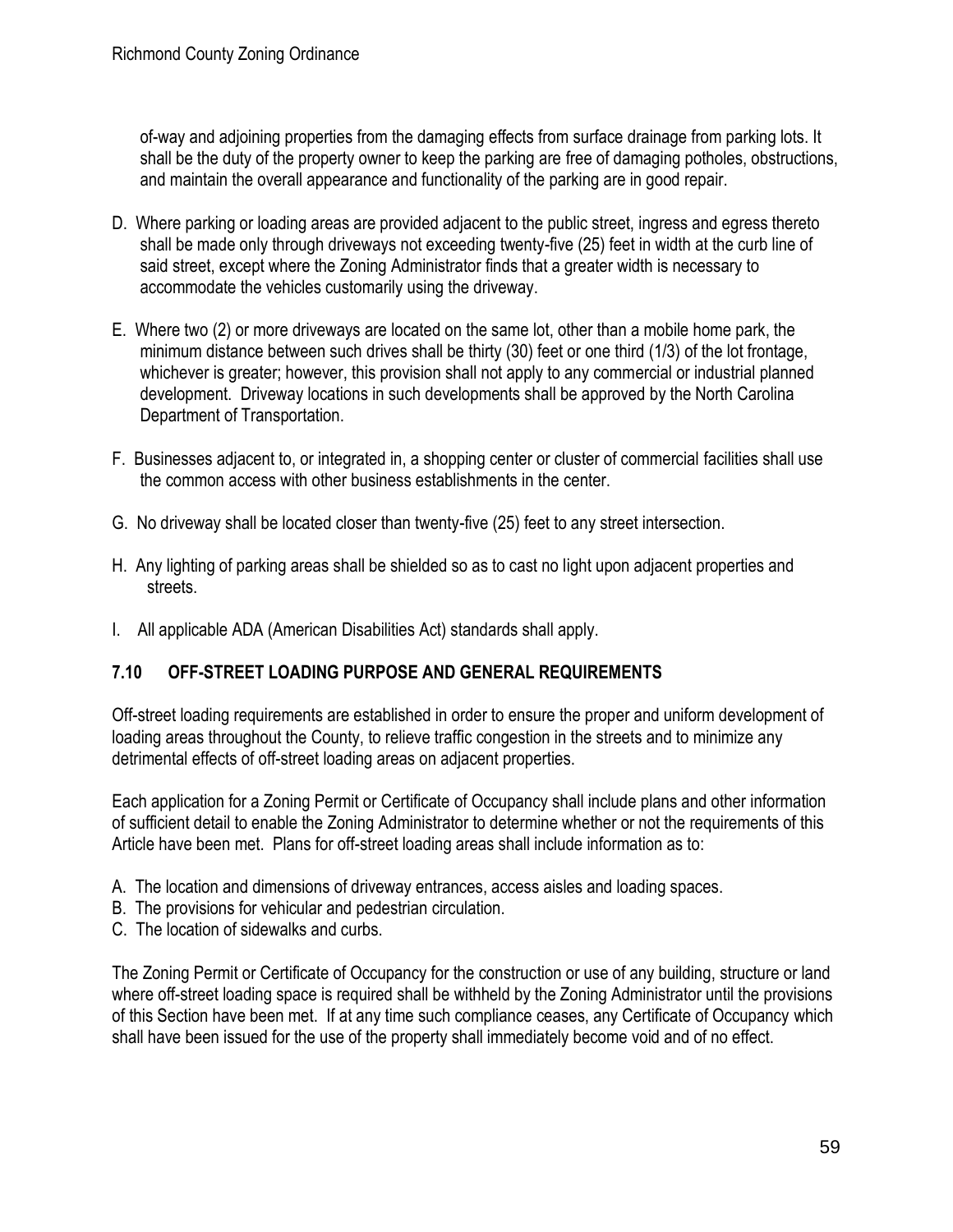## **7.11 DESIGN STANDARDS FOR OFF-STREET LOADING SPACE**

The off-street loading space required by this Article shall be provided for standing, loading, and unloading operations either inside or outside a building, on the same lot with the use served, and shall conform to the following standards:

- A. For uses containing a gross floor area of less than 20,000 square feet, each off-street loading space shall have minimum dimensions of fifteen (15) feet in width and thirty (30) feet in length.
- B. For uses containing a gross floor area of 20,000 square feet or more, each off-street loading space shall be fifteen (15) feet in width and forty-five (45) feet in length as a minimum.
- C. All off-street loading spaces shall have a minimum vertical clearance of fifteen (15) feet.
- D. Access aisles or apron spaces shall be of sufficient width to allow for proper backing and/or turning movements.
- E. Required off-street loading areas including drives and access aisles shall be paved with an all-weather hard surface material.
- F. Loading spaces and access ways shall be located in such a way that no truck or service vehicle using such areas shall block or interfere with the free, normal movement of other vehicles on a service drive or on any off-street parking area, public street, aisle or pedestrian way used for general circulation. In addition, the off-street loading facilities shall be designed and constructed so that all maneuvering of vehicles for loading and unloading purposes shall take place entirely within the property lines of the premises.
- G. Loading area edges shall be protected by suitable curbing to prevent encroachment on a public rightof-way or on adjacent property, and to protect the public right-of-way and adjoining properties from the damaging effects of surface drainage from off-street loading areas.
- H. Any lighting of loading areas shall be shielded so as to cast no light upon adjacent properties and streets.
- J. Any off-street loading areas and access ways adjacent, along the side or rear property lines, to property used or zoned for residential purposes, shall be provided with screening meeting the standards described in Section 4.17 (Screening and Buffering).

## **7.12 MINIMUM OFF-STREET LOADING REQUIREMENTS**

Off-street loading shall be provided and maintained as specified in the following:

A. Uses which normally handle large quantities of goods, including but not limited to industrial plants, wholesale establishments, storage warehouses, freight terminals, hospitals or sanitariums, and retail sales establishments shall provide off-street loading facilities in the following amounts: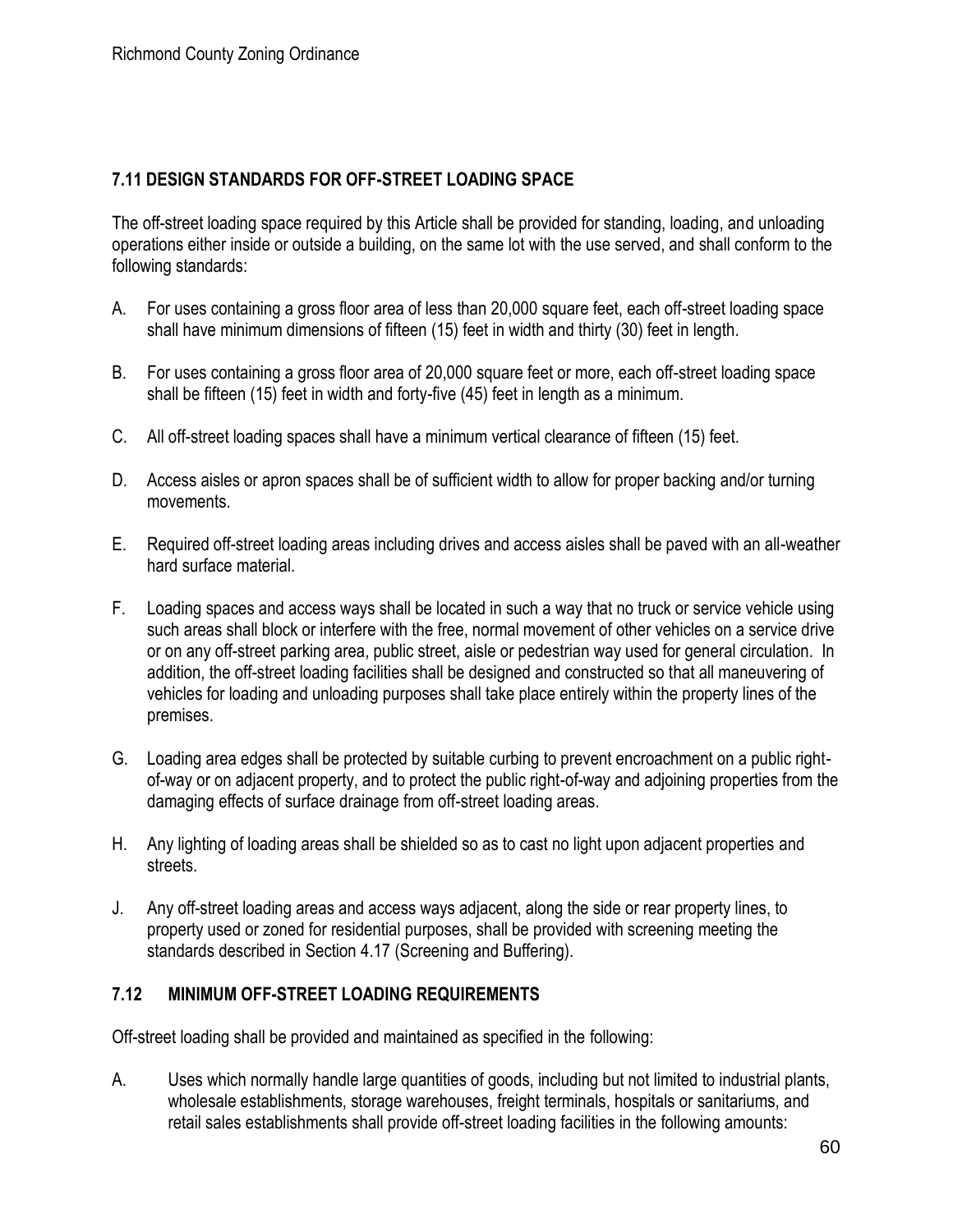| Gross Floor Area           | Minimum Number of |
|----------------------------|-------------------|
| (Square Feet)              | Space Required    |
| $5,000 - 20,000$           |                   |
| 20,001 - 50,000            |                   |
| $50,001 - 80,000$          | 3                 |
| 80,001 - 125,000           | 4                 |
| 125,001 - 170,000          | 5                 |
| 170,001 - 215,000          | 6                 |
| 215,001 - 260,000          |                   |
| For each additional 45,000 | 1 - Additional    |

B. Uses which do not handle large quantities of goods, including but not limited to office buildings, restaurants, funeral homes, hotels, motels, apartment buildings, and places of public assembly, shall provide off-street loading facilities in the following amounts:

| Gross Floor Area            | Minimum Number of |
|-----------------------------|-------------------|
| (Square Feet)               | Space Required    |
| $5,000 - 80,000$            |                   |
| 80,001 - 200,000            | 2                 |
| 200,001 - 320,000           | 3                 |
| 320,001 - 500,000           |                   |
| For each additional 180,000 | 1- Additional     |

# **SECTION 8 - SIGNS**

## **8.1 – Off Premise Out-door Advertisements (Billboards)**

The following standards shall be applied to any new or replacement off-premises outdoor advertising sign, commonly known as billboards, within the jurisdiction of Richmond County:

- A. Standards for Non-Federal Primary Roads and NC Highways
	- A. Location must be in the Highway Commercial Over District or other zoned Commercial or Industrial.
	- B. The sign lot or easement area size shall be no less than 2,500 s*quare feet*. No portion of the sign shall exceed the lot or easement boundaries.
	- *C.* The sign structure may be either a monopole design or consist of metal or wooden poles. If wooden poles are used, the poles shall be new; Class 5 salt treated utility poles*.*
	- D. The height of the sign shall not exceed 50 feet from the sign base.
	- E. All sign illumination shall be indirect.
	- F. There shall be a 10-foot clearance from the bottom of the sign to the ground level at the base of the sign.
	- G. The total sign area shall be limited to 300 square feet.
	- H. No other off premise outdoor advertising sign will be allowed within 500 linear feet of the roadway.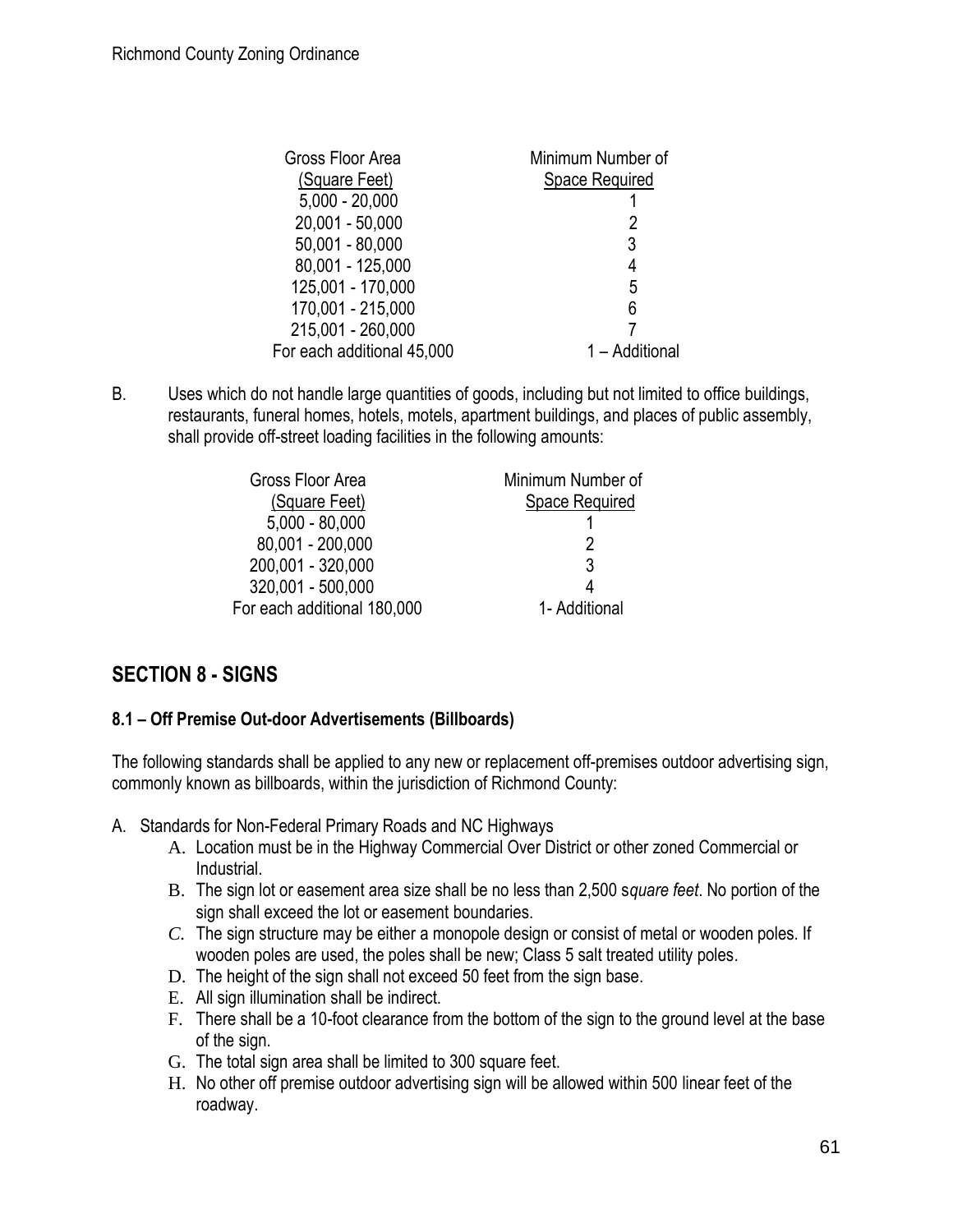- I. The sign structure shall conform to all NC State building code requirements.
- B. Standards for Federal Primary Roads
	- A. Location must be in the Highway Commercial Over District or otherwise zoned Commercial or Industrial.
	- B. The sign lot or easement area size shall be no less than 2,500. No portion of the sign shall exceed the lot or easement boundaries.
	- C. The sign structure may be either a monopole design or consist of 2-4 metal poles. If wooden poles are used, the poles shall be new; Class 5 salt treated utility poles.
	- D. The height of the sign shall not exceed 50 feet from the sign base.
	- E. No more than (2) 10.6' x 36' sign faces shall be allowed per side for a total of four sign faces. This is 378 square feet per face. V shape design shall be allowed with a 12' interior separation.
	- F. All sign illumination shall be indirect.
	- G. There shall be a 10-foot clearance from the bottom of the sign to the ground level at the base of the sign.
	- H. No other off premise outdoor advertising sign will be allowed within 1,000 linear feet on the same side of the roadway or 750 feet on the opposite side of the roadway.
	- I. The sign structure shall conform to all NC State building code requirements.
	- J. A NCDOT Billboard permit shall be obtained for the sign prior to erecting.
- C. Sign maintenance. Any outdoor advertising sign not meeting the following provisions shall be repaired or removed in accordance with the specifications of this Ordinance.
	- a. The area on private property around the sign on which it is erected shall be properly maintained clear of brush, trees, and other obstacles so as to make signs readily visible.
	- b. All sign panels must be kept in good repair.
	- c. All sign copy shall be maintained securely to the face and all missing copy must be replaced.
	- d. Sign not presently being rented or actively used for advertising purposes shall be faced with solid color covering. Contact information for advertising may be added to this cover.
	- e. All signs shall be designed, constructed, installed, and maintained so that public safety and traffic safety are not compromised.
	- f. It shall be the *ultimate* responsibility of the *property* owner *on which the sign is located* to maintain the sign copy and structure and insure conformance to the provisions of this Section.

(See Ord. RZT-2007-3 (1462/51))

# **SECTION 9 - BOARD OF ADJUSTMENT**

The Board of Adjustments is charged with hearing and deciding on Special Use Permits, Variances of Ordinance Regulations, and Appeals from orders and Interpretation of the Zoning Administrator. The Board of Adjustment process and policies are found in Chapter 20, Article II of the Richmond County Code of Ordinances.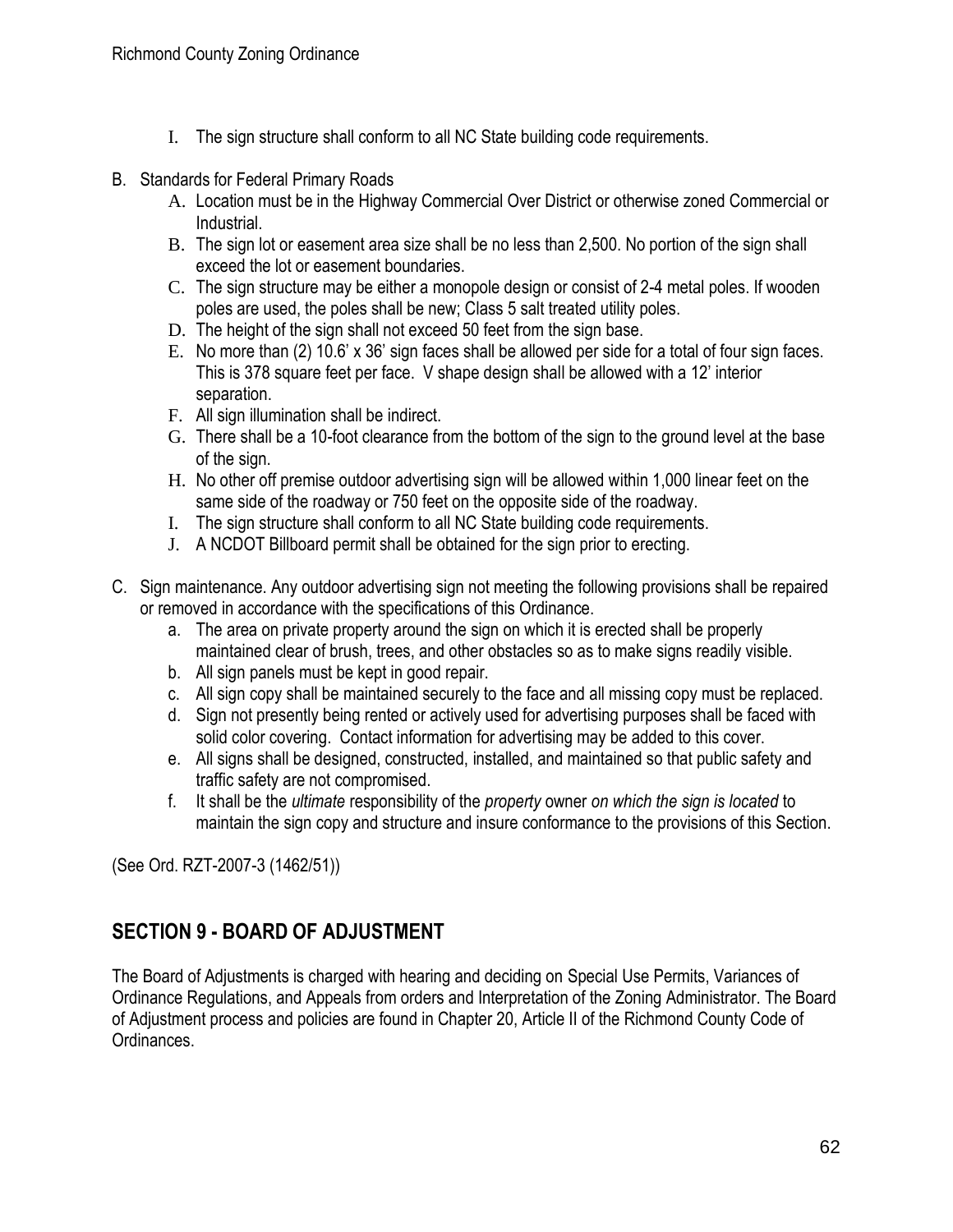# **SECTION 10 - CHANGES AND AMENDMENTS**

## **10.1 Initiation of Amendments**

The governing board may, on its own motion, upon recommendation of the Planning Board, or upon petition by an interested person, amend, supplement, change, modify or repeal the regulations or district boundaries established by this Ordinance. A petition by an interested person shall be submitted to the Board of County Commissioners through, and reviewed by, the Planning Board, which shall consider its merit and make a recommendation to the governing board. In no case shall final action by the governing board be taken on amending, changing, supplementing, modifying or repealing the regulations or district boundaries hereby established until the governing board has held a public legislative hearing.

## **10.2 Action by the Applicant**

#### A. Initiation of Amendments

Proposed changes or amendments to the Richmond County Zoning Map may be initiated by the Governing Board, Planning Board, County Administration, Board of Adjustment, or by the owner(s), or his agent, of property within the area proposed to be changed. Any interested party may initiate proposed amendments to the text of the Ordinance.

#### B. Application

An application for any change or amendment shall contain a description and/or statement of the present and proposed zoning regulation or district boundary, and the names and addresses of the owner or owners of the property involved. Such application shall be filed not later than three weeks prior to the meeting at which the application is to be considered. There must be a separate application prepared for each parcel of land that has different ownership.

## C. Fees

A nonrefundable fee, according to the schedule posted in the Planning Department, shall be paid to Richmond County for each application for an amendment, to cover costs for support, administration, and implementation of programs authorized by this Chapter and all such fees shall be used for no other purposes.

#### D. Public Hearing Notices for Changes

1. Procedure for adopting, amending, or repealing development regulations. G.S 160D-601

Before adopting, amending, or repealing any ordinance or development regulation authorized by this Chapter, the governing board shall hold a legislative hearing. A notice of the hearing shall be given once a week for two successive calendar weeks in a newspaper having general circulation in the area. The notice shall be published the first time not less than 10 days nor more than 25 days before the date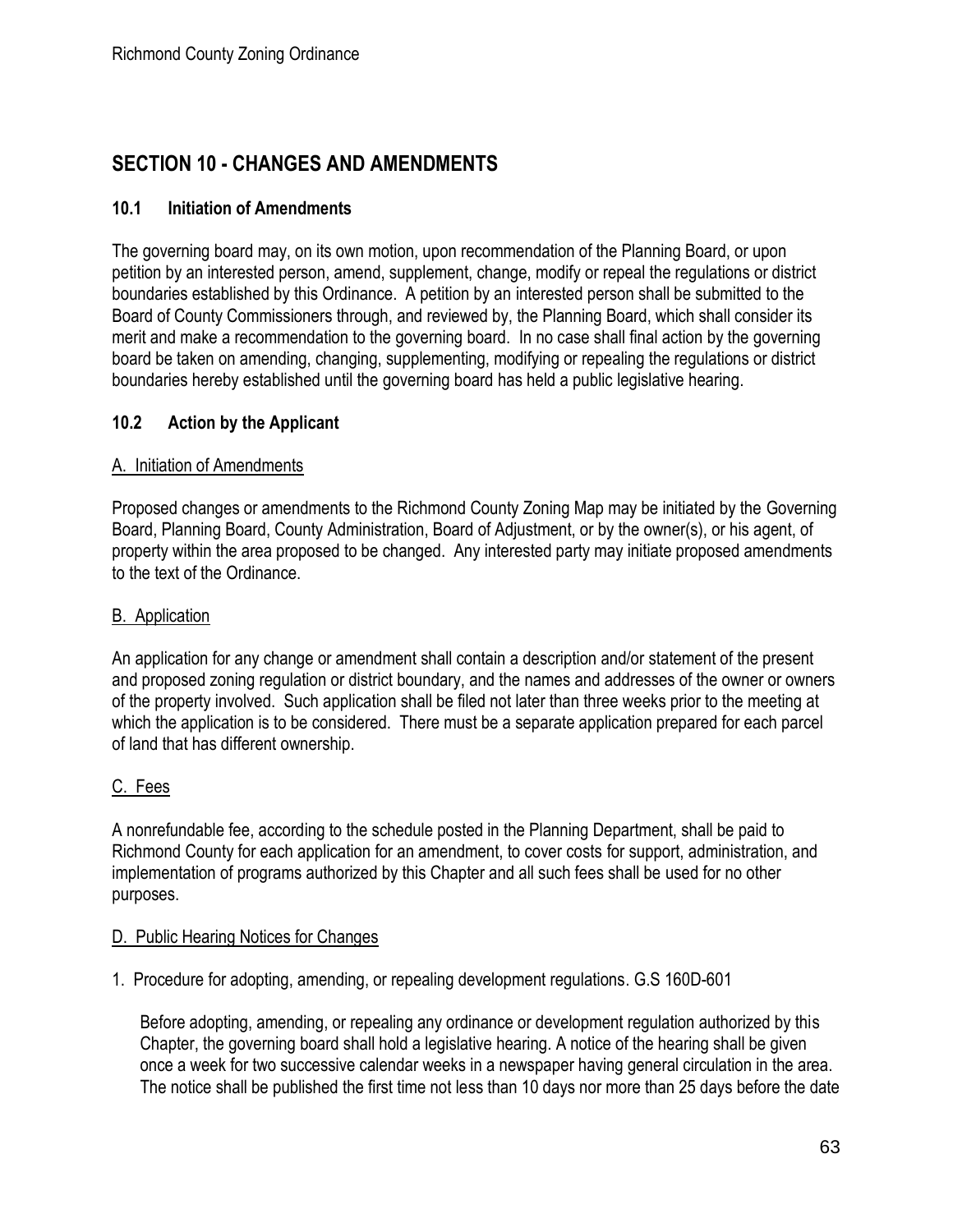scheduled for the hearing. In computing such period, the day of publication is not to be included but the day of the hearing shall be included.

- 2. Notification procedure for Rezoning and Map Amendments
	- A. Mailed Notice. Subject to the limitations of this Chapter, an ordinance shall provide for the manner in which zoning regulations and the boundaries of zoning districts are to be determined, established, and enforced, and from time to time amended, supplemented, or changed, in accordance with the provisions of this Chapter. The owners of affected parcels of land and the owners of all parcels of land abutting that parcel of land shall be mailed a notice of the hearing on a proposed zoning map amendment by first-class mail at the last addresses listed for such owners on the county tax abstracts. For the purpose of this section, properties are "abutting" even if separated by a street, railroad, or other transportation corridor. This notice must be deposited in the mail at least 10 but not more than 25 days prior to the date of the hearing. If the zoning map amendment is being proposed in conjunction with an expansion of municipal extraterritorial planning and development regulation jurisdiction under G.S. 160D-202, a single hearing on the zoning map amendment and the boundary amendment may be held. In this instance, the initial notice of the zoning map amendment hearing may be combined with the boundary hearing notice and the combined hearing notice mailed at least 30 days prior to the hearing.
	- B. Optional Notice for Large-Scale Zoning Map Amendments. The first-class mail notice required under subsection (a) of this section is not required if the zoning map amendment proposes to change the zoning designation of more than 50 properties, owned by at least 50 different property owners, and the local government elects to use the expanded published notice provided for in this subsection. In this instance, a local government may elect to make the mailed notice provided for in subsection (a) of this section or, as an alternative, elect to publish notice of the hearing as required by G.S. 160D-601, provided that each advertisement shall not be less than one-half of a newspaper page in size. The advertisement is effective only for property owners who reside in the area of general circulation of the newspaper that publishes the notice. Property owners who reside outside of the newspaper circulation area, according to the address listed on the most recent property tax listing for the affected property, shall be notified according to the provisions of subsection (a) of this section.

## 3. Posting of Property under Proposed Rezoning G.S 160D-602

When a zoning map amendment is proposed, the local government shall prominently post a notice of the legislative hearing on the site proposed for the amendment or on an adjacent public street or highway right-of-way. The notice shall be posted within the same time period specified for mailed notices of the hearing. When multiple parcels are included within a proposed zoning map amendment, a posting on each individual parcel is not required, but the local government shall post sufficient notices to provide reasonable notice to interested persons.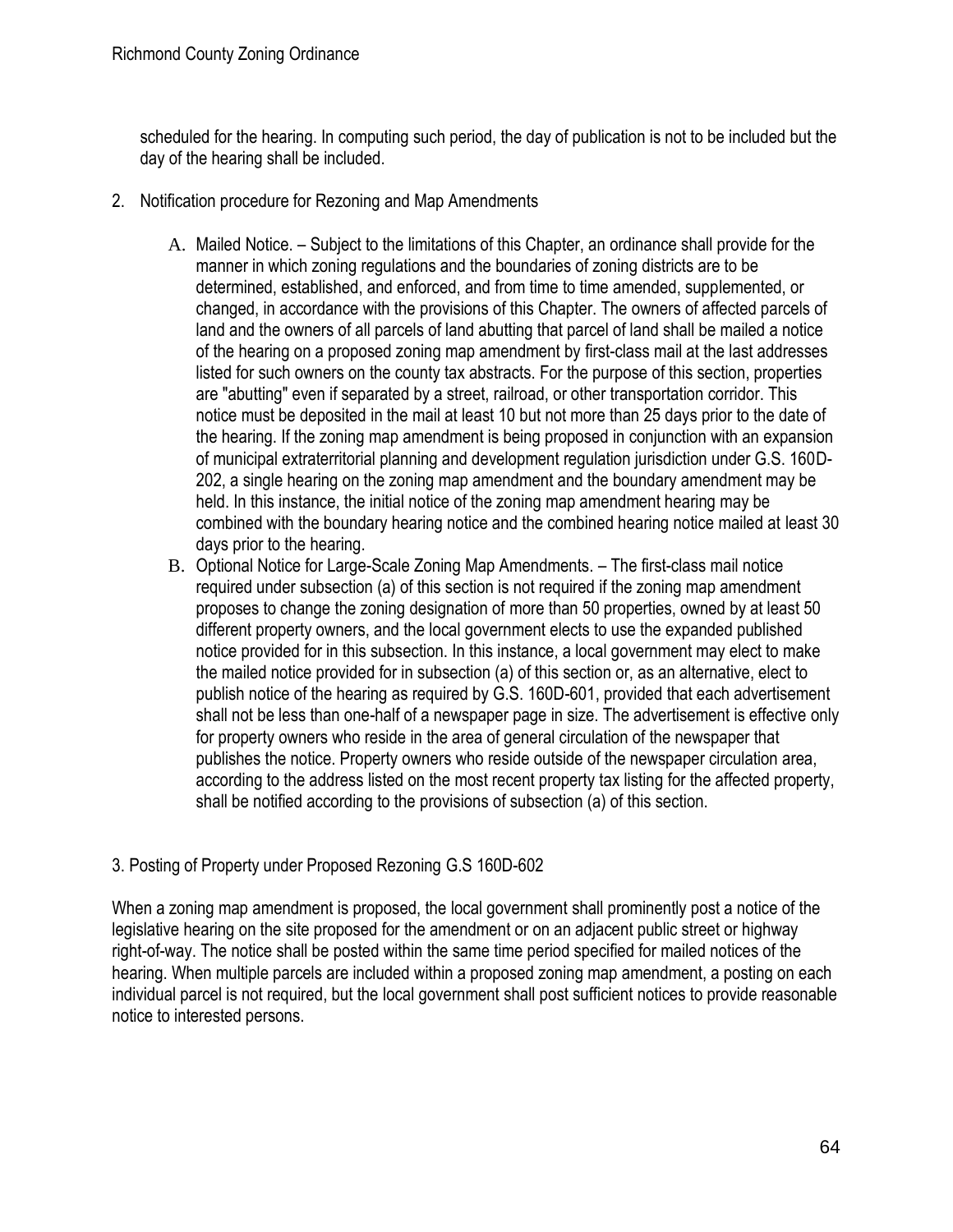#### E. Reapplication for Amendment

With the exception of requests originating with the Planning Board, Board of Adjustment, or County Administration, an application for any rezoning of the same property or any application for the same amendment to the Zoning Ordinance text shall be permitted only once within any one-year period. The Board of County Commissioners may waive this provision by majority vote.

## **10.3 § 160D-604. Planning board review and comment.**

- A. Initial Zoning. In order to exercise zoning powers conferred by this Chapter for the first time, a local government shall create or designate a planning board under the provisions of this Article or of a special act of the General Assembly. The planning board shall prepare or shall review and comment upon a proposed zoning regulation, including the full text of such regulation and maps showing proposed district boundaries. The planning board may hold public meetings and legislative hearings in the course of preparing the regulation. Upon completion, the planning board shall make a written recommendation regarding adoption of the regulation to the governing board. The governing board shall not hold its required hearing or take action until it has received a recommendation regarding the regulation from the planning board. Following its required hearing, the governing board may refer the regulation back to the planning board for any further recommendations that the board may wish to make prior to final action by the governing board in adopting, modifying and adopting, or rejecting the regulation.
- B. Zoning Amendments. Subsequent to initial adoption of a zoning regulation, all proposed amendments to the zoning regulation or zoning map shall be submitted to the planning board for review and comment. If no written report is received from the planning board within 30 days of referral of the amendment to that board, the governing board may act on the amendment without the planning board report. The governing board is not bound by the recommendations, if any, of the planning board.
- C. Review of Other Ordinances and Actions. Any development regulation other than a zoning regulation that is proposed to be adopted pursuant to this Chapter may be referred to the planning board for review and comment. Any development regulation other than a zoning regulation may provide that future proposed amendments of that ordinance be submitted to the planning board for review and comment. Any other action proposed to be taken pursuant to this Chapter may be referred to the planning board for review and comment.
- D. Plan Consistency. When conducting a review of proposed zoning text or map amendments pursuant to this section, the planning board shall advise and comment on whether the proposed action is consistent with any comprehensive plan that has been adopted and any other officially adopted plan that is applicable. The planning board shall provide a written recommendation to the governing board that addresses plan consistency and other matters as deemed appropriate by the planning board, but a comment by the planning board that a proposed amendment is inconsistent with the comprehensive plan shall not preclude consideration or approval of the proposed amendment by the governing board. If a zoning map amendment qualifies as a "large-scale rezoning" under G.S. 160D-602(b), the planning board statement describing plan consistency may address the overall rezoning and describe how the analysis and policies in the relevant adopted plans were considered in the recommendation made.
- E. Separate Board Required. Notwithstanding the authority to assign duties of the planning board to the governing board as provided by this Chapter, the review and comment required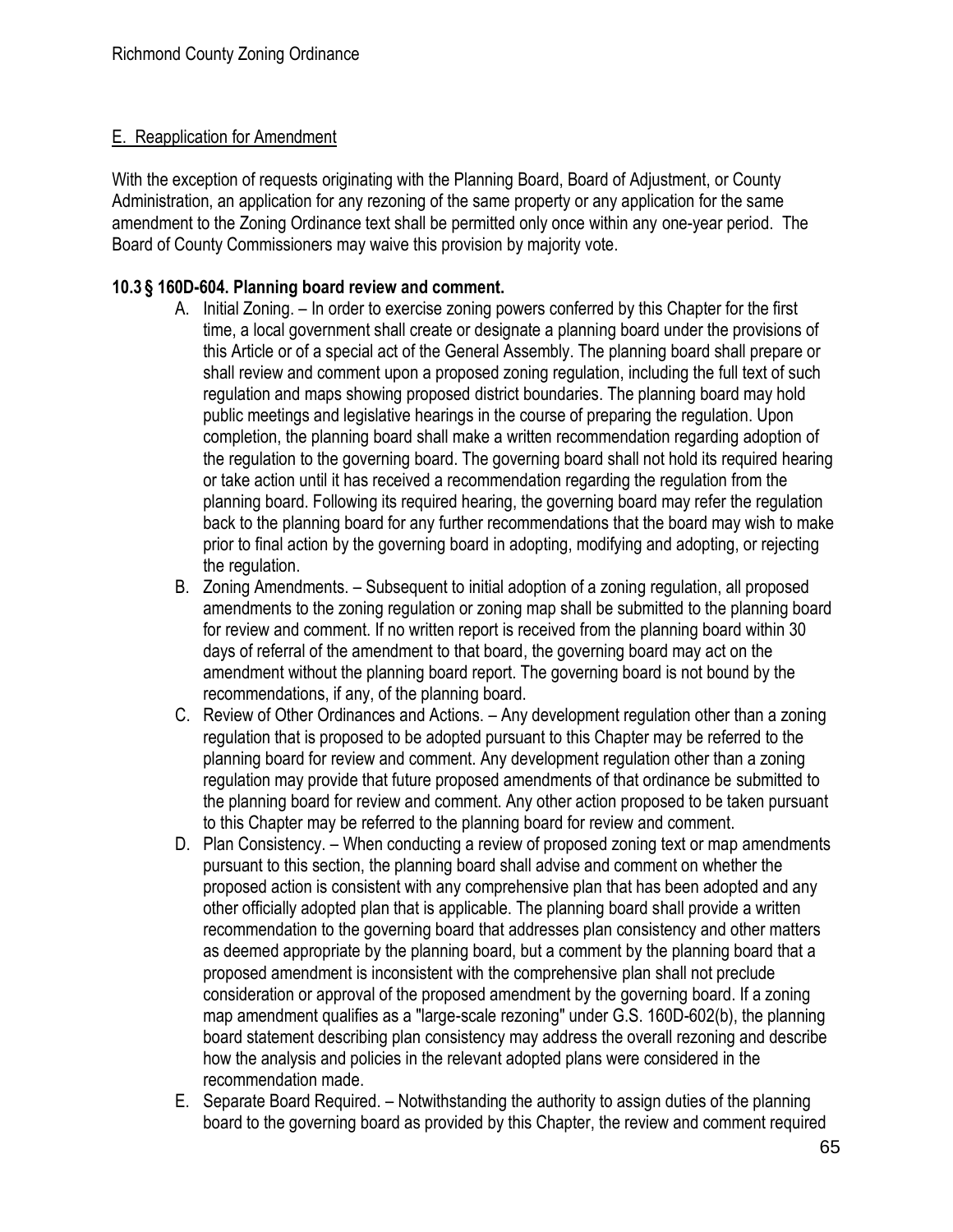by this section shall not be assigned to the governing board and must be performed by a separate board. (2019-111, s. 2.4; 2020-3, s. 4.33(a); 2020-25, s. 51(a), (b), (d).) § 160D-605

## **10.4Action By the Governing Board**

- A. Plan Consistency. When adopting or rejecting any zoning text or map amendment, the governing board shall approve a brief statement describing whether its action is consistent or inconsistent with an adopted comprehensive plan. The requirement for a plan consistency statement may also be met by a clear indication in the minutes of the governing board that at the time of action on the amendment the governing board was aware of and considered the planning board's recommendations and any relevant portions of an adopted comprehensive plan. If a zoning map amendment is adopted and the action was deemed inconsistent with the adopted plan, the zoning amendment shall have the effect of also amending any future land-use map in the approved plan, and no additional request or application for a plan amendment shall be required. A plan amendment and a zoning amendment may be considered concurrently. The plan consistency statement is not subject to judicial review. If a zoning map amendment qualifies as a "large-scale rezoning" under G.S. 160D-602(b), the governing board statement describing plan consistency may address the overall rezoning and describe how the analysis and policies in the relevant adopted plans were considered in the action taken.
- B. Additional Reasonableness Statement for Rezoning. When adopting or rejecting any petition for a zoning map amendment, a statement analyzing the reasonableness of the proposed rezoning shall be approved by the governing board. This statement of reasonableness may consider, among other factors, (i) the size, physical conditions, and other attributes of the area proposed to be rezoned, (ii) the benefits and detriments to the landowners, the neighbors, and the surrounding community, (iii) the relationship between the current actual and permissible development on the tract and adjoining areas and the development that would be permissible under the proposed amendment; (iv) why the action taken is in the public interest; and (v) any changed conditions warranting the amendment. If a zoning map amendment qualifies as a "large-scale rezoning" under G.S. 160D-602(b), the governing board statement on reasonableness may address the overall rezoning.
- C. Single Statement Permissible. The statement of reasonableness and the plan consistency statement required by this section may be approved as a single statement. (2019-111, s. 2.4; 2020-3, s. 4.33(a); 2020-25, s. 51(a), (b), (d). G.S. 160D-605

## **10.5 Withdrawal of the Application**

Any application submitted in accordance with the provisions of this Article for the purpose of amending the regulations or district boundaries established by this Ordinance may be withdrawn at any time, but fees are nonrefundable.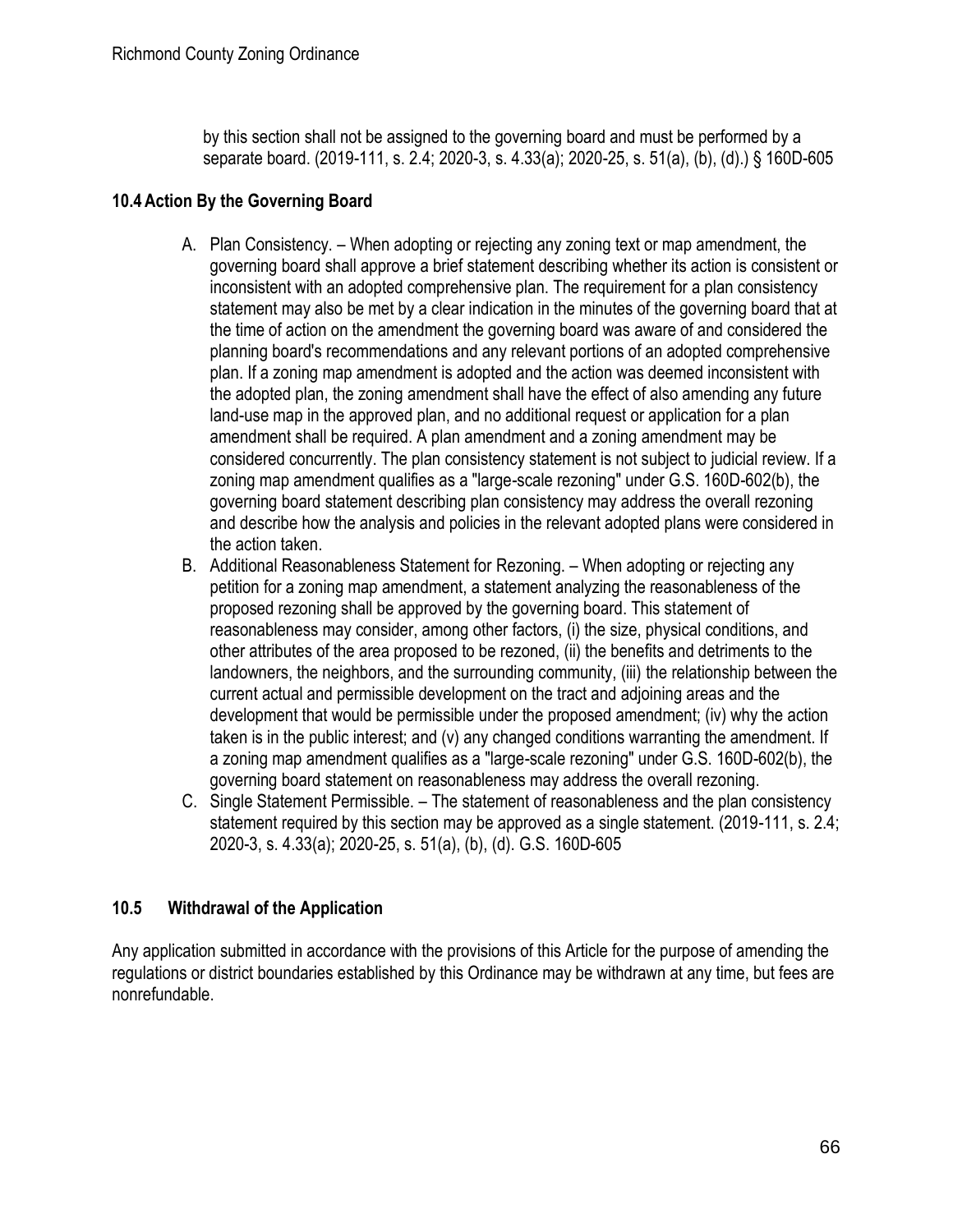# **SECTION 11 - DEFINITIONS AND WORD INTERPRETATIONS**

In the construction of this Ordinance, the word interpretations and definitions contained in this Article shall be observed and applied, except when the context clearly indicates otherwise. In further amplification and for clarity of interpretation of the context, the following definitions of word usage shall apply:

- A. Words used in the present tense shall include the future; and words used in the singular number shall include the plural number, and the plural the singular.
- B. The word "shall" is mandatory and not discretionary.
- C. The word "may" is permissive.
- D. The word "person" includes a firm, association, organization, partnership, corporation, trust and company as well as an individual.
- E. The word "lot" shall include the words "piece", "parcel", "tract", and "plot".

F. The word "building" includes all structures of every kind, except fences and walls, regardless of similarity to buildings.

- G. The phrase "used for" shall include the phrases "arranged for", "designed for", "intended for", and "occupied for".
- **Abutting.** Having property or district lines in common; i.e., two lots are abutting if they have property lines in common. Lots are also considered to be abutting if they are directly opposite each other and separated by a street, alley, railroad right-of-way, or stream.
- **Access.** A way of approaching or entering a property. Access also includes ingress, the right to enter, and egress, and the right to leave.

**Accessory Building or Use.** A building or use, not including signs, which is:

- A. Conducted or located on the same zoning lot as the principal building or use, except as may be specifically provided elsewhere in the Ordinance;
- B. Clearly incidental to, subordinate in area and purpose to, and serves the principal use; and,
- C. Either in the same ownership as the principal uses or is clearly operated and maintained solely for the comfort, convenience, necessity, or benefit of the occupants, employees, customers, or visitors of or to the principal use.
- **Dwelling, Accessory Unit.** (ADU) the general term used for accessory apartments and cottages, whether attached or detached. It means a residential living unit that provides complete independent living facilities. Such a unit shall include permanent provisions for living, sleeping, eating, cooking, and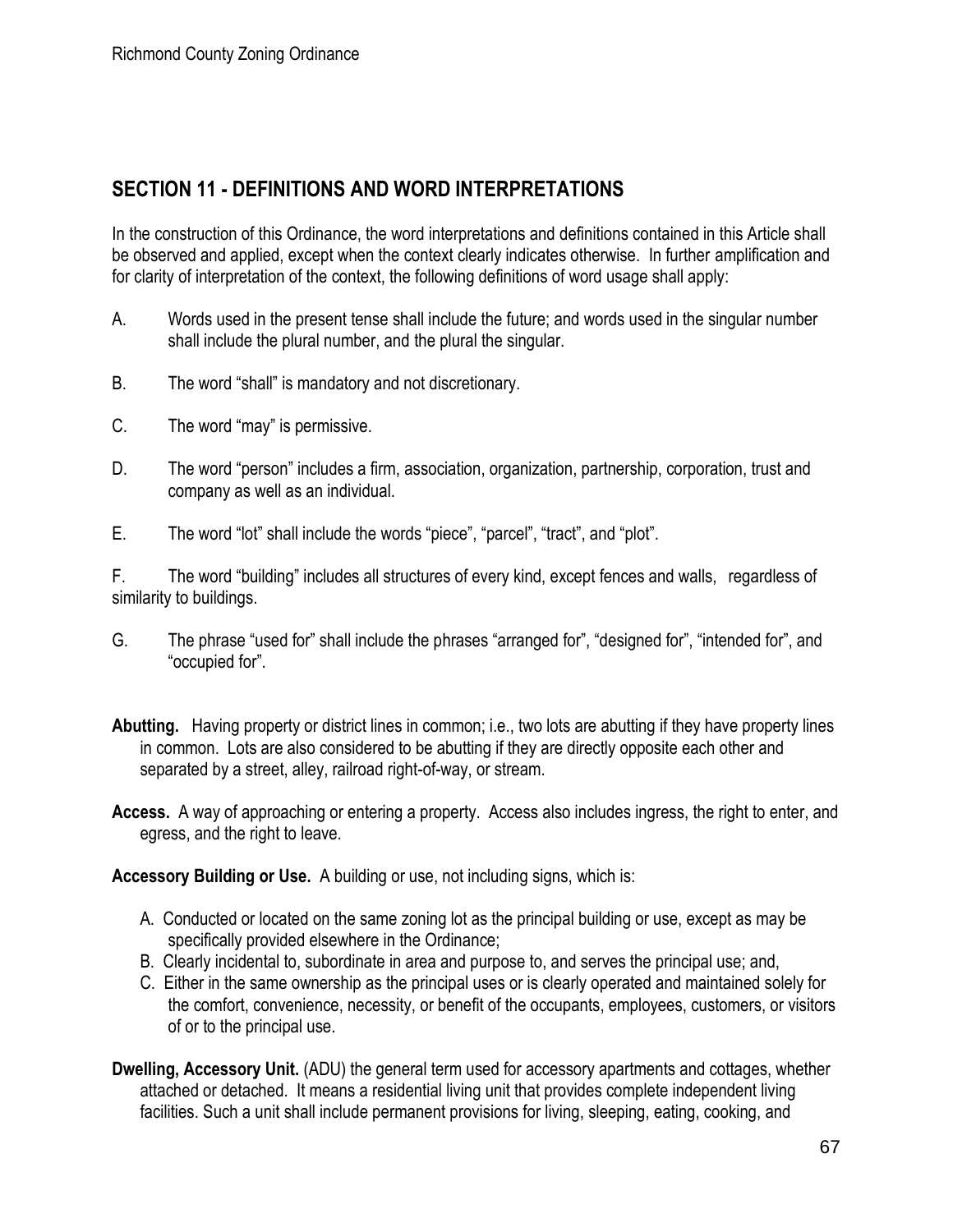sanitation on the same parcel as the single-family dwelling it accompanies. Manufactured and modular homes are acceptable forms of housing unit to be used as an ADU. The purpose and intent of ADUs is to provide an alternative housing solution for those people in need of medical or other health care issue on a more consistence basis.

**Administrative Decision**. Decisions made in the implementation, administration, or enforcement of development regulations that involve the determination of facts and the application of objective standards set forth in this Chapter or local government development regulations. These are sometimes referred to as ministerial decisions or administrative determinations.

**Administrative Hearing**. A proceeding to gather facts needed to make an administrative decision.

- **Adult Entertainment Establishment.** Includes clubs and eating and drinking establishments with nude or seminude entertainment or dancing; physical culture establishments, such as but not limited to, masseurs, massage parlors, etc.; and establishments that include adult bookstores, adult motion picture theaters, adult motels and hotels, and other similar establishments which depict or emphasize sexual activities and/or nudity.
- **Affected land**. (relating to mining): The surface area of land that is mined, the surface area of land associated with a mining activity so that soil is exposed to accelerated erosion, the surface area of land on which overburden and waste is deposited, and the surface area of land used for processing or treatment plant, stockpiles, nonpublic roads, and selling ponds.
- **Agriculture.** The practice of cultivating the soil, producing crops, and raising livestock; such as but not limited to dairying, pasturage, viticulture, horticulture, hydroponics, floriculture, aquaculture, truck farming, orchards, forestry, and animal and poultry husbandry. However, the operation of any accessory uses shall be secondary to that of the normal agricultural activities.
- **Airport.** The Rockingham / Hamlet Airport.
- **Alley.** A public or private right-of-way primarily designed to serve as secondary access to the side or rear of those properties whose principal frontage is on a street and is not intended for general traffic.
- **Alter.** To make any structural changes in the supporting or load-bearing members of a building, such as bearing walls, columns, beams, girders, or floor joists.
- **Antenna**. Any exterior transmitting or receiving device that radiates or captures electromagnetic waves (excluding radar signals).
- **Apartment.** A room or suite of rooms intended for use as a residence by a single household or family. Such a dwelling unit may be located in an apartment house, duplex, or as an accessory use in a singlefamily home or a commercial building.
- **Apartment House.** A building containing three (3) or more dwelling units, except where permitted as an accessory use.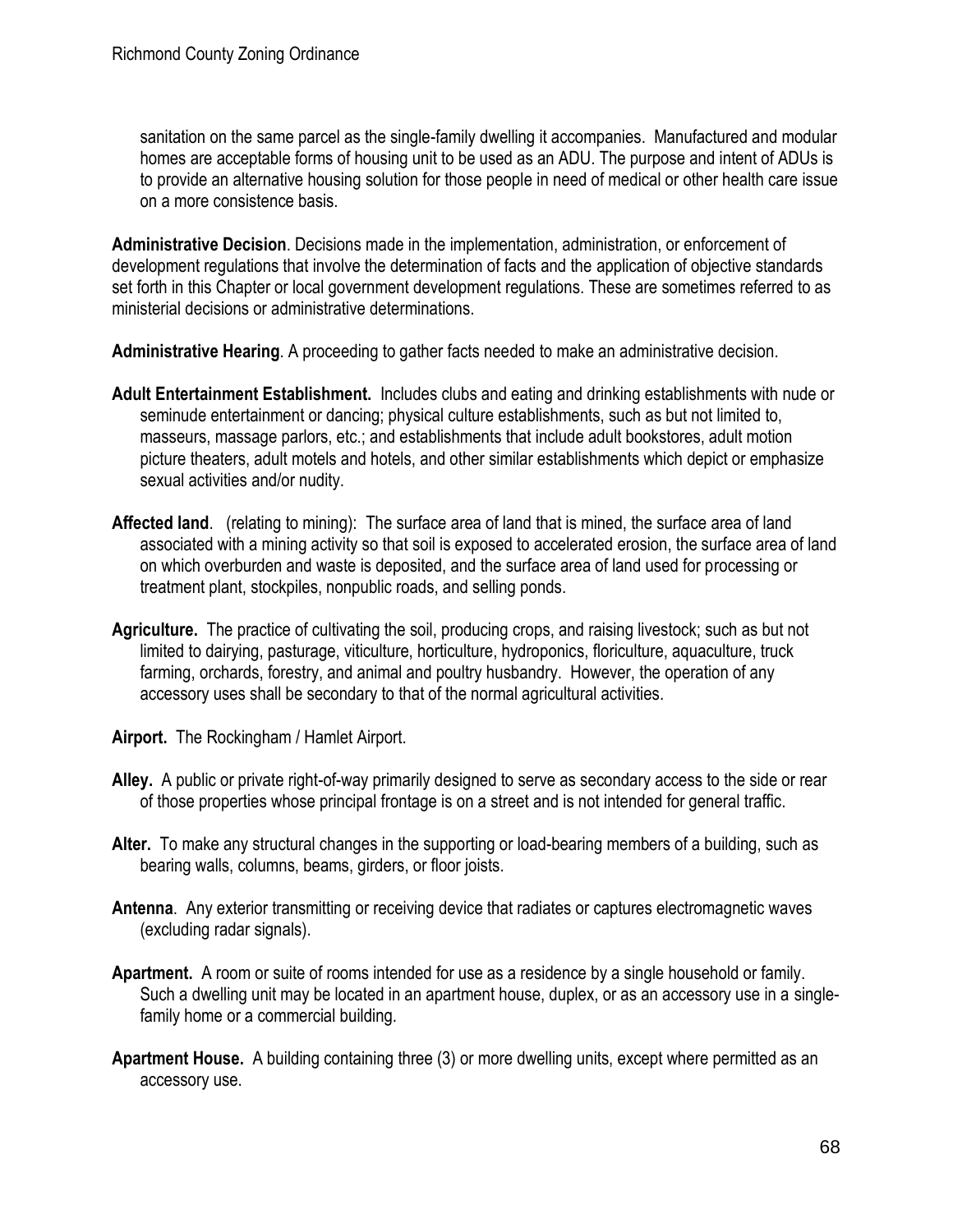- **Apartment Hotel.** A hotel in which at least ninety (90) percent of the hotel accommodations are occupied by permanent guests.
- **Assembly.** A joining together of completely fabricated parts creating a finished product.
- **Automobile Service Station (Gas Station).** Any building or land used for the dispensing, sale, or offering for sale at retail any automobile fuels along with accessories such as lubricants or tires, except that car washing, mechanical and electrical repairs, and tire repairs shall only be performed incidental to the conduct of the service station and are performed indoors. There shall be no fuel pumps within fifteen (15) feet of any property line or street right-of-way and incidental activities shall not include tire retreading, major bodywork, major mechanical work, or upholstery work.
- **Bed and Breakfast Home.** means a business in a private home of not more than eight guest that offers bed and breakfast accommodations for a period of less than one week.
- **Bed and Breakfast Inn.** means a business of not more than 12 guest rooms that offers bed and breakfast accommodations to at least nine, but not more that twenty-three persons per night for a period of less than one week.

**Bedroom.** sleeping room

**Berm.** Any elongated earthen mound designed or constructed to separate, screen, or buffer adjacent land uses.

**Board of Adjustment.** The board shall hear and decide all matters upon which it is required to pass under any statute or development regulation adopted under this Chapter. The ordinance may designate a planning board or governing board to perform any of the duties of a board of adjustment in addition to its other duties and may create and designate specialized boards to hear technical appeals. If any board other than the board of adjustment is assigned decision-making authority for any quasi-judicial matter, that board shall comply with all of the procedures and the process applicable to a board of adjustment in making quasi-judicial decisions. (2019-111, s. 2.4.)

**Board of County Commissioners.** The governing body of Richmond County.

- **Boarding House.** A building other than a hotel, inn, or motel, where, for compensation, meals are served, and lodging is provided.
- **Bona Fide Farm.** Any tract of land where the land is used for the production of and activities relating to, or incidental to, the production of crops, fruits, vegetables, ornamental and flowering plants, dairy, livestock, poultry, and all other forms of agricultural products having a domestic or foreign market. In addition, this Ordinance does not impose nor exercise any controls over croplands, timberlands, pasturelands, orchards, or idle or other farmlands. Nor does it exercise control over any farmhouse, barn, poultry house, or other farm buildings, including tenant or other houses for persons working on said farms, as long as such houses shall be in the same ownership as the farm and located on the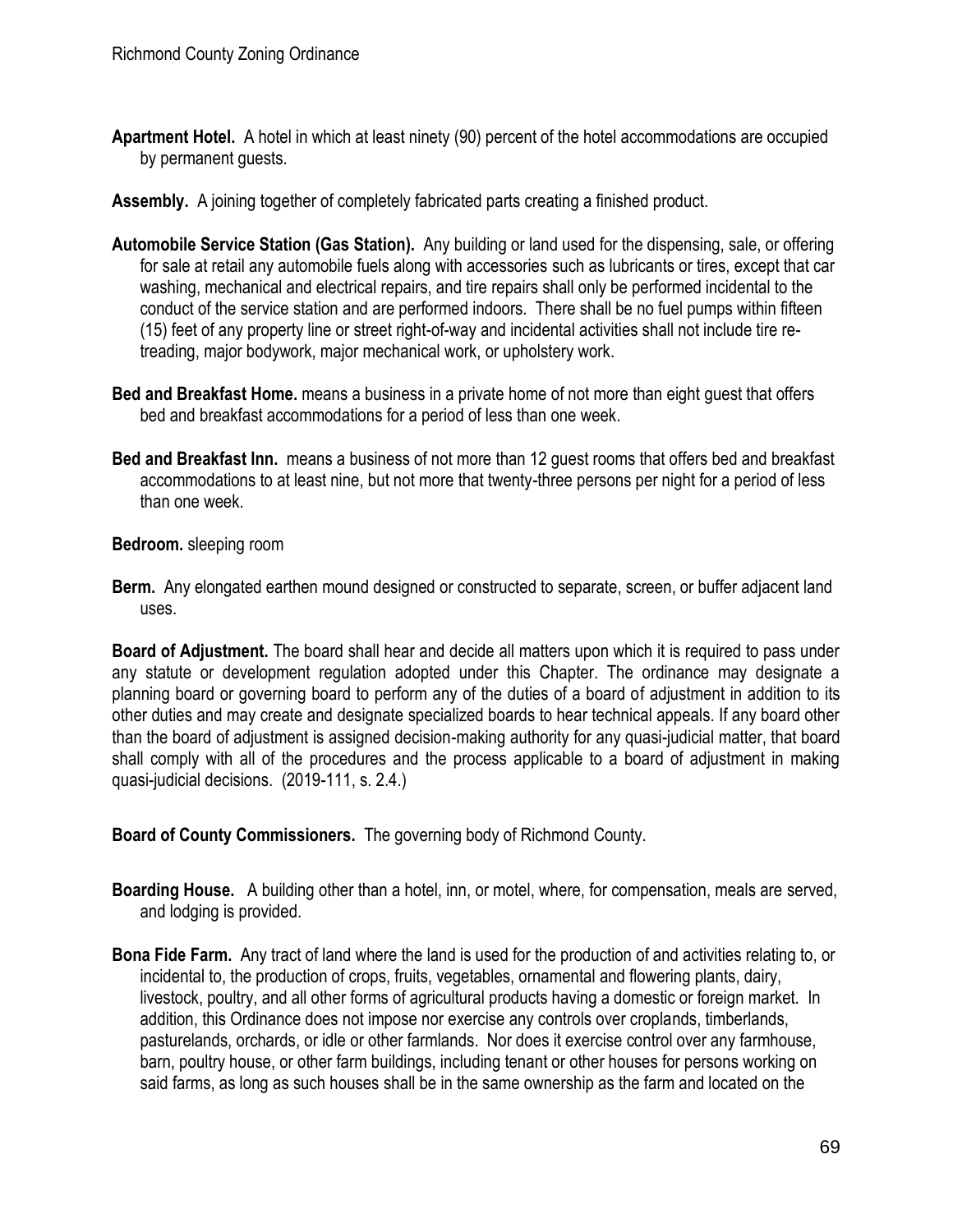farm. Residences for non-farm use or occupancy and other non-farm uses shall be subject to the provisions of this Ordinance. Agricultural activities as set forth in G.S. 160D-903.

- **Buffer.** A fence, wall, hedge, or other planted area or device used to enclose, screen, or separate one use or lot from another.
- **Buildable Area (Building Envelope).** The space remaining on a zoning lot after the minimum open-space requirements (yards, setbacks) have been met.
- **Building.** Any structure enclosed and isolated by exterior walls constructed or used for residence, business, industry, or other public or private purposes, or accessory thereto, and including tents, lunch wagons, dining cars, trailers, mobile homes, and attached or unattached carports consisting of roof and supporting members, and similar structures whether stationary or movable.
- **Building Footprint.** The portion of a lot's area that is enclosed by the foundation of buildings, plus any cantilevered upper floor.
- **Building Height.** The vertical distance measured from the average elevation of the finished grade at the front of the building to the highest point of the building. Spires, cupolas, chimneys, antennae attached to a building, and/or projections from buildings, radios, TV, communications, telecommunication, and water towers are not to be included in the calculations of building height.
- **Building Lot Coverage.** The amount of net lot area or land surface area, expressed in terms of a percentage that is covered by all principal buildings.
- **Building, Principal (Main).** A building in which is conducted the principal use of the plot on which it is situated.
- **Building Setbacks.** The minimum distance from the property line, rights-of-way, and / or easements to closest projection of the exterior face of buildings, walls, or other form of construction (i.e., decks, landings, terraces, porches, and patios on grade).
- **Building Setback Line.** The line on the front, rear, and sides of a lot, set according to the district regulations, which delineates the areas upon which a structure may be built or maintained. At the time of application, all yard setbacks are determined from the most recent Richmond County Official Tax Map.

 **Front yard setback** - shall be measured from the roadway right-of-way as shown on tax maps. **Side and Rear yard setbacks** - shall be measured from the property lines as shown on tax maps. **Corner lot setbacks** - shall be measured from the roadway rights-of-way it is adjacent to as

On a flag lot, the "building setback line" runs parallel to the street and is measured from the point in the main portion of the lot (i.e., the "flag" part of the lot, not the "pole" part), which is closest to the street. (The minimum lot width must be met in this area, as well. Therefore, if the point closest to the street is a corner rather than a line, the setback will have to extend as far as necessary to meet the required minimum lot width!)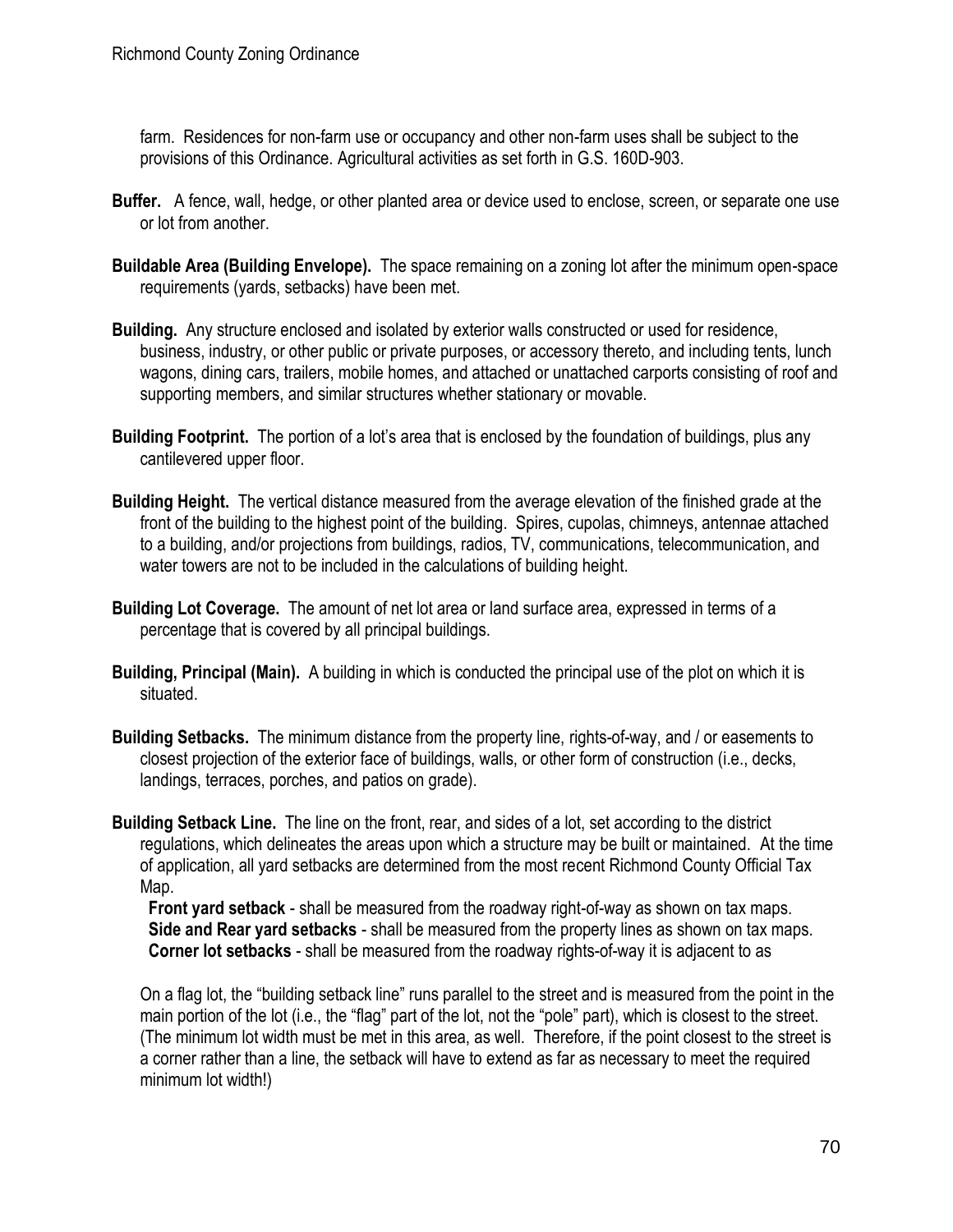- **Built-Upon Area.** Built-upon areas shall include that portion of a development project that is covered by impervious or partially impervious surfaces, including buildings, pavement, gravel roads, recreation facilities (e.g., tennis courts), etc. (Note: Wooded slatted decks, golf courses, and the water area of a swimming pool are not considered built-upon area.)
- **Camp or Care Center.** A facility licensed by the State of North Carolina, which consists of one or more buildings, located on at least twenty (20) acres of land, which provides accommodations for more than nine (9) individuals and where the activities of those individuals predominantly occur in supervised groups.
- **Campground.** Land upon which, for compensation, shelters (such as tents, travel trailers, and recreational vehicles) are erected or located for occupation by transients and/or vacationers. They may include such permanent structures and facilities as are normally associated with the operation of a campground.A campground may include (but not limited to) recreational Vehicle Parks, as defined in Chapter 20, Article V, Division 2, Subdivision V (Recreational Vehicle Parks), incorporated herein by reference. In the event that a campground includes such RV Parks, it is not necessary that the entire campground be an RV Park, nor is it necessary that an RV Park be the same as a campground. **(See amendment adopted 1/9/2004)**
- **Canopy, Marquee, or Awning.** A roof-like cover extending over a sidewalk, walkway, driveway, or other outdoor improvement for the purpose of sheltering individuals or equipment from the weather. An awning is made of fabric or some flexible fabric-like substance. Canopies and marquees are rigid structures of a permanent nature.
- **Car Wash.** A building, or portion thereof, containing facilities for washing automobiles or other vehicles, using production line methods with a chain conveyor, blower, or other mechanical devices; or providing space, water, equipment, or soap for the complete or partial hand washing of automobiles, whether washing is performed by the operator or by the customer.
- **Certificate of Occupancy.** An official certification that a premise conforms to provisions of the State Building Code and may be used or occupied. Such a certificate is granted for new construction or for alterations or additions to existing structures or a change in use. Unless such a certificate is issued, a structure cannot be occupied, but a certificate may be issued for a portion of a structure ready for occupancy, such as separate dwelling or commercial units in a structure with multiple units.
- **Certificate of Zoning Compliance.** An official certification that a premise, site plan, building or land conforms to provisions of this Zoning Ordinance and may be used or occupied. Such a certificate is granted for new construction or for alterations or additions to existing structures or a change in use. Unless such a certificate is issued a County Building permit cannot be issued by the County Building Inspection Department.
- **Club or Lodge (Private, Nonprofit, Civic, or Fraternal).** A nonprofit association of persons, who are bona fide members paying dues, which owns, hires, or leases a building, or portion thereof, the use of such premises being restricted to members and their guests. A Board of Directors, executive committee, or similar body chosen by the members conducts the affairs and management of such "private club or lodge". It shall be permissible to serve food and meals on such premises, providing adequate dining room space and kitchen facilities are available. The sale of alcoholic beverages to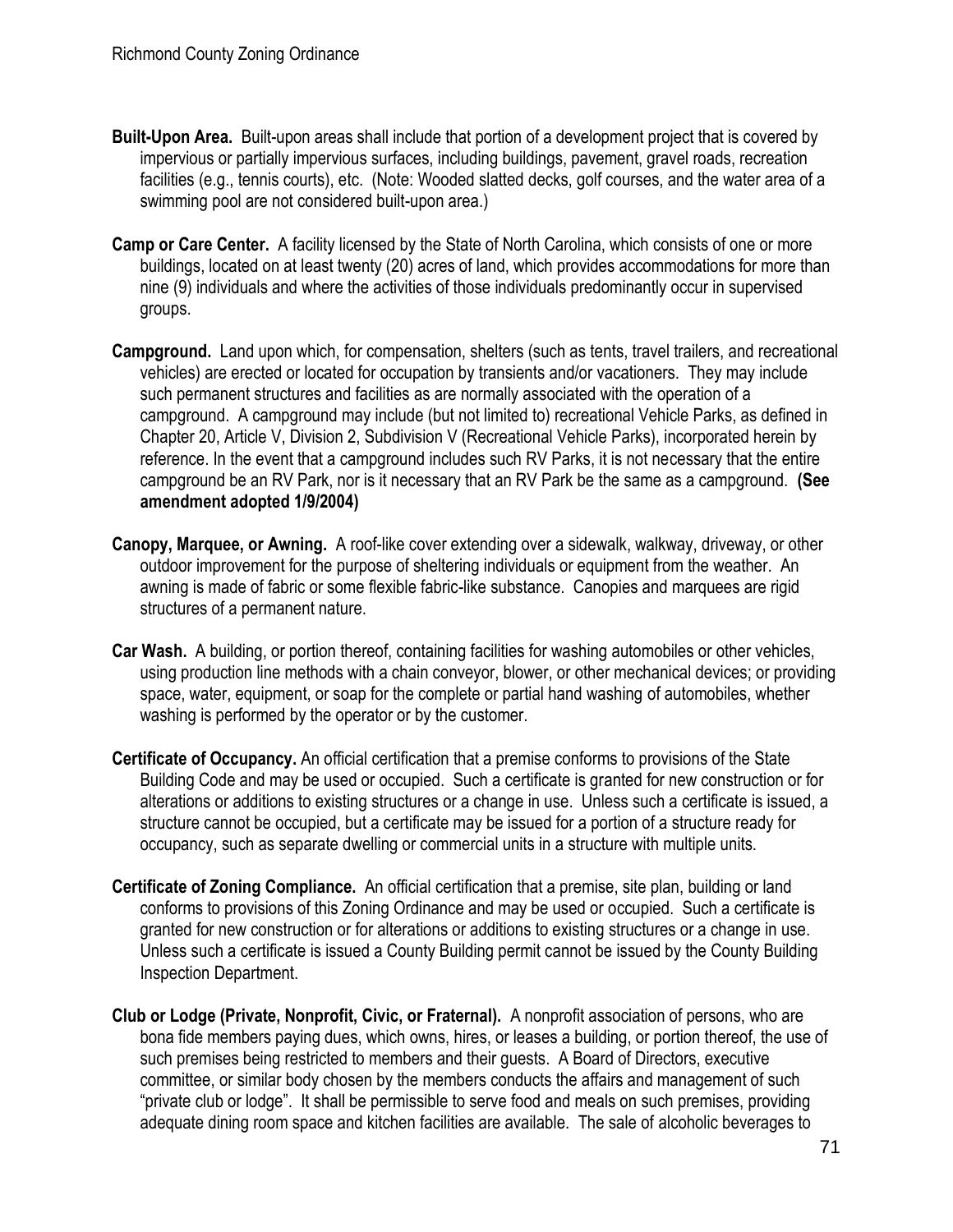members and their guests shall be allowed, provided it is secondary and incidental to the promotion of some other common objective of the organization, and further provided that such sale of alcoholic beverages is in compliance with the applicable federal, state, and local laws.

- **Common Open Space.** A parcel or parcels of land, or an area of water, or a combination of both land and water, within the site designated for development and designed and intended for the use and enjoyment of residents of the development or for the general public, not including streets or off-street parking areas. Common Open Space shall be substantially free of structures but may contain such improvements as are in the plan as finally approved and are appropriate for the benefit of residents of the development.
- **Comprehensive plan.** The comprehensive plan, land-use plan, small area plans, neighborhood plans, transportation plan, capital improvement plan, and any other plans regarding land use and development that have been officially adopted by the governing board pursuant to G.S. 160D-501.
- **Conditional zoning.** A legislative zoning map amendment with site-specific conditions incorporated into the zoning map amendment.
- **Condominium.** A dwelling unit in which the ownership of the occupancy rights to the dwelling unit is individually owned or for sale to an individual, and such ownership is not inclusive of any land.
- **Contractor.** One who accomplishes work or provides facilities under contract to another. The major portion of a contractor's work normally occurs outside and away from his business location. As used in this Ordinance, the term "contractor" does not include general assembly, fabrication, or manufacture at his business location.
- **Controlled-Access Highway.** A roadway which, in accordance with State and Federal guidelines, is designed to give preference to through traffic by providing access connections at interchanges or selected public roads only, with no direct access from private roads or driveways and with no crossing at grade, including any interstate, State, or U.S. Route.
- **Convalescent Home (Nursing Home).** An institution, which is advertised, announced, or maintained for the express or implied purpose of providing nursing or convalescent care for persons unrelated to the licensee. A convalescent home is a home for chronic or nursing patients who, on admission, are not as a rule acutely ill and who do not usually require special facilities such as an operating room, X-ray facilities, laboratory facilities, and obstetrical facilities. A convalescent home provides care for persons who have remedial ailments or other ailments for which continuing medical and skilled nursing care is indicated; who, however, are not sick enough to require general hospital care. Nursing care is their primary need, but they will require continuing medical supervision. A major factor that distinguishes convalescent homes is that the residents will require the individualization of medical care.
- **Convenience Store.** A commercial building where a variety of items are sold, which may include food, magazines, automobile accessories and maintenance supplies, and other such items. In addition to the commercial building, other services on the premises may include gasoline sales, and a coin operated (automated) car wash.

**Conversion.** Changing the original purpose of the building to the different use.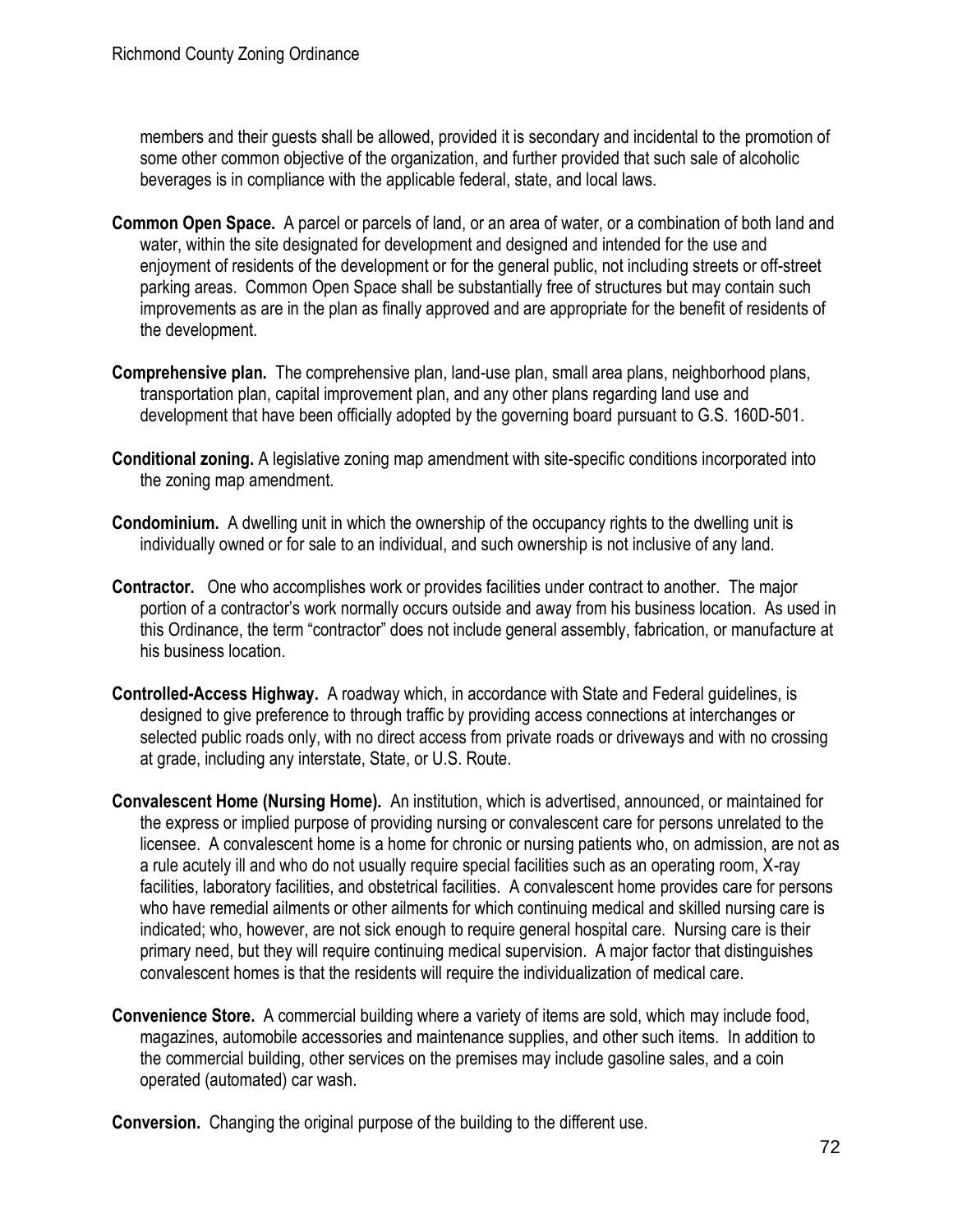**County**. Any one of the counties listed in G.S. 153A-10.

- **Covenant.** A private legal restriction on the use of land, which is contained in the deed to the property or otherwise formally recorded. There may be certain legal requirements for formal establishment of a covenant such as a written document, a mutual interest in the property, that the covenant be concerned with the use of the land rather than individual characteristics of ownership, etc.
- **Day Care Facility (Adults and Children).** A place other than an occupied dwelling, which provides for the care of children or adults. Those receiving care are not all related to each other by blood or marriage and are not legal wards or foster children of the attendant adults, and for which care a payment, fee, or grant is made. All State registration requirements and inspections shall be met.

If children are the primary clients of the day care home the following shall apply: Any childcare arrangement where three (3) or more children under thirteen (13) years of age receive care away from their own home by persons other than relatives, guardians, or full-time custodians, or in the child's own home where other unrelated children are in care. Child day care does not include seasonal recreational programs operated for less than four (4) consecutive months. Child day care also does not include arrangements that provide only drop-in or short-term childcare for parents participating in activities that are not employment related and where the parents are on the premises or otherwise easily accessible.

**Day Care Home (Adults and Children).** A dwelling in which a permanent occupant of the dwelling provides for the care of children or adults. Those receiving care are not all related to the occupant or to each other by blood or marriage and are not the legal wards or foster children of the attendant adults. Those receiving care and are not dependents of the occupant, do not reside on the site. For the purpose of this ordinance, such activities shall meet all requirements for home occupations. All State registration requirements and inspections shall be met.

If children are the primary clients of the day care home the following shall apply: Includes childcare centers, family childcare homes, and any other childcare arrangement not excluded by G.S. 110-86(2), which provides day care on a regular basis at least once a week for more than four (4) hours, but less than twenty-four (24) hours, per day for more than five (5) children under the age of thirteen (13) years, not including the operator's own school-aged children. It does not matter where it is located, whether the same or different children attend, and whether or not operated for profit. The following are not included: public schools; nonpublic schools, as described in G.S. 110-86(2); summer camps having children in full-time residence; summer day camps; specialized activities or instruction such as athletics, clubs, the arts, etc.; and Bible schools normally conducted during vacation periods.

**Decision-making board**. A governing board, planning board, board of adjustment, historic district board, or other board assigned to make quasi-judicial decisions under this Chapter.

**Dedication.** The transfer of property from private to public ownership with no compensation involved.

**Density.** The average number of families, persons, housing units, or buildings per unit of land.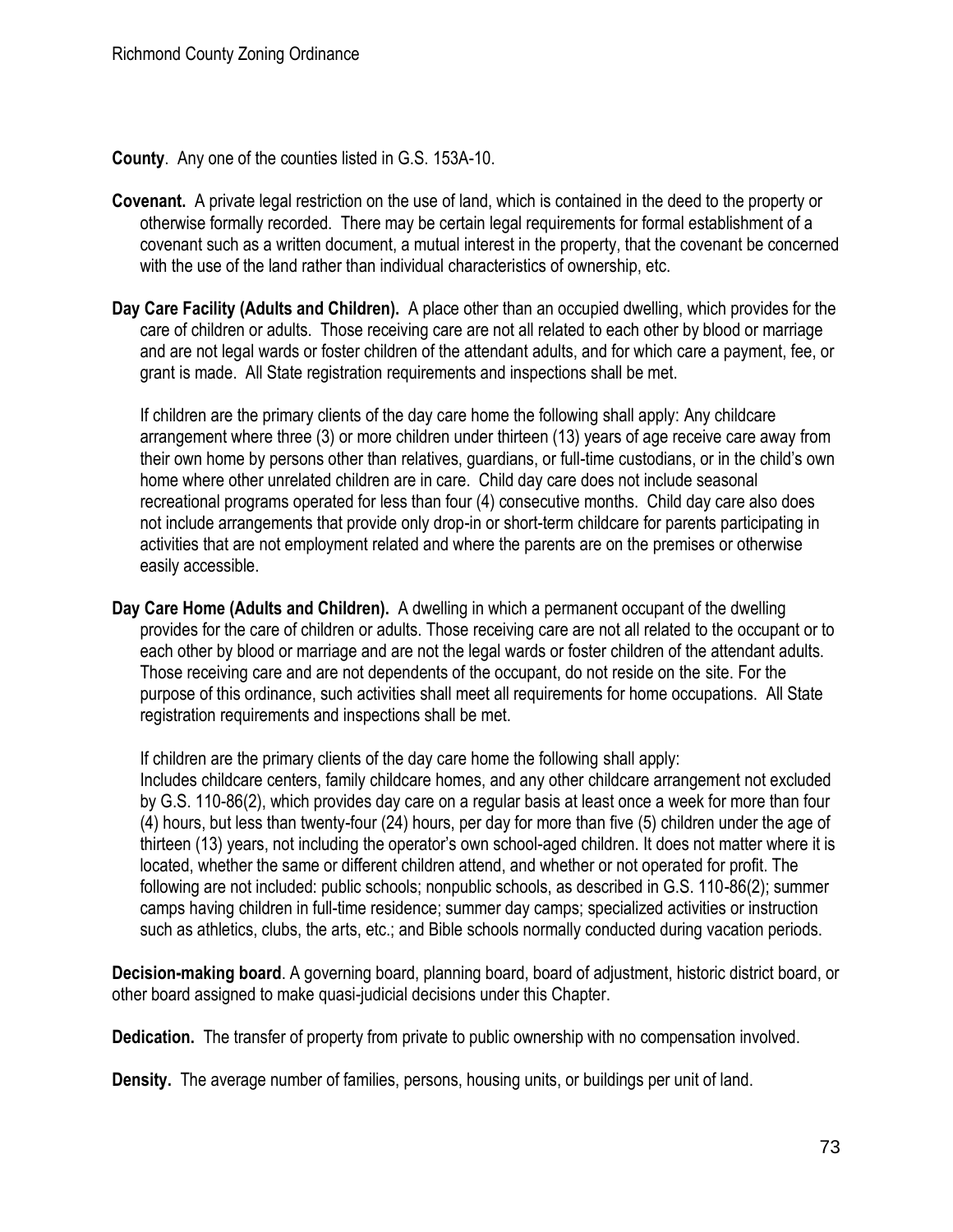- **Determination**. A written, final, and binding order, requirement, or determination regarding an administrative decision.
- **Developer.** A person, including a governmental agency or redevelopment authority, who undertakes any development and who is the landowner of the property to be developed or who has been authorized by the landowner to undertake development on that property.

**Development**. Unless the context clearly indicates otherwise, the term means any of the following:

- a. The construction, erection, alteration, enlargement, renovation, substantial repair, movement to another site, or demolition of any structure.
- b. The excavation, grading, filling, clearing, or alteration of land.
- c. The subdivision of land as defined in G.S. 160D-802.
- d. The initiation or substantial change in the use of land or the intensity of use of land.

This definition does not alter the scope of regulatory authority granted by this Chapter.

**Development approval**. An administrative or quasi-judicial approval made pursuant to this Chapter that is written and that is required prior to commencing development or undertaking a specific activity, project, or development proposal. Development approvals include, but are not limited to, zoning permits, site plan approvals, special use permits, variances, and certificates of appropriateness. The term also includes all other regulatory approvals required by regulations adopted pursuant to this Chapter, including plat approvals, permits issued, development agreements entered into, and building permits issued.

**Development regulation.** A unified development ordinance, zoning regulation, subdivision regulation, erosion and sedimentation control regulation, floodplain or flood damage prevention regulation, mountain ridge protection regulation, stormwater control regulation, wireless telecommunication facility regulation, historic preservation or landmark regulation, housing code, State Building Code enforcement, or any other regulation adopted pursuant to this Chapter, or a local act or charter that regulates land use or development.

- **Drip Line.** A vertical line extending from the outermost edge of the tree canopy or shrub branch to the ground.
- **Driveway.** A private roadway located on a parcel or lot used for vehicle access.
- **Dwelling.** Any building, structure, manufactured home, or mobile home, or part thereof, used and occupied for human habitation or intended to be so used, and includes any outhouses and appurtenances belonging thereto or usually enjoyed therewith. The term does not include any manufactured home, mobile home, or recreational vehicle, if used solely for a seasonal vacation purpose.
- **Dwelling, Attached.** A dwelling that is joined to another dwelling at one or more sides by a party wall or walls.

**Dwelling, Detached.** A dwelling that is entirely surrounded by open space on the same lot.

**Dwelling, Duplex.** A building containing two (2) dwelling units, other than where a second dwelling unit is permitted as an accessory use.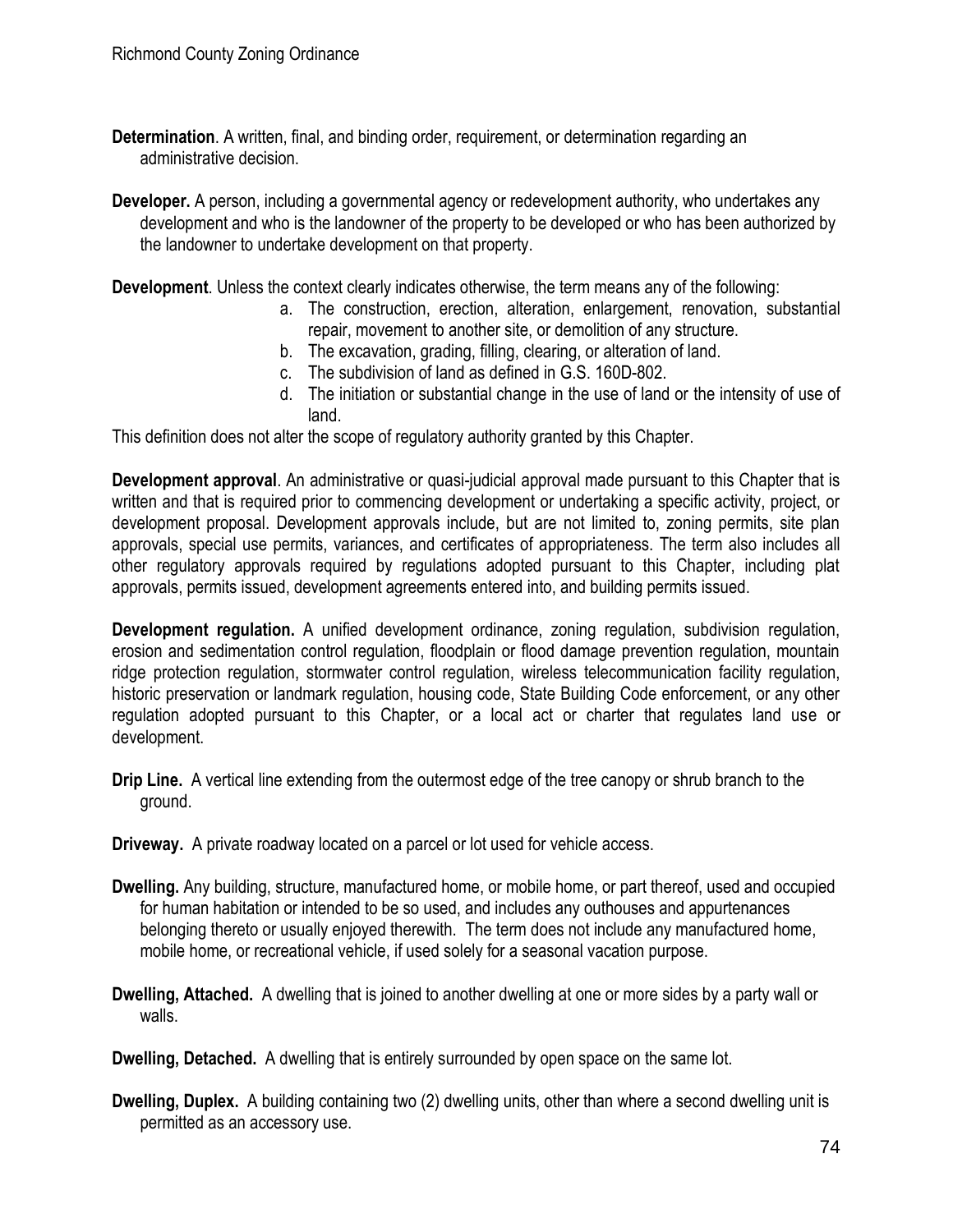- **Dwelling, Multifamily.** A building containing three (3) or more dwelling units, except where permitted as an accessory use.
- **Dwelling, Single Family.** A building containing one dwelling unit only but may include one (1) separate unit as an accessory use to be occupied only by employees or relatives of the household.
- **Dwelling Unit.** One or more rooms, which are arranged, designed, or used as living quarters for one family only. Individual bathrooms and complete kitchen facilities, permanently installed, shall always be included for each "dwelling unit".
- **Easement.** A right given by the owner of land to another party for specific limited use of that land. For example, a property owner may give an easement on his property to allow utility facilities like power lines or pipelines, to allow light to reach a neighbor's windows, or to allow access to another property.
- **Erect.** Build, construct, erect, rebuild, reconstruct, or re-erect any building or other structure.

**Evidentiary hearing**. A hearing to gather competent, material, and substantial evidence in order to make findings for a quasi-judicial decision required by a development regulation adopted under this Chapter.

- **Fabrication.** Manufacturing, excluding the refining or other initial processing of basic raw materials, such as metal, ores, lumber, or rubber. Fabrication relates to stamping, cutting, or otherwise shaping the processed materials into useful objects.
- **Family.** One or more persons related by blood, marriage, or adoption living together as a single housekeeping unit. For the purpose of this Ordinance, such persons may include gratuitous guests, also persons living together voluntarily as a family in a dwelling as a single housekeeping group.
- **Family Care Home.** A facility that provides health, counseling, or related services, including room, board, and care, to six (6) or fewer handicapped persons in a family-type environment. These handicapped persons include those with physical, emotional, or mental disabilities, but not those who have been deemed dangerous to themselves or to others.
- **Fence, Security.** A fence designed to keep out unauthorized persons and kept locked when the area or facility is not in use or under observation. Security fences are often equipped with a self-closing and positive self-latching mechanism.
- **Floor Area (for determining off-street parking and loading requirements).** The gross total horizontal area of all floors below the roof, including usable basements, cellars, and accessory storage areas such as counters, racks, or closets, but excluding, in the case of nonresidential facilities, arcades, porticos, and similar areas open to the outside air which are accessible to the general public and which are not designed or used as areas for sales, display, storage, service, or production.

However, "floor area", for the purpose of measurement for off-street parking spaces shall not include: floor area devoted to primarily storage purposes (except as otherwise noted above); floor area devoted to off-street parking or loading facilities, including aisles, ramps, and maneuvering space; or basement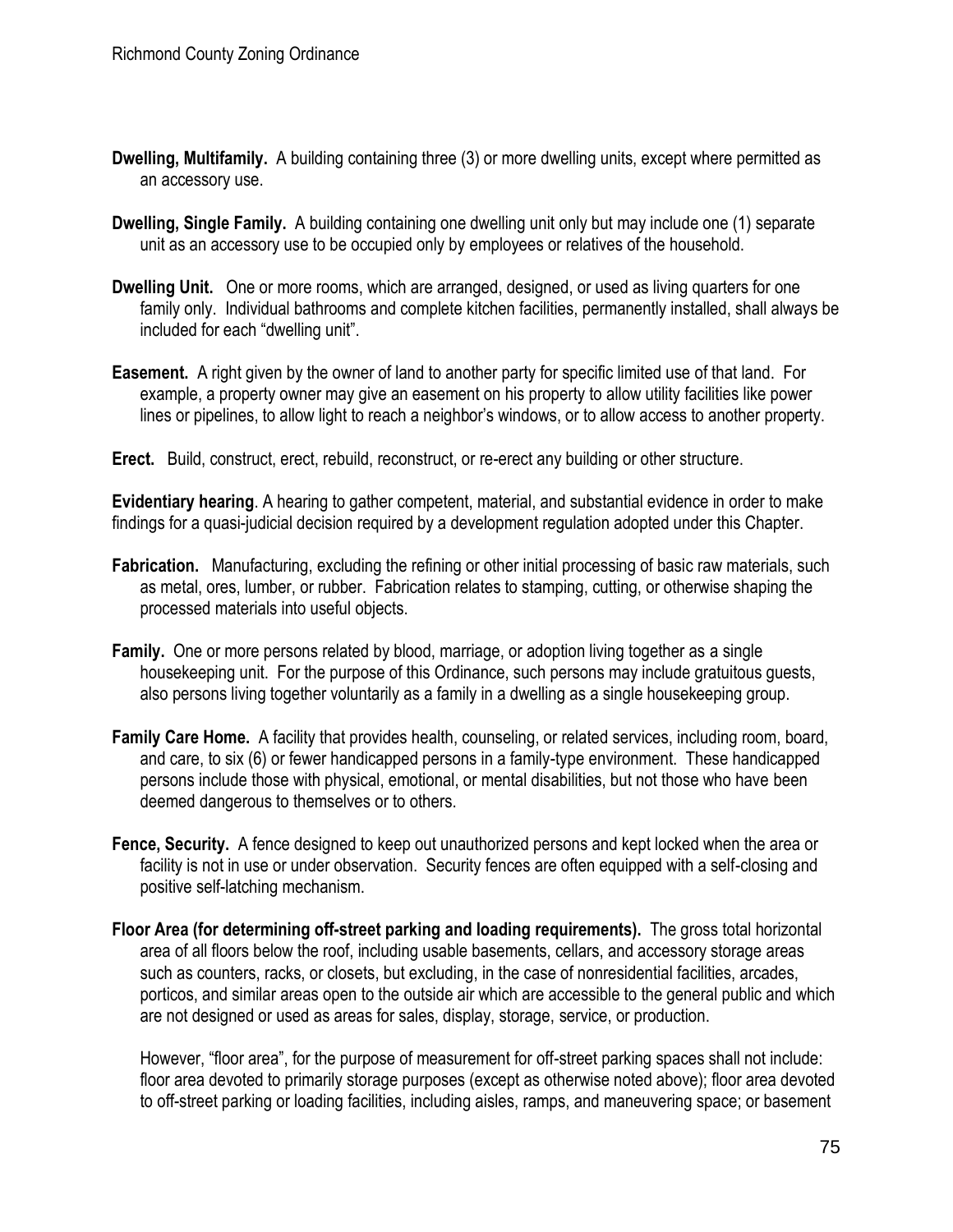floor other than area devoted to retailing activities, to the production or processing of goods, or business or professional offices.

- **Floor**. means the top surface of an enclosed area in a building (including basement), i.e., top of slab in concrete slab construction or top of wood flooring in wood frame construction. The term does not include the floor of a garage used solely for parking vehicles.
- **Functionally dependent facility**. means a facility which cannot be used for its intended purpose unless it is located or carried out in close proximity to water, such as a docking or port facility necessary for the loading and unloading of cargo or passengers, shipbuilding, ship repair, or seafood processing facilities. The term does not include long-term storage, manufacture, sales, or service facilities.
- **Floor Area, Gross.** The total floor area enclosed within a building.
- **Frontage.** All of the real property abutting a street line measured along the street right-of-way.
- **Garage, Commercial.** Any building or premises, except those described as a private or parking garage, used for the storage or care of motor vehicles, or where any such vehicles are equipped for operation, repaired, or kept for remuneration, hire, or sale.
- **Garage, Parking.** Any building or premises, other than a private or commercial garage, used exclusively for the parking or storage of motor vehicles.
- **Garage, Private.** A building or space used as an accessory to, or a part of, the main building permitted in any residential district, providing for the storage of motor vehicles, and in which no business, occupation, or service for profit is in any way conducted, except in an approved home occupation.
- **Governing board.** The city council or board of county commissioners. The term is interchangeable with the terms "board of aldermen" and "boards of commissioners" and means any governing board without regard to the terminology employed in charters, local acts, other portions of the General Statutes, or local customary usage.
- **Groundcover.** Any natural vegetative growth or other material that renders the soil surface stable against accelerated erosion.
- **Ground Mounted System:** Solar power system consisting of solar panels held in place by racks or frames which are attached to ground based mounting supports, including pole mounts (which are driven directly into the ground or embedded in concrete), foundation mounts(such as concrete slabs or poured footings,), and/or ballasted footing mounts (such as concrete or steel bases that use weight to secure the solar panel system into position and do not require ground penetration, which is well suited for sites where excavation is not possible, such as capped landfills, and simplifies decommissioning or relocation of solar panel systems.)
- **Height.** For the purpose of determining the height limits in all zones set forth in this Section, the datum shall be mean sea level elevation unless otherwise specified.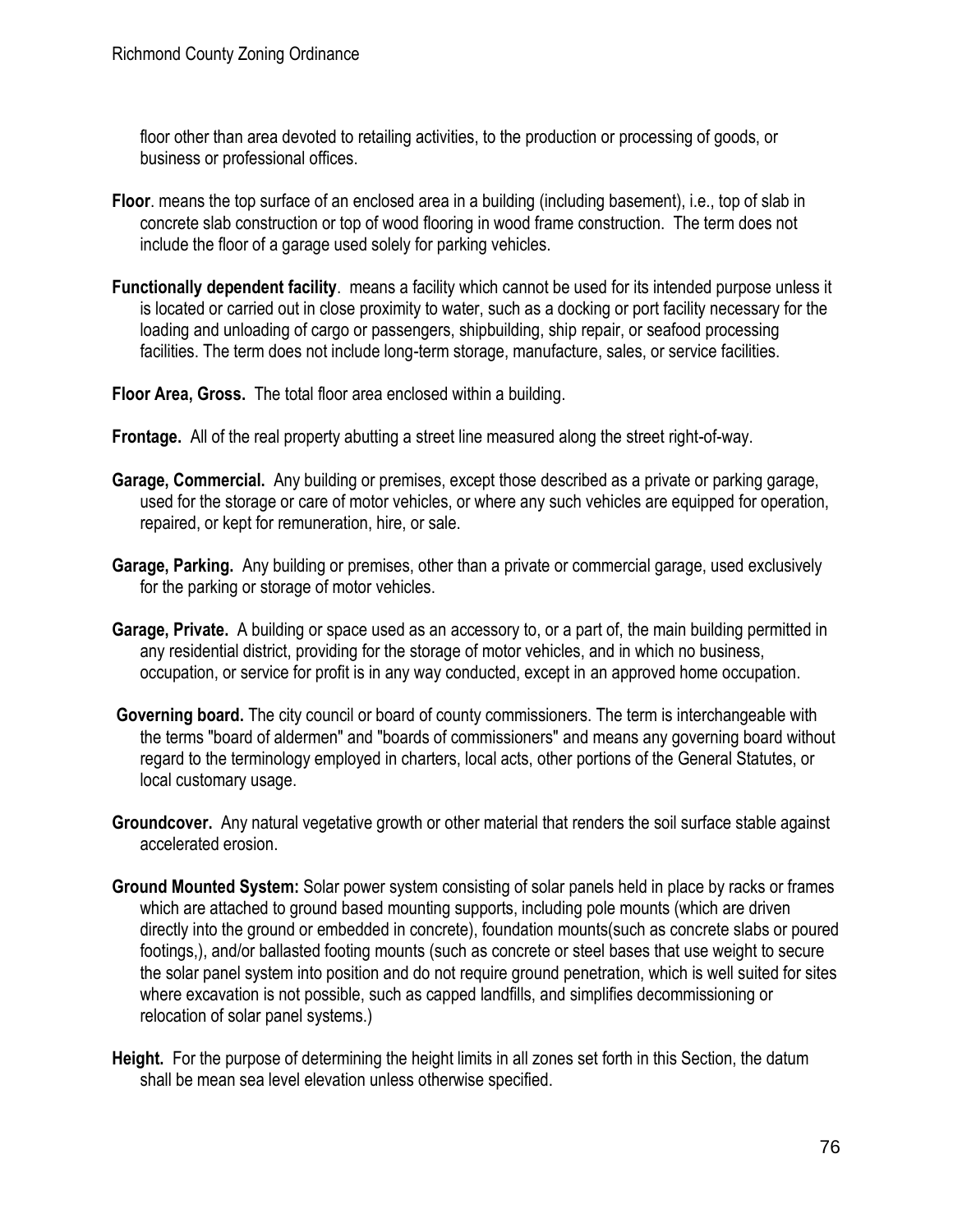- **Historic Structure**. means any structure that is: (a) listed individually in the National Register of Historic Places (a listing maintained by the US Department of Interior) or preliminarily determined by the Secretary of Interior as meeting the requirements for individual listing on the National Register; (b) certified or preliminarily determined by the Secretary of Interior as contributing to the historical significance of a registered historic district or a district preliminarily determined by the Secretary to qualify as a registered historic district; (c) individually listed on a State inventory of historic places; (d) individually listed on a local inventory of historic places in communities with historic preservation programs that have been certified (1) by an approved state program as determined by the Secretary of Interior, or (2) directly by the Secretary of Interior in states without approved programs.
- **Home Care Unit.** A facility meeting all the requirements of the State of North Carolina for boarding and care of not more than five (5) persons who are not critically ill and do not need professional medical attention and is located on a lot of at least one (1) acre in size.
- **Home for the Aged, or Rest Home.** A place for the care of aged and infirm persons whose principal need is a home with such sheltered and custodial care as their age and infirmities require. In such homes, medical care is only occasional or incidental, such as may be required in the home of any individual or family for persons who are aged and infirm. The residents of such homes will not, as a rule, have remedial ailments or other ailments for which continuing skilled planned medical and nursing care is indicated.

A major factor that distinguishes those homes is that the residents may be given congregate services as distinguished from the individualization of medical care required in "patient" care. A person may be accepted for sheltered or custodial care because of a disability, which does not require continuing, planned medical care, but which does make him unable to maintain himself in individual living arrangements. For the purposes of this Ordinance, a "home for the aged" shall also be considered a "rest home".

**Home Occupation.** Any occupation or profession carried on entirely within a dwelling or accessory building on the same lot by one or more occupants thereof, providing the following:

- 1. That such use is clearly incidental and secondary to the use of the dwelling for dwelling purposes;
- 2. That no more than twenty-five percent (25%) of the total floor area of the dwelling is used for such purposes;
- 3. That there is no outside or window display;
- 4. That no mechanical or electrical equipment is installed or used other than is normally used for domestic, professional, or hobby purposes, or for infrequent consultation or emergency treatment; and,
- 5. That not more than one person not a resident of the dwelling is employed in connection with the home occupation.
- **Home Occupation of an Industrial or Commercial Nature.** A home occupation in a rural area that may be of a heavier commercial or industrial nature than a typical home occupation. The business owner resides on the premises, but the amount of floor area used, and the type of equipment used may be different than the standard home occupation and more than one person not a resident of the dwelling may be employed. Such home occupations may include commercial or industrial uses listed in the Table of Uses.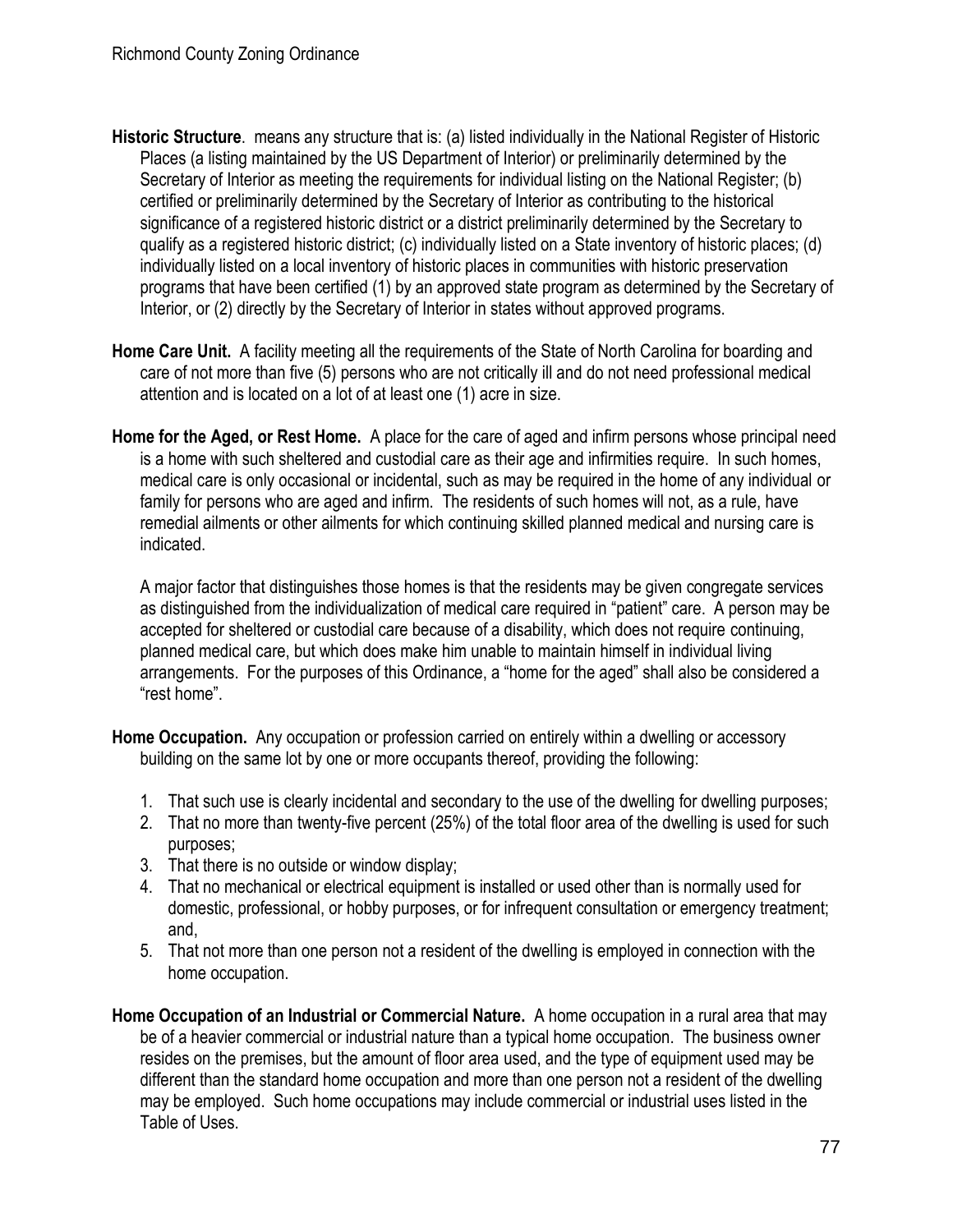- **Horse Farm.** A bona fide farm that, as a primary activity, conducts business by engaging in any one or more of the activities of breeding, training, buying, selling, showing, racing, and boarding of horses, including associated accessory activities.
- **Hotel.** A building or other structure kept, maintained, advertised as, or held out to the public to be a place where sleeping accommodations are supplied for pay to transient or permanent guests or tenants. Rooms are furnished for the accommodation of such guests, and the hotel may or may not have one or more dining rooms, restaurants, or cafes where meals are served. Such sleeping accommodations and dining rooms, restaurants, or cafes, if existing, are located in the same building. Entry to sleeping rooms shall be from the interior of the building.
- **Impervious Surface Area.** That portion of the land area that allows little or no infiltration of precipitation into the soil. Impervious areas include, but are not limited to, that portion of a development project that is covered by buildings, areas paved with concrete, asphalt, or brick, gravel roads, patios, driveways, streets, and recreation facilities such as tennis courts. (Note: wooden slatted decks and the water area of a swimming pool are considered pervious.)
- **Incompatible Use.** A use or service that is unsuitable for direct association and/or contiguity with certain other uses because it is contradictory, incongruous, or discordant.
- **Industrial Park.** A special or exclusive type of planned industrial area designed and equipped to accommodate a community of industries, providing them with all necessary facilities and services in attractive surroundings among compatible neighbors. Industrial parks may be promoted or sponsored by private developers, community organizations, or government organizations.
- **Inn.** An establishment meeting the definition of "hotel" except that it is designed for a more leisurely paced lifestyle with no more than one (1) active recreational facility provided, such as tennis courts or a swimming pool, with no more than twenty-five (25) guestrooms, and with a maximum of ten (10) percent of the total floor area (excluding guestrooms and hallways) in use as accessory commercial uses, such as gift shops or newsstands.
- **Inoperative Vehicle.** Any vehicle, designed to be self-propelled, which by virtue of broken or missing component parts, is no longer capable of self-propulsion. For the purpose of this Ordinance, any vehicle that is registered with the North Carolina Division of Motor Vehicles and has a current North Carolina motor vehicle registration license affixed to it shall not be considered inoperative.
- **Junk Yard.** Any area, in whole or in part, where waste or scrap materials are bought, sold, exchanged, stored, baled, packed, disassembled, or handled, including but not limited to scrap iron and other metals, paper, rags, vehicles, rubber tires, and bottles. A "junk yard" includes an auto-wrecking yard but does not include uses established entirely within enclosed buildings. A "junk yard" for vehicles is defined as four or more junk, inoperable or unlicensed vehicles stored on the property.

**Kennel.** An establishment where dogs are bred, trained, or boarded.

**Landowner or owner.** The holder of the title in fee simple. Absent evidence to the contrary, a local government may rely on the county tax records to determine who is a landowner. The landowner may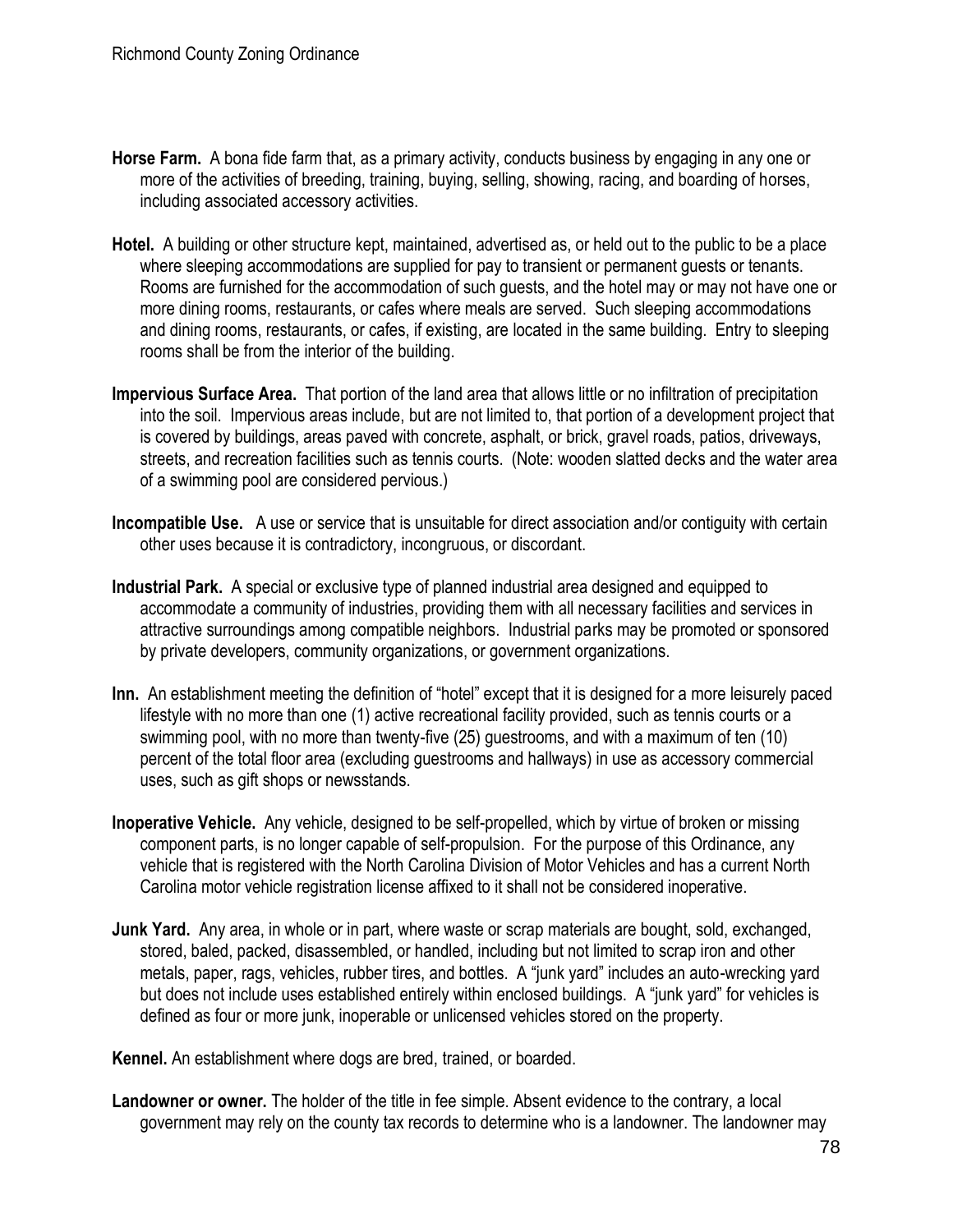authorize a person holding a valid option, lease, or contract to purchase to act as his or her agent or representative for the purpose of making applications for development approvals.

- **Landfill, Demolition.** A landfill facility for stumps, limbs, leaves, concrete, brick, wood, uncontaminated earth and other solid wastes resulting from construction, demolition or land clearing.
- **Landfill, Sanitary.** A facility where waste material and refuse are placed in the ground in layers and covered with earth or some other suitable material each workday. Sanitary landfills shall also conform to requirements of 15A NCAC 13B regarding solid waste management.
- **Landscaped Area.** A portion of the site or property containing vegetation to exist after construction is completed. Landscaped areas can include, but are not limited to, natural areas, buffers, lawns, and plantings.
- **Legislative decision.** The adoption, amendment, or repeal of a regulation under this Chapter or an applicable local act. The term also includes the decision to approve, amend, or rescind a development agreement consistent with the provisions of Article 10 of this Chapter.
- **Legislative hearing.** A hearing to solicit public comment on a proposed legislative decision.
- Life Care Center. A facility which combines the functions of any combination of a retirement community, rest home, nursing home, and convalescent home, providing residential facilities for independent living, assisted care, and, possibly, nursing care.
- **Loading Area or Space, Off-Street.** An area logically and conveniently located for bulk pickups and deliveries, scaled to delivery vehicles expected to be used, and accessible to such vehicles. Required off-street loading space is not to be included as off-street parking space in computing required offstreet parking space.

**Local act.** As defined in G.S. 160A-1(2).

**Local government.** A city or county.

- Lot. A parcel of land in undivided ownership occupied, or intended for occupancy, by a main building or group of main buildings together with any accessory buildings, including such yards, open spaces, width, and area as are required by this Ordinance, either shown on a plat of record or described by metes and bounds and recorded with the Register of Deeds. For the purpose of this Ordinance, the word "lot" shall be taken to mean any number of contiguous lots or portions thereof, upon which one or more main structures for a single use are erected or are to be erected.
- **Lot Area.** The total area circumscribed by boundaries of a lot except that when the legal instrument creating a lot shows the boundary of the lot extending into a public road or right-of-way, then the lot boundary for purposes of computing the lot area shall be the road right-of-way line, or if the rightof-way line cannot be determined, a line running parallel to and 30 feet from the center of the traveled portion of the road.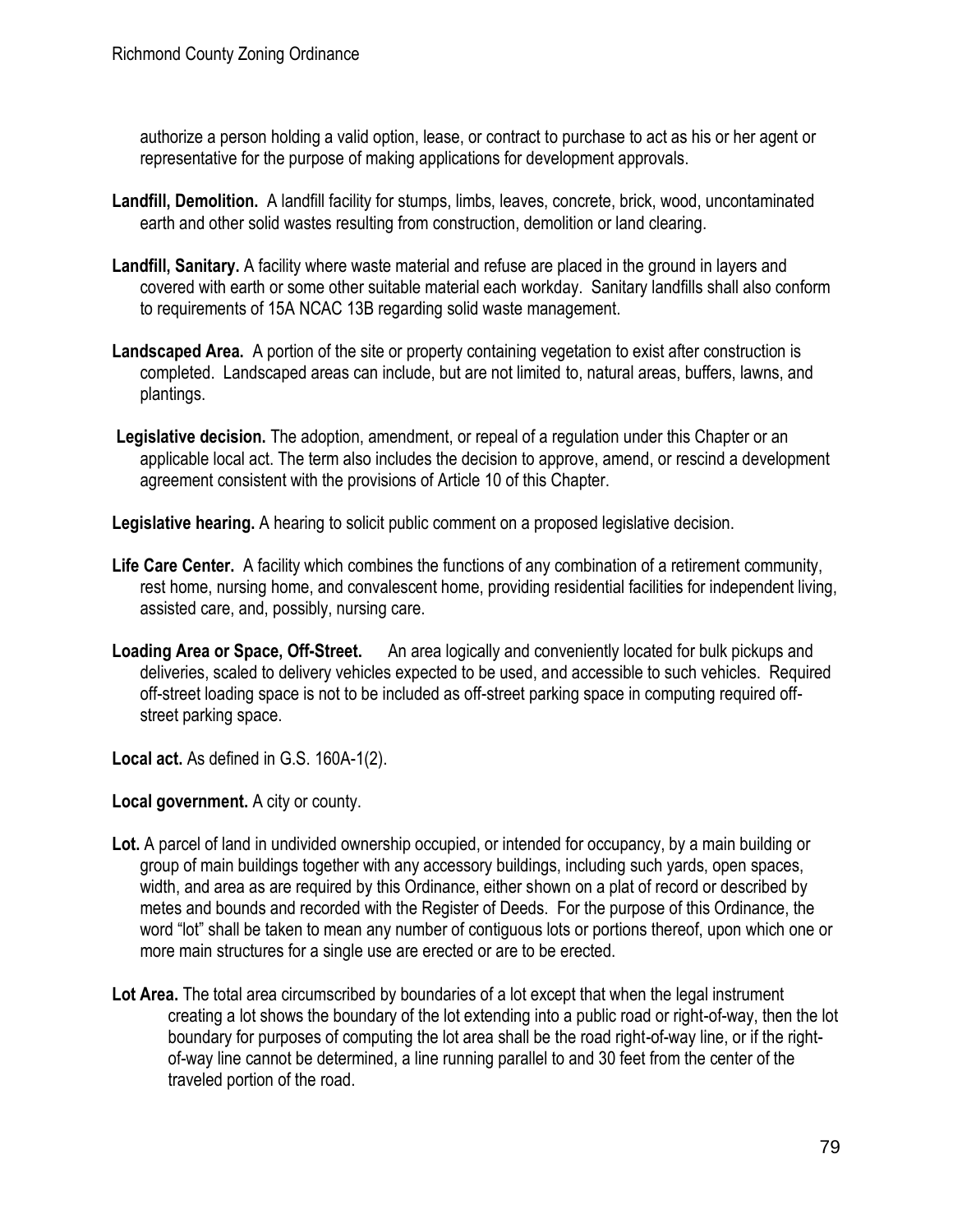- **Lot, Corner.** A lot abutting the intersection of two (2) or more streets or a lot abutting on a curved street or streets shall be considered a corner lot if straight lines drawn from the foremost points of the side lot lines to the foremost point of the lot at the apex meet at any angle of less than one hundred thirty-five (135) degrees. In such a case the apex of the curve forming the corner lot shall be considered as the intersection of street lines for the purpose of this Ordinance, such as in corner visibility requirements.
- Lot, Depth. The depth of a lot is the average distance between the front and back lot lines measured at right angles to its frontage and from corner to corner.
- **Lot, Interior.** A lot other than a corner lot.
- **Lot Lines.** The lines bounding a lot. Where a lot of record includes a right-of-way, the lot lines are presumed not to extend into the right-of-way.
- **Lot, Through.** An interior lot having frontage on two streets.
- **Lot, Width.** The straight-line distance between the points where the building setback line intersects the two side lot lines.
- **Lot of Record.** A lot which is a part of a subdivision, a plat of which has been recorded in the office of the Richmond County Register of Deeds, or a lot described by metes and bounds, the description of which has been recorded in the office of the Register of Deeds by the owner or predecessor in title thereto.

**Manufactured Home.** See Definitions found in Chapter 20, Article VI of the Richmond County Code of Ordinances defined in G.S. 143-145(7).

**Manufactured Home Park.** See Definitions found in Chapter 20, Article VI of the Richmond County Code of Ordinances

**Mining.** The breaking of the surface soil in order to facilitate or accomplish the extraction or removal of minerals, ores or other solid matter. Any activity or process constituting all or part of a process for the extraction or removal of minerals, ores, soils, and other solid matter from their original location. The preparation, washing, cleaning, or other treatment of minerals, ores, or other solid matter so as to make them suitable for commercial, industrial or construction use.

Mining does not include:

- Those aspects of deep mining not having significant effect on the surface, where the affected land does not exceed one acre in area.
- Excavation or grading when conducted solely in aid of on-site farming or of on-site construction for purposes other than mining, such as constructing a residence, garage, commercial or industrial building.
- Mining operations where the affected land does not exceed one (1) acre in area.
- Plants engaged in processing minerals produced elsewhere and whose refuse does not affect more than one (1) acre of land.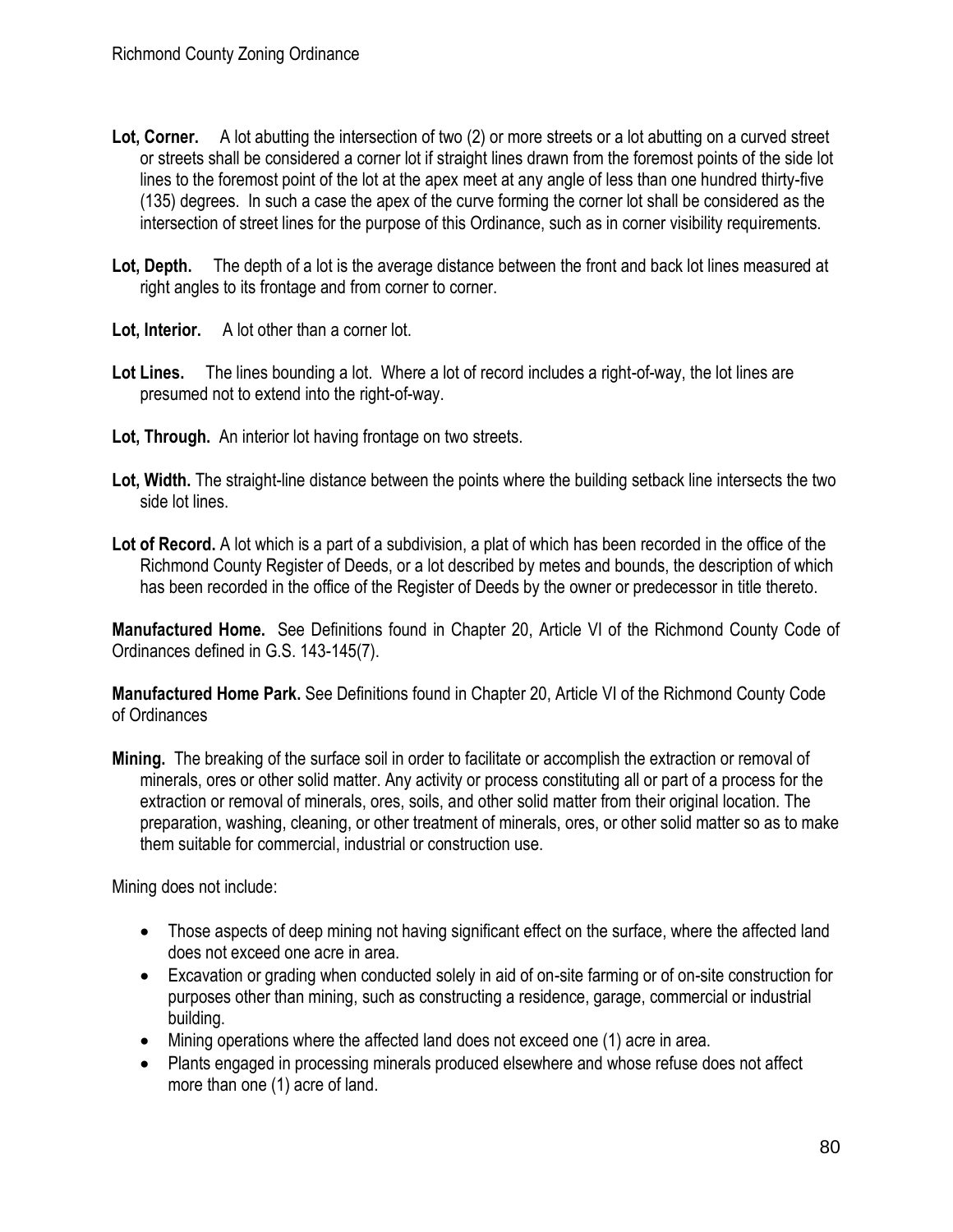- Removal of overburden and mining of limited amounts of any ores or mineral solids when done only for the purpose and to the extent necessary to determine the location, quantity, or quality of any natural deposit, provided that no ores or mineral solids removed during exploratory excavation or mining are sold, processed for sale, or consumed in the regular operation of a business, and provided further that the affected land resulting from any exploratory excavation does not exceed one (1) acre in area.
- **Mining, Sand-Small Scale.** Means the preparation of land for the mining and extraction of sand on property, tracts, or lots less than 20 acres. Such operations generally last less than 3 years. The operation includes mining and dredging of sand from dry land, creeks, and rivers, for purpose other than public safety, navigation, and water quality performed by or for a local, state, or federal government agency.
- **Mini-Warehouse / Storage Facilities.** A building, or group of buildings, in a controlled access and/or fenced compound that contains varying sizes of individual, compartmentalized and controlled access stalls or lockers for the dead storage of a customer's goods or wares. No sales, service, or repair activities other than the rental of dead storage units are permitted on the premises.
- **Mobile Office.** A structure identical to a manufactured home except that it has been converted to, or originally designed and constructed for, commercial or office use.
- **Motel.** A building or other structure kept, maintained, advertised as, or held out to the public to be, a place where sleeping accommodations are supplied for pay to transient or permanent guests or tenants and where rooms are furnished for the accommodation of such guests. Entry to sleeping rooms may be from the interior or exterior of the building. Food may be served in dining rooms, restaurants, or cafes, which may be located in the same building as the sleeping rooms or may be in one or more separate buildings.
- **Nonconforming Lot.** A lot existing at the effective date of this Ordinance or any amendment to it (and not created for the purpose of evading the restrictions of this Ordinance) that cannot meet the minimum area or lot width or depth requirements of the district in which the lot is located.
- **Nonconforming Use.** The use of a building, mobile home, or land which does not conform to the use regulation of this Ordinance for the district in which it is located, either at the effective date of this Ordinance or as a result of subsequent amendments which may be incorporated.
- **Nonconformity, Dimensional.** A nonconforming situation that occurs when the height, size, or minimum floor space of a structure, or the relationship between an existing building or buildings and other buildings or lot lines (i.e., setbacks), does not conform to the regulations applicable to the district in which the property is located.
- **Nuisance.** Anything that interferes with the use or enjoyment of property, endangers personal health or safety, or is offensive to the senses.
- **Ordinance.** This, the Zoning Ordinance, including any amendments. Whenever the effective date of the Ordinance is referred to, the reference includes the effective date of any amendment to it.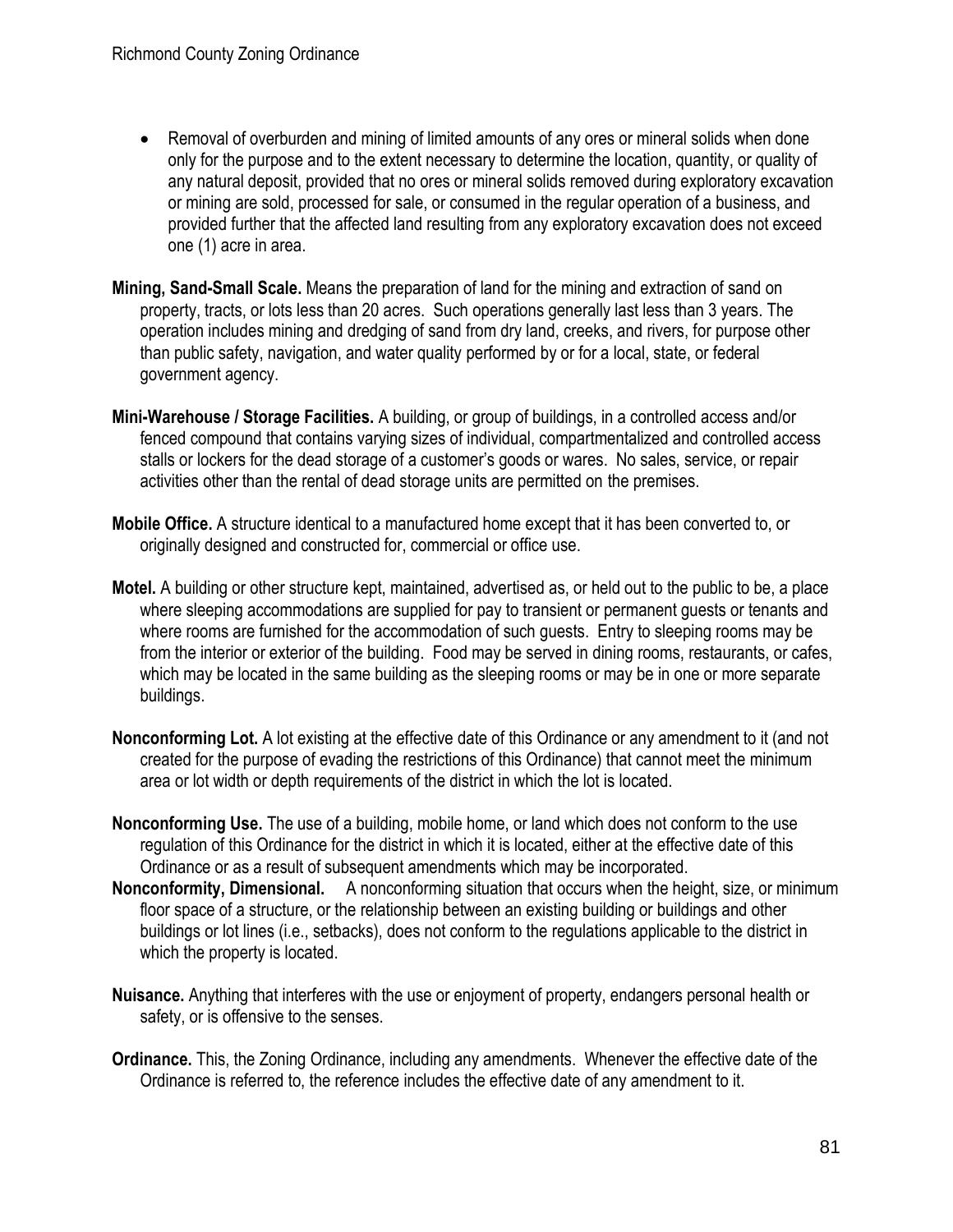- **Off-Premises Outdoor Advertising**. Any outdoor sign, display, light, device, figure, painting, drawing, message, plaque, poster, billboard, or any other thing which is designed, intended or used to advertise or inform, any part of the advertising or information contents of which is visible from any place on the main-traveled way of the interstate or primary system or other public right of way, whether the same be permanent or portable installation.
- **Outdoor Display**. The placement of merchandise normally associated with the commercial or industrial use outside for public display.
- **Outdoor Storage.** The placement or storage of goods, equipment, or material, such as junk vehicles, junk appliances and other such items, trash, and other debris outside of an enclosed building for a period of more than forty-eight (48) consecutive hours shall be considered outdoor storage. Outdoor storage does not refer to licensed vehicles in use by the person occupying the property, or other minor and incidental storage, such as items specifically designed for outdoor use including; lawn furniture, outdoor grill, swing set, lawn care equipment, which would not have a negative impact on the health, safety and general welfare of adjacent property owners and land uses.
- **Parking Lot or Area.** An area or plot of land used for, or designated for, the parking or storage of vehicles, either as a principal use or as an accessory use.
- **Parking Space.** A storage space of not less than one hundred sixty (160) square feet for one automobile, plus the necessary access space.

**Parking Space, Off-Street.** A parking space located outside of a dedicated street right-of-way.

**Party of interest** individuals, associations, and corporations who have interest of record in a dwelling and any who are in possession thereof.

- **Person.** An individual, partnership, firm, association, joint venture, public or private corporation, trust, estate, commission, board, public or private institution, utility, cooperative, interstate body, the State of North Carolina and its agencies and political subdivisions, or other legal entity.
- **Photovoltaic Facility.** A Solar Collection system that generates electricity from sunlight to a wholesale electricity market through a regional transmission organization and inter-connection with the local utility power grid.
- **Photovoltaic Panel.** A devise or structure for which the primary purpose is to convert solar radiant energy to another source for direct power consumption.
- **Planned Unit Development (PUD).** A form of development usually characterized by a unified site design for a number of housing units, clustering buildings, providing common open space, density increases, and a mix of building types and land uses. It permits the planning of a project and the calculation of densities over the entire development, rather than on an individual lot-by-lot basis.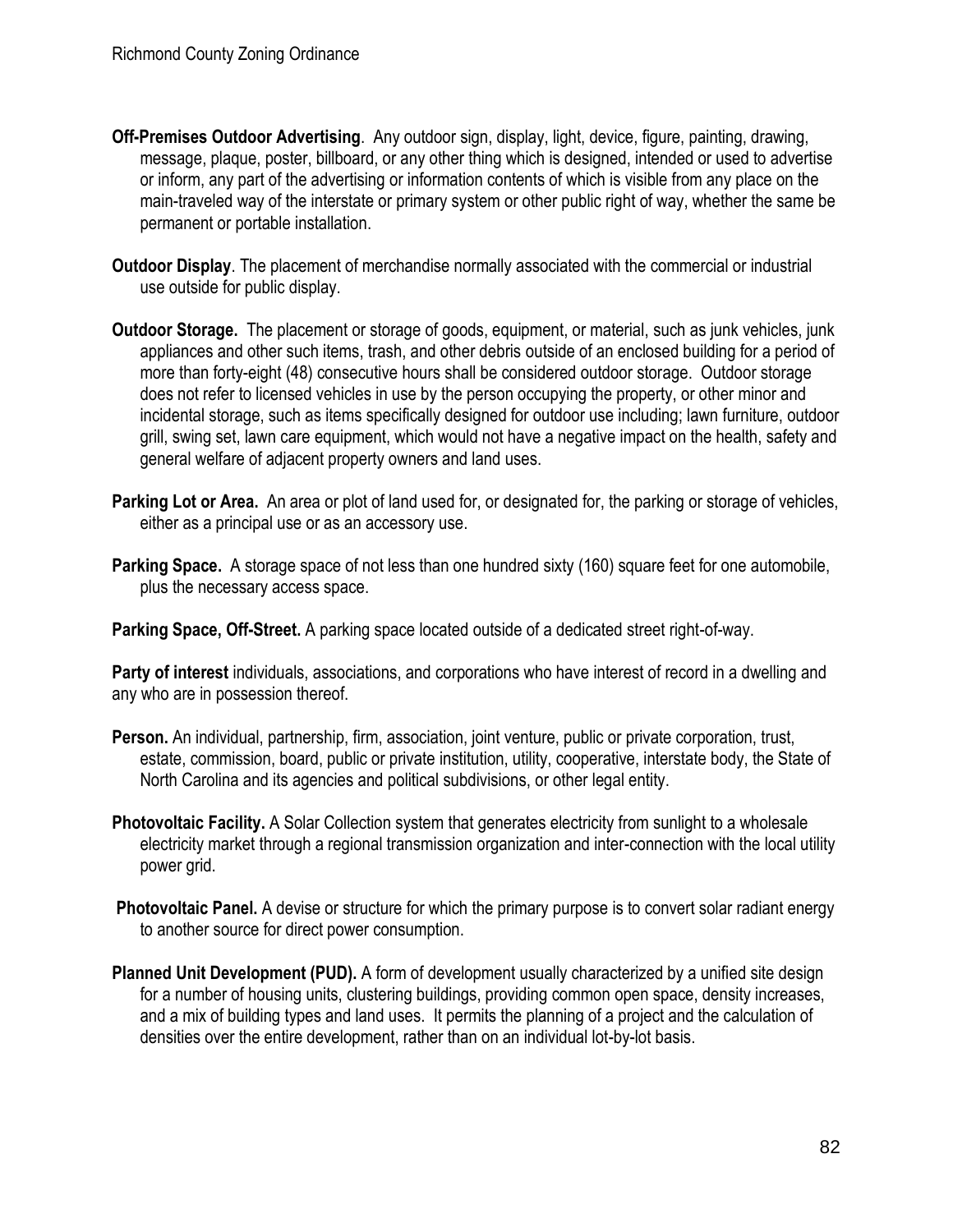- **Planning and development regulation jurisdiction**. The geographic area defined in Part 2 of this Chapter within which a city or county may undertake planning and apply the development regulations authorized by this Chapter.
- **Planning Board.** As created by Ordinance Chapter 20, Article II of the Richmond County Code of Ordinances established pursuant to G.S. 160D-301.
- **Planning and Zoning Administrator (Zoning Administrator).** The official person charged with the administration of the Zoning Ordinance. This person is appointed by the County governing board and may include other Zoning Enforcement Officers. Both the positions of the Administrator and the Enforcement Officer are sworn positions.
- **Premises.** A single piece of property as conveyed in deed, or a lot or a number of adjacent lots on which is situated a land use, a building, or group of buildings designed as a unit or on which a building or a group of buildings are to be constructed.
- **Property.** All real property subject to land-use regulation by a local government. The term includes any improvements or structures customarily regarded as a part of real property.
- **Private Road or Street.** Any road or street which is not publicly owned and maintained and is used for access by the occupants of the development, their guests, and the general public.

**Quasi-judicial decision.** A decision involving the finding of facts regarding a specific application of a development regulation and that requires the exercise of discretion when applying the standards of the regulation. The term includes, but is not limited to, decisions involving variances, special use permits, certificates of appropriateness, and appeals of administrative determinations. Decisions on the approval of subdivision plats and site plans are quasi-judicial in nature if the regulation authorizes a decision-making board to approve or deny the application based not only upon whether the application complies with the specific requirements set forth in the regulation, but also on whether the application complies with one or more generally stated standards requiring a discretionary decision on the findings to be made by the decision-making board.

- **Recreational vehicle.** Means a vehicle which is: (a) built on a single chassis; (b) 400 square feet or less when measured at the largest horizontal projection; (c) designed to be self-propelled or permanently towable by a light duty truck; and (d) designed primarily not for use as a permanent dwelling, but as temporary living quarters for recreational, camping, travel, or seasonal use.
- **Right-of-Way.** An area owned and maintained by a municipality, the State of North Carolina, a public utility, a railroad, or a private entity for the placement of such utilities and/or facilities for the passage of vehicles or pedestrians, including roads, pedestrian walkways, utilities, or railroads.
- **Roof Mounted System.** Solar power system consisting of solar panel(s) held in place by rack(s) or frame(s) attached to roof based mounting supports, which include pole mounts (which are attached directly to the roof structure and may use additional rails for attaching the panel racking or frames)and/or ballasted footing mounts (such as concrete or steel bases that use weight to secure the panel system in position and do not require through penetration, allowing for decommissioning or relocation of solar panel systems with no adverse effect on the roof structure.)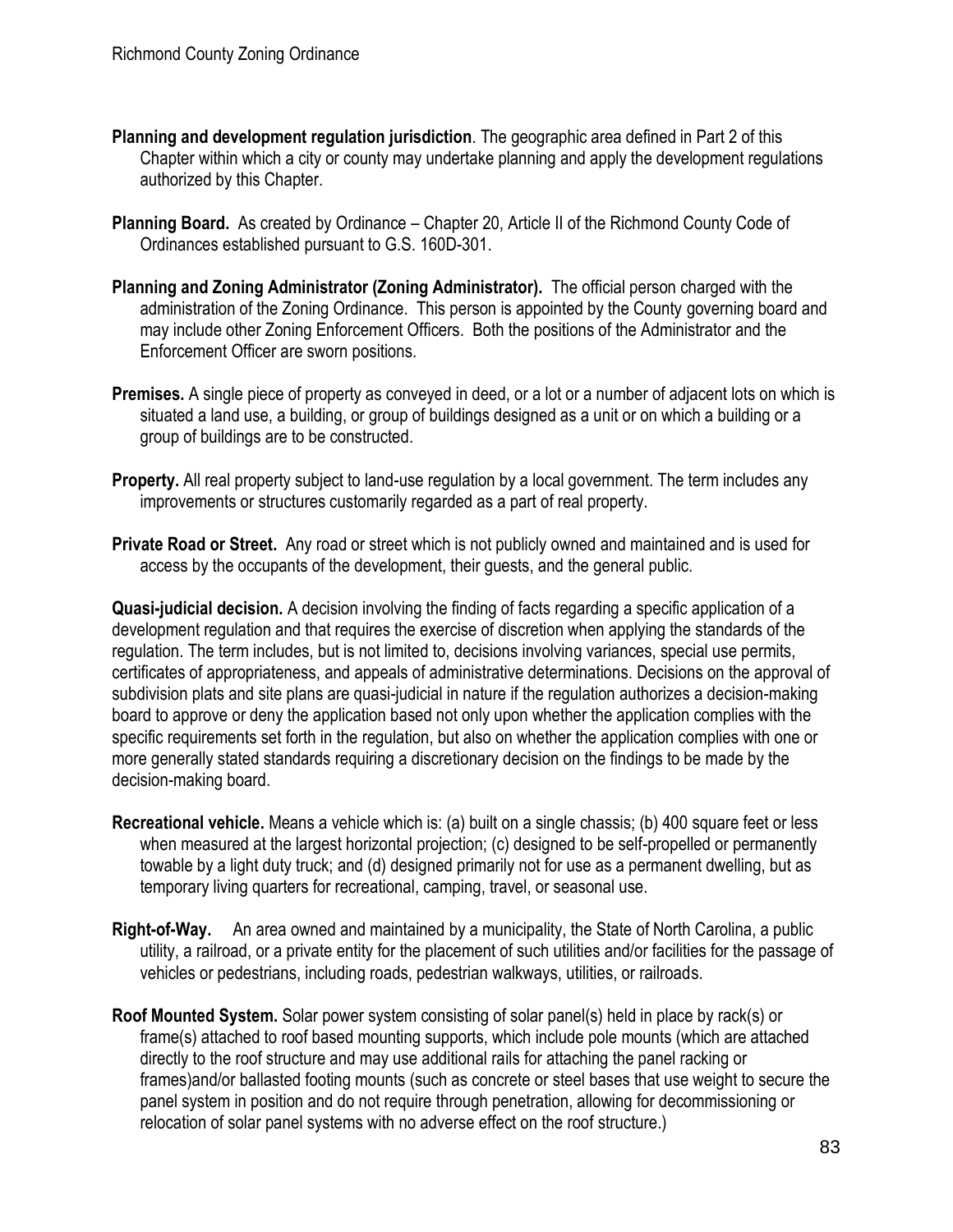**Satellite Dish Antenna (Earth Station).** A dish antenna, or earth station, is defined as an accessory structure and shall mean a combination of:

- Antenna or dish antenna whose purpose is to receive communication or other signals from orbiting satellites and other extraterrestrial sources;
- A low-noise amplifier which is situated at the focal point of the receiving component and whose purpose is to magnify and transfer signals; and
- A coaxial cable whose purpose is to carry the signals into the interior of the building.
- **Self-Service Gasoline Pump.** A gasoline or diesel fuel dispensing pump, which is, operated by the customer who pays the charge to an attendant or cashier.
- **Setback.** The required minimum distance between every structure and the lot lines of the lot on which it is located (measured from the road right of way in the front and property lines on the remaining portions of the property).
- **Shopping Center.** A commercial area with one or more buildings or lots and designed as a unit to house two (2) or more businesses offering products and/or services to the public.
- **Sign.** Any words, lettering figures, numerals, emblems, devices, trademarks, or trade names, or any combination thereof, by which anything is made known, and which is designed to attract attention and/or convey a message.
- **Site plan.** A scaled drawing and supporting text showing the relationship between lot lines and the existing or proposed uses, buildings, or structures on the lot. The site plan may include site-specific details such as building areas, building height and floor area, setbacks from lot lines and street rights-of-way, intensities, densities, utility lines and locations, parking, access points, roads, and stormwater control facilities that are depicted to show compliance with all legally required development regulations that are applicable to the project and the site plan review. A site plan approval based solely upon application of objective standards is an administrative decision and a site plan approval based in whole or in part upon the application of standards involving judgment and discretion is a quasi-judicial decision. A site plan may also be approved as part of a conditional zoning decision.

**Sleeping Room (Unit)** a room designated as sleeping or bedroom on the plans and permit application.

- **Special use permit**. A permit issued to authorize development or land uses in a particular zoning district upon presentation of competent, material, and substantial evidence establishing compliance with one or more general standards requiring that judgment and discretion be exercised as well as compliance with specific standards. The term includes permits previously referred to as conditional use permits or special exceptions.
- **Story.** That portion of a building included between the surface of any floor and the surface of the next floor above it, or if there is no floor above it, then the space between such floor and the ceiling above it.
- **Street.** A thoroughfare, which affords the principal, means of access to abutting property, including avenue, place, way, drive, lane, boulevard, highway, road, and any other thoroughfare, except an alley.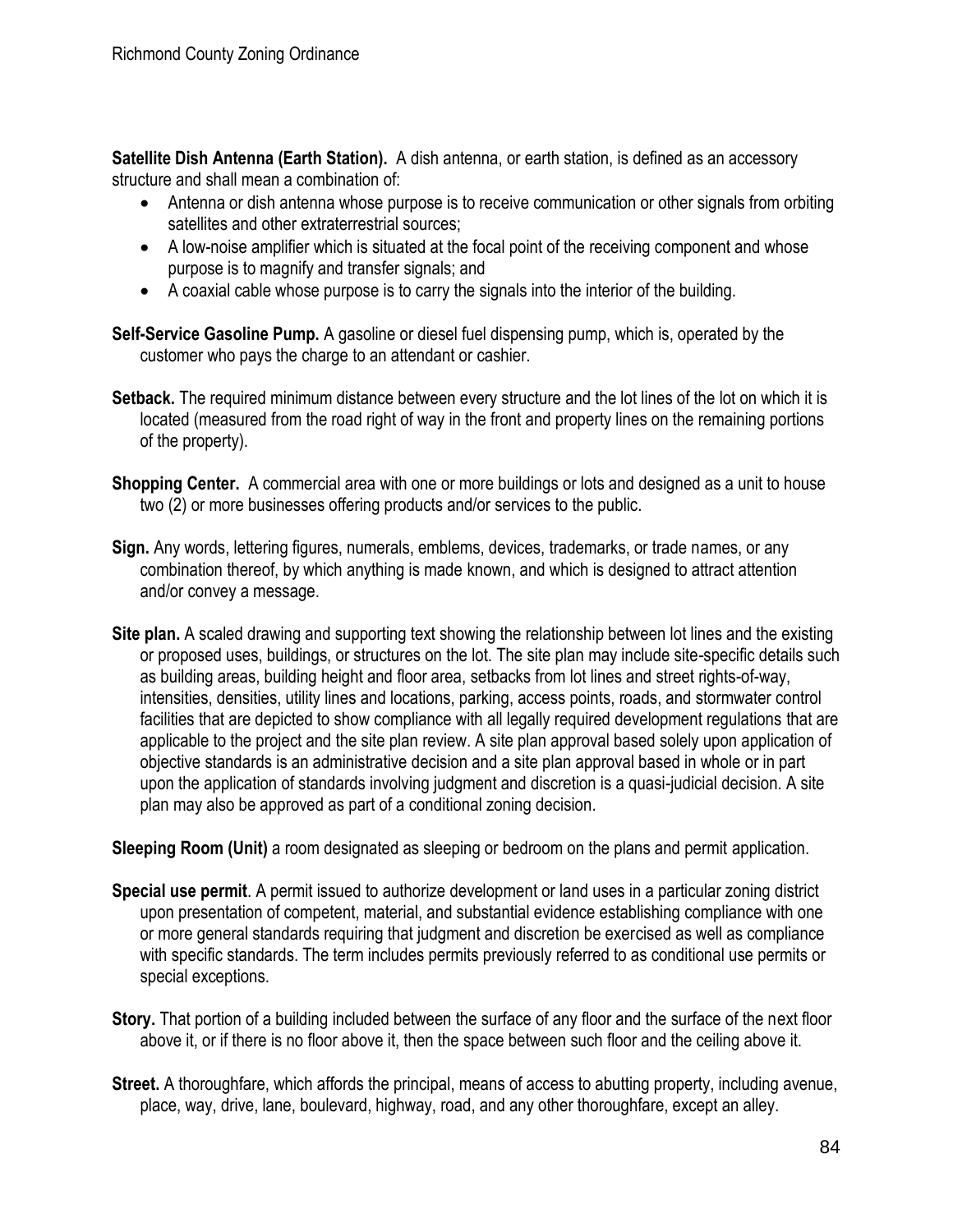- **Structure.** Anything constructed or erected, the use of which requires location in or on the land or attachment to something having a permanent location in or on the land.
- **Structural Alterations.** Any change in the supporting members of a building, such as bearing walls, columns, beams, or girders, except for repair or replacement.

**Start of construction**. Includes substantial improvement, and means the date the building permit was issued, provided the actual start of construction, repair, reconstruction, rehabilitation, addition, or improvement was within 180 days of the permit date. The actual start means the first placement of permanent construction of a structure (including a manufactured home) on a site, such as the pouring of slabs or footings, installation of piles, construction of columns, or any work beyond the stage of excavation or the placement of a manufactured home on a foundation. Permanent construction does not include land preparation, such as clearing, grading, and filling; nor does it include the installation of streets and/or walkways; nor does it include excavation for a basement, footings, piers or foundations, or the erection of temporary forms; nor does it include the installation on the property of accessory buildings, such as garages or sheds not occupied as dwelling units or not part of the main structure. For a substantial improvement, the actual start of construction means the first alteration of any wall, ceiling, floor, or other structural part of the building, whether or not that alteration affects the external dimensions of the building.

**Subdivision**. See Definitions found in Chapter 20, Article V of the Richmond County Code of Ordinances

**Subdivision regulation.** A subdivision regulation authorized by Article 8 of this Chapter.

- **Substantial damage**. Means damage of any origin sustained by a structure whereby the cost of restoring the structure to its before damaged condition would equal or exceed 50 percent of the market value of the structure before the damage occurred. See definition of "substantial improvement".
- **Substantial improvement**. Means any repair, reconstruction, rehabilitation, addition, or other improvement of a structure, the cost of which equals or exceeds 50 percent of the market value of the structure before the "start of construction" of the improvement. This term includes structures, which have incurred "substantial damage", regardless of the actual repair work performed. The term does not, however, include either: (1) any project of improvement of a structure to correct existing violations of State or local health, sanitary, or safety code specifications which have been identified by the local code enforcement official and which are the minimum necessary to assure safe living conditions; or (2) any alteration of a historic structure, provided that the alteration will not preclude the structure's continued designation as a historic structure.

**Temporary.** Anything temporary is to exist less than six (6) months.

**Temporary Event.** A group activity including, but not limited to, a performance, meeting, assembly, contest, exhibit, ceremony, or non-routine activity, within the community that will bring together a large number of people including, but not limited to, cultural events, musical events, celebrations, festivals, fairs, carnivals, circuses, and communal camping.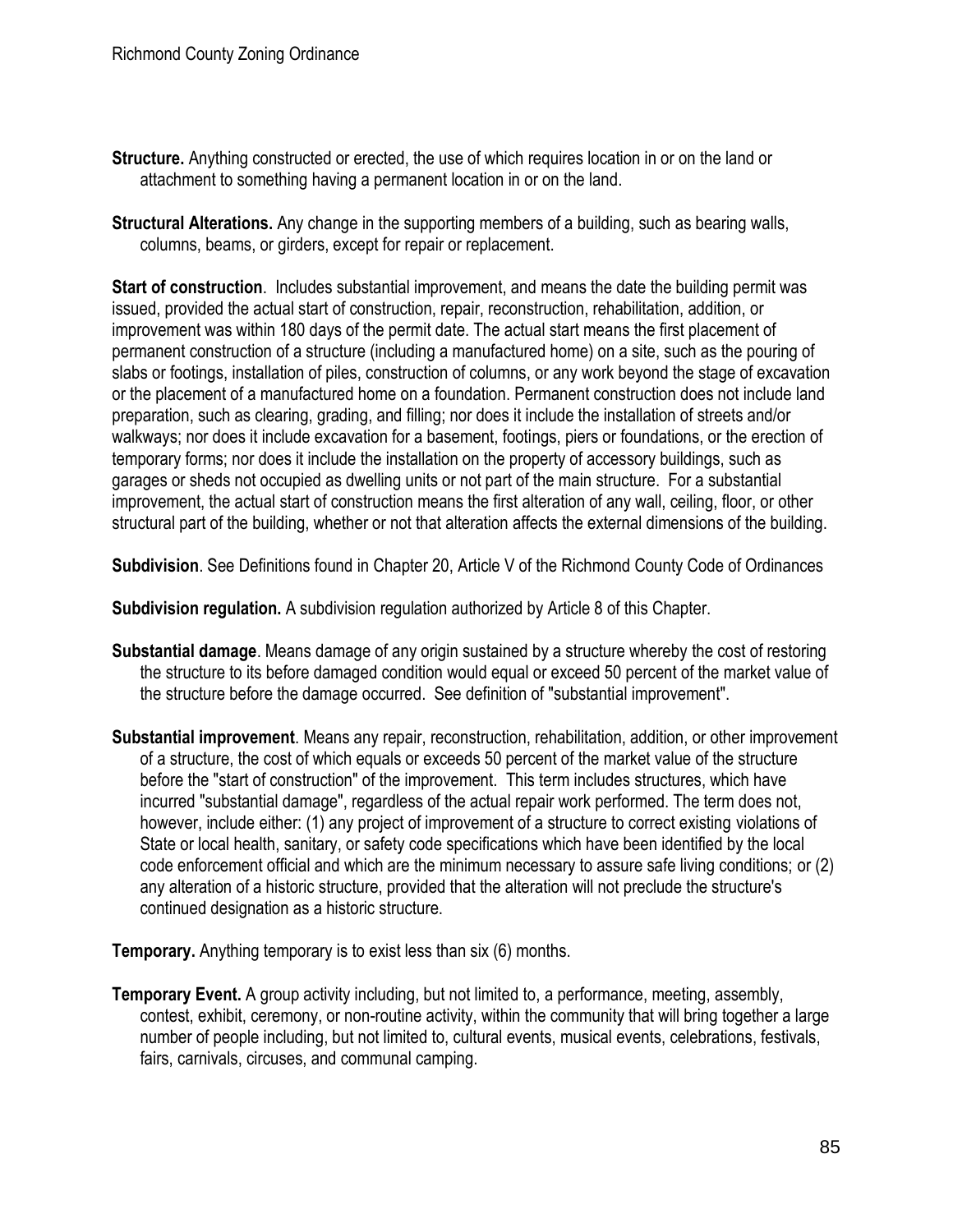- **Tourist Home.** Any dwelling occupied by the owner or operator in which rooms are rented to guests, for lodging of transients and travelers for compensation, and where food may be served, other than a bed and breakfast.
- **Trailer.** Any vehicle or structure originally designed to transport something or intended for human occupancy for short periods of time. Trailers shall include the following:
	- **House Trailer.** A vehicular, portable structure built on a wheeled chassis, designed to be towed by a self-propelled vehicle for use for travel, recreation, or vacation purposes, having a body width ten (10) feet or less or a body length thirty-two (32) feet or less when equipped for road travel.
	- **Recreation Vehicle.** A self-propelled vehicle or portable structure mounted on such a vehicle designed as a temporary dwelling for travel, recreation, and vacation.
	- **Camping Trailer.** A folding structure manufactured of metal, wood, canvas, plastic, or other materials, or any combination thereof, mounted on wheels and designed for travel, recreation, or vacation use.
	- **Trailer.** A vehicle hauled by another vehicle and designed to transport vehicles, boats, or freight.

**Transmission Line, High Voltage Electric Power.** A line transmitting, or designed to transmit, electricity of 66,000 or more volts, including poles, guys, wires, towers, and appliances, but not including transformer stations or substations.

**Under story.** The small trees, shrubs, and other vegetation growing beneath the canopy of forest trees.

- **Use.** Any continuing or repetitive occupation or activity taking place upon a parcel of land or within a building including, but not limited to; residential, manufacturing, retailing, offices, public services, recreational, and educational.
- **Variance.** A variance is a relaxation of the terms of the Zoning Ordinance where such variance will not be contrary to the public interest and where, owing to conditions peculiar to the property and not the result of the action of the applicant, a literal enforcement of the Ordinance would result in unnecessary and undue hardship. As used in this Ordinance, a variance is authorized only for height, area, and size of a structure or size of yards and open space.
- **Vested right.** The right to undertake and complete the development and use of property under the terms and conditions of an approval secured as specified in G.S. 160D-108 or under common law.
- **Wetlands.** Those areas that are defined as wetlands by the United States Army Corps of Engineers from time to time.
- **Woodlands.** Land that is undeveloped except for roads and utilities and contains stands of native trees.
- **Yard.** An open space on the same lot with a building, unoccupied and unobstructed from the ground upward, except by trees or shrubbery or as otherwise provided herein.
- **Yard, Front (Highway Yard).** A yard across the full width of the lot extending from the front line of the building.